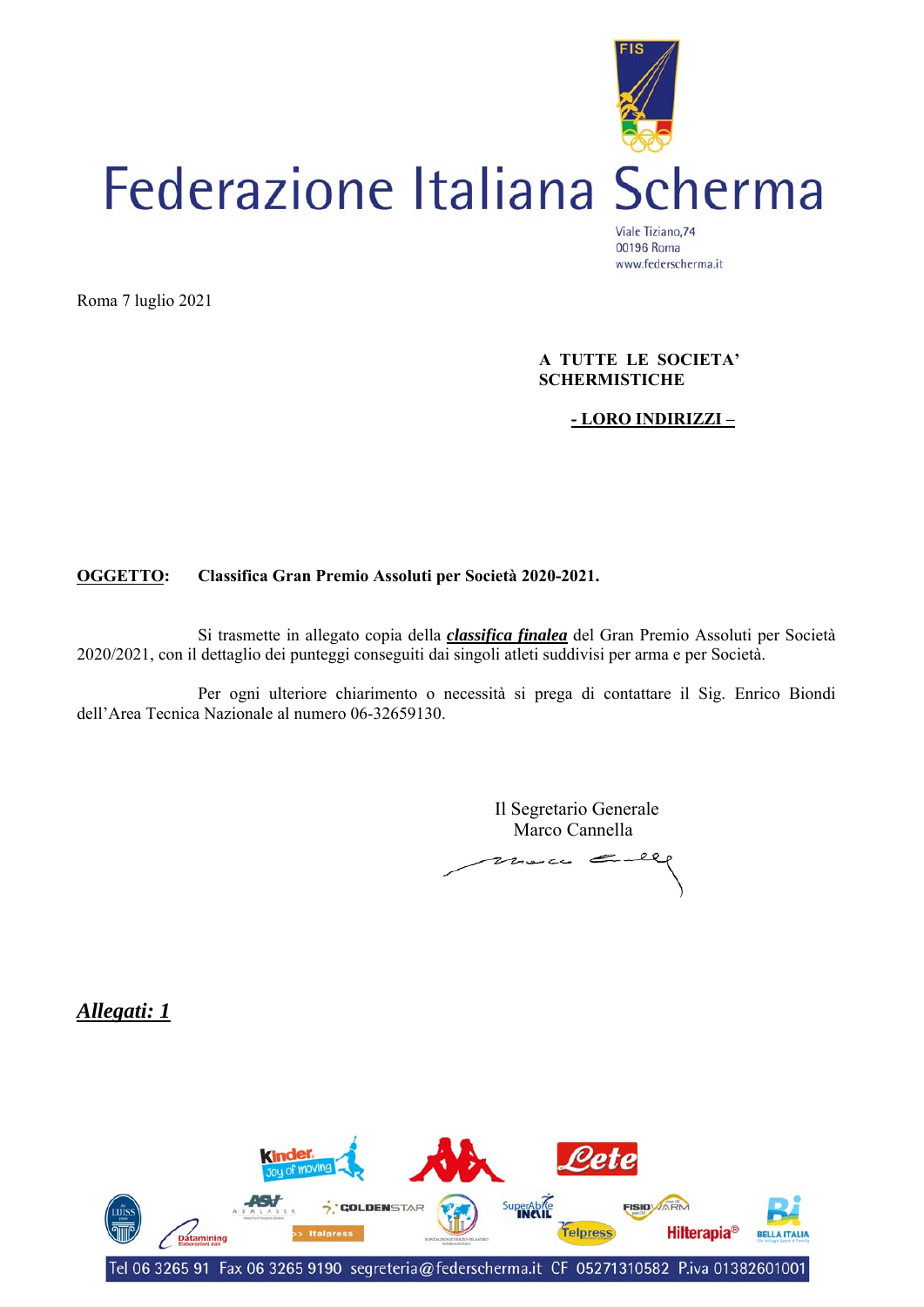

### **FEDERAZIONE ITALIANA SCHERMA E.L.S.** Gran Premio Assoluti 2020/2021

 **Classifica finale AGG. AL 07-07-21**

| Pos.           | Società                                            | <b>TOTALE</b><br><b>PUNTI</b><br><b>FIORETTO</b> | <b>TOTALE</b><br><b>PUNTI</b><br><b>SPADA</b> | <b>TOTALE</b><br><b>PUNTI</b><br><b>SCIABOLA</b> | <b>TOTALE</b> |
|----------------|----------------------------------------------------|--------------------------------------------------|-----------------------------------------------|--------------------------------------------------|---------------|
| $\mathbf{1}$   | A.S.D. FRASCATI SCHERMA                            | 4260,639                                         | 60,019                                        | 3234,482                                         | 7555,140      |
| $\overline{2}$ | <b>FIAMME ORO ROMA</b>                             | 1876,074                                         | 3458,139                                      | 1491,034                                         | 6825,247      |
| 3              | CLUB SCHERMA ROMA A.S.D.                           | 1173,493                                         | 1405,346                                      | 1863,265                                         | 4442,104      |
| 4              | CENTRO SPORTIVO AERONAUTICA MILITARE               | 1035,020                                         | 2160,025                                      | 1116,057                                         | 4311,102      |
| 5              | CENTRO SPORTIVO CARABINIERI SEZ. SCHERMA           | 1413,080                                         | 945,028                                       | 1476,061                                         | 3834,169      |
| 6              | GRUPPO SCHERMA FIAMME GIALLE                       | 1719,004                                         |                                               | 1188,062                                         | 2907,066      |
| $\overline{7}$ | CENTRO SPORTIVO ESERCITO SEZ. SCHERMA              | 675,064                                          | 1207,644                                      | 915,045                                          | 2797,753      |
| 8              | S.S.D. LAZIO SCHERMA ARICCIA A R.L.                |                                                  | 587,649                                       | 1574,383                                         | 2162,032      |
| 9              | ACCADEMIA SCHERMA MARCHESA A.S.D.                  |                                                  | 2103,372                                      |                                                  | 2103,372      |
| 10             | A.S.D. S.E.F. VIRTUS SCHERMA BO                    |                                                  | 10,000                                        | 1893,256                                         | 1903,256      |
| 11             | CLUB SCHERMA PISA ANTONIO DI CIOLO A.S.D.          | 1410,603                                         | 430,474                                       | 5,000                                            | 1846,077      |
| 12             | CLUB SCHERMA JESI A.S.D.                           | 1687,214                                         | 20,000                                        |                                                  | 1707,214      |
| 13             | SCHERMA TREVISO M° ETTORE GESLAO A.S.D.            | 429,087                                          | 952,883                                       |                                                  | 1381,970      |
| 14             | CIRCOLO SCHERMA MESTRE S.S.D. S.R.L.               | 1258,189                                         | 10,000                                        | 87,009                                           | 1355,198      |
| 15             | A.S. CHAMP NA                                      |                                                  |                                               | 1323,201                                         | 1323,201      |
| 16             | CIRCOLO DELLA SCHERMA TERNI A.S.D.                 | 588,096                                          | 445,285                                       | 240,096                                          | 1273,477      |
| 17             | C.D.S. MANGIAROTTI A.S.D.                          | 777,267                                          | 472,916                                       |                                                  | 1250,183      |
| 18             | C.S. FIDES LIVORNO A.S.D.                          | 586,041                                          |                                               | 661,142                                          | 1247,183      |
| 19             | A.S.D. GIULIO VERNE SCHERMA RM                     | 376,115                                          | 742,669                                       |                                                  | 1118,784      |
| 20             | GINNASTICA VICTORIA TORINO S.S.D. R.L.             |                                                  | 1077,920                                      |                                                  | 1077,920      |
| 21             | S.D.S. CESARE POMPILIO GE                          |                                                  | 1064,115                                      |                                                  | 1064,115      |
| 22             | A.S. PICCOLO TEATRO MILANO A.S.D.                  |                                                  | 1042,579                                      |                                                  | 1042,579      |
| 23             | PETRARCA SCHERMA Mº RYSZARD ZUB A.S.D.             |                                                  | 5,000                                         | 1030,276                                         | 1035,276      |
| 24             | A.S. COMINI 1885 PADOVA SCHERMA A.S.D.             | 1008,266                                         | 20,000                                        |                                                  | 1028,266      |
| 25             | ROMA FENCING A.S.D.                                |                                                  | 1025,526                                      |                                                  | 1025,526      |
| 26             | CLUB SCHERMA NAPOLI A.S.D.                         |                                                  | 10,000                                        | 989,250                                          | 999,250       |
| 27             | U.S. PISASCHERMA S.S.D.                            | 657,152                                          | 262,651                                       |                                                  | 919,803       |
| 28             | A.S.D. SCHERMA PISTOIA 1894                        | 162,035                                          | 645,283                                       |                                                  | 807,318       |
| 29             | A.S.D. BRESSO                                      |                                                  | 802,971                                       |                                                  | 802,971       |
| 30             | CLUB SCHERMA ANCONA A.S.D.                         | 766,189                                          | 5,000                                         |                                                  | 771,189       |
| 31             | A.S.D. PRO NOVARA SCHERMA                          |                                                  | 770,126                                       |                                                  | 770,126       |
| 32             | COMANDO AERONAUTICA MILITARE ROMA                  |                                                  |                                               | 712,202                                          | 712,202       |
| 33             | G.S. VV.FF. FIAMME ROSSE                           |                                                  |                                               | 684,016                                          | 684,016       |
| 34             | METHODOS S.S.D. A R.L.                             |                                                  | 667,632                                       |                                                  | 667,632       |
| 35             | SALA DI SCHERMA SOCIETA DEL GIARDINO S.S.D. A R.L. |                                                  | 407,681                                       | 214,139                                          | 621,820       |
| 36             | A.S.D. CLUB SCHERMISTICO PARTENOPEO                |                                                  | 620,185                                       |                                                  | 620,185       |
| 37             | ACCADEMIA DELLA SCHERMA LIVORNO A.S.D.             | 600,044                                          |                                               |                                                  | 600,044       |
| 38             | COMENSE SCHERMA S.S.D. A R.L.                      | 395,087                                          | 195,004                                       |                                                  | 590,091       |
| 39             | <b>G.S. FIAMME AZZURRE</b>                         | 123,008                                          | 337,642                                       | 123,004                                          | 583,654       |
| 40             | CLUB SCHERMA TORINO A.S.D.                         | 247,177                                          | 65,040                                        | 246,104                                          | 558,321       |
| 41             | POLISPORTIVA DILETT. SCHERMA BERGAMO               | 20,000                                           | 520,540                                       |                                                  | 540,540       |
| 42             | SOC. SCHERMISTICA LUGHESE A.S.D.                   |                                                  | 520,131                                       |                                                  | 520,131       |
| 43             | BERGAMASCA SCHERMA S.S.D. S.R.L.                   |                                                  | 507,904                                       |                                                  | 507,904       |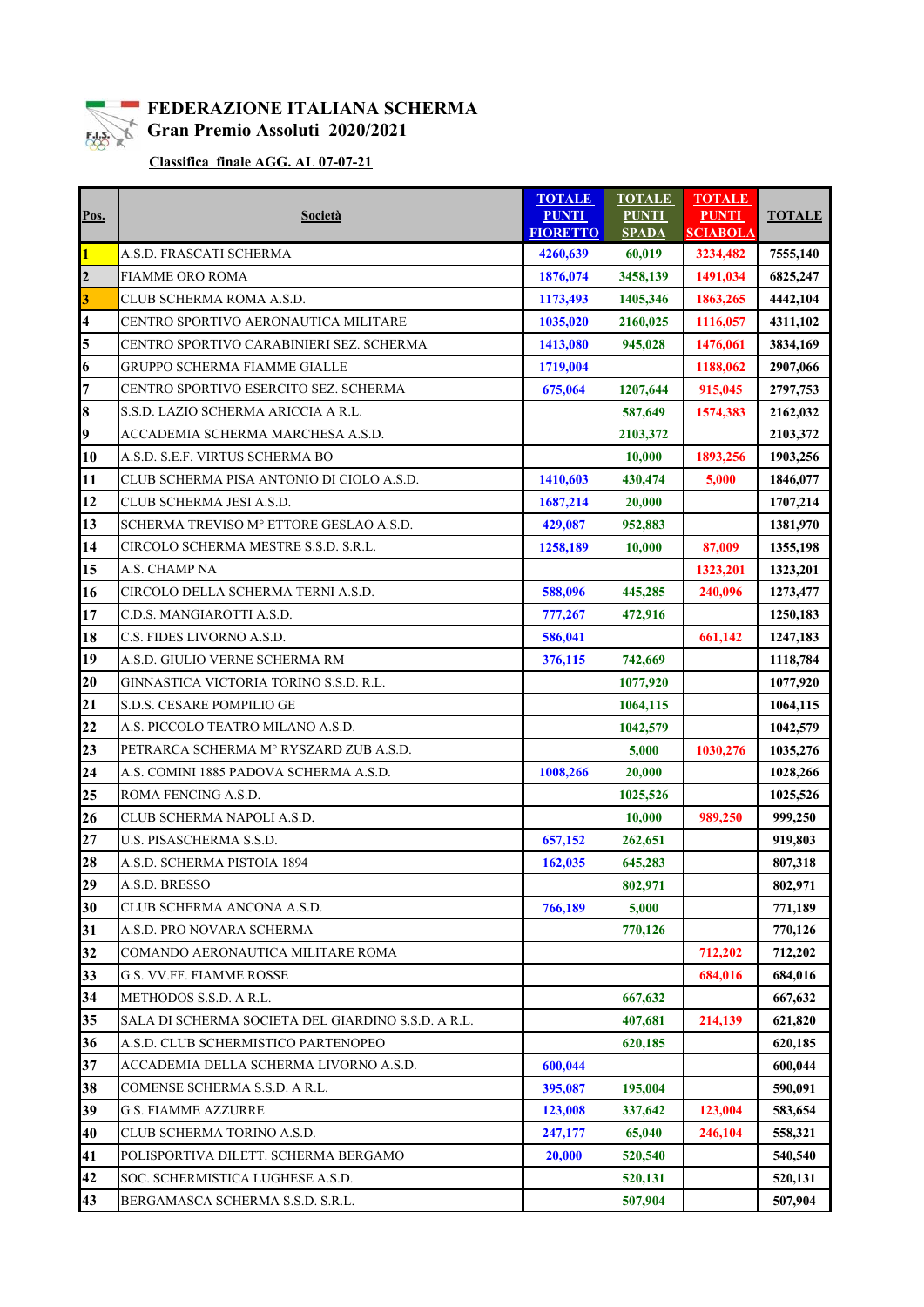| 44 | PENTAMODENA A.S.D.                                 | 10,000  | 490,413 | 5,000   | 505,413 |
|----|----------------------------------------------------|---------|---------|---------|---------|
| 45 | CLUB SCHERMA FORMIA A.S.D.                         |         | 505,223 |         | 505,223 |
| 46 | CIRCOLO SCHERMA NAVACCHIO POL. DIL.                | 450,116 | 52,590  |         | 502,706 |
| 47 | C.S. DAUNO FOGGIA A.S.D.                           |         |         | 487,023 | 487,023 |
| 48 | CLUB SCHERMA FOLIGNO A.S.D.                        |         | 480,101 |         | 480,101 |
| 49 | A.S.D. CLUB SCHERMA KOALA                          |         | 420,088 | 56,053  | 476,141 |
| 50 | CLUB SCHERMA SALERNO A.S.D.                        | 471,073 | 5,000   |         | 476,073 |
| 51 | ASS. SCHERMA PRO VERCELLI A.S.D.                   |         | 472,800 |         | 472,800 |
| 52 | A.S.D. PRO PATRIA ET LIBERTATE BUSTO ARSIZIO       | 396,140 | 67,607  |         | 463,747 |
| 53 | CENTRO SPORTIVO GENOVASCHERMA A.S.D.               |         | 457,905 |         | 457,905 |
| 54 | CIRCOLO DELLA SCHERMA MONTEBELLUNA A.S.D.          | 457,103 |         |         | 457,103 |
| 55 | MILLECULURE A.S.D.                                 |         |         | 440,190 | 440,190 |
| 56 | CIRCOLO SCHERMA GIUSEPPE DELFINO IVREA A.S.D.      |         | 435,175 |         | 435,175 |
| 57 | S.S.D. SCHERMABRESCIA S.R.L.                       | 420,028 |         |         | 420,028 |
| 58 | CLUB SCHERMA CASALE A.S.D.                         |         | 410,274 |         | 410,274 |
| 59 | CIRCOLO SCHERMISTICO FORLIVESE A.S.D.              |         | 405,103 |         | 405,103 |
| 60 | A.S.D. CLUB SCHERMA SAN SEVERO                     |         |         | 405,028 | 405,028 |
| 61 | A.D.S. CLUB SCHERMA ACIREALE                       |         | 402,612 |         | 402,612 |
| 62 | ACCADEMIA SCHERMA MILANO S.S.D. A R.L.             |         | 380,296 | 10,000  | 390,296 |
| 63 | A.S.D. SCHERMA LAME AZZURRE BRINDISI DIL.          |         | 390,276 |         | 390,276 |
| 64 | A.S.D. CLUB SCHERMA SAN NICOLA                     |         | 390,061 |         | 390,061 |
| 65 | CATANIA FENCING CLUB A.S.D.                        |         | 362,652 |         | 362,652 |
| 66 | A.S.D. CLUB SCHERMA PESARO                         | 312,025 | 47,605  |         | 359,630 |
| 67 | A.S.D. SCHERMISTICA LUCCHESE O. PULITI             |         |         | 348,157 | 348,157 |
| 68 | LAME TRICOLORI A.S.D.                              |         |         | 337,218 | 337,218 |
| 69 | A.S.D. SCHERMA MODICA                              | 324,658 | 10,000  |         | 334,658 |
| 70 | ACC. SCHERMA AUGUSTA TAURINORUM S.S.D.             |         |         | 327,039 | 327,039 |
| 71 | CLUB SCHERMA VALDERA A.S.D.                        | 159,006 | 147,616 |         | 306,622 |
| 72 | SCHERMA MOGLIANO A.S.D.                            | 293,013 | 5,000   |         | 298,013 |
| 73 | A.S.D. CLUB SCHERMA CHIAIA                         |         |         | 288,000 | 288,000 |
| 74 | A.S.D. CLUB SCHERMA SIRACUSA                       | 280,120 | 5,000   |         | 285,120 |
| 75 | A.S.D. ANTONIANA SCHERMA                           | 188,052 | 5,000   | 92,031  | 285,083 |
| 76 | CIRCOLO SCHERMA LA SPEZIA A.S.D.                   | 167,649 | 115,002 |         | 282,651 |
| 77 | C.U.S. PAVIA A.S.D.                                |         | 282,643 |         | 282,643 |
| 78 | C.U.S. CATANIA SEZ. SCHERMA A.S.D.                 | 75,039  | 205,015 |         | 280,054 |
| 79 | A.S.D. ACCADEMIA D'ARMI ATHOS                      |         | 177,631 | 92,074  | 269,705 |
| 80 | A.S.D. C.U.S. CAGLIARI SEZ. SCHERMA                | 30,000  | 232,652 | 5,000   | 267,652 |
| 81 | SCHERMA MONZA A.S.D.                               | 230,008 | 37,626  |         | 267,634 |
| 82 | C.D.S. LIGURIA A.S.D. GE                           |         | 265,218 |         | 265,218 |
| 83 | FONDAZIONE MARCANTONIO BENTEGODI POL. DIL.         | 107,011 | 157,648 |         | 264,659 |
| 84 | A.S.D. CIRCOLO RAVENNATE DELLA SPADA               |         | 255,097 |         | 255,097 |
| 85 | CIRCOLO DELLA SPADA CERVIA MILANO M. A.S.D.        | 5,000   | 245,238 |         | 250,238 |
| 86 | A.P.D. PIETRO MICCA BIELLA                         |         | 242,621 |         | 242,621 |
| 87 | BOTTAGISIO SPORT CENTER SEZ. SCHERMA               |         | 240,117 |         | 240,117 |
| 88 | ACCADEMIA D'ARMI MUSUMECI GRECO 1878 S.S.D. A R.L. |         | 60,037  | 179,069 | 239,106 |
| 89 | A.S.D. GYMNASIUM SCHERMA CLUB                      |         |         | 225,099 | 225,099 |
| 90 | A.S.D. CIRCOLO SCHERMA LAMETINO                    |         |         | 225,095 | 225,095 |
| 91 | A.S.D. CLUB SCHERMA PORTICI                        | 10,000  | 215,028 |         | 225,028 |
| 92 | MILANOSCHERMA s.r.l.                               |         | 225,003 |         | 225,003 |
| 93 | CIRCOLO SCHERMA CASTELFRANCO VENETO A.S.D.         |         | 222,627 |         | 222,627 |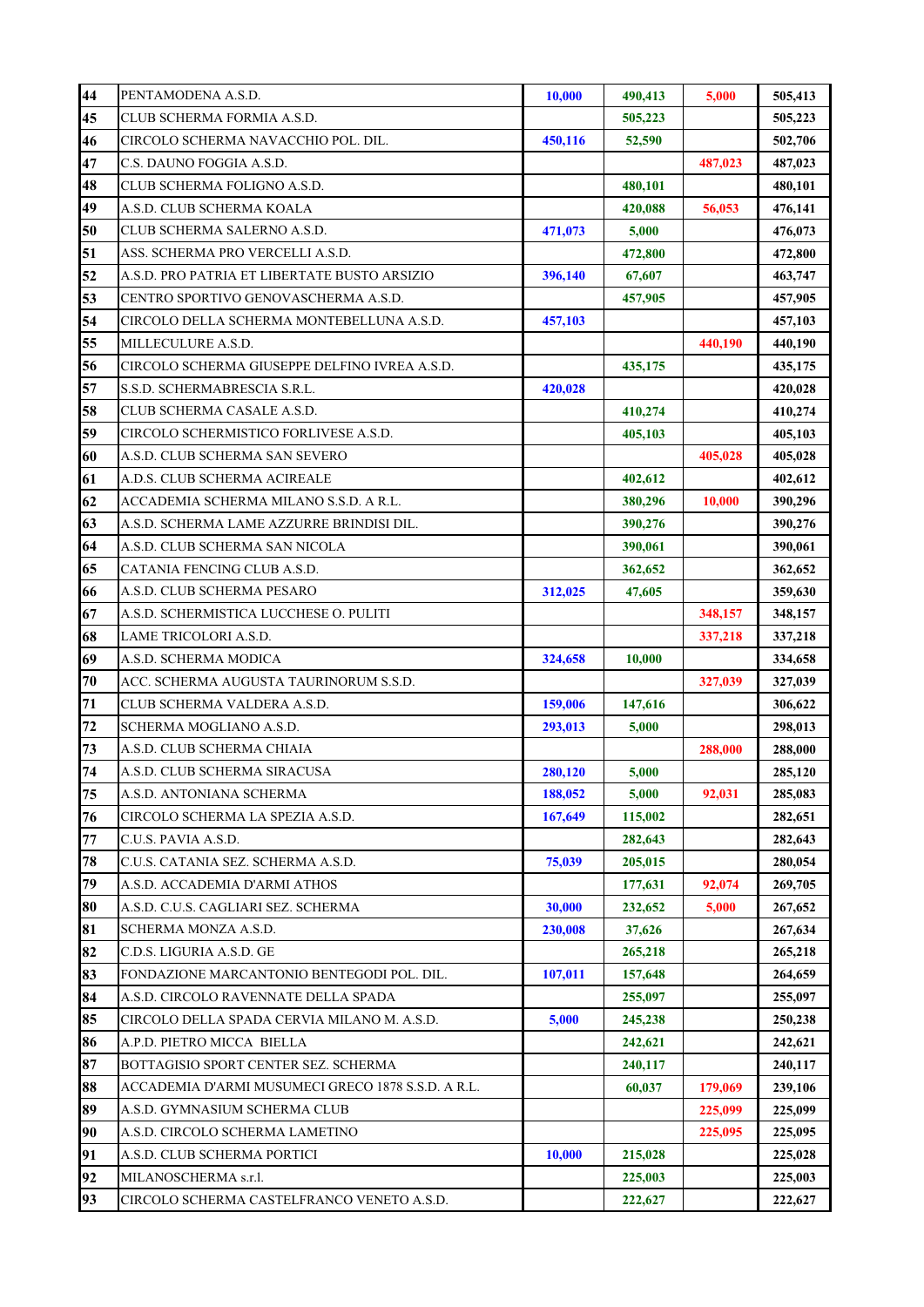| 94  | A.S.D. CLUB SCHERMA BARI                         | 105,010 | 115,080 |         | 220,090 |
|-----|--------------------------------------------------|---------|---------|---------|---------|
| 95  | A.S.D. CAPITOLINA SCHERMA                        | 213,116 |         |         | 213,116 |
| 96  | ETRURIA SCHERMA A.S.D.                           | 92,013  | 10,000  | 102,087 | 204,100 |
| 97  | CIRCOLO SCHERM. ARETINO A.S.D.                   | 197,057 | 5,000   |         | 202,057 |
| 98  | CIRCOLO DELLA SCHERMA IMOLA A.S.D.               |         | 145,073 | 51,041  | 196,114 |
| 99  | ACCADEMIA OLIMPICA BENEVENTANA DI SCHERMA A.S.D. |         | 195,006 |         | 195,006 |
| 100 | CLUB SCHERMA AGLIANA A.S.D.                      | 195,005 |         |         | 195,005 |
| 101 | A.S.D. CIRCOLO SCHERM. MAZARESE                  |         |         | 194,115 | 194,115 |
| 102 | A.S.D. G.S. P. GIANNONE CASERTA                  |         | 190,005 |         | 190,005 |
| 103 | SOC. GINNASTICA TRIESTINA A.S.D.                 | 92,003  | 5,000   | 87,003  | 184,006 |
| 104 | A.S.D. C.S. G. PETTORELLI PIACENZA               | 60,007  | 72,588  | 51,043  | 183,638 |
| 105 | ZINELLA SCHERMA A.S.D. SAN LAZZARO DI SAVENA     | 126,085 |         | 51,042  | 177,127 |
| 106 | A.S.D. DIELLEFFE SCHERMA VENEZIA                 | 174,055 |         |         | 174,055 |
| 107 | A.S.D. ACCADEMIA DI SCHERMA G. BERNARDI          |         | 165,011 |         | 165,011 |
| 108 | C.S. APUANO A.S.-D.                              |         | 157,618 |         | 157,618 |
| 109 | CLUB SCHERMA LA FARNESIANA A.S.D.                |         | 105,029 | 51,052  | 156,081 |
| 110 | A.S.D. C.N. POSILLIPO NA                         |         | 152,646 |         | 152,646 |
| 111 | A.S.D. SCHERMA PAVIA                             |         | 152,621 |         | 152,621 |
| 112 | S.G. PROPATRIA 1883 MILANO S.S.D.                |         | 152,614 |         | 152,614 |
| 113 | MICHELIN SPORT CLUB TORINO A.S.D.                |         | 147,644 |         | 147,644 |
| 114 | A.S.D. CLUB SCHERMA PORDENONE                    | 65,021  | 77,593  |         | 142,614 |
| 115 | A.D. ACCADEMIA SCHERMISTICA FIORENTINA           | 115,085 | 15,000  |         | 130,085 |
| 116 | S.S. MALASPINA MASSA A.S.D.                      |         | 130,070 |         | 130,070 |
| 117 | GEMINA SCHERMA A.S.D.                            |         |         | 128,110 | 128,110 |
| 118 | C.S. SANT OLCESE SCHERMA A.S.D.                  |         | 127,605 |         | 127,605 |
| 119 | CLUB SCHERMA LAME FRIULANE A.S.D.                |         | 127,605 |         | 127,605 |
| 120 | A.S.D. FANUM FORTUNAE SCHERMA                    |         | 20,000  | 107,071 | 127,071 |
| 121 | CIRCOLO DELLA SPADA VICENZA A.S.D.               | 51,054  | 75,039  |         | 126,093 |
| 122 | A.D. CLUB SCHERMA RAPALLO GE                     | 123,007 |         |         | 123,007 |
| 123 | CLUB SCHERMA PESCARA A.S.D.                      | 98,663  | 20,000  |         | 118,663 |
| 124 | ACCADEMIA DELLA SCHERMA REGGIO CALABRIA A.S.D.   | 61,037  | 57,608  |         | 118,645 |
| 125 | CLUB SCHERMA VOLTRI A.S.D.                       |         |         | 117,102 | 117,102 |
| 126 | C.U.S. PADOVA A.S.D.                             |         | 15,000  | 102,026 | 117,026 |
| 127 | CLUB SCHERMA COLLE VAL D ELSA A.S.D.             | 5,000   | 110,029 |         | 115,029 |
| 128 | SCHERMA FROSINONE A.S.D.                         |         | 112,683 |         | 112,683 |
| 129 | A.S.D. AXA SCHERMA                               |         | 107,619 |         | 107,619 |
| 130 | A.S. UDINESE POL. DIL. SEZ. SCHERMA              | 10,000  | 95,008  |         | 105,008 |
| 131 | CIRCOLO SCHERMA AOSTA A.S.D.                     |         | 105,001 |         | 105,001 |
| 132 | CLUB SCHERMA FIRENZE A.S.D.                      | 60,010  | 42,615  |         | 102,625 |
| 133 | A.S.D. CUS PIEMONTE ORIENTALE SEZ. SCHERMA       |         | 102,605 |         | 102,605 |
| 134 | A.S.D. BRIANZASCHERMA                            |         | 10,000  | 92,006  | 102,006 |
| 135 | CLUB SCHERMA COSENZA S.S.D.                      | 52,624  | 47,587  |         | 100,211 |
| 136 | CIRCOLO DELLA SCHERMA I MARSI A.S.D.             |         | 5,000   | 92,021  | 97,021  |
| 137 | CHIAVARI SCHERMA A.D.S.                          |         | 95,025  |         | 95,025  |
| 138 | ACCADEMIA LAME ROMANE A.S.D.                     |         | 5,000   | 87,085  | 92,085  |
| 139 | IL DISCOBOLO A.S.D. SCIACCA                      |         |         | 92,029  | 92,029  |
| 140 | C.S. LA MISERICORDIA OSIMO A.D.                  | 87,005  |         |         | 87,005  |
| 141 | A.S.D. SAN GIUSTO SCHERMA                        |         | 82,585  |         | 82,585  |
| 142 | CIRCOLO TEATE SCHERMA A.S.D.                     |         | 80,172  |         | 80,172  |
| 143 | ACCADEMIA SCHERMA GALLARATESE A.S.D.             | 80,005  |         |         | 80,005  |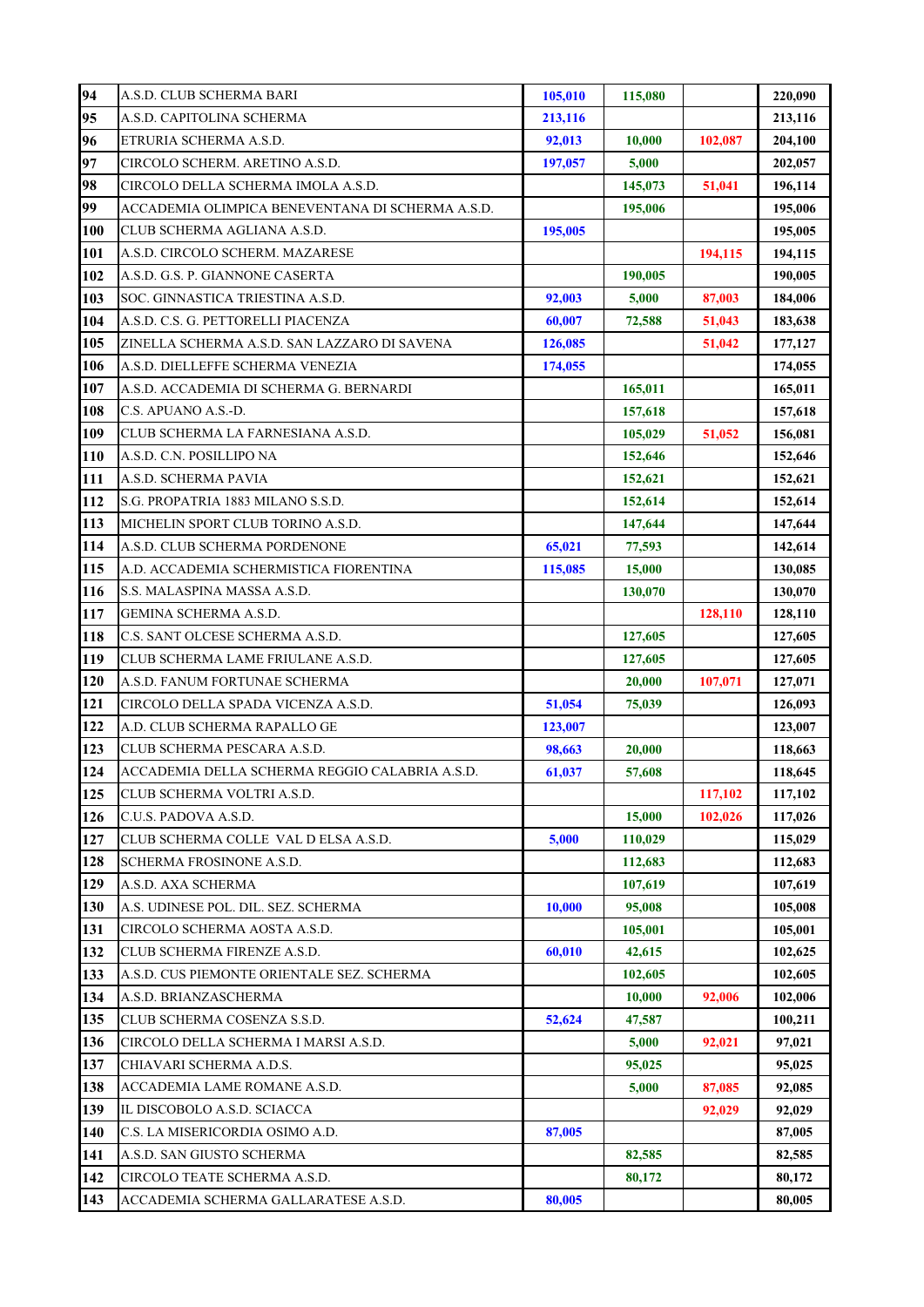| 144        | PLATANIA SCHERMA A.S.D.                                             | 65,034 | 10,000 |        | 75,034           |
|------------|---------------------------------------------------------------------|--------|--------|--------|------------------|
| 145        | A.S.D. ACCADEMIA DELLA SCHERMA FERMO                                | 5,000  | 70,021 |        | 75,021           |
| 146        | SCHERMA SEBINO A.S.D.                                               | 75,007 |        |        | 75,007           |
| 147        | VIRTUS SCHERMA ASTI A.S.D.                                          |        | 75,004 |        | 75,004           |
| 148        | CENTRO SCHERMA LATINA A.S.D.                                        | 10,000 | 62,592 |        | 72,592           |
| 149        | A.S.D. SCHERMA VITTORIA PORDENONE                                   | 5,000  | 65,011 |        | 70,011           |
| 150        | A.S.D. CATANIA SCHERMA                                              |        | 67,596 |        | 67,596           |
| 151        | FIORE DEI LIBERI CIVIDALE UD                                        | 51,036 | 15,000 |        | 66,036           |
| 152        | ACCADEMIA DI SCHERMA CALABRESE A.S.D.                               |        | 65,162 |        | 65,162           |
| 153        | A.S.D. CAMPOBELLO SCHERMA TP                                        |        |        | 61,038 | 61,038           |
| 154        | ACCADEMIA DELLA SPADA IMOLA A.S.D.                                  |        | 60,057 |        | 60,057           |
| 155        | CLUB SCHERMA CITTA DEI MILLE A.S.D.                                 |        | 60,034 |        | 60,034           |
| 156        | A.S.D. CLUB SCHERMA LUCCA TBB                                       | 10,000 | 47,612 |        | 57,612           |
| 157        | CLUB SCHERMA TARANTO A.S.D.                                         | 5,000  | 52,588 |        | 57,588           |
| 158        | A.S.D. CIRCOLO DELLA SCHERMA BRINDISI                               | 56,039 |        |        | 56,039           |
| 159        | C.U.S. SIENA A.S.D.                                                 | 5,000  | 47,583 |        | 52,583           |
| 160        | A.S.D. SCHERMA SAN PAOLO MILANO                                     |        | 52,579 |        | 52,579           |
| 161        | MAZARA SCHERMA A.S.D.                                               | 51,060 |        |        | 51,060           |
| 162        | SCHERMA GRIFO PERUGIA A.S.D.                                        |        | 50,031 |        | 50,031           |
| 163        | C.S. NEDO NADI SALERNO S.C.R.L. DIL.                                |        | 47,602 |        | 47,602           |
| 164        | CLUB SCHERMA SESTO S.S.D. A R.L.                                    |        | 47,577 |        | 47,577           |
| 165        | VERONASCHERMA S.S.D. R.L.                                           |        | 42,624 |        | 42,624           |
| 166        | SOC. SCHERMISTICA LUCANA PZ A.S.D.                                  | 42,622 |        |        | 42,622           |
| 167        | SOC. SCHERMA CONEGLIANO A.S.D.                                      |        | 42,597 |        | 42,597           |
| 168        | KIPLING TENNIS TEAM S.S.D. A R.L. SEZ. SCHERMA                      |        | 37,624 |        | 37,624           |
| 169        | CLUB SCHERMA FABRIANO A.S.D.                                        |        | 37,615 |        | 37,615           |
| 170        | A.S.D. VIRTUS SCHERMA SALENTO                                       |        | 37,587 |        | 37,587           |
| 171        | CLUB SCHERMA VARESE A.S.D.                                          |        |        | 35,000 | 35,000           |
| 172        | A.D.S. CIRCOLO SCHERMA SAVONA                                       |        | 30,598 |        | 30,598           |
| 173        | CLUB SCHERMA BOLZANO - FECHT CLUB A.S.D.                            | 5,000  | 25,000 |        | 30,000           |
| 174        | ACCADEMIA SCHERMA PINEROLO A.S.D.                                   |        | 5,000  | 20,000 | 25,000           |
| 175        | CIRCOLO SCHERMISTICO SASSARESE A.S.D.                               |        | 25,000 |        | 25,000           |
| 176        | SCHERMA DOLOMITI A.S.D.                                             | 5,000  | 20,000 |        | 25,000           |
| 177        | SCHERMA SARONNO A.S.D.                                              |        | 25,000 |        | 25,000           |
| 178        | CLUB SCHERMA RECANATI A.S.D.                                        |        | 22,577 |        | 22,577           |
| 179        | A.S.D. UISP SCHERMA ORVIETO                                         |        | 20,000 |        | 20,000           |
| 180        | C.U.S. CASSINO SCHERMA                                              |        | 20,000 |        | 20,000           |
| 181        | CIRCOLO DELLA SCHERMA ANZIO A.S.D.                                  |        | 20,000 |        | 20,000           |
| 182<br>183 | CIRCOLO DELLA SCHERMA LECCO A.S.D.<br>CLUB SCHERMA LEGNANO A.S.D.   |        | 5,000  | 15,000 | 20,000           |
| 184        |                                                                     | 20,000 | 20,000 |        | 20,000           |
| 185        | CLUB SCHERMA LEONESSA S.S.D. S.R.L.<br>NUOVO C.S. AMBROSIANO A.S.D. | 5,000  | 15,000 |        | 20,000<br>20,000 |
| 186        | A.D. SCHERMA TRANI                                                  |        |        | 15,000 | 15,000           |
| 187        | A.S.D. CIRCOLO DELLA SCHERMA JONICA                                 |        | 15,000 |        | 15,000           |
| 188        | BAKI SCHERMA CLUB ZEVIO A.S.D.                                      |        | 15,000 |        | 15,000           |
| 189        | CLUB SCHERMA CHIVASSO A.D.                                          | 15,000 |        |        | 15,000           |
| 190        | CLUB SCHERMA LECCE A.S.D.                                           |        | 10,000 |        | 10,000           |
| 191        | A.S.D. C.D. FIORETTO PESCARA                                        | 10,000 |        |        | 10,000           |
| 192        | A.S.D. CIRCOLO SCHERMISTICO CUNEO                                   | 10,000 |        |        | 10,000           |
| 193        | A.S.D. SCHERMA OSTIA                                                |        | 10,000 |        | 10,000           |
|            |                                                                     |        |        |        |                  |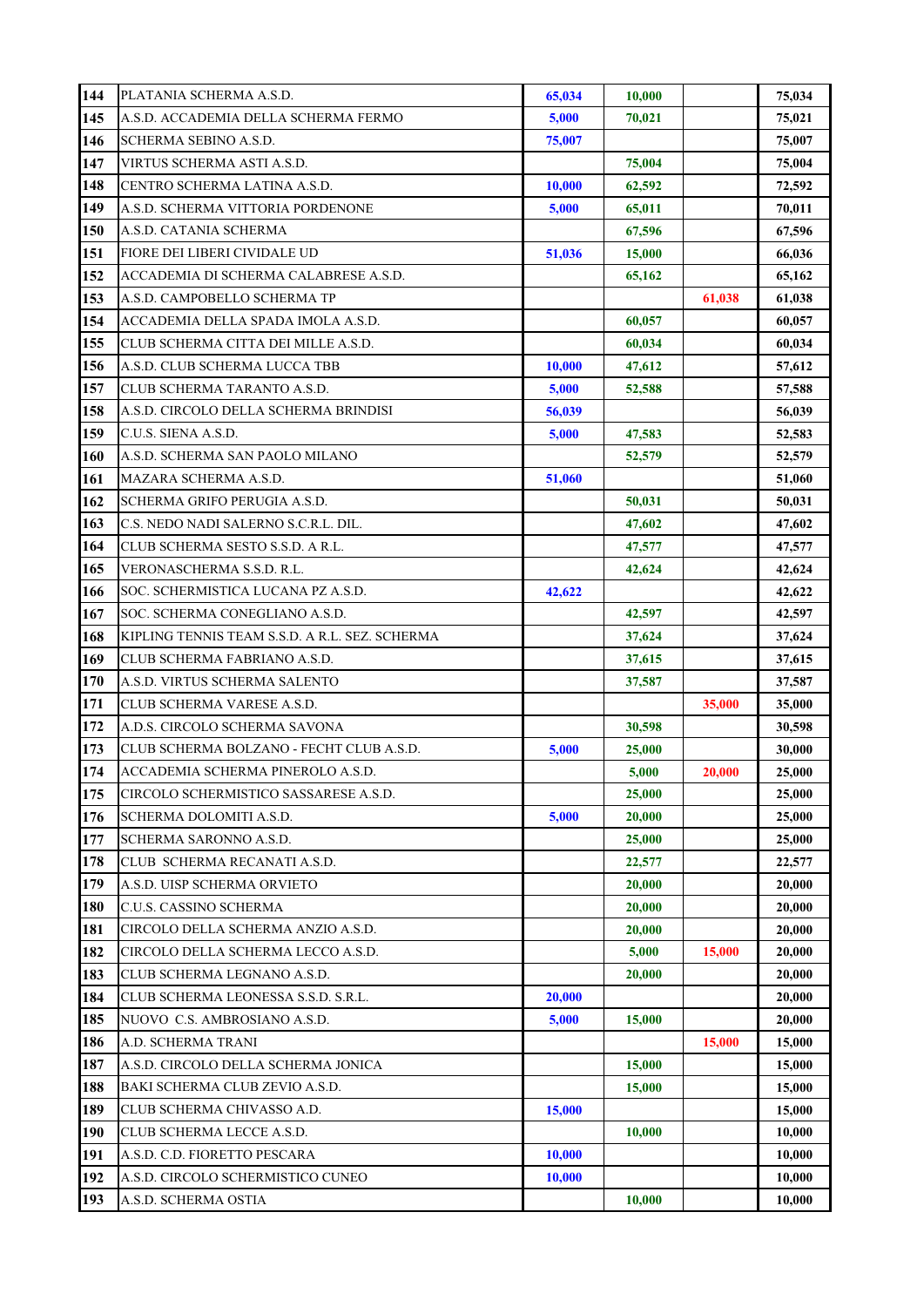| 194 | ACCADEMIA SCHERMA CREMONA A.S.D.                     |        | 10,000 |       | 10,000 |
|-----|------------------------------------------------------|--------|--------|-------|--------|
| 195 | ASSOCIAZIONE MESSINA SCHERMA A.S.D.                  | 10,000 |        |       | 10,000 |
| 196 | CLUB SCHERMA ARIMINUM A.S.D.                         | 10,000 |        |       | 10,000 |
| 197 | S.S.D. A R.L. IPPOCAMPO                              |        | 10,000 |       | 10,000 |
| 198 | SCHERMA ALTOTEVERE FENCING & MUSIC A.S.D.            |        | 10,000 |       | 10,000 |
| 199 | TRIESTE PENTA SCHERMA A.S.D.                         |        | 10,000 |       | 10,000 |
| 200 | A.S.D. AD MAIORA                                     |        | 5,000  |       | 5,000  |
| 201 | A.S.D. CIRCOLO SCHERMA VALDAGNO                      |        | 5,000  |       | 5,000  |
| 202 | A.S.D. CLUB SCHERMA LAME ORO                         |        | 5,000  |       | 5,000  |
| 203 | A.S.D. ESCRIME AND SPORT                             |        | 5,000  |       | 5,000  |
| 204 | A.S.D. POLISPORTIVA PARTENOPE SCHERMA DIL.           |        | 5,000  |       | 5,000  |
| 205 | A.S.D. RIVIERA SCHERMA                               |        | 5,000  |       | 5,000  |
| 206 | A.S.D. SALA D ARMI TRINACRIA PALERMO                 |        |        | 5,000 | 5,000  |
| 207 | A.S.D. SAN QUIRINO SCHERMA                           |        | 5,000  |       | 5,000  |
| 208 | A.S.D. SCHERMA VITTORIO VENETO                       |        | 5,000  |       | 5,000  |
| 209 | ACCADEMIA DELLA SCHERMA MALO                         |        | 5,000  |       | 5,000  |
| 210 | BRACCIOFORTEBRACCIO A.S.D.                           |        |        | 5,000 | 5,000  |
| 211 | CAPO D ARMI SCHERMA CEANS A.S.D.                     |        | 5,000  |       | 5,000  |
| 212 | CENTRO SCHERMA ROVIGO A.S.D.                         |        | 5,000  |       | 5,000  |
| 213 | CIRC. F. MISURACA                                    |        | 5,000  |       | 5,000  |
| 214 | CIRCOLO DELLA SCHERMA RAMON FONST A.S.D.             | 5,000  |        |       | 5,000  |
| 215 | CIRCOLO DELLA SPADA MOLINARI A.S.D.                  |        | 5,000  |       | 5,000  |
| 216 | CIRCOLO SCHERM. SASSARESE A.S.D.                     | 5,000  |        |       | 5,000  |
| 217 | CLUB SCHERMA RECANATI A.S.D.                         |        | 5,000  |       | 5,000  |
| 218 | CLUB SCHERMA RIETI A.S.D.                            |        | 5,000  |       | 5,000  |
| 219 | CLUB SCHERMA SAN DONA S.S.D. A R.L.                  |        | 5,000  |       | 5,000  |
| 220 | CS TRENTINA ENRICO TETTAMANTI                        |        | 5,000  |       | 5,000  |
| 221 | MANTOVA SCHERMA A.S.D.                               | 5,000  |        |       | 5,000  |
| 222 | MINERVIUM SCHERMA MANERBIO S.S.D. A R.L.             |        | 5,000  |       | 5,000  |
| 223 | POL. DEL FINALE SCUOLA DI SCHERMA LEON PANCALDO A.D. |        | 5,000  |       | 5,000  |
| 224 | POLISPORTIVA JONATHAN A.S.D.                         |        | 5,000  |       | 5,000  |
| 225 | SCHERMA AUGUSTA A.S.D.                               | 5,000  |        |       | 5,000  |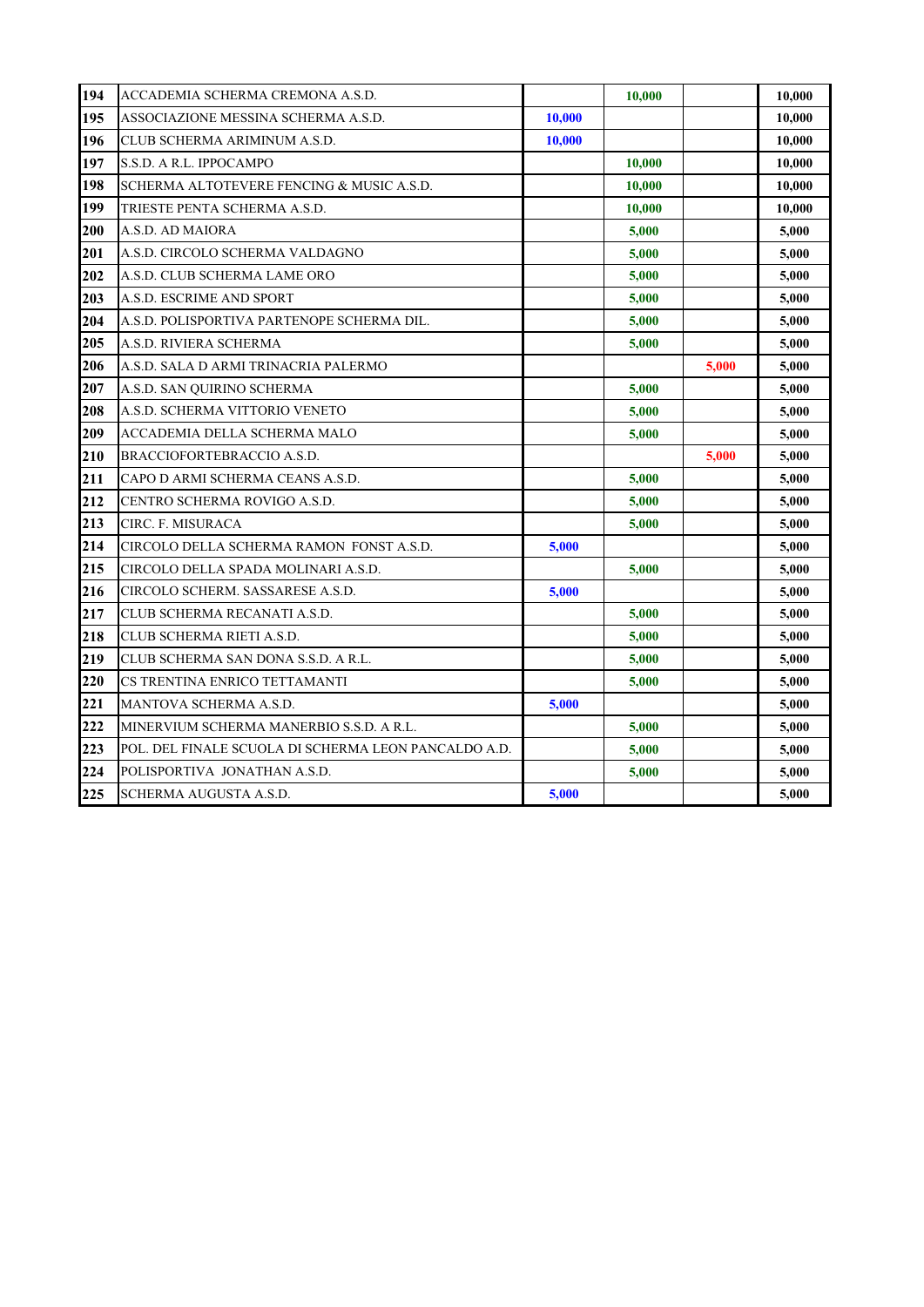

# **FEDERAZIONE ITALIANA SCHERMA Gran Premio Assoluti per Società**<br>Classifica finale - FIORETTO FEMMINI F

**Classifica finale - FIORETTO FEMMINILE** 

| Società                                | Cognome                   | <b>Nome</b>              | Codice | Anno | <b>Punti</b><br><b>Assoluti</b> | Punti<br>premio | <b>TOTALE</b> |
|----------------------------------------|---------------------------|--------------------------|--------|------|---------------------------------|-----------------|---------------|
| A.D. CLUB SCHERMA RAPALLO GE           | <b>RAGGIO</b>             | <b>SOFIA</b>             | 645335 | 2004 | 108,007                         | 15,000          | 123,007       |
| A.S. COMINI 1885 PADOVA SCHERMA A.S.D. | <b>POMPILIO</b>           | <b>GRETA</b>             | 662350 | 2005 | 36,057                          | 15,000          |               |
| A.S. COMINI 1885 PADOVA SCHERMA A.S.D. | <b>BORELLA</b>            | <b>LAURA</b>             | 649993 | 2001 | 72,022                          | 15,000          |               |
| A.S. COMINI 1885 PADOVA SCHERMA A.S.D. | <b>MOLINARI</b>           | <b>MATILDE</b>           | 655609 | 2005 | 72,025                          |                 | 513,169       |
| A.S. COMINI 1885 PADOVA SCHERMA A.S.D. | LORENZI                   | <b>MARGHERITA TITINA</b> | 654631 | 2003 | 72,029                          | 15,000          |               |
| A.S. COMINI 1885 PADOVA SCHERMA A.S.D. | <b>BORELLA</b>            | <b>CLAUDIA</b>           | 621412 | 97   | 72,032                          |                 |               |
| A.S. COMINI 1885 PADOVA SCHERMA A.S.D. | <b>RICCI</b>              | <b>MARTA</b>             | 635891 | 2000 | 144,004                         |                 |               |
| A.S. UDINESE POL. DIL. SEZ. SCHERMA    | <b>ASQUINI</b>            | <b>ALESSANDRA</b>        | 703306 | 64   |                                 | 5.000           | 5.000         |
| A.S.D. ACCADEMIA DELLA SCHERMA FERMO   | <b>BONFIGLI</b>           | <b>MARIA LUCIA</b>       | 649853 | 2006 |                                 | 5,000           | 5,000         |
| A.S.D. ANTONIANA SCHERMA               | <b>BERNO</b>              | <b>ELEONORA</b>          | 647396 | 2001 | 108,010                         | 15,000          | 123,010       |
| A.S.D. C.U.S. CAGLIARI SEZ. SCHERMA    | <b>PAONI</b>              | <b>MARGHERITA</b>        | 660301 | 2003 |                                 | 5,000           |               |
| A.S.D. C.U.S. CAGLIARI SEZ. SCHERMA    | <b>PORCEDDA</b>           | <b>VERONICA</b>          | 670745 | 2004 |                                 | 5,000           | 15,000        |
| A.S.D. C.U.S. CAGLIARI SEZ. SCHERMA    | <b>RUGGERI</b>            | <b>GAIA</b>              | 668555 | 2004 |                                 | 5,000           |               |
| A.S.D. CAPITOLINA SCHERMA              | <b>SCARASCIA MUGNOZZA</b> | <b>AGNESE</b>            | 630368 | 2000 | 36,055                          | 15,000          |               |
| A.S.D. CAPITOLINA SCHERMA              | <b>GRANDIS</b>            | <b>AURORA</b>            | 632201 | 2003 | 72,006                          | 15,000          | 148,061       |
| A.S.D. CAPITOLINA SCHERMA              | <b>LEOTTA</b>             | <b>FEDERICA</b>          | 645457 | 2000 |                                 | 5,000           |               |
| A.S.D. CAPITOLINA SCHERMA              | <b>PIACENTINI</b>         | <b>ALESSIA</b>           | 666135 | 2005 |                                 | 5,000           |               |
| A.S.D. CIRCOLO DELLA SCHERMA BRINDISI  | <b>D'AGNANO</b>           | LARA                     | 661715 | 2005 | 36.039                          | 15,000          | 51,039        |
| A.S.D. CLUB SCHERMA LUCCA TBB          | <b>PAIANO</b>             | <b>CHIARA</b>            | 653490 | 2005 |                                 | 5.000           | 5,000         |
| A.S.D. CLUB SCHERMA PESARO             | <b>CARLOTTI</b>           | <b>GIULIA</b>            | 656768 | 2005 | 72,001                          | 15,000          |               |
| A.S.D. CLUB SCHERMA PESARO             | <b>DONATELLI</b>          | <b>TERESA</b>            | 637582 | 2000 |                                 | 5.000           | 97,001        |
| A.S.D. CLUB SCHERMA PESARO             | <b>GORINI</b>             | <b>CAMILLA</b>           | 656776 | 2005 |                                 | 5,000           |               |
| A.S.D. DIELLEFFE SCHERMA VENEZIA       | <b>PAGNIN</b>             | <b>STELLA</b>            | 664591 | 2005 | 36,053                          | 15,000          |               |
| A.S.D. DIELLEFFE SCHERMA VENEZIA       | <b>COLLINI</b>            | <b>GRETA</b>             | 665212 | 2006 | 108.002                         | 15,000          | 174,055       |
| A.S.D. FRASCATI SCHERMA                | <b>DIAMANTI</b>           | <b>CARLOTTA</b>          | 642345 | 2003 | 36.035                          | 15,000          |               |
| A.S.D. FRASCATI SCHERMA                | <b>DE BELARDINI</b>       | <b>ALICE</b>             | 662962 | 2005 | 36,046                          | 15,000          |               |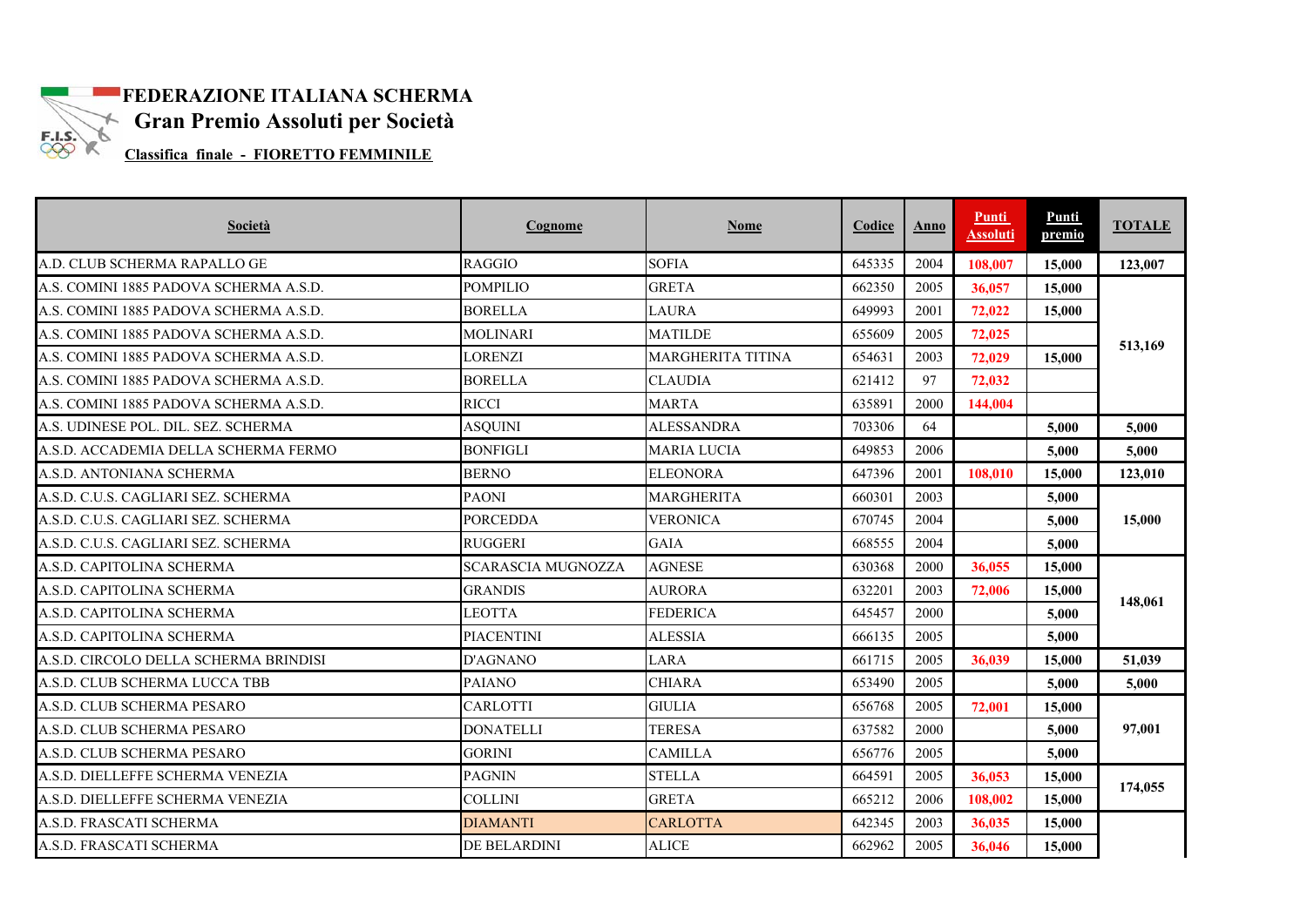| A.S.D. FRASCATI SCHERMA                        | <b>ORABONA</b>     | <b>BEATRICE</b>     | 676767 | 2006 | 36,047  | 15,000 |          |
|------------------------------------------------|--------------------|---------------------|--------|------|---------|--------|----------|
| A.S.D. FRASCATI SCHERMA                        | <b>CONTI</b>       | MARTINA             | 647285 | 2004 | 72,004  | 15,000 |          |
| A.S.D. FRASCATI SCHERMA                        | <b>CAPODICASA</b>  | <b>NICOLE</b>       | 673750 | 2005 | 72,009  | 15,000 |          |
| A.S.D. FRASCATI SCHERMA                        | MANCINI            | LUDOVICA            | 640568 | 2003 | 72,016  | 15,000 |          |
| A.S.D. FRASCATI SCHERMA                        | PUGLIA             | <b>SERENA</b>       | 638094 | 99   | 72,018  |        |          |
| A.S.D. FRASCATI SCHERMA                        | <b>GENOVESE</b>    | LUDOVICA            | 640000 | 2001 | 72,021  | 15,000 |          |
| A.S.D. FRASCATI SCHERMA                        | DI RUSSO           | <b>GUIA</b>         | 645193 | 2004 | 72,023  |        |          |
| A.S.D. FRASCATI SCHERMA                        | <b>TERNI</b>       | LUDMILA             | 682795 | 88   | 72,010  | 15,000 | 1945,260 |
| A.S.D. FRASCATI SCHERMA                        | <b>CONTI</b>       | <b>ALESSANDRA</b>   | 635874 | 98   | 108,015 | 15,000 |          |
| A.S.D. FRASCATI SCHERMA                        | <b>TANGHERLINI</b> | <b>ELENA</b>        | 622894 | 98   | 144,001 |        |          |
| A.S.D. FRASCATI SCHERMA                        | <b>ERRIGO</b>      | <b>ARIANNA</b>      | 136327 | 88   | 144,007 |        |          |
| A.S.D. FRASCATI SCHERMA                        | VOLPI              | ALICE               | 605811 | 92   | 180,000 |        |          |
| A.S.D. FRASCATI SCHERMA                        | DE COSTANZO        | VALENTINA           | 136513 | 89   | 180,004 |        |          |
| A.S.D. FRASCATI SCHERMA                        | <b>PALUMBO</b>     | <b>FRANCESCA</b>    | 609871 | 94   | 180,004 |        |          |
| A.S.D. FRASCATI SCHERMA                        | <b>MANCINI</b>     | <b>CAMILLA</b>      | 601150 | 94   | 252,000 |        |          |
| A.S.D. FRASCATI SCHERMA                        | D'ANGELO           | REBECCA             | 669633 | 2005 |         | 5,000  |          |
| A.S.D. FRASCATI SCHERMA                        | SOLA               | ARIANNA             | 685377 | 2006 |         | 5,000  |          |
| A.S.D. GIULIO VERNE SCHERMA RM                 | <b>CARAFA</b>      | <b>VITTORIA</b>     | 671760 | 2005 | 36,051  | 15,000 |          |
| A.S.D. GIULIO VERNE SCHERMA RM                 | <b>INGENITO</b>    | <b>FEDERICA</b>     | 616215 | 96   |         | 5,000  | 56,051   |
| A.S.D. PRO PATRIA ET LIBERTATE BUSTO ARSIZIO   | PENSA              | LARISSA FRANCESCA C | 662923 | 2006 | 36,058  | 15,000 |          |
| A.S.D. PRO PATRIA ET LIBERTATE BUSTO ARSIZIO   | MALVEZZI           | GIULIA              | 647852 | 2001 | 72,017  | 15,000 | 266,079  |
| A.S.D. PRO PATRIA ET LIBERTATE BUSTO ARSIZIO   | CAMMILLETTI        | MARTA               | 123596 | 84   | 108,004 | 15,000 |          |
| A.S.D. PRO PATRIA ET LIBERTATE BUSTO ARSIZIO   | <b>TESTA</b>       | <b>WENDY</b>        | 682294 | 2004 |         | 5,000  |          |
| A.S.D. SCHERMA PISTOIA 1894                    | <b>BECUCCI</b>     | SABRINA             | 631390 | 2002 | 72,020  | 15,000 | 87,020   |
| ACCADEMIA DELLA SCHERMA REGGIO CALABRIA A.S.D. | COSENTINO          | CHIARA              | 659426 | 2006 | 36,037  | 15,000 |          |
| ACCADEMIA DELLA SCHERMA REGGIO CALABRIA A.S.D. | MARRA              | <b>GIULIA LAURA</b> | 664750 | 2005 |         | 5,000  | 61,037   |
| ACCADEMIA DELLA SCHERMA REGGIO CALABRIA A.S.D. | VILLA              | ALESSANDRA          | 659423 | 2001 |         | 5,000  |          |
| ACCADEMIA SCHERMA GALLARATESE A.S.D.           | BONARDI            | REBECCA             | 674303 | 2004 |         | 5,000  | 5.000    |
| ASSOCIAZIONE MESSINA SCHERMA A.S.D.            | <b>CANNATA</b>     | MARTA               | 640599 | 2002 |         | 5,000  |          |
| ASSOCIAZIONE MESSINA SCHERMA A.S.D.            | <b>SCIMONE</b>     | <b>ELISA</b>        | 646170 | 2002 |         | 5,000  | 10,000   |
| C.D.S. MANGIAROTTI A.S.D.                      | BURICELLI          | ILARIA              | 626124 | 99   | 36,061  | 15,000 |          |
| C.D.S. MANGIAROTTI A.S.D.                      | MANZOLI            | MARTINA             | 629382 | 2000 | 36,062  | 15,000 |          |
| C.D.S. MANGIAROTTI A.S.D.                      | <b>TORTELOTTI</b>  | <b>LUCIA</b>        | 650802 | 2002 | 72,030  | 15,000 |          |
|                                                |                    |                     |        |      |         |        |          |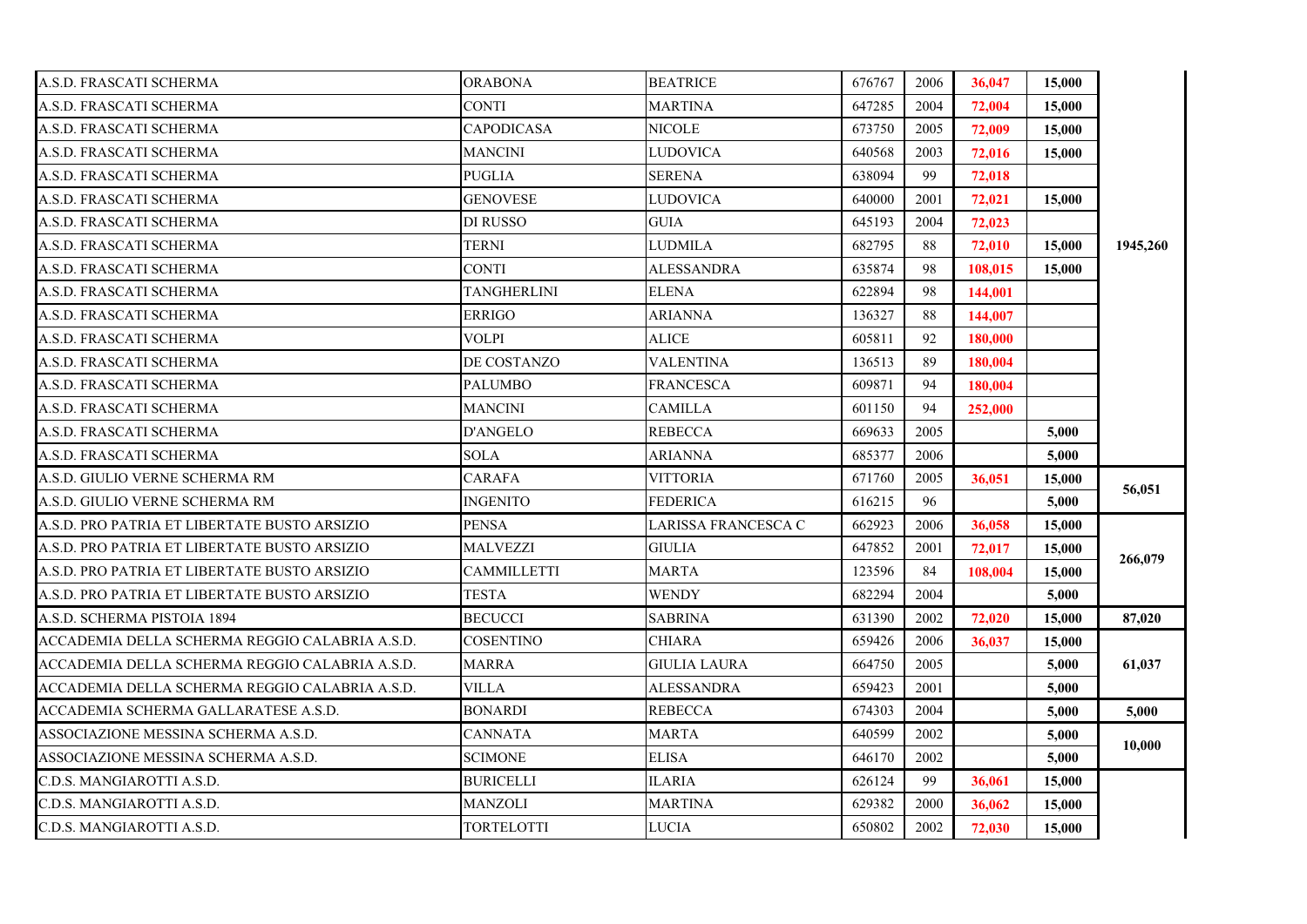| C.D.S. MANGIAROTTI A.S.D.                   | <b>CANDIANI</b>         | <b>VITTORIA</b>           | 634151 | 99   | 108.014 | 15,000 | 327,167 |
|---------------------------------------------|-------------------------|---------------------------|--------|------|---------|--------|---------|
| C.D.S. MANGIAROTTI A.S.D.                   | COLANGIONE              | AURORA                    | 655479 | 2005 |         | 5,000  |         |
| C.D.S. MANGIAROTTI A.S.D.                   | <b>GUERRA</b>           | FRANCESCA MARIA           | 608921 | 96   |         | 5,000  |         |
| C.D.S. MANGIAROTTI A.S.D.                   | <b>POZZATO</b>          | <b>BENEDETTA</b>          | 631160 | 2001 |         | 5,000  |         |
| C.S. FIDES LIVORNO A.S.D.                   | <b>BIASCO</b>           | <b>KAREN</b>              | 650575 | 2004 | 108,005 |        |         |
| C.S. FIDES LIVORNO A.S.D.                   | MARAZZINI               | <b>GIORGIA</b>            | 645510 | 2001 | 108,006 | 15,000 | 236,011 |
| C.S. FIDES LIVORNO A.S.D.                   | <b>BIBITE</b>           | <b>BEATRICE PIA MARIA</b> | 646044 | 2005 |         | 5,000  |         |
| C.S. LA MISERICORDIA OSIMO A.D.             | VACCARINI               | CAMILLA                   | 646060 | 2004 | 72,005  | 15,000 | 87,005  |
| C.U.S. CATANIA SEZ. SCHERMA A.S.D.          | CAMPANILE               | <b>VALENTINA</b>          | 649450 | 2003 |         | 5,000  | 5,000   |
| C.U.S. SIENA A.S.D.                         | VALACCHI                | <b>MADDALENA</b>          | 620291 | 98   |         | 5,000  | 5,000   |
| CENTRO SPORTIVO AERONAUTICA MILITARE        | <b>BIANCHIN</b>         | <b>ELISABETTA</b>         | 609997 | 97   | 108,011 |        |         |
| CENTRO SPORTIVO AERONAUTICA MILITARE        | VARDARO                 | <b>ELISA</b>              | 504191 | 88   | 180,001 | 15,000 | 663.02  |
| CENTRO SPORTIVO AERONAUTICA MILITARE        | DE COSTANZO             | <b>VALENTINA</b>          | 136513 | 89   | 180,004 |        |         |
| CENTRO SPORTIVO AERONAUTICA MILITARE        | <b>PALUMBO</b>          | <b>FRANCESCA</b>          | 609871 | 94   | 180,004 |        |         |
| CENTRO SPORTIVO CARABINIERI SEZ. SCHERMA    | <b>BORELLA</b>          | CLAUDIA                   | 621412 | 97   | 72,032  |        |         |
| CENTRO SPORTIVO CARABINIERI SEZ. SCHERMA    | BATINI                  | MARTINA                   | 147440 | 89   | 108,016 |        | 468,060 |
| CENTRO SPORTIVO CARABINIERI SEZ. SCHERMA    | SINIGALIA               | <b>MARTINA</b>            | 607626 | 95   | 144,005 |        |         |
| CENTRO SPORTIVO CARABINIERI SEZ. SCHERMA    | <b>ERRIGO</b>           | <b>ARIANNA</b>            | 136327 | 88   | 144,007 |        |         |
| CENTRO SPORTIVO ESERCITO SEZ. SCHERMA       | TORTELOTTI              | <b>LUCIA</b>              | 650802 | 2002 | 72,030  |        |         |
| CENTRO SPORTIVO ESERCITO SEZ. SCHERMA       | TANGHERLINI             | <b>ELENA</b>              | 622894 | 98   | 144,001 |        | 360,035 |
| CENTRO SPORTIVO ESERCITO SEZ. SCHERMA       | RICCI                   | MARTA                     | 635891 | 2000 | 144,004 |        |         |
| CIRCOLO DELLA SCHERMA MONTEBELLUNA A.S.D.   | <b>TOFFOLON</b>         | GIUDITTA CAMILLA          | 635306 | 99   | 36,035  | 15,000 |         |
| CIRCOLO DELLA SCHERMA MONTEBELLUNA A.S.D.   | FORNASIER               | ALESSIA                   | 630468 | 2001 | 36,050  | 15,000 | 102,085 |
| CIRCOLO DELLA SCHERMA RAMON FONST A.S.D.    | MARTINI                 | LAVINIA                   | 660597 | 71   |         | 5,000  | 5,000   |
| CIRCOLO DELLA SCHERMA TERNI A.S.D.          | CRESTA                  | ALESSANDRA                | 651268 | 2002 | 36,053  | 15,000 |         |
| CIRCOLO DELLA SCHERMA TERNI A.S.D.          | FERRACUTI               | <b>ELENA</b>              | 634345 | 2000 | 72,007  | 15,000 |         |
| CIRCOLO DELLA SCHERMA TERNI A.S.D.          | <b>VARDARO</b>          | <b>ELISA</b>              | 504191 | 88   | 180.001 |        |         |
| CIRCOLO DELLA SCHERMA TERNI A.S.D.          | <b>CAROSI ARCANGELI</b> | <b>EMILIA</b>             | 667120 | 2006 |         | 5,000  | 333,061 |
| CIRCOLO DELLA SCHERMA TERNI A.S.D.          | PIERAMATI               | <b>CAMILA</b>             | 610238 | 94   |         | 5,000  |         |
| CIRCOLO DELLA SCHERMA TERNI A.S.D.          | <b>SPINA</b>            | <b>VITTORIA</b>           | 667131 | 2006 |         | 5,000  |         |
| CIRCOLO DELLA SPADA CERVIA MILANO M. A.S.D. | FAVA                    | <b>BEATRICE</b>           | 639028 | 2003 |         | 5,000  | 5,000   |
| CIRCOLO DELLA SPADA VICENZA A.S.D.          | CRIVELLARO              | ARIANNA                   | 650863 | 2004 | 36,054  | 15,000 | 51,054  |
| CIRCOLO SCHERM. ARETINO A.S.D.              | LORITO                  | LUCIA VIRGINIA            | 629658 | 2001 | 72,027  | 15,000 | 87,027  |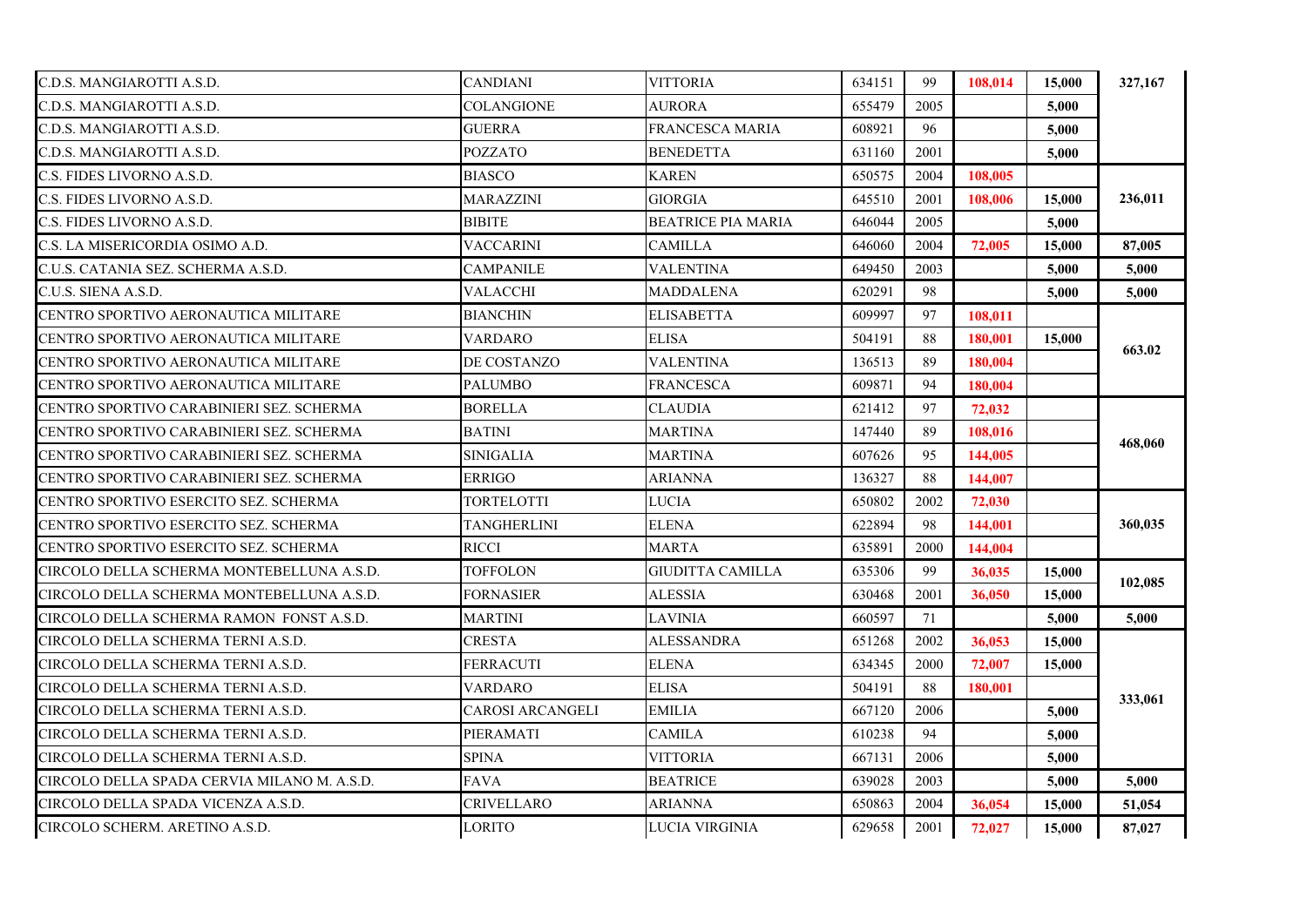| CIRCOLO SCHERMA LA SPEZIA A.S.D.          | <b>MADRIGNANI</b> | <b>BENEDETTA</b>      | 658661 | 2005 |         | 5,000  | 5,000   |
|-------------------------------------------|-------------------|-----------------------|--------|------|---------|--------|---------|
| CIRCOLO SCHERMA MESTRE S.S.D. S.R.L.      | <b>CARRER</b>     | <b>BENEDETTA</b>      | 642473 | 2001 | 72,012  | 15,000 |         |
| CIRCOLO SCHERMA MESTRE S.S.D. S.R.L.      | SINIGALIA         | <b>MARTINA</b>        | 607626 | 95   | 144,005 |        | 483,017 |
| CIRCOLO SCHERMA MESTRE S.S.D. S.R.L.      | <b>FAVARETTO</b>  | <b>MARTINA</b>        | 634310 | 2001 | 252,000 |        |         |
| CLUB SCHERMA AGLIANA A.S.D.               | <b>NENCINI</b>    | <b>INES</b>           | 682049 | 2006 |         | 5.000  |         |
| CLUB SCHERMA AGLIANA A.S.D.               | <b>NISTRI</b>     | <b>ALINA</b>          | 661901 | 2004 |         | 5,000  | 15,000  |
| CLUB SCHERMA AGLIANA A.S.D.               | STAINO            | ALISON                | 635955 | 2002 |         | 5,000  |         |
| CLUB SCHERMA ANCONA A.S.D.                | <b>PIANELLA</b>   | <b>GIADA</b>          | 644313 | 2003 | 72,019  | 15,000 |         |
| CLUB SCHERMA ANCONA A.S.D.                | PANTANETTI        | <b>BENEDETTA</b>      | 652677 | 2003 | 144,003 | 15,000 | 251,022 |
| CLUB SCHERMA ANCONA A.S.D.                | <b>COSTAGGIU</b>  | <b>VALENTINA</b>      | 647808 | 2001 |         | 5,000  |         |
| CLUB SCHERMA ARIMINUM A.S.D.              | ANGELINI          | <b>ANNA</b>           | 670080 | 2006 |         | 5,000  |         |
| CLUB SCHERMA ARIMINUM A.S.D.              | ZANI              | <b>EMMA</b>           | 650435 | 2005 |         | 5,000  | 10,000  |
| CLUB SCHERMA CHIVASSO A.D.                | <b>TORASSO</b>    | CHIARA                | 663282 | 2006 |         | 5,000  | 5,000   |
| CLUB SCHERMA JESI A.S.D.                  | <b>ROSSOLINI</b>  | <b>MARIA ANGELICA</b> | 666321 | 2006 | 36,044  | 15,000 |         |
| CLUB SCHERMA JESI A.S.D.                  | <b>SORINI</b>     | MARIA ALLEGRA         | 634882 | 2001 | 36,045  | 15,000 |         |
| CLUB SCHERMA JESI A.S.D.                  | <b>GIORDANI</b>   | <b>SOFIA</b>          | 666322 | 2006 | 72,015  | 15,000 |         |
| CLUB SCHERMA JESI A.S.D.                  | CANTARINI         | LUCREZIA              | 642970 | 2001 | 72,028  | 15,000 |         |
| CLUB SCHERMA JESI A.S.D.                  | <b>CALVANESE</b>  | <b>MATILDE</b>        | 648926 | 2003 | 108,003 | 15,000 | 872,135 |
| CLUB SCHERMA JESI A.S.D.                  | <b>VOLPI</b>      | <b>ALICE</b>          | 605811 | 92   | 180,000 |        |         |
| CLUB SCHERMA JESI A.S.D.                  | <b>MONACO</b>     | <b>BEATRICE</b>       | 145606 | 92   | 288,000 |        |         |
| CLUB SCHERMA JESI A.S.D.                  | <b>ROTELLA</b>    | <b>CLAUDIA</b>        | 659657 | 2005 |         | 5,000  |         |
| CLUB SCHERMA LEONESSA S.S.D. S.R.L.       | <b>BRAMBILLA</b>  | <b>GLORIA</b>         | 663364 | 2003 |         | 5,000  | 5,000   |
| CLUB SCHERMA PESCARA A.S.D.               | ZITTI             | ANASTASIA             | 664047 | 2006 | 36,039  | 15,000 |         |
| CLUB SCHERMA PESCARA A.S.D.               | <b>TANGE</b>      | <b>CHIKA</b>          | 667587 | 85   |         | 5,000  | 56,039  |
| CLUB SCHERMA PISA ANTONIO DI CIOLO A.S.D. | <b>CINOTTI</b>    | ALESSANDRA DORALIC    | 655049 | 2002 | 36,059  | 15,000 |         |
| CLUB SCHERMA PISA ANTONIO DI CIOLO A.S.D. | <b>PINNA</b>      | <b>VITTORIA</b>       | 657275 | 2006 | 72,027  | 15,000 | 405,110 |
| CLUB SCHERMA PISA ANTONIO DI CIOLO A.S.D. | CRISTINO          | <b>ANNA</b>           | 638877 | 2001 | 144,008 | 15,000 |         |
| CLUB SCHERMA PISA ANTONIO DI CIOLO A.S.D. | <b>BATINI</b>     | <b>MARTINA</b>        | 147440 | 89   | 108,016 |        |         |
| CLUB SCHERMA ROMA A.S.D.                  | <b>GARNERO</b>    | <b>ELISA</b>          | 693650 | 2006 | 36,042  | 15,000 |         |
| CLUB SCHERMA ROMA A.S.D.                  | <b>STRAZZULLO</b> | <b>LISA</b>           | 681609 | 2006 | 36,042  | 15,000 |         |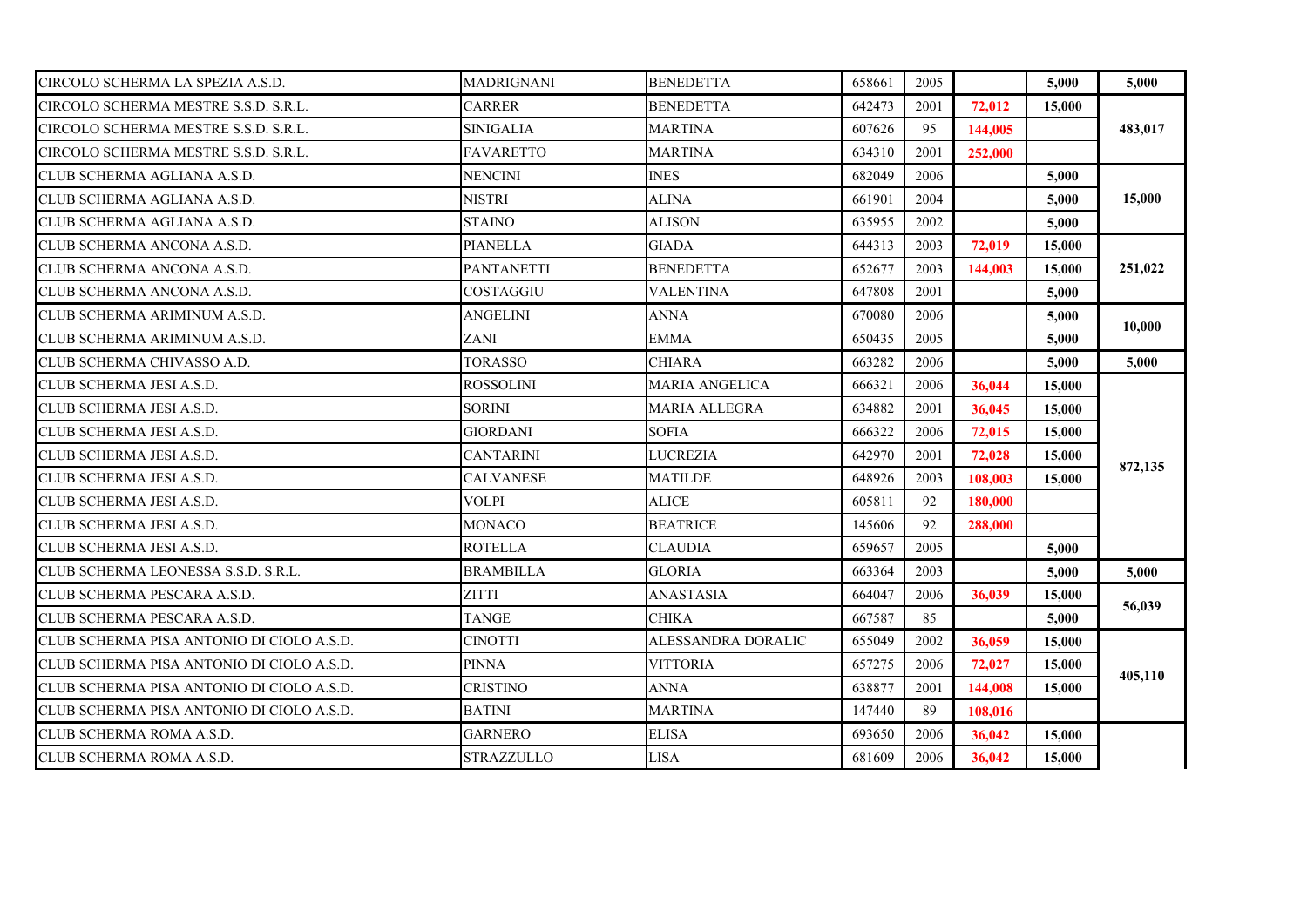| CLUB SCHERMA ROMA A.S.D.                   | <b>GARNERO</b>     | <b>SOFIA</b>        | 682908 | 2006 | 36,050  | 15,000 |         |
|--------------------------------------------|--------------------|---------------------|--------|------|---------|--------|---------|
| CLUB SCHERMA ROMA A.S.D.                   | <b>MANZONI</b>     | MICHELLE            | 661274 | 2002 | 36,064  | 15,000 | 543,227 |
| CLUB SCHERMA ROMA A.S.D.                   | <b>CALISSI</b>     | <b>OLGA RACHELE</b> | 601401 | 92   | 144,002 |        |         |
| CLUB SCHERMA ROMA A.S.D.                   | <b>AMORE</b>       | <b>GIULIA</b>       | 656429 | 2003 | 72,014  |        |         |
| CLUB SCHERMA ROMA A.S.D.                   | <b>PACELLI</b>     | <b>MARIA TERESA</b> | 618752 | 98   | 108.013 | 15,000 |         |
| CLUB SCHERMA SALERNO A.S.D.                | <b>VINCIGUERRA</b> | ALESSANDRA          | 673491 | 2005 | 36,040  | 15,000 |         |
| CLUB SCHERMA SALERNO A.S.D.                | <b>IERVASI</b>     | YLENIA MAURIZIA     | 629387 | 2001 | 72,008  | 15,000 | 261,056 |
| CLUB SCHERMA SALERNO A.S.D.                | <b>MEMOLI</b>      | <b>CLAUDIA</b>      | 637687 | 2001 | 108,008 | 15,000 |         |
| CLUB SCHERMA TARANTO A.S.D.                | <b>LOTTI</b>       | LAURA               | 124116 | 83   |         | 5,000  | 5,000   |
| CLUB SCHERMA TORINO A.S.D.                 | <b>PERRONE</b>     | <b>ELISA</b>        | 655416 | 2003 | 36,043  | 15,000 |         |
| CLUB SCHERMA TORINO A.S.D.                 | VITALE             | SARA                | 631859 | 98   | 36,063  | 15,000 | 107,106 |
| CLUB SCHERMA TORINO A.S.D.                 | <b>GABOLA</b>      | LETIZIA             | 671421 | 2006 |         | 5,000  |         |
| CLUB SCHERMA VALDERA A.S.D.                | <b>CIAMPALINI</b>  | <b>VITTORIA</b>     | 650605 | 2001 | 144,006 |        |         |
| CLUB SCHERMA VALDERA A.S.D.                | <b>CIAMPALINI</b>  | <b>BENEDETTA</b>    | 680925 | 2006 |         | 5,000  | 149,006 |
| COMENSE SCHERMA S.S.D. A R.L.              | <b>FERRARI</b>     | CARLOTTA            | 643070 | 2003 | 72,031  |        |         |
| COMENSE SCHERMA S.S.D. A R.L.              | DE BIASIO          | <b>IRENE</b>        | 657530 | 2003 | 108.012 | 15,000 |         |
| COMENSE SCHERMA S.S.D. A R.L.              | <b>PROIETTI</b>    | ARIANNA             | 635260 | 2002 |         | 5,000  | 210,043 |
| COMENSE SCHERMA S.S.D. A R.L.              | VARISCO            | <b>ELENA</b>        | 651062 | 2005 |         | 5,000  |         |
| COMENSE SCHERMA S.S.D. A R.L.              | ZONI               | <b>LEA</b>          | 659662 | 2006 |         | 5,000  |         |
| ETRURIA SCHERMA A.S.D.                     | CANTUCCI           | <b>GAIA</b>         | 625533 | 2001 | 72,013  | 15,000 | 87,013  |
| <b>FIAMME ORO ROMA</b>                     | <b>CIAMPALINI</b>  | <b>VITTORIA</b>     | 650605 | 2001 | 144,006 |        |         |
| <b>FIAMME ORO ROMA</b>                     | <b>CIPRESSA</b>    | <b>ERICA</b>        | 608625 | 96   | 180,004 |        |         |
| <b>FIAMME ORO ROMA</b>                     | <b>FAVARETTO</b>   | MARTINA             | 634310 | 2001 | 252,000 |        | 936,010 |
| <b>FIAMME ORO ROMA</b>                     | VOLPI              | <b>ALICE</b>        | 605811 | 92   | 360,000 |        |         |
| FIORE DEI LIBERI CIVIDALE UD               | <b>CAMPAGNA</b>    | <b>FEDERICA</b>     | 646080 | 2000 | 36,036  | 15,000 | 51,036  |
| FONDAZIONE MARCANTONIO BENTEGODI POL. DIL. | PIETRARELLI        | <b>ALICE</b>        | 629038 | 99   | 72,011  | 15,000 | 87,011  |
| <b>G.S. FIAMME AZZURRE</b>                 | <b>MEMOLI</b>      | <b>CLAUDIA</b>      | 637687 | 2001 | 108,008 | 15,000 | 123,008 |
| <b>GRUPPO SCHERMA FIAMME GIALLE</b>        | CALISSI            | <b>OLGA RACHELE</b> | 601401 | 92   | 144,002 |        |         |
| <b>GRUPPO SCHERMA FIAMME GIALLE</b>        | MANCINI            | <b>CAMILLA</b>      | 601150 | 94   | 252,000 |        | 684,002 |
| <b>GRUPPO SCHERMA FIAMME GIALLE</b>        | MONACO             | <b>BEATRICE</b>     | 145606 | 92   | 288,000 |        |         |
| MAZARA SCHERMA A.S.D.                      | <b>DINCA</b>       | ANDREEA BIANCA      | 674267 | 2005 | 36,060  | 15,000 | 51,060  |
| POLISPORTIVA DILETT. SCHERMA BERGAMO       | <b>GOTTARDELLI</b> | <b>CARLOTTA</b>     | 131057 | 85   |         | 5,000  |         |
| POLISPORTIVA DILETT. SCHERMA BERGAMO       | OUADRI             | <b>PAOLA</b>        | 133476 | 83   |         | 5,000  | 10,000  |
| SCHERMA MOGLIANO A.S.D.                    | CANDEAGO           | <b>ELEONORA</b>     | 651220 | 2003 | 108,009 |        | 288 013 |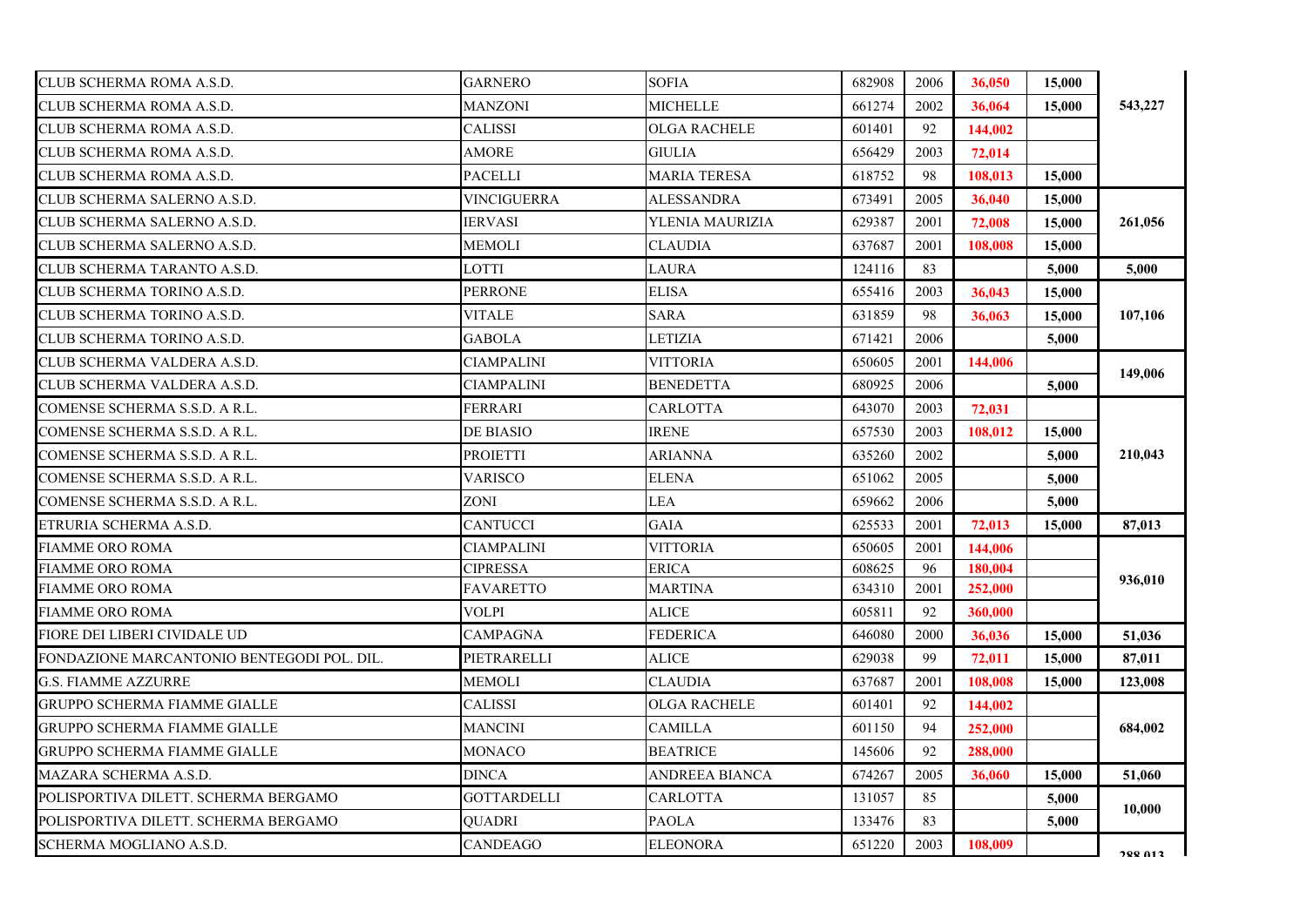| SCHERMA MOGLIANO A.S.D.                      | CIPRESSA         | <b>ERICA</b>      | 608625 | 96   | 180,004 |        | 400,01J |
|----------------------------------------------|------------------|-------------------|--------|------|---------|--------|---------|
| SCHERMA MONZA A.S.D.                         | <b>CORNO</b>     | <b>FRANCESCA</b>  | 662668 | 2003 |         | 5,000  | 10,000  |
| SCHERMA MONZA A.S.D.                         | <b>INCORVAIA</b> | <b>GIADA</b>      | 642300 | 2003 |         | 5,000  |         |
| <b>SCHERMA SEBINO A.S.D.</b>                 | <b>ORIZIO</b>    | <b>ELENA</b>      | 635315 | 99   |         | 5,000  | 10,000  |
| SCHERMA SEBINO A.S.D.                        | PRETI            | <b>LUCIA</b>      | 646360 | 2001 |         | 5,000  |         |
| SCHERMA TREVISO Mº ETTORE GESLAO A.S.D.      | <b>VISENTIN</b>  | <b>EMMA</b>       | 656635 | 2004 | 36,056  | 15,000 | 159,067 |
| SCHERMA TREVISO Mº ETTORE GESLAO A.S.D.      | <b>BIANCHIN</b>  | <b>ELISABETTA</b> | 609997 | 97   | 108,011 |        |         |
| SOC. GINNASTICA TRIESTINA A.S.D.             | <b>FERRARA</b>   | <b>VALENTINA</b>  | 634413 | 2000 | 72,003  | 15,000 | 92,003  |
| SOC. GINNASTICA TRIESTINA A.S.D.             | <b>BRANDMAYR</b> | <b>DILETTA</b>    | 653978 | 2004 |         | 5,000  |         |
| U.S. PISASCHERMA S.S.D.                      | <b>DELITALA</b>  | LUCILLA CATERINA  | 657363 | 2004 | 72,002  | 15,000 |         |
| U.S. PISASCHERMA S.S.D.                      | <b>IACOMONI</b>  | <b>MARTA</b>      | 654765 | 2003 | 72,024  | 15,000 |         |
| U.S. PISASCHERMA S.S.D.                      | <b>BERTINI</b>   | <b>IRENE</b>      | 657354 | 2004 | 108,001 |        | 292,027 |
| U.S. PISASCHERMA S.S.D.                      | <b>GUERRAZZI</b> | <b>LUCREZIA</b>   | 655293 | 2003 |         | 5,000  |         |
| <b>U.S. PISASCHERMA S.S.D.</b>               | NERI             | <b>GIULIA</b>     | 682061 | 2006 |         | 5,000  |         |
| ZINELLA SCHERMA A.S.D. SAN LAZZARO DI SAVENA | <b>ISOMOTO</b>   | MAKI              | 654338 | 75   | 36,048  | 15,000 | 51,048  |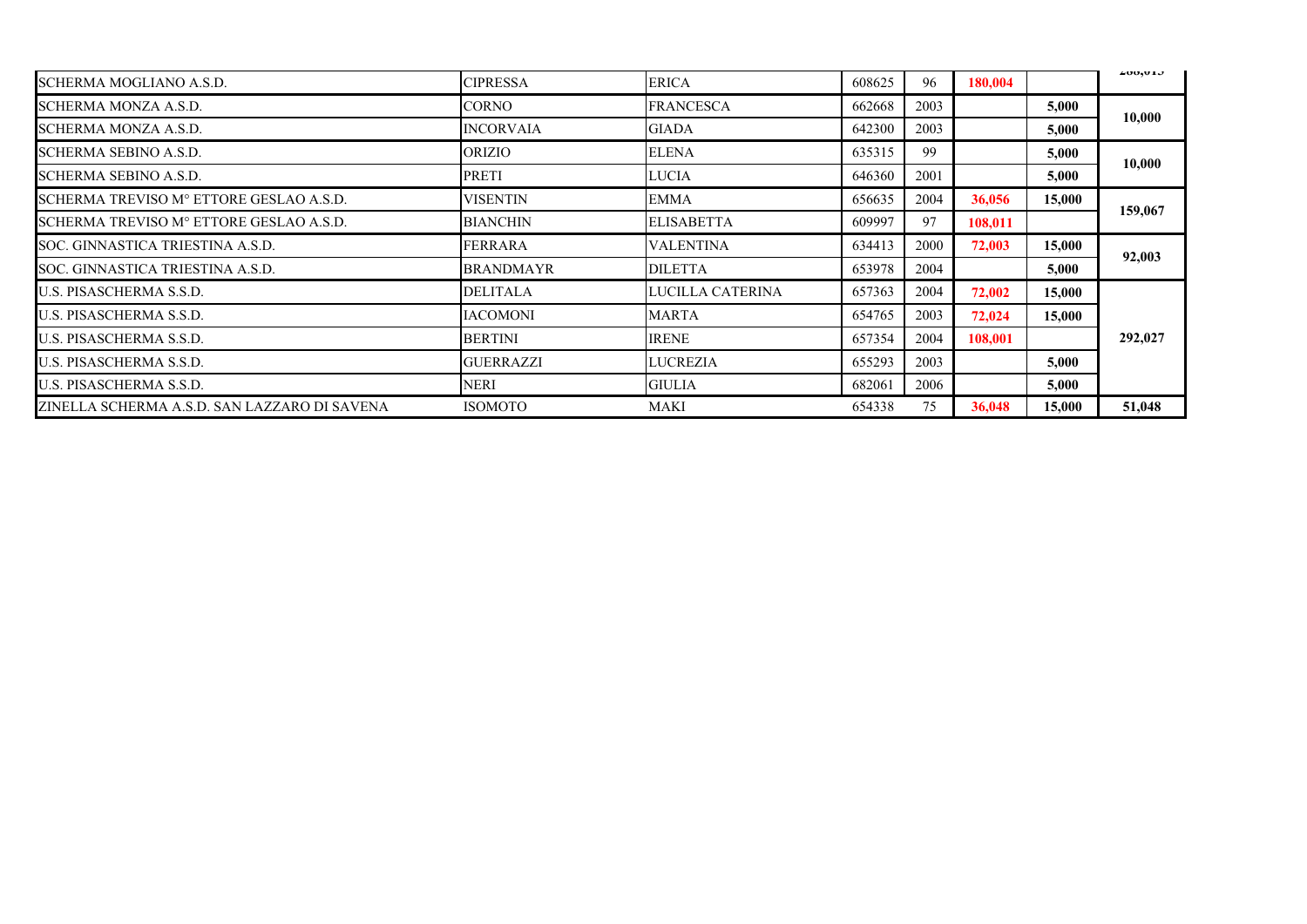

## **FEDERAZIONE ITALIANA SCHERMA**

**Gran Premio Assoluti per Società** 

**Classifica finale - FIORETTO MASCHILE** 

| Società                                | Cognome                   | Nome                      | Codice | Anno | <b>Punti</b><br><b>Assoluti</b> | Punti<br>premio | <b>TOTALE</b> |
|----------------------------------------|---------------------------|---------------------------|--------|------|---------------------------------|-----------------|---------------|
| A.D. ACCADEMIA SCHERMISTICA FIORENTINA | <b>PETRACCHI</b>          | <b>FILIPPO</b>            | 676451 | 2005 | 45.037                          |                 |               |
| A.D. ACCADEMIA SCHERMISTICA FIORENTINA | FORMICHINI BIGI           | <b>LORENZO MARIA</b>      | 655739 | 2006 | 45,048                          | 15,000          | 115,085       |
| A.D. ACCADEMIA SCHERMISTICA FIORENTINA | <b>BRUNI</b>              | <b>GREGORIO</b>           | 674694 | 2005 |                                 | 5,000           |               |
| A.D. ACCADEMIA SCHERMISTICA FIORENTINA | <b>COLONNELLI</b>         | <b>GABRIELE</b>           | 649848 | 2004 |                                 | 5.000           |               |
| A.S. COMINI 1885 PADOVA SCHERMA A.S.D. | OSPINA LADRÓN DE GU       | <b>DAVID</b>              | 695685 | 2000 | 45,050                          | 15,000          |               |
| A.S. COMINI 1885 PADOVA SCHERMA A.S.D. | <b>TAMBURINI</b>          | JACOPO                    | 613949 | 96   | 90.016                          | 15,000          |               |
| A.S. COMINI 1885 PADOVA SCHERMA A.S.D. | <b>PANAZZOLO</b>          | <b>MATTEO</b>             | 641446 | 2002 | 90.027                          |                 |               |
| A.S. COMINI 1885 PADOVA SCHERMA A.S.D. | <b>FILIPPI</b>            | <b>DAVIDE</b>             | 626673 | 98   | 225,004                         |                 | 495,097       |
| A.S. COMINI 1885 PADOVA SCHERMA A.S.D. | <b>POLICANO</b>           | <b>LUDOVICO</b>           | 662449 | 2004 |                                 | 5.000           |               |
| A.S. COMINI 1885 PADOVA SCHERMA A.S.D. | <b>POMPILIO</b>           | <b>MATTEO</b>             | 644901 | 2003 |                                 | 5,000           |               |
| A.S. COMINI 1885 PADOVA SCHERMA A.S.D. | <b>RAMPIONI</b>           | <b>RICCARDO</b>           | 646102 | 2003 |                                 | 5.000           |               |
| A.S. UDINESE POL. DIL. SEZ. SCHERMA    | <b>PRESTA</b>             | <b>MARCO</b>              | 668957 | 2005 |                                 | 5,000           | 5,000         |
| A.S.D. ANTONIANA SCHERMA               | ZANARDO                   | <b>ANDREA</b>             | 661652 | 2005 | 45,042                          | 15,000          | 65,042        |
| A.S.D. ANTONIANA SCHERMA               | <b>MASON</b>              | <b>NICOLA</b>             | 658887 | 2001 |                                 | 5.000           |               |
| A.S.D. C.D. FIORETTO PESCARA           | <b>BELLAFANTE</b>         | <b>MATTEO</b>             | 678868 | 2006 |                                 | 5.000           | 10,000        |
| A.S.D. C.D. FIORETTO PESCARA           | <b>DI PIETRO</b>          | FRANCESCO VALERIO         | 669056 | 2006 |                                 | 5,000           |               |
| A.S.D. C.S. G. PETTORELLI PIACENZA     | <b>SONLIETI</b>           | <b>ALESSANDRO</b>         | 627264 | 99   | 45,007                          | 15,000          | 60.007        |
| A.S.D. C.U.S. CAGLIARI SEZ. SCHERMA    | <b>MARINI</b>             | <b>GABRIEL</b>            | 671773 | 2005 |                                 | 5.000           |               |
| A.S.D. C.U.S. CAGLIARI SEZ. SCHERMA    | <b>PICCIAU</b>            | <b>MATTEO</b>             | 660299 | 2006 |                                 | 5.000           | 15,000        |
| A.S.D. C.U.S. CAGLIARI SEZ. SCHERMA    | <b>RIBAUDO</b>            | <b>LUCA</b>               | 669826 | 2004 |                                 | 5,000           |               |
| A.S.D. CAPITOLINA SCHERMA              | <b>SCARASCIA MUGNOZZA</b> | <b>GIANCARLO</b>          | 615007 | 97   | 45,055                          | 15,000          |               |
| A.S.D. CAPITOLINA SCHERMA              | <b>MENOZZI</b>            | <b>ETTORE</b>             | 682458 | 2006 |                                 | 5,000           | 65,055        |
| A.S.D. CIRCOLO DELLA SCHERMA BRINDISI  | ANNICCHIARICO             | <b>ANDREA</b>             | 613735 | 2000 |                                 | 5.000           | 5.000         |
| A.S.D. CIRCOLO SCHERMISTICO CUNEO      | <b>GIAMELLO</b>           | <b>LEONARDO</b>           | 659819 | 2005 |                                 | 5,000           |               |
| A.S.D. CIRCOLO SCHERMISTICO CUNEO      | <b>PELLEGRINO</b>         | <b>GIORGIO</b>            | 659825 | 2006 |                                 | 5,000           | 10,000        |
| A.S.D. CLUB SCHERMA BARI               | <b>FIORE</b>              | <b>FRANCESCO GIOVANNI</b> | 658341 | 2002 | 90.010                          | 15,000          | 105,010       |
| A.S.D. CLUB SCHERMA LUCCA TBB          | <b>GELTRUDE</b>           | <b>LEONARDO</b>           | 665309 | 2004 |                                 | 5,000           | 5,000         |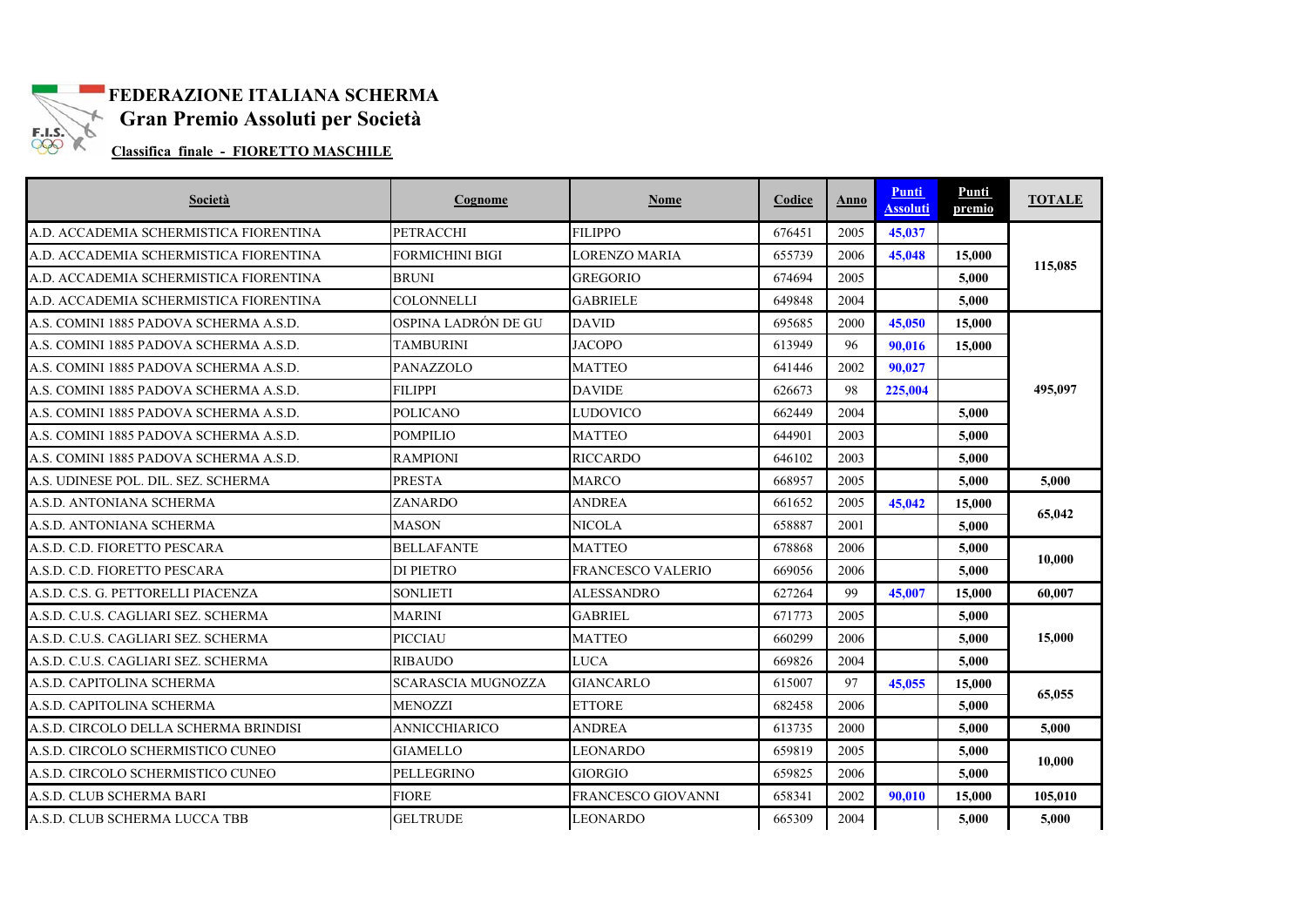| A.S.D. CLUB SCHERMA PESARO    | NIGOSANTI          | <b>ANDREA</b>     | 636054 | 2000 | 90,009  | 15,000 |          |
|-------------------------------|--------------------|-------------------|--------|------|---------|--------|----------|
| A.S.D. CLUB SCHERMA PESARO    | GAI                | ANTONIO ROMAN     | 653264 | 2003 | 90,015  | 15,000 | 215,024  |
| A.S.D. CLUB SCHERMA PESARO    | <b>BERTI</b>       | <b>ALESSANDRO</b> | 676739 | 2006 |         | 5,000  |          |
| A.S.D. CLUB SCHERMA PORDENONE | <b>PELLIS</b>      | MARCO             | 647702 | 2003 | 45,021  | 15,000 |          |
| A.S.D. CLUB SCHERMA PORDENONE | <b>BURIGANA</b>    | <b>ALBERTO</b>    | 660596 | 2005 |         | 5.000  | 65,021   |
| A.S.D. CLUB SCHERMA PORTICI   | ALFIERI            | <b>EMANUELE</b>   | 658934 | 2004 |         | 5,000  | 10,000   |
| A.S.D. CLUB SCHERMA PORTICI   | <b>BARIONOVI</b>   | RICCARDO          | 606097 | 95   |         | 5,000  |          |
| A.S.D. CLUB SCHERMA SIRACUSA  | <b>PAGLIARO</b>    | LORENZO           | 662815 | 2004 | 45,024  | 15,000 |          |
| A.S.D. CLUB SCHERMA SIRACUSA  | MAGNANO            | ALESSANDRO        | 668023 | 2006 |         | 5,000  |          |
| A.S.D. CLUB SCHERMA SIRACUSA  | <b>PARADISO</b>    | <b>STEFANO</b>    | 627412 | 98   |         | 5,000  |          |
| A.S.D. CLUB SCHERMA SIRACUSA  | <b>ROSSITTO</b>    | SALVO             | 668295 | 2005 |         | 5,000  |          |
| A.S.D. CLUB SCHERMA SIRACUSA  | <b>PISTORIO</b>    | FEDERICO          | 632629 | 2000 | 90.026  |        | 280,120  |
| A.S.D. CLUB SCHERMA SIRACUSA  | <b>SCALORA</b>     | <b>FERNANDO</b>   | 674683 | 2006 |         | 5,000  |          |
| A.S.D. CLUB SCHERMA SIRACUSA  | <b>GIARDINELLI</b> | GABRIEL           | 649443 | 2003 | 45,026  | 15,000 |          |
| A.S.D. CLUB SCHERMA SIRACUSA  | <b>FALLICA</b>     | <b>CARMELO</b>    | 628656 | 99   | 45,044  |        |          |
| A.S.D. CLUB SCHERMA SIRACUSA  | TRIGILI            | <b>SEBASTIANO</b> | 663183 | 2004 |         | 5.000  |          |
| A.S.D. FRASCATI SCHERMA       | <b>GABRIELLI</b>   | LORENZO           | 629663 | 2000 | 45,011  | 15,000 |          |
| A.S.D. FRASCATI SCHERMA       | PELLEGRINO         | <b>DAVIDE</b>     | 629394 | 2003 | 45,018  | 15,000 |          |
| A.S.D. FRASCATI SCHERMA       | VINCIGUERRA        | VALERIO           | 652976 | 2003 | 45,028  | 15,000 |          |
| A.S.D. FRASCATI SCHERMA       | <b>GABRIELLI</b>   | <b>EDOARDO</b>    | 645873 | 2003 | 45,047  | 15,000 |          |
| A.S.D. FRASCATI SCHERMA       | <b>CIANI</b>       | JOEL              | 655279 | 2004 | 45,054  | 15,000 |          |
| A.S.D. FRASCATI SCHERMA       | LAURIA             | LORENZ            | 615442 | 99   | 45,062  | 15,000 |          |
| A.S.D. FRASCATI SCHERMA       | <b>GRIDELLI</b>    | GIANMARCO         | 643159 | 2004 | 45,064  | 15,000 |          |
| A.S.D. FRASCATI SCHERMA       | COLAMARCO          | <b>FEDERICO</b>   | 627956 | 2000 | 90,006  |        |          |
| A.S.D. FRASCATI SCHERMA       | <b>RAIMONDI</b>    | MATTIA            | 656674 | 2004 | 90.008  | 15,000 |          |
| A.S.D. FRASCATI SCHERMA       | <b>MASCIOLI</b>    | <b>ALBERTO</b>    | 687307 | 2003 | 90.022  | 15,000 |          |
| A.S.D. FRASCATI SCHERMA       | <b>GUERRA</b>      | <b>FILIPPO</b>    | 601806 | 93   | 90.029  | 15,000 |          |
| A.S.D. FRASCATI SCHERMA       | GRIDELLI           | ALESSANDRO        | 626338 | 97   | 135,006 |        | 2315,379 |
| A.S.D. FRASCATI SCHERMA       | <b>ROSATELLI</b>   | <b>DAMIANO</b>    | 614875 | 95   | 135,007 |        |          |
| A.S.D. FRASCATI SCHERMA       | <b>TOLDO</b>       | <b>GIULERME</b>   | 656838 | 92   | 135,016 | 15,000 |          |
| A.S.D. FRASCATI SCHERMA       | <b>BALDINI</b>     | ANDREA            | 134718 | 85   | 225,001 |        |          |
| A.S.D. FRASCATI SCHERMA       | <b>BIANCHI</b>     | GUILLAUME         | 617307 | 97   | 360,000 |        |          |
| A.S.D. FRASCATI SCHERMA       | <b>GAROZZO</b>     | <b>DANIELE</b>    | 600047 | 92   | 450,000 |        |          |
| A.S.D. FRASCATI SCHERMA       | <b>BERARDI</b>     | <b>EMANUELE</b>   | 663264 | 2005 |         | 5,000  |          |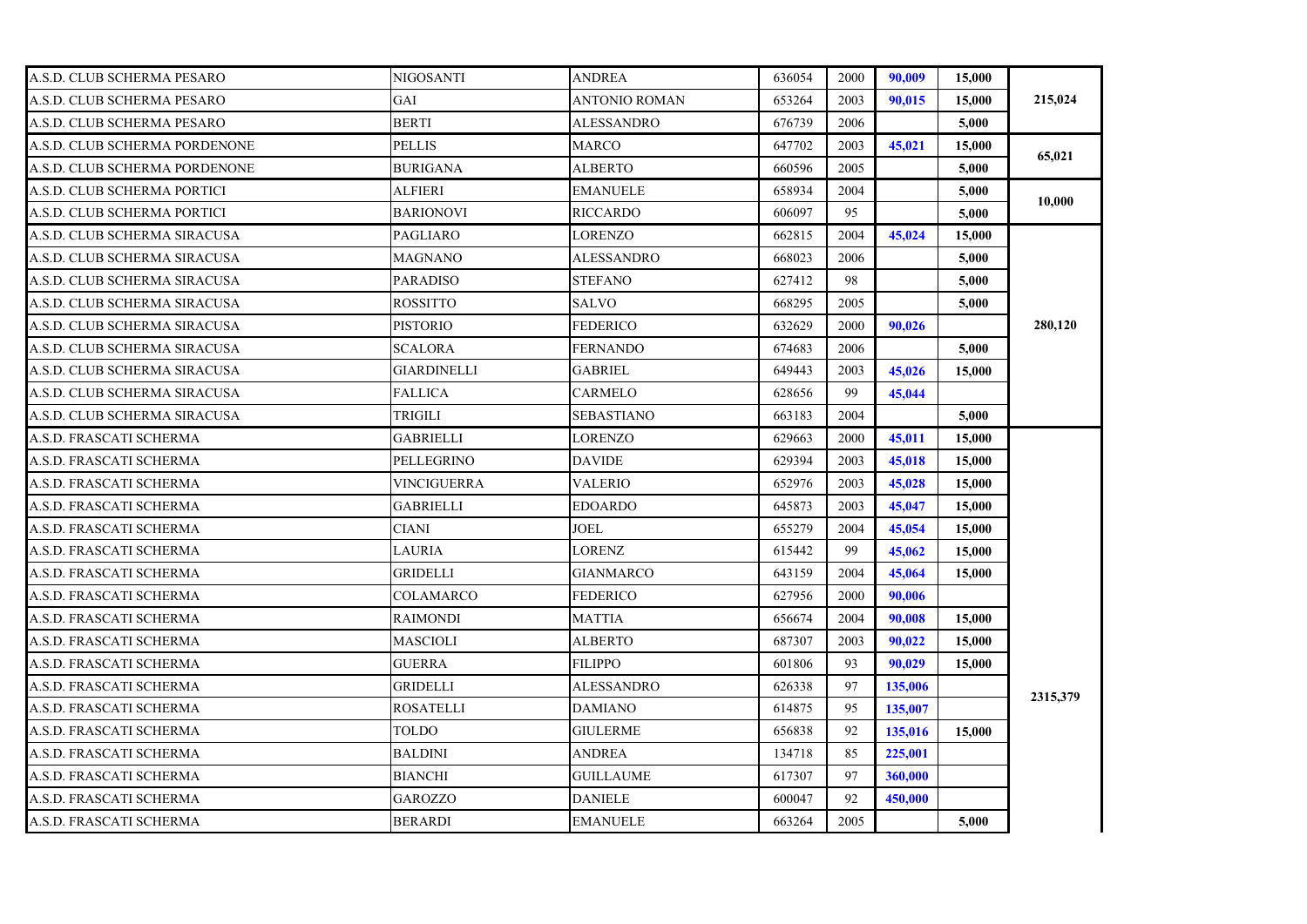| A.S.D. FRASCATI SCHERMA                      | <b>GABRIELLI</b>  | <b>VALERIO</b>           | 632172 | 2000 |         | 5,000  |         |
|----------------------------------------------|-------------------|--------------------------|--------|------|---------|--------|---------|
| A.S.D. FRASCATI SCHERMA                      | <b>GARA</b>       | <b>CARMINE</b>           | 670346 | 2006 |         | 5.000  |         |
| A.S.D. FRASCATI SCHERMA                      | <b>GENOVESE</b>   | <b>ADRIANO</b>           | 650299 | 2005 |         | 5,000  |         |
| A.S.D. FRASCATI SCHERMA                      | <b>IACUITTI</b>   | <b>FLAVIO</b>            | 656323 | 2004 |         | 5.000  |         |
| A.S.D. FRASCATI SCHERMA                      | ROCCA CHIOCCI     | ALESSANDRO TANCREDI      | 654526 | 2004 |         | 5.000  |         |
| A.S.D. FRASCATI SCHERMA                      | <b>SILENZI</b>    | VALERIO FRANCESCO        | 632306 | 2001 |         | 5,000  |         |
| A.S.D. GIULIO VERNE SCHERMA RM               | CARAFA            | <b>PAOLO</b>             | 650631 | 2003 | 45,024  | 15,000 |         |
| A.S.D. GIULIO VERNE SCHERMA RM               | DI VEROLI         | <b>DAVIDE</b>            | 634172 | 2001 | 90,031  | 15,000 |         |
| A.S.D. GIULIO VERNE SCHERMA RM               | DI VEROLI         | <b>DAMIANO</b>           | 639196 | 2003 | 135,009 |        |         |
| A.S.D. GIULIO VERNE SCHERMA RM               | ALNO              | ANDREA                   | 651114 | 2002 |         | 5.000  | 320,064 |
| A.S.D. GIULIO VERNE SCHERMA RM               | MAIO              | ALESSANDRO               | 677903 | 2003 |         | 5,000  |         |
| A.S.D. GIULIO VERNE SCHERMA RM               | SAMBATARO         | <b>MASSIMILIANO</b>      | 661695 | 2004 |         | 5.000  |         |
| A.S.D. GIULIO VERNE SCHERMA RM               | <b>VITALE</b>     | LEONARDO TOBIA           | 654393 | 2005 |         | 5.000  |         |
| A.S.D. PRO PATRIA ET LIBERTATE BUSTO ARSIZIO | <b>MALVEZZI</b>   | <b>LORENZO</b>           | 619321 | 97   | 45,012  | 15,000 |         |
| A.S.D. PRO PATRIA ET LIBERTATE BUSTO ARSIZIO | COSTA             | <b>MICHELE</b>           | 608901 | 95   | 45,049  | 15,000 | 130,061 |
| A.S.D. PRO PATRIA ET LIBERTATE BUSTO ARSIZIO | <b>BONFANTI</b>   | <b>FILIPPO</b>           | 657397 | 2005 |         | 5,000  |         |
| A.S.D. PRO PATRIA ET LIBERTATE BUSTO ARSIZIO | RIZZI             | <b>MARCO</b>             | 672905 | 2005 |         | 5,000  |         |
| A.S.D. SCHERMA MODICA                        | <b>PALERMO</b>    | <b>MARCO</b>             | 659705 | 2005 | 22,625  | 15,000 |         |
| A.S.D. SCHERMA MODICA                        | <b>SPAMPINATO</b> | <b>FRANCESCO</b>         | 666469 | 2005 | 45,031  | 15,000 | 327,658 |
| A.S.D. SCHERMA MODICA                        | <b>AVOLA</b>      | GIORGIO                  | 509358 | 89   | 225,002 |        |         |
| A.S.D. SCHERMA MODICA                        | <b>SANTORO</b>    | EMANUELE                 | 663911 | 2006 |         | 5,000  |         |
| A.S.D. SCHERMA PISTOIA 1894                  | FÈ                | <b>JACOPO</b>            | 644085 | 2002 | 45,015  | 15,000 |         |
| A.S.D. SCHERMA PISTOIA 1894                  | <b>BROGI</b>      | COSIMO                   | 677370 | 2004 |         | 5.000  | 75,015  |
| A.S.D. SCHERMA PISTOIA 1894                  | <b>CUTILLO</b>    | <b>DAVIDE</b>            | 665307 | 2006 |         | 5,000  |         |
| A.S.D. SCHERMA PISTOIA 1894                  | FERRARI           | <b>ALESSANDRO</b>        | 617645 | 96   |         | 5,000  |         |
| A.S.D. SCHERMA VITTORIA PORDENONE            | PAOLETTI          | ALBERTO                  | 662733 | 2005 |         | 5,000  | 5,000   |
| ACCADEMIA DELLA SCHERMA LIVORNO A.S.D.       | VALTRIANI         | <b>MATTEO</b>            | 628336 | 97   | 45,040  | 15,000 |         |
| ACCADEMIA DELLA SCHERMA LIVORNO A.S.D.       | LUPERI            | <b>EDOARDO</b>           | 601412 | 93   | 225,004 |        | 600,044 |
| ACCADEMIA DELLA SCHERMA LIVORNO A.S.D.       | PAROLI            | ALESSANDRO               | 139376 | 89   | 315,000 |        |         |
| ACCADEMIA SCHERMA GALLARATESE A.S.D.         | <b>IOVINO</b>     | TOMMASO CLAUDIO          | 654435 | 2004 | 45,005  | 15,000 |         |
| ACCADEMIA SCHERMA GALLARATESE A.S.D.         | <b>BONARDI</b>    | <b>LORENZO</b>           | 669609 | 2006 |         | 5.000  | 75,005  |
| ACCADEMIA SCHERMA GALLARATESE A.S.D.         | CALI              | <b>SALVATORE LORENZO</b> | 672238 | 2005 |         | 5,000  |         |
| ACCADEMIA SCHERMA GALLARATESE A.S.D.         | GALLI             | <b>FILIPPO</b>           | 661781 | 2005 |         | 5,000  |         |
| C.D.S. MANGIAROTTI A.S.D.                    | <b>SCALAMOGNA</b> | <b>ANDREA</b>            | 633968 | 2001 | 45,014  | 15,000 |         |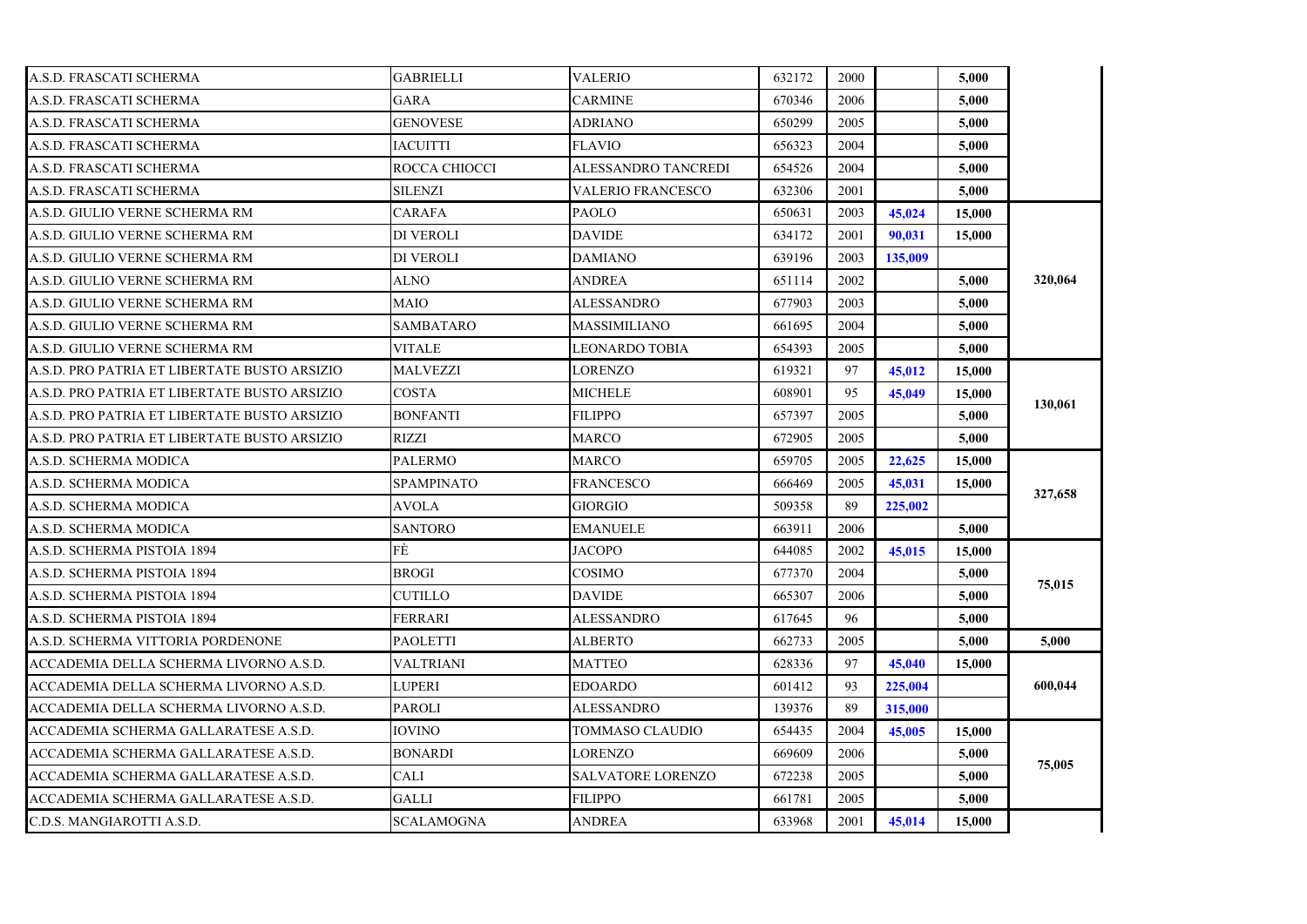| C.D.S. MANGIAROTTI A.S.D.                 | <b>ZORZAN</b>    | <b>EDOARDO</b>            | 645955 | 2003 | 45,017  | 15,000 |          |
|-------------------------------------------|------------------|---------------------------|--------|------|---------|--------|----------|
| C.D.S. MANGIAROTTI A.S.D.                 | CALÒ             | <b>ALESSANDRO</b>         | 662431 | 2001 | 45,046  | 15,000 |          |
| C.D.S. MANGIAROTTI A.S.D.                 | <b>AIELLO</b>    | <b>TOMMASO</b>            | 622772 | 99   | 90,020  | 15,000 |          |
| C.D.S. MANGIAROTTI A.S.D.                 | <b>RESEGOTTI</b> | <b>MATTEO CLAUDIO</b>     | 619822 | 99   | 135,003 |        |          |
| C.D.S. MANGIAROTTI A.S.D.                 | <b>ANDREOLI</b>  | <b>PIETRO</b>             | 655095 | 2004 |         | 5,000  | 450,100  |
| C.D.S. MANGIAROTTI A.S.D.                 | <b>COLOMBO</b>   | <b>SEBASTIANO</b>         | 666862 | 2005 |         | 5.000  |          |
| C.D.S. MANGIAROTTI A.S.D.                 | <b>DECIO</b>     | <b>FRANCESCO</b>          | 617395 | 99   |         | 5.000  |          |
| C.D.S. MANGIAROTTI A.S.D.                 | <b>GIORDANO</b>  | <b>THOMAS</b>             | 651806 | 2005 |         | 5.000  |          |
| C.D.S. MANGIAROTTI A.S.D.                 | MANGIAROTTI      | <b>LORENZO FRANCESCO</b>  | 633954 | 2001 |         | 5,000  |          |
| C.D.S. MANGIAROTTI A.S.D.                 | <b>PLASTOW</b>   | LUCA                      | 657309 | 2001 |         | 5.000  |          |
| C.S. FIDES LIVORNO A.S.D.                 | SARDELLI         | <b>ELIA</b>               | 658218 | 2002 | 45,004  | 15,000 |          |
| C.S. FIDES LIVORNO A.S.D.                 | ISOLANI          | <b>GREGORIO</b>           | 651640 | 2004 | 135,011 | 15,000 |          |
| C.S. FIDES LIVORNO A.S.D.                 | LOMBARDI         | <b>GIULIO</b>             | 629716 | 2002 | 135,015 |        | 350,030  |
| C.S. FIDES LIVORNO A.S.D.                 | <b>TOGNELLI</b>  | <b>GUALTIERO</b>          | 672696 | 2006 |         | 5,000  |          |
| C.U.S. CATANIA SEZ. SCHERMA A.S.D.        | <b>GARRO</b>     | <b>SEBASTIANO FRANCES</b> | 648898 | 2001 | 45,039  | 15,000 |          |
| C.U.S. CATANIA SEZ. SCHERMA A.S.D.        | LONGO            | <b>CRISTIAN</b>           | 639579 | 2001 |         | 5,000  | 70,039   |
| C.U.S. CATANIA SEZ. SCHERMA A.S.D.        | <b>SANTAGATI</b> | <b>GIUSEPPE</b>           | 636841 | 2001 |         | 5,000  |          |
| CENTRO SCHERMA LATINA A.S.D.              | BAGNI            | <b>GIUSEPPE</b>           | 666614 | 2001 |         | 5,000  |          |
| CENTRO SCHERMA LATINA A.S.D.              | DI SAURO         | <b>GIOELE</b>             | 650741 | 2002 |         | 5,000  | 10,000   |
| CENTRO SPORTIVO AERONAUTICA MILITARE      | <b>VELLUTI</b>   | <b>PIETRO</b>             | 626125 | 99   | 135,009 |        |          |
| CENTRO SPORTIVO AERONAUTICA MILITARE      | <b>FOCONI</b>    | ALESSIO                   | 508695 | 89   | 180,003 |        |          |
| CENTRO SPORTIVO AERONAUTICA MILITARE      | <b>NISTA</b>     | LORENZO                   | 602484 | 93   | 180,007 |        | 1035,020 |
| CENTRO SPORTIVO AERONAUTICA MILITARE      | <b>BALDINI</b>   | <b>ANDREA</b>             | 134718 | 85   | 225,001 |        |          |
| CENTRO SPORTIVO AERONAUTICA MILITARE      | <b>PAROLI</b>    | <b>ALESSANDRO</b>         | 139376 | 89   | 315,000 |        |          |
| ICENTRO SPORTIVO CARABINIERI SEZ. SCHERMA | RESEGOTTI        | MATTEO CLAUDIO            | 619822 | 99   | 135,003 |        |          |
| CENTRO SPORTIVO CARABINIERI SEZ. SCHERMA  | <b>ROSATELLI</b> | <b>DAMIANO</b>            | 614875 | 95   | 135,007 |        |          |
| CENTRO SPORTIVO CARABINIERI SEZ. SCHERMA  | DI TOMMASO       | <b>ALESSIO</b>            | 635677 | 2001 | 180,005 |        | 945,020  |
| CENTRO SPORTIVO CARABINIERI SEZ. SCHERMA  | <b>MARTINI</b>   | TOMMASO                   | 644866 | 2002 | 180,005 |        |          |
| CENTRO SPORTIVO CARABINIERI SEZ. SCHERMA  | CASSARÀ          | <b>ANDREA</b>             | 132587 | 84   | 315,000 |        |          |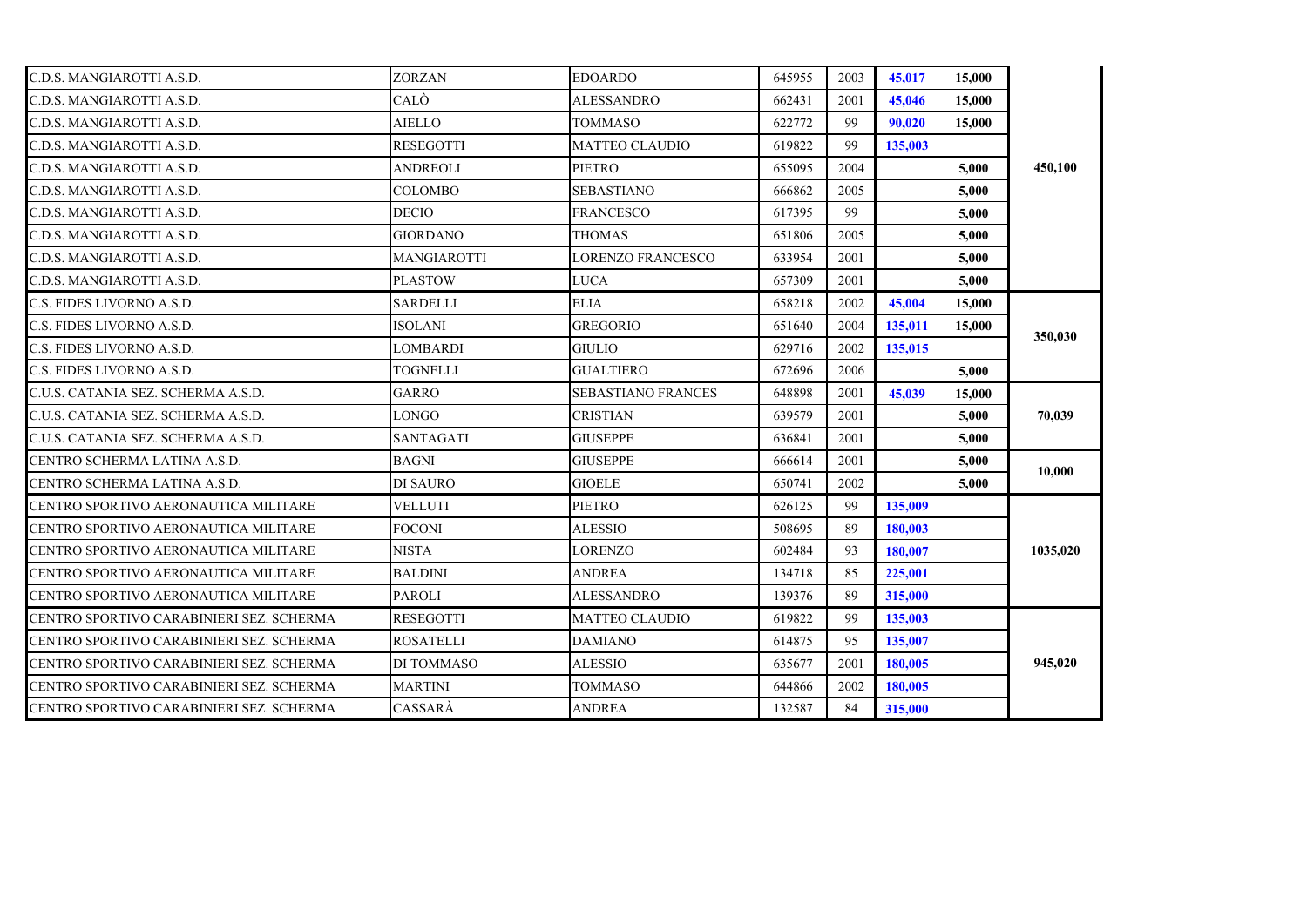| CENTRO SPORTIVO ESERCITO SEZ. SCHERMA      | <b>STELLA</b>      | <b>ALESSANDRO</b>     | 635757 | 2000 | 90.025  |        | 315,029 |
|--------------------------------------------|--------------------|-----------------------|--------|------|---------|--------|---------|
| CENTRO SPORTIVO ESERCITO SEZ. SCHERMA      | <b>FILIPPI</b>     | <b>DAVIDE</b>         | 626673 | 98   | 225,004 |        |         |
| CIRCOLO DELLA SCHERMA MONTEBELLUNA A.S.D.  | <b>BALDASSO</b>    | <b>ALBERTO</b>        | 656179 | 2005 | 45,001  | 15,000 |         |
| CIRCOLO DELLA SCHERMA MONTEBELLUNA A.S.D.  | <b>OUAGLIOTTO</b>  | <b>FILIPPO</b>        | 641842 | 2001 | 135,005 | 15,000 |         |
| CIRCOLO DELLA SCHERMA MONTEBELLUNA A.S.D.  | <b>LORENZON</b>    | <b>TOMMASO</b>        | 641626 | 2001 | 135,012 |        | 355,018 |
| CIRCOLO DELLA SCHERMA MONTEBELLUNA A.S.D.  | FOGAZZI            | MARCO LEONARDO        | 655265 | 2006 |         | 5,000  |         |
| CIRCOLO DELLA SCHERMA MONTEBELLUNA A.S.D.  | <b>MUNAROLO</b>    | <b>DAVIDE</b>         | 651873 | 2004 |         | 5,000  |         |
| CIRCOLO DELLA SCHERMA TERNI A.S.D.         | LO STORTO          | <b>GIOVANNI</b>       | 660654 | 2005 | 45,032  | 15,000 |         |
| CIRCOLO DELLA SCHERMA TERNI A.S.D.         | <b>FOCONI</b>      | <b>ALESSIO</b>        | 508695 | 89   | 180.003 |        |         |
| CIRCOLO DELLA SCHERMA TERNI A.S.D.         | <b>DESIDERI</b>    | TOMMASO               | 649581 | 2005 |         | 5,000  | 255,035 |
| CIRCOLO DELLA SCHERMA TERNI A.S.D.         | PETTI              | MARCO                 | 501743 | 86   |         | 5,000  |         |
| CIRCOLO DELLA SCHERMA TERNI A.S.D.         | PIERAMATI          | FLAVIO                | 610239 | 95   |         | 5,000  |         |
| CIRCOLO SCHERM. ARETINO A.S.D.             | <b>PIANTINI</b>    | NICCOLO'              | 617042 | 97   | 90,030  | 15,000 | 110,030 |
| CIRCOLO SCHERM. ARETINO A.S.D.             | <b>FRANZESE</b>    | TOMMASO               | 655524 | 2005 |         | 5,000  |         |
| CIRCOLO SCHERM. SASSARESE A.S.D.           | MANCA              | <b>GIANLUCA</b>       | 106018 | 74   |         | 5,000  | 5,000   |
| CIRCOLO SCHERMA FIRENZE R. RAGGETTI A.S.D. | LUTI LOCCHI        | SIMONE                | 656922 | 2003 |         | 5,000  | 10,000  |
| CIRCOLO SCHERMA FIRENZE R. RAGGETTI A.S.D. | <b>POLLASTRINI</b> | <b>GIACOMO</b>        | 628169 | 2001 |         | 5,000  |         |
| CIRCOLO SCHERMA LA SPEZIA A.S.D.           | <b>CARUSO</b>      | <b>EMANUELE</b>       | 636584 | 2002 | 22,628  | 15,000 |         |
| CIRCOLO SCHERMA LA SPEZIA A.S.D.           | <b>FIORENTINI</b>  | LEONARDO              | 623781 | 2000 | 90.021  | 15,000 |         |
| CIRCOLO SCHERMA LA SPEZIA A.S.D.           | DE GIOIA           | <b>DANIELE</b>        | 659985 | 2004 |         | 5,000  | 162,649 |
| CIRCOLO SCHERMA LA SPEZIA A.S.D.           | LAZZURRI           | <b>ANDREA</b>         | 648187 | 2003 |         | 5,000  |         |
| CIRCOLO SCHERMA LA SPEZIA A.S.D.           | <b>PERFETTO</b>    | LORENZO               | 653240 | 2004 |         | 5.000  |         |
| CIRCOLO SCHERMA LA SPEZIA A.S.D.           | <b>SCOTTI</b>      | LEONARDO              | 671066 | 2006 |         | 5,000  |         |
| CIRCOLO SCHERMA MESTRE S.S.D. S.R.L.       | MORO               | <b>GIOVANBATTISTA</b> | 648460 | 2004 | 45,008  | 15,000 |         |
| CIRCOLO SCHERMA MESTRE S.S.D. S.R.L.       | CAMPAGNA           | <b>MASSIMILIANO</b>   | 638857 | 99   | 45,030  | 15,000 |         |
| CIRCOLO SCHERMA MESTRE S.S.D. S.R.L.       | <b>DAL SANTO</b>   | ALVISE                | 621844 | 98   | 45,057  | 15,000 |         |
| CIRCOLO SCHERMA MESTRE S.S.D. S.R.L.       | TORCHIO            | GIOVANNI              | 635887 | 2001 | 90.014  | 15,000 |         |
| CIRCOLO SCHERMA MESTRE S.S.D. S.R.L.       | USICCO             | LEONARDO              | 629889 | 2000 | 90,019  | 15,000 | 775,172 |
| CIRCOLO SCHERMA MESTRE S.S.D. S.R.L.       | <b>STELLA</b>      | ALESSANDRO            | 635757 | 2000 | 90,025  |        |         |
| CIRCOLO SCHERMA MESTRE S.S.D. S.R.L.       | VELLUTI            | PIETRO                | 626125 | 99   | 135,009 |        |         |
| CIRCOLO SCHERMA MESTRE S.S.D. S.R.L.       | VIANELLO           | FRANCESCO             | 140779 | 84   | 135,010 | 15,000 |         |
| CIRCOLO SCHERMA MESTRE S.S.D. S.R.L.       | <b>BUTTAZZI</b>    | ANDREA                | 603536 | 91   |         | 5,000  |         |
| CIRCOLO SCHERMA MESTRE S.S.D. S.R.L.       | PASQUALETTO        | <b>TOMMASO</b>        | 632026 | 99   |         | 5,000  |         |
| CIRCOLO SCHERMA NAVACCHIO POL. DIL.        | <b>CIABATTI</b>    | FRANCESCO             | 664386 | 2003 | 45,038  | 15,000 |         |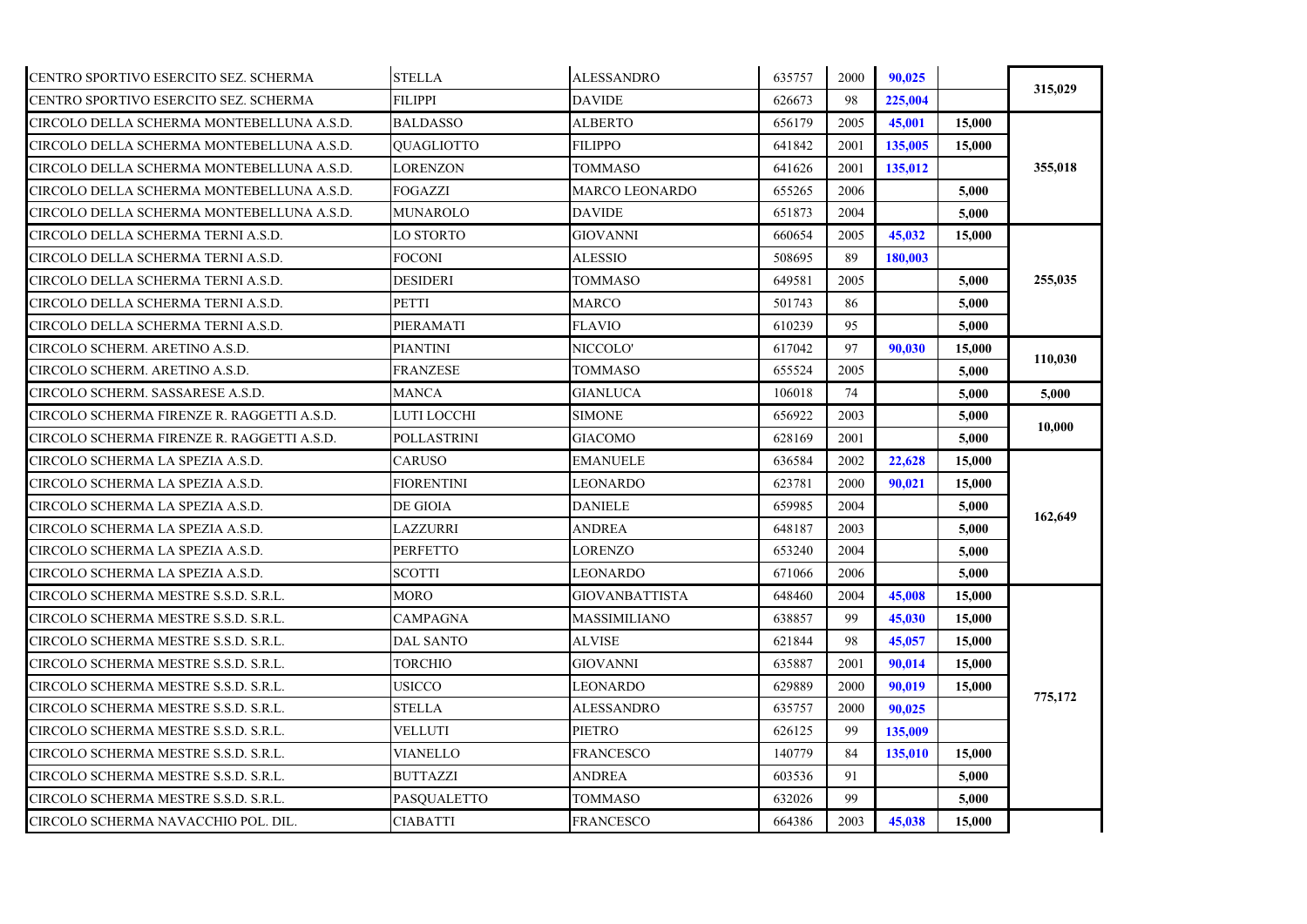| CIRCOLO SCHERMA NAVACCHIO POL. DIL.      | <b>CIABATTI</b>   | TOMMASO                | 641855 | 99   | 45,063  | 15,000 | 450,116 |
|------------------------------------------|-------------------|------------------------|--------|------|---------|--------|---------|
| CIRCOLO SCHERMA NAVACCHIO POL. DIL.      | LEMMI             | <b>EDOARDO</b>         | 641853 | 99   | 135,013 | 15.000 |         |
| CIRCOLO SCHERMA NAVACCHIO POL. DIL.      | MACCHI            | <b>FILIPPO</b>         | 650831 | 2001 | 180,002 |        |         |
| CLUB SCHERMA AGLIANA A.S.D.              | <b>MARTINI</b>    | TOMMASO                | 644866 | 2002 | 180,005 |        | 180,005 |
| CLUB SCHERMA ANCONA A.S.D.               | <b>GANCITANO</b>  | GIACOMO                | 640843 | 2001 | 45,024  | 15,000 |         |
| CLUB SCHERMA ANCONA A.S.D.               | ADOUL             | <b>RAIAN</b>           | 640211 | 2003 | 45,045  | 15,000 |         |
| CLUB SCHERMA ANCONA A.S.D.               | ZECHINI           | <b>FRANCESCO</b>       | 630177 | 2000 | 45,053  | 15,000 |         |
| CLUB SCHERMA ANCONA A.S.D.               | <b>PANTANETTI</b> | <b>LORENZO</b>         | 639229 | 2001 | 90.004  | 15,000 |         |
| CLUB SCHERMA ANCONA A.S.D.               | <b>PROIETTI</b>   | <b>MARCO</b>           | 640419 | 2003 | 90,018  | 15,000 | 515,167 |
| CLUB SCHERMA ANCONA A.S.D.               | LAURIA            | <b>ENRICO GIOVANNI</b> | 632807 | 2001 | 90,023  | 15,000 |         |
| CLUB SCHERMA ANCONA A.S.D.               | <b>BALDELLI</b>   | <b>GABRIELE</b>        | 650018 | 2004 |         | 5,000  |         |
| CLUB SCHERMA ANCONA A.S.D.               | MAGGI             | <b>MARCO JAMES</b>     | 606304 | 93   |         | 5,000  |         |
| CLUB SCHERMA ANCONA A.S.D.               | <b>NACCARELLO</b> | <b>FEDERICO</b>        | 630812 | 2002 |         | 5.000  |         |
| CLUB SCHERMA ANCONA A.S.D.               | <b>SARTINI</b>    | <b>ALFREDO</b>         | 641408 | 2004 |         | 5,000  |         |
| CLUB SCHERMA BOLZANO - FECHT CLUB A.S.D. | <b>GAMPER</b>     | <b>LUCA</b>            | 653844 | 2003 |         | 5.000  | 5,000   |
| CLUB SCHERMA CHIVASSO A.D.               | <b>D'ATTELLIS</b> | <b>PIETRO</b>          | 614770 | 81   |         | 5,000  | 10,000  |
| CLUB SCHERMA CHIVASSO A.D.               | GUZZO             | <b>LUDOVICO</b>        | 601599 | 93   |         | 5,000  |         |
| CLUB SCHERMA COLLE VAL D ELSA A.S.D.     | MURANA            | LUCA                   | 602892 | 92   |         | 5,000  | 5,000   |
| CLUB SCHERMA COSENZA S.S.D.              | <b>BRUNO</b>      | PAOLO                  | 610877 | 89   | 22,624  | 15,000 |         |
| CLUB SCHERMA COSENZA S.S.D.              | <b>DODARO</b>     | <b>FRANCESCO</b>       | 673540 | 2006 |         | 5.000  | 52,624  |
| CLUB SCHERMA COSENZA S.S.D.              | <b>MARTIRE</b>    | <b>FRANCESCO</b>       | 654380 | 2006 |         | 5,000  |         |
| CLUB SCHERMA COSENZA S.S.D.              | ZUPI              | ANTONIO                | 611962 | 2006 |         | 5.000  |         |
| CLUB SCHERMA FIRENZE A.S.D.              | <b>STOPPONI</b>   | LAPO                   | 610216 | 96   | 45,010  | 15,000 | 60,010  |
| CLUB SCHERMA JESI A.S.D.                 | VANNUCCI          | MARCO                  | 623737 | 99   | 45,009  | 15,000 |         |
| CLUB SCHERMA JESI A.S.D.                 | VANNUCCI          | <b>FRANCESCO</b>       | 634835 | 2002 | 45,016  | 15,000 |         |
| CLUB SCHERMA JESI A.S.D.                 | SANTARELLI        | <b>SIMONE</b>          | 645382 | 2005 | 45,027  | 15,000 |         |
| CLUB SCHERMA JESI A.S.D.                 | PIERALISI         | LEONARDO               | 645202 | 2001 | 90.012  | 15,000 |         |
| CLUB SCHERMA JESI A.S.D.                 | <b>BARTOZZI</b>   | <b>MATTEO</b>          | 631837 | 99   | 135,001 | 15,000 |         |
| CLUB SCHERMA JESI A.S.D.                 | INGARGIOLA        | <b>FRANCESCO</b>       | 622339 | 96   | 180,006 |        | 815,079 |
| CLUB SCHERMA JESI A.S.D.                 | <b>MARINI</b>     | TOMMASO                | 643650 | 2000 | 180,008 |        |         |
| CLUB SCHERMA JESI A.S.D.                 | <b>BRACACCINI</b> | LORENZO                | 642968 | 2002 |         | 5,000  |         |
| CLUB SCHERMA JESI A.S.D.                 | GREGANTI          | <b>FEDERICO</b>        | 653087 | 2005 |         | 5,000  |         |
| CLUB SCHERMA JESI A.S.D.                 | <b>MANCINI</b>    | <b>FERDINANDO</b>      | 655715 | 2004 |         | 5,000  |         |
| CLUB SCHERMA JESI A.S.D.                 | <b>OUAGLIETTI</b> | <b>MATTEO</b>          | 668284 | 2003 |         | 5,000  |         |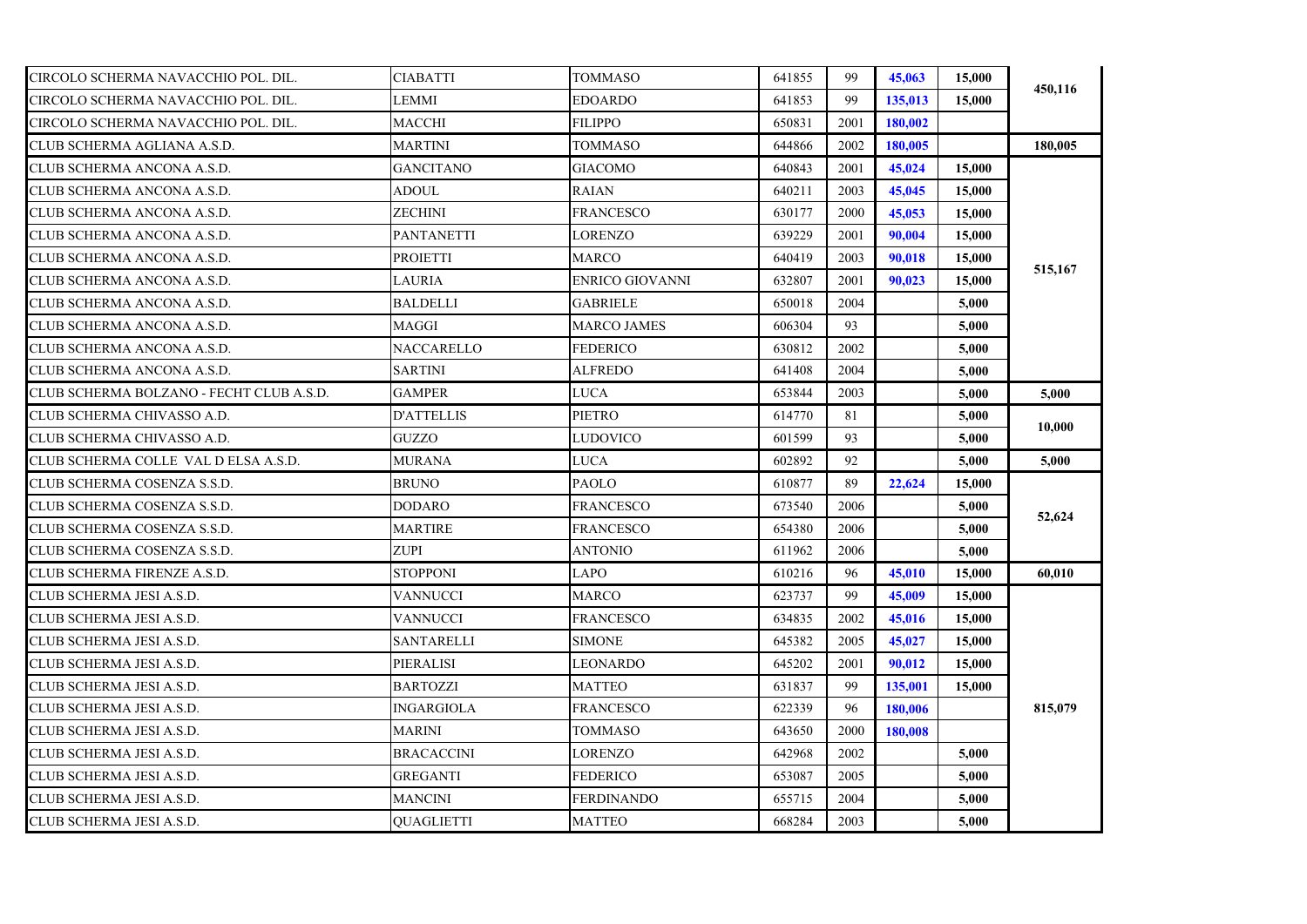| CLUB SCHERMA LEONESSA S.S.D. S.R.L.       | <b>CINOUE</b>      | ALESSANDRO            | 659276 | 2003 |         | 5,000  |          |
|-------------------------------------------|--------------------|-----------------------|--------|------|---------|--------|----------|
| CLUB SCHERMA LEONESSA S.S.D. S.R.L.       | <b>PEDRETTI</b>    | <b>EDOARDO</b>        | 639827 | 2001 |         | 5.000  | 15,000   |
| CLUB SCHERMA LEONESSA S.S.D. S.R.L.       | TANZINI            | <b>FILIPPO</b>        | 632790 | 2001 |         | 5,000  |          |
| CLUB SCHERMA PESCARA A.S.D.               | <b>MAGGI</b>       | <b>ALESSANDRO</b>     | 624974 | 96   | 22,624  | 15,000 |          |
| CLUB SCHERMA PESCARA A.S.D.               | <b>SANTARELLI</b>  | <b>ALESSIO</b>        | 652757 | 2003 |         | 5,000  | 42,624   |
| CLUB SCHERMA PISA ANTONIO DI CIOLO A.S.D. | MARINI             | JACOPO                | 139303 | 89   | 22,626  | 15,000 |          |
| CLUB SCHERMA PISA ANTONIO DI CIOLO A.S.D. | <b>ANTONINI</b>    | <b>GIAN MARIA</b>     | 661614 | 2005 | 22,627  | 15,000 |          |
| CLUB SCHERMA PISA ANTONIO DI CIOLO A.S.D. | <b>MACI</b>        | <b>ALESSANDRO</b>     | 616883 | 94   | 45,002  | 15,000 |          |
| CLUB SCHERMA PISA ANTONIO DI CIOLO A.S.D. | <b>TAMBASCO</b>    | LORENZO               | 645610 | 2000 | 45,035  | 15,000 |          |
| CLUB SCHERMA PISA ANTONIO DI CIOLO A.S.D. | <b>CAMBURSANO</b>  | <b>ANDREA</b>         | 620693 | 95   | 45,051  | 15,000 |          |
| CLUB SCHERMA PISA ANTONIO DI CIOLO A.S.D. | <b>PARLANTI</b>    | <b>LORENZO</b>        | 623417 | 99   | 45,059  | 15,000 |          |
| CLUB SCHERMA PISA ANTONIO DI CIOLO A.S.D. | LANDI              | <b>GIOVANNI</b>       | 640300 | 99   | 45,060  | 15,000 | 1005,493 |
| CLUB SCHERMA PISA ANTONIO DI CIOLO A.S.D. | LECCESE            | GIOVANNI              | 655946 | 2003 | 90.001  | 15,000 |          |
| CLUB SCHERMA PISA ANTONIO DI CIOLO A.S.D. | <b>MORINI</b>      | <b>MATTEO</b>         | 658129 | 2003 | 90.011  | 15,000 |          |
| CLUB SCHERMA PISA ANTONIO DI CIOLO A.S.D. | <b>SALVO</b>       | <b>FRANCESCO</b>      | 623530 | 98   | 90.014  | 15,000 |          |
| CLUB SCHERMA PISA ANTONIO DI CIOLO A.S.D. | <b>CHIAPPELLI</b>  | <b>TOMMASO</b>        | 640290 | 99   | 135,002 |        |          |
| CLUB SCHERMA PISA ANTONIO DI CIOLO A.S.D. | DI TOMMASO         | <b>ALESSIO</b>        | 635677 | 2001 | 180,005 |        |          |
| CLUB SCHERMA ROMA A.S.D.                  | <b>FRANCIA</b>     | <b>LUDOVICO</b>       | 645608 | 2003 | 45,025  | 15,000 |          |
| CLUB SCHERMA ROMA A.S.D.                  | <b>D'ANNA</b>      | <b>ALESSANDRO</b>     | 667735 | 2004 | 45,033  | 15,000 |          |
| CLUB SCHERMA ROMA A.S.D.                  | DI RUSSO           | FABIO                 | 104481 | 69   | 45,043  | 15,000 |          |
| CLUB SCHERMA ROMA A.S.D.                  | <b>BESSY</b>       | <b>MATTHIEU</b>       | 707400 | 99   | 45,052  | 15,000 |          |
| CLUB SCHERMA ROMA A.S.D.                  | ARCHILEI           | TOMMASO               | 637752 | 2001 | 45,056  | 15,000 |          |
| CLUB SCHERMA ROMA A.S.D.                  | <b>FRANZONI</b>    | <b>GIUSEPPE</b>       | 645856 | 2003 | 90.008  | 15,000 | 630,266  |
| CLUB SCHERMA ROMA A.S.D.                  | <b>CORONATI</b>    | <b>EDOARDO</b>        | 645688 | 2003 | 90,017  | 15,000 |          |
| CLUB SCHERMA ROMA A.S.D.                  | <b>DI MARTINO</b>  | <b>ANDREA</b>         | 618697 | 98   | 90.032  | 15,000 |          |
| CLUB SCHERMA ROMA A.S.D.                  | <b>ANDERSON</b>    | ALEXANDER SEBASTIANO  | 662906 | 2001 |         | 5,000  |          |
| CLUB SCHERMA ROMA A.S.D.                  | <b>ANDREOTTOLA</b> | <b>VISHWESHWAR</b>    | 663664 | 2004 |         | 5.000  |          |
| CLUB SCHERMA ROMA A.S.D.                  | <b>REA</b>         | <b>LEONARDO ROCCO</b> | 674734 | 2006 |         | 5,000  |          |
| CLUB SCHERMA SALERNO A.S.D.               | <b>CUPO</b>        | <b>GIUSEPPE PAOLO</b> | 659597 | 2006 | 45,003  | 15,000 |          |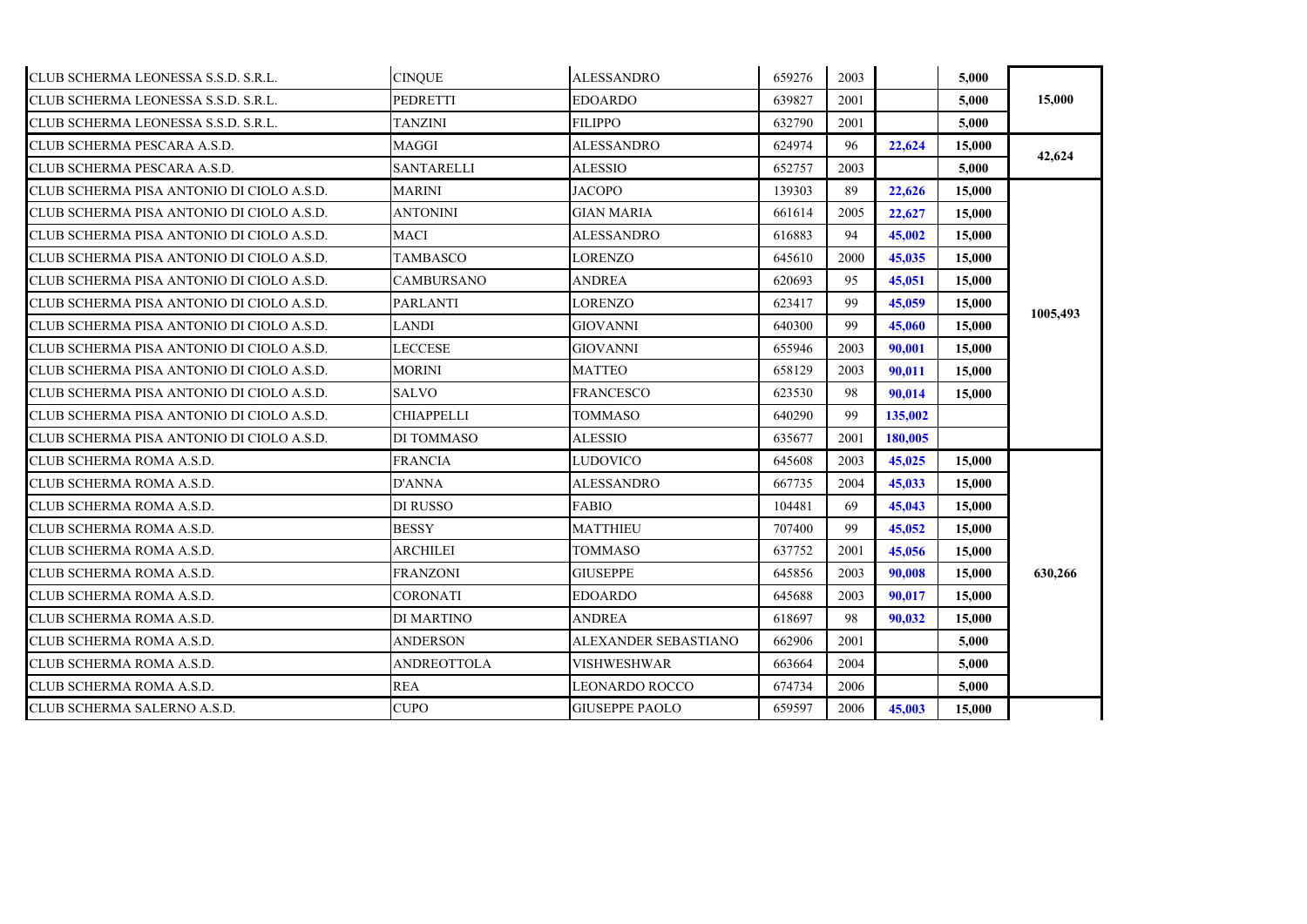| CLUB SCHERMA SALERNO A.S.D.                | <b>IANDOLO</b>     | <b>FRANCESCO PIO</b> | 643459 | 2000 | 135,014 |        |          |
|--------------------------------------------|--------------------|----------------------|--------|------|---------|--------|----------|
| CLUB SCHERMA SALERNO A.S.D.                | CITARELLA          | <b>SIMONE</b>        | 659580 | 2006 |         | 5,000  | 210,017  |
| CLUB SCHERMA SALERNO A.S.D.                | <b>SCALA</b>       | <b>EMANUEL</b>       | 651477 | 2002 |         | 5.000  |          |
| CLUB SCHERMA SALERNO A.S.D.                | <b>VINCIGUERRA</b> | VINCENZO             | 670937 | 2004 |         | 5,000  |          |
| CLUB SCHERMA TORINO A.S.D.                 | <b>STISSI</b>      | <b>PAOLO</b>         | 122395 | 82   | 45,030  | 15,000 |          |
| CLUB SCHERMA TORINO A.S.D.                 | REY                | <b>FABRIZIO</b>      | 135710 | 86   | 45,041  | 15,000 |          |
| CLUB SCHERMA TORINO A.S.D.                 | <b>BIASI</b>       | <b>FRANCESCO</b>     | 622398 | 97   |         | 5,000  |          |
| CLUB SCHERMA TORINO A.S.D.                 | MILANO             | LORENZO              | 664803 | 2005 |         | 5.000  | 140,071  |
| CLUB SCHERMA TORINO A.S.D.                 | <b>PARADISI</b>    | <b>EDOARDO</b>       | 607646 | 93   |         | 5,000  |          |
| CLUB SCHERMA TORINO A.S.D.                 | <b>RICHIARDI</b>   | CARLO                | 664662 | 2005 |         | 5.000  |          |
| CLUB SCHERMA VALDERA A.S.D.                | <b>CECCANTI</b>    | YURI                 | 646192 | 2000 |         | 5,000  |          |
| CLUB SCHERMA VALDERA A.S.D.                | VIVALDI            | <b>DIEGO</b>         | 669722 | 2004 |         | 5.000  | 10,000   |
| COMENSE SCHERMA S.S.D. A R.L.              | NAPOLITANO         | <b>ISAIA</b>         | 646599 | 2004 | 45,020  | 15,000 |          |
| COMENSE SCHERMA S.S.D. A R.L.              | GALVANI            | <b>GIANMARCO</b>     | 657534 | 2001 | 90.024  | 15,000 |          |
| COMENSE SCHERMA S.S.D. A R.L.              | COLL GARI          | <b>MATEU</b>         | 626986 | 98   |         | 5,000  |          |
| COMENSE SCHERMA S.S.D. A R.L.              | D'ALESIO           | FRANCESCO            | 148760 | 91   |         | 5,000  | 185,044  |
| COMENSE SCHERMA S.S.D. A R.L.              | <b>SIMONE</b>      | MINO                 | 148700 | 91   |         | 5,000  |          |
| COMENSE SCHERMA S.S.D. A R.L.              | <b>VARISCO</b>     | <b>MARCO</b>         | 651063 | 2002 |         | 5,000  |          |
| ETRURIA SCHERMA A.S.D.                     | <b>BUONOCORE</b>   | <b>ANDREA</b>        | 658824 | 2004 |         | 5,000  | 5,000    |
| FIAMME ORO ROMA                            | <b>PUPILLI</b>     | <b>MATTEO</b>        | 655970 | 2006 | 45,013  | 15,000 |          |
| <b>FIAMME ORO ROMA</b>                     | DI VEROLI          | <b>DAVIDE</b>        | 634172 | 2001 | 90,031  | 15,000 |          |
| FIAMME ORO ROMA                            | MACCHI             | <b>FILIPPO</b>       | 650831 | 2001 | 180,002 |        |          |
| <b>FIAMME ORO ROMA</b>                     | <b>INGARGIOLA</b>  | <b>FRANCESCO</b>     | 622339 | 96   | 180,006 |        |          |
| <b>FIAMME ORO ROMA</b>                     | <b>MARINI</b>      | TOMMASO              | 643650 | 2000 | 180,008 |        | 940,064  |
| FIAMME ORO ROMA                            | LUPERI             | <b>EDOARDO</b>       | 601412 | 93   | 225,004 |        |          |
| <b>FIAMME ORO ROMA</b>                     | BIONDI             | ALESSANDRO           | 655584 | 2006 |         | 5,000  |          |
| FIAMME ORO ROMA                            | <b>SENA</b>        | <b>CRISTIANO</b>     | 658322 | 2006 |         | 5,000  |          |
| FONDAZIONE MARCANTONIO BENTEGODI POL. DIL. | <b>FAVARO</b>      | <b>ANDREA</b>        | 653135 | 2006 |         | 5,000  |          |
| FONDAZIONE MARCANTONIO BENTEGODI POL. DIL. | <b>FIORIO</b>      | <b>GUGLIELMO</b>     | 677865 | 2006 |         | 5.000  |          |
| FONDAZIONE MARCANTONIO BENTEGODI POL. DIL. | MALUTA             | CARLO                | 630106 | 2002 |         | 5.000  | 20,000   |
| FONDAZIONE MARCANTONIO BENTEGODI POL. DIL. | TROIANI            | MATTEO               | 639112 | 2002 |         | 5,000  |          |
| GRUPPO SCHERMA FIAMME GIALLE               | <b>AVOLA</b>       | <b>GIORGIO</b>       | 509358 | 89   | 225,002 |        |          |
| GRUPPO SCHERMA FIAMME GIALLE               | BIANCHI            | <b>GUILLAUME</b>     | 617307 | 97   | 360,000 |        | 1035,002 |
| <b>GRUPPO SCHERMA FIAMME GIALLE</b>        | <b>GAROZZO</b>     | <b>DANIELE</b>       | 600047 | 92   | 450,000 |        |          |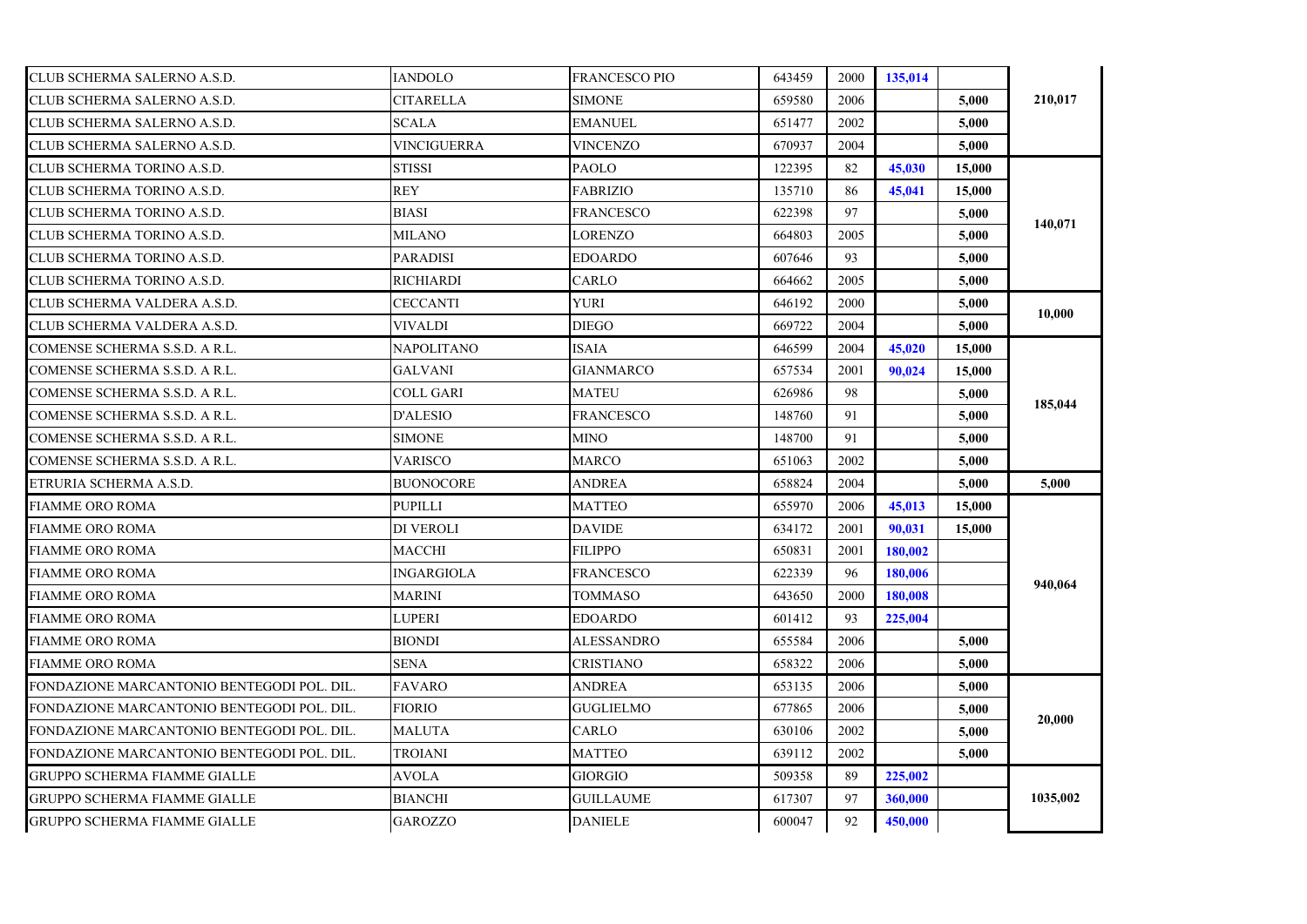| MANTOVA SCHERMA A.S.D.                  | <b>GUATELLI</b>    | <b>DAMIANO</b>          | 647566 | 2004 |                | 5.000  | 5.000   |
|-----------------------------------------|--------------------|-------------------------|--------|------|----------------|--------|---------|
| NUOVO C.S. AMBROSIANO A.S.D.            | <b>ROVERE</b>      | CARLO LUIGI             | 644934 | 2002 |                | 5.000  | 5,000   |
| PENTAMODENA A.S.D.                      | <b>PELLI</b>       | <b>FEDERICO</b>         | 146645 | 92   |                | 5.000  | 10,000  |
| PENTAMODENA A.S.D.                      | <b>VARONE</b>      | FRANCESCO               | 138276 | -81  |                | 5.000  |         |
| PLATANIA SCHERMA A.S.D.                 | <b>BRUNO</b>       | <b>GIUSEPPE</b>         | 679910 | 2006 | 45,034         | 15,000 | 65,034  |
| PLATANIA SCHERMA A.S.D.                 | <b>GRANDINETTI</b> | <b>ANDREA</b>           | 643396 | 2002 |                | 5.000  |         |
| POLISPORTIVA DILETT. SCHERMA BERGAMO    | <b>BELCASTRO</b>   | <b>FRANCESCO</b>        | 641969 | 2004 |                | 5.000  | 10,000  |
| POLISPORTIVA DILETT. SCHERMA BERGAMO    | <b>CORSINI</b>     | <b>GIANLUCA</b>         | 640846 | 2003 |                | 5.000  |         |
| S.S.D. SCHERMABRESCIA S.R.L.            | DE CRISTOFARO      | MATTIA                  | 662554 | 2006 | 90.028         | 15,000 |         |
| S.S.D. SCHERMABRESCIA S.R.L.            | CASSARÀ            | <b>ANDREA</b>           | 132587 | 84   | 315,000        |        | 420,028 |
| SCHERMA AUGUSTA A.S.D.                  | <b>CAVALLARI</b>   | ALESSANDRO              | 648589 | 2002 |                | 5.000  | 5.000   |
| SCHERMA DOLOMITI A.S.D.                 | SOVILLA            | FEDERICO                | 641631 | 2001 |                | 5.000  | 5,000   |
| SCHERMA MOGLIANO A.S.D.                 | <b>MANENTE</b>     | MATTEO                  | 674232 | 2006 |                | 5.000  | 5.000   |
| SCHERMA MONZA A.S.D.                    | <b>FAEDO</b>       | <b>TOMMASO</b>          | 645875 | 2002 | 90.003         | 15,000 |         |
| SCHERMA MONZA A.S.D.                    | COMO               | LUCA                    | 629142 | 97   | 90,005         | 15.000 | 220,008 |
| SCHERMA MONZA A.S.D.                    | <b>CORNO</b>       | <b>TOMMASO</b>          | 640850 | 2001 |                | 5.000  |         |
| SCHERMA MONZA A.S.D.                    | <b>MERONI</b>      | <b>LORENZO</b>          | 667447 | 2004 |                | 5.000  |         |
| SCHERMA SEBINO A.S.D.                   | MOROSINI           | CARLO                   | 613540 | 94   | 45,007         | 15.000 |         |
| SCHERMA SEBINO A.S.D.                   | <b>GIOGLIO</b>     | NUNZIO                  | 674958 | 2005 |                | 5,000  | 65,007  |
| SCHERMA TREVISO Mº ETTORE GESLAO A.S.D. | <b>ZANATTA</b>     | <b>ENRICO</b>           | 644497 | 2002 | 45,019         | 15,000 |         |
| SCHERMA TREVISO Mº ETTORE GESLAO A.S.D. | <b>BONATO</b>      | <b>JACOPO</b>           | 656629 | 2002 | <b>180,001</b> | 15,000 |         |
| SCHERMA TREVISO Mº ETTORE GESLAO A.S.D. | <b>CATANIA</b>     | RICCARDO-ERIK CHRISTIAN | 638627 | 2000 |                | 5.000  | 270,020 |
| SCHERMA TREVISO Mº ETTORE GESLAO A.S.D. | <b>GOMIRATO</b>    | MARCO                   | 131269 | 83   |                | 5.000  |         |
| SCHERMA TREVISO Mº ETTORE GESLAO A.S.D. | <b>MONDI</b>       | <b>ALBERTO</b>          | 653952 | 2002 |                | 5.000  |         |
| SOC. SCHERMISTICA LUCANA PZ A.S.D.      | <b>FISCELLA</b>    | <b>GIOELE</b>           | 660595 | 2005 | 22,622         | 15,000 |         |
| SOC. SCHERMISTICA LUCANA PZ A.S.D.      | <b>VOLINO</b>      | MARIO                   | 659009 | 2005 |                | 5.000  | 42,622  |
| U.S. PISASCHERMA S.S.D.                 | <b>SIDOTI</b>      | <b>FRANCESCO</b>        | 657355 | 2004 | 45,058         | 15,000 |         |
| U.S. PISASCHERMA S.S.D.                 | <b>ROSSI</b>       | <b>MARCO</b>            | 643871 | 2000 | 45,061         | 15,000 |         |
| U.S. PISASCHERMA S.S.D.                 | <b>BANDINI</b>     | FRANCESCO               | 661577 | 2004 | 90.002         | 15,000 | 365,125 |
| U.S. PISASCHERMA S.S.D.                 | <b>IACOMONI</b>    | <b>MATTEO</b>           | 663498 | 2005 | 135,004        |        |         |
| U.S. PISASCHERMA S.S.D.                 | <b>NIKA</b>        | <b>DIEGO</b>            | 663500 | 2005 |                | 5,000  |         |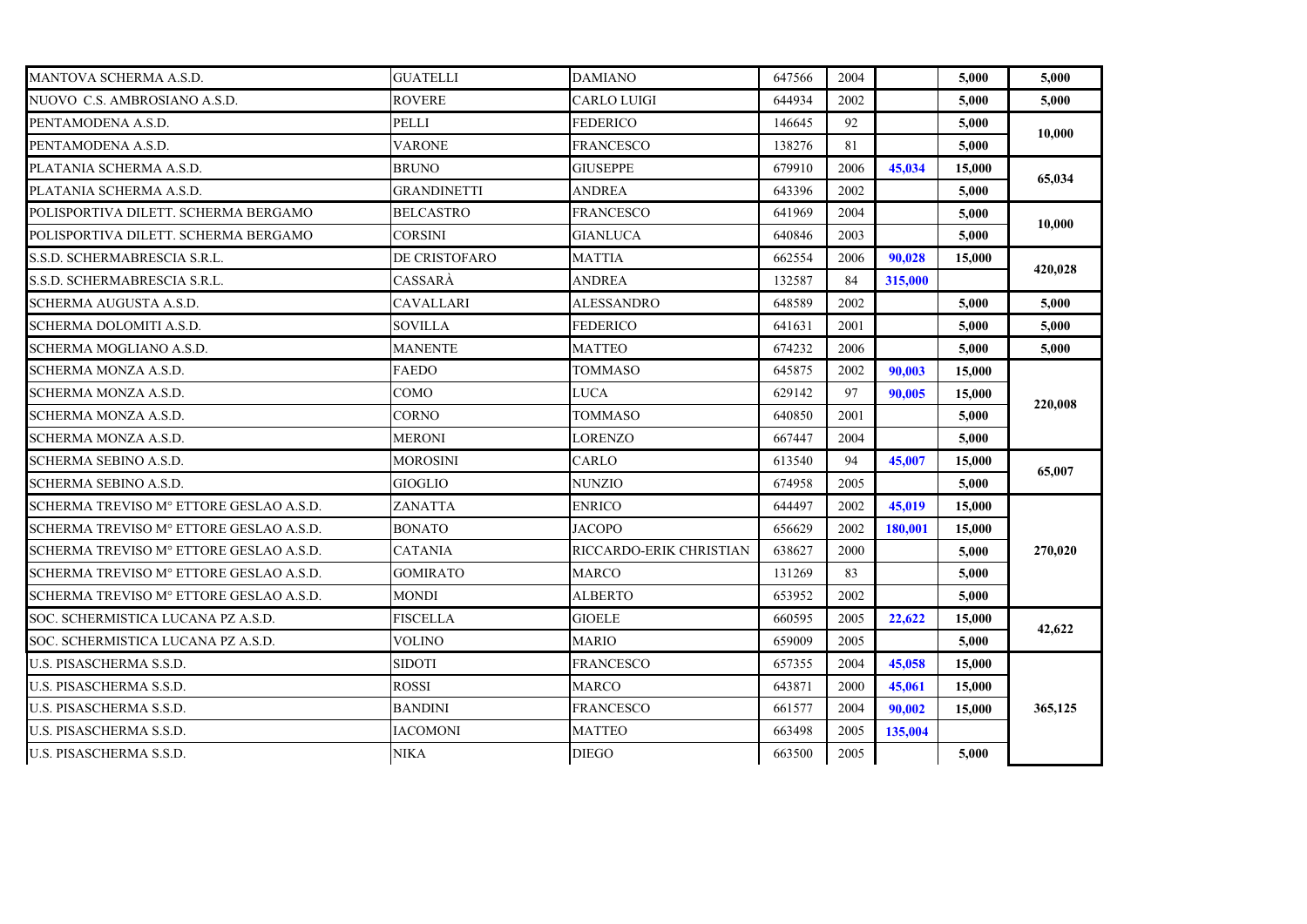| ZINELLA SCHERMA A.S.D. SAN LAZZARO DI SAVEN         | <b>MILLO</b>    | LUCA           | 633562 | 2004 | 45.037 | 15,000 |        |
|-----------------------------------------------------|-----------------|----------------|--------|------|--------|--------|--------|
| <b>IZINELLA SCHERMA A.S.D. SAN LAZZARO DI SAVEN</b> | <b>CIOLI</b>    | <b>SIMONE</b>  | 649696 | 2005 |        | 5,000  | 75,037 |
| <b>IZINELLA SCHERMA A.S.D. SAN LAZZARO DI SAVEN</b> | <b>MINARINI</b> | <b>MICHELE</b> | 66895  | 2004 |        | 5,000  |        |
| ZINELLA SCHERMA A.S.D. SAN LAZZARO DI SAVEN         | <b>VANINI</b>   | <b>FILIPPO</b> | 655496 | 2001 |        | 5,000  |        |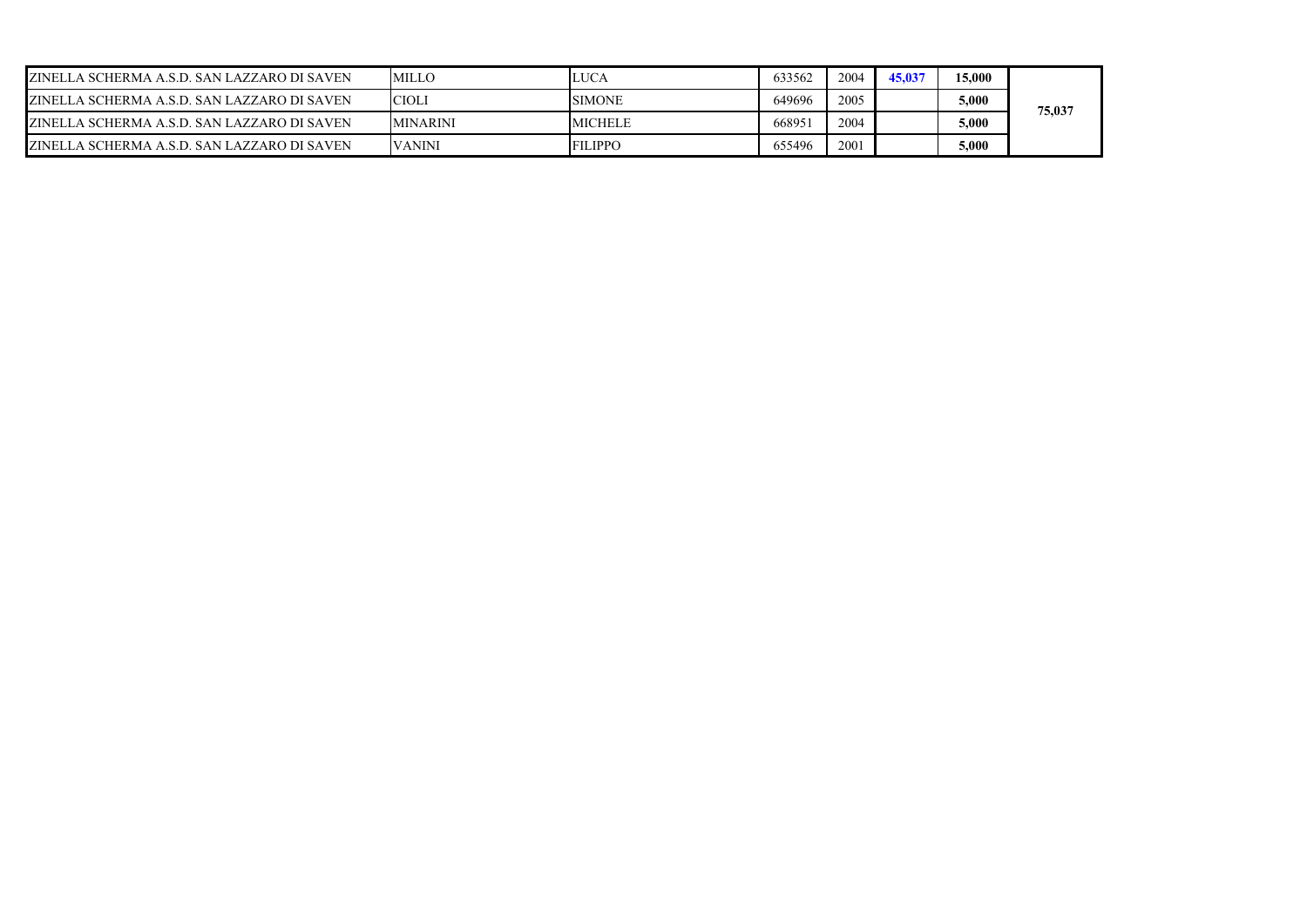

## **FEDERAZIONE ITALIANA SCHERMA** Gran Premio Assoluti per Società

**Classifica finale - FIORETTO** 

| Pos.                    | Società                                      | <b>TOTALE</b><br><b>PUNTI FM</b> | <b>TOTALE</b><br><b>PUNTI FF</b> | <b>TOTALE</b><br><b>PUNTI</b><br><b>FIORETTO</b> |
|-------------------------|----------------------------------------------|----------------------------------|----------------------------------|--------------------------------------------------|
| $\mathbf{1}$            | A.S.D. FRASCATI SCHERMA                      | 2315,379                         | 1945,260                         | 4260,639                                         |
| $\overline{2}$          | <b>FIAMME ORO ROMA</b>                       | 940,064                          | 936,010                          | 1876,074                                         |
| 3                       | GRUPPO SCHERMA FIAMME GIALLE                 | 1035,002                         | 684,002                          | 1719,004                                         |
| $\overline{\mathbf{4}}$ | CLUB SCHERMA JESI A.S.D.                     | 815,079                          | 872,135                          | 1687,214                                         |
| 5                       | CENTRO SPORTIVO CARABINIERI SEZ. SCHERMA     | 945,020                          | 468,060                          | 1413,080                                         |
| 6                       | CLUB SCHERMA PISA ANTONIO DI CIOLO A.S.D.    | 1005,493                         | 405,110                          | 1410,603                                         |
| $\overline{7}$          | CIRCOLO SCHERMA MESTRE S.S.D. S.R.L.         | 775,172                          | 483,017                          | 1258,189                                         |
| 8                       | CLUB SCHERMA ROMA A.S.D.                     | 630,266                          | 543,227                          | 1173,493                                         |
| 9                       | CENTRO SPORTIVO AERONAUTICA MILITARE         | 1035,020                         | 663.02                           | 1035,020                                         |
| 10                      | A.S. COMINI 1885 PADOVA SCHERMA A.S.D.       | 495,097                          | 513,169                          | 1008,266                                         |
| 11                      | C.D.S. MANGIAROTTI A.S.D.                    | 450,100                          | 327,167                          | 777,267                                          |
| 12                      | CLUB SCHERMA ANCONA A.S.D.                   | 515,167                          | 251,022                          | 766,189                                          |
| 13                      | CENTRO SPORTIVO ESERCITO SEZ. SCHERMA        | 315,029                          | 360,035                          | 675,064                                          |
| 14                      | U.S. PISASCHERMA S.S.D.                      | 365,125                          | 292,027                          | 657,152                                          |
| 15                      | ACCADEMIA DELLA SCHERMA LIVORNO A.S.D.       | 600,044                          |                                  | 600,044                                          |
| 16                      | CIRCOLO DELLA SCHERMA TERNI A.S.D.           | 255,035                          | 333,061                          | 588,096                                          |
| 17                      | C.S. FIDES LIVORNO A.S.D.                    | 350,030                          | 236,011                          | 586,041                                          |
| 18                      | CLUB SCHERMA SALERNO A.S.D.                  | 210,017                          | 261,056                          | 471,073                                          |
| 19                      | CIRCOLO DELLA SCHERMA MONTEBELLUNA A.S.D.    | 355,018                          | 102,085                          | 457,103                                          |
| 20                      | CIRCOLO SCHERMA NAVACCHIO POL. DIL.          | 450,116                          |                                  | 450,116                                          |
| 21                      | SCHERMA TREVISO M° ETTORE GESLAO A.S.D.      | 270,020                          | 159,067                          | 429,087                                          |
| 22                      | S.S.D. SCHERMABRESCIA S.R.L.                 | 420,028                          |                                  | 420,028                                          |
| 23                      | A.S.D. PRO PATRIA ET LIBERTATE BUSTO ARSIZIO | 130,061                          | 266,079                          | 396,140                                          |
| 24                      | COMENSE SCHERMA S.S.D. A R.L.                | 185,044                          | 210,043                          | 395,087                                          |
| 25                      | A.S.D. GIULIO VERNE SCHERMA RM               | 320,064                          | 56,051                           | 376,115                                          |
| 26                      | A.S.D. SCHERMA MODICA                        | 327,658                          |                                  | 327,658                                          |
| 27                      | A.S.D. CLUB SCHERMA PESARO                   | 215,024                          | 97,001                           | 312,025                                          |
| 28                      | SCHERMA MOGLIANO A.S.D.                      | 5,000                            | 288,013                          | 293,013                                          |
| 29                      | A.S.D. CLUB SCHERMA SIRACUSA                 | 280,120                          |                                  | 280,120                                          |
| 30                      | CLUB SCHERMA TORINO A.S.D.                   | 140,071                          | 107,106                          | 247,177                                          |
| 31                      | SCHERMA MONZA A.S.D.                         | 220,008                          | 10,000                           | 230,008                                          |
| 32                      | A.S.D. CAPITOLINA SCHERMA                    | 65,055                           | 148,061                          | 213,116                                          |
| 33                      | CIRCOLO SCHERM. ARETINO A.S.D.               | 110,030                          | 87,027                           | 197,057                                          |
| 34                      | CLUB SCHERMA AGLIANA A.S.D.                  | 180,005                          | 15,000                           | 195,005                                          |
| 35                      | A.S.D. ANTONIANA SCHERMA                     | 65,042                           | 123,010                          | 188,052                                          |
| 36                      | A.S.D. DIELLEFFE SCHERMA VENEZIA             |                                  | 174,055                          | 174,055                                          |
| 37                      | CIRCOLO SCHERMA LA SPEZIA A.S.D.             | 162,649                          | 5,000                            | 167,649                                          |
| 38                      | A.S.D. SCHERMA PISTOIA 1894                  | 75,015                           | 87,020                           | 162,035                                          |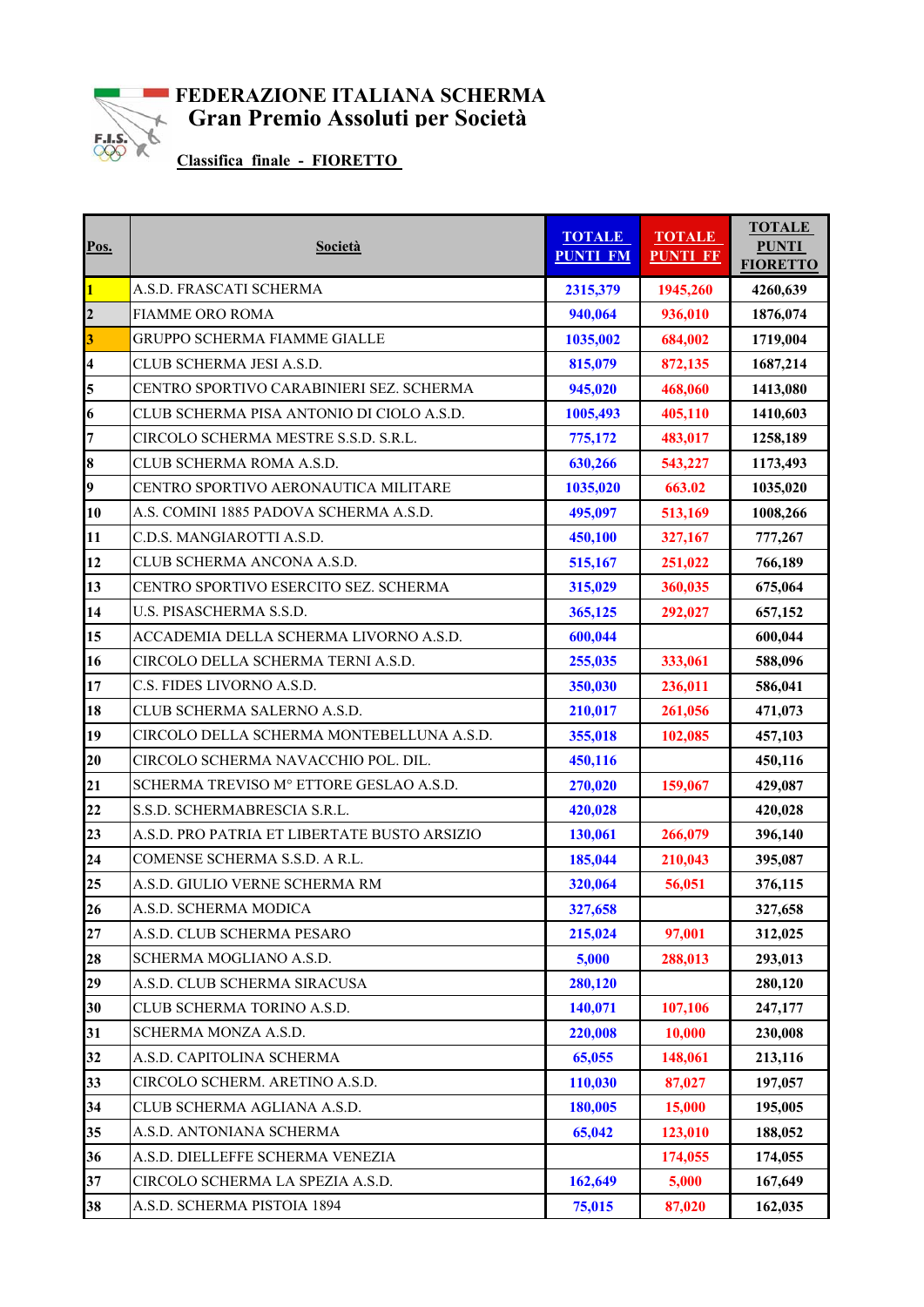| 39 | CLUB SCHERMA VALDERA A.S.D.                    | 10,000  | 149,006 | 159,006 |
|----|------------------------------------------------|---------|---------|---------|
| 40 | ZINELLA SCHERMA A.S.D. SAN LAZZARO DI SAVENA   | 75,037  | 51,048  | 126,085 |
| 41 | <b>G.S. FIAMME AZZURRE</b>                     |         | 123,008 | 123,008 |
| 42 | A.D. CLUB SCHERMA RAPALLO GE                   |         | 123,007 | 123,007 |
| 43 | A.D. ACCADEMIA SCHERMISTICA FIORENTINA         | 115,085 |         | 115,085 |
| 44 | FONDAZIONE MARCANTONIO BENTEGODI POL. DIL.     | 20,000  | 87,011  | 107,011 |
| 45 | A.S.D. CLUB SCHERMA BARI                       | 105,010 |         | 105,010 |
| 46 | CLUB SCHERMA PESCARA A.S.D.                    | 42,624  | 56,039  | 98,663  |
| 47 | ETRURIA SCHERMA A.S.D.                         | 5,000   | 87,013  | 92,013  |
| 48 | SOC. GINNASTICA TRIESTINA A.S.D.               |         | 92,003  | 92,003  |
| 49 | C.S. LA MISERICORDIA OSIMO A.D.                |         | 87,005  | 87,005  |
| 50 | ACCADEMIA SCHERMA GALLARATESE A.S.D.           | 75,005  | 5,000   | 80,005  |
| 51 | C.U.S. CATANIA SEZ. SCHERMA A.S.D.             | 70,039  | 5,000   | 75,039  |
| 52 | SCHERMA SEBINO A.S.D.                          | 65,007  | 10,000  | 75,007  |
| 53 | PLATANIA SCHERMA A.S.D.                        | 65,034  |         | 65,034  |
| 54 | A.S.D. CLUB SCHERMA PORDENONE                  | 65,021  |         | 65,021  |
| 55 | ACCADEMIA DELLA SCHERMA REGGIO CALABRIA A.S.D. |         | 61,037  | 61,037  |
| 56 | CLUB SCHERMA FIRENZE A.S.D.                    | 60,010  |         | 60,010  |
| 57 | A.S.D. C.S. G. PETTORELLI PIACENZA             | 60,007  |         | 60,007  |
| 58 | A.S.D. CIRCOLO DELLA SCHERMA BRINDISI          | 5,000   | 51,039  | 56,039  |
| 59 | CLUB SCHERMA COSENZA S.S.D.                    | 52,624  |         | 52,624  |
| 60 | MAZARA SCHERMA A.S.D.                          |         | 51,060  | 51,060  |
| 61 | CIRCOLO DELLA SPADA VICENZA A.S.D.             |         | 51,054  | 51,054  |
| 62 | FIORE DEI LIBERI CIVIDALE UD                   |         | 51,036  | 51,036  |
| 63 | SOC. SCHERMISTICA LUCANA PZ A.S.D.             | 42,622  |         | 42,622  |
| 64 | A.S.D. C.U.S. CAGLIARI SEZ. SCHERMA            | 15,000  | 15,000  | 30,000  |
| 65 | CLUB SCHERMA LEONESSA S.S.D. S.R.L.            | 15,000  | 5,000   | 20,000  |
| 66 | POLISPORTIVA DILETT. SCHERMA BERGAMO           | 10,000  | 10,000  | 20,000  |
| 67 | CLUB SCHERMA CHIVASSO A.D.                     | 10,000  | 5,000   | 15,000  |
| 68 | A.S. UDINESE POL. DIL. SEZ. SCHERMA            | 5,000   | 5,000   | 10,000  |
| 69 | A.S.D. C.D. FIORETTO PESCARA                   | 10.000  |         | 10,000  |
| 70 | A.S.D. CIRCOLO SCHERMISTICO CUNEO              | 10,000  |         | 10,000  |
| 71 | A.S.D. CLUB SCHERMA LUCCA TBB                  | 5,000   | 5,000   | 10,000  |
| 72 | A.S.D. CLUB SCHERMA PORTICI                    | 10,000  |         | 10,000  |
| 73 | ASSOCIAZIONE MESSINA SCHERMA A.S.D.            |         | 10,000  | 10,000  |
| 74 | CENTRO SCHERMA LATINA A.S.D.                   | 10,000  |         | 10,000  |
| 75 | CLUB SCHERMA ARIMINUM A.S.D.                   |         | 10,000  | 10,000  |
| 76 | PENTAMODENA A.S.D.                             | 10,000  |         | 10,000  |
| 77 | A.S.D. SCHERMA VITTORIA PORDENONE              | 5,000   |         | 5,000   |
| 78 | A.S.D. ACCADEMIA DELLA SCHERMA FERMO           |         | 5,000   | 5,000   |
| 79 | C.U.S. SIENA A.S.D.                            |         | 5,000   | 5,000   |
| 80 | CIRCOLO DELLA SCHERMA RAMON FONST A.S.D.       |         | 5,000   | 5,000   |
| 81 | CIRCOLO DELLA SPADA CERVIA MILANO M. A.S.D.    |         | 5,000   | 5,000   |
| 82 | CIRCOLO SCHERM. SASSARESE A.S.D.               | 5,000   |         | 5,000   |
| 83 | CLUB SCHERMA BOLZANO - FECHT CLUB A.S.D.       | 5,000   |         | 5,000   |
| 84 | CLUB SCHERMA COLLE VAL D ELSA A.S.D.           | 5,000   |         | 5,000   |
| 85 | CLUB SCHERMA TARANTO A.S.D.                    |         | 5,000   | 5,000   |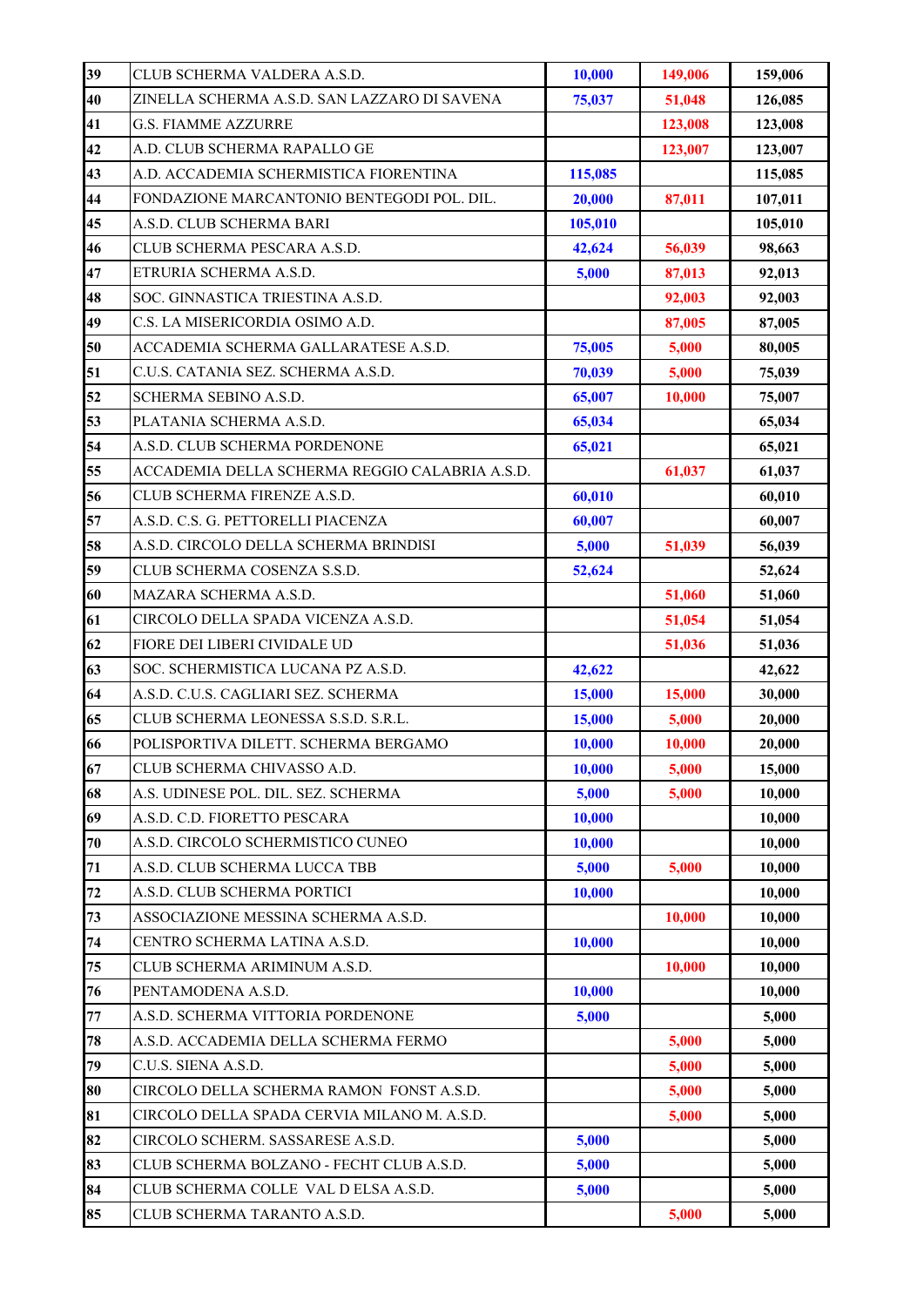| 86 | <b>MANTOVA SCHERMA A.S.D.</b>   | 5.000 | 5,000 |
|----|---------------------------------|-------|-------|
| 87 | NUOVO C.S. AMBROSIANO A.S.D.    | 5,000 | 5,000 |
| 88 | <b>SCHERMA AUGUSTA A.S.D.</b>   | 5,000 | 5,000 |
| 89 | <b>ISCHERMA DOLOMITI A.S.D.</b> | 5,000 | 5,000 |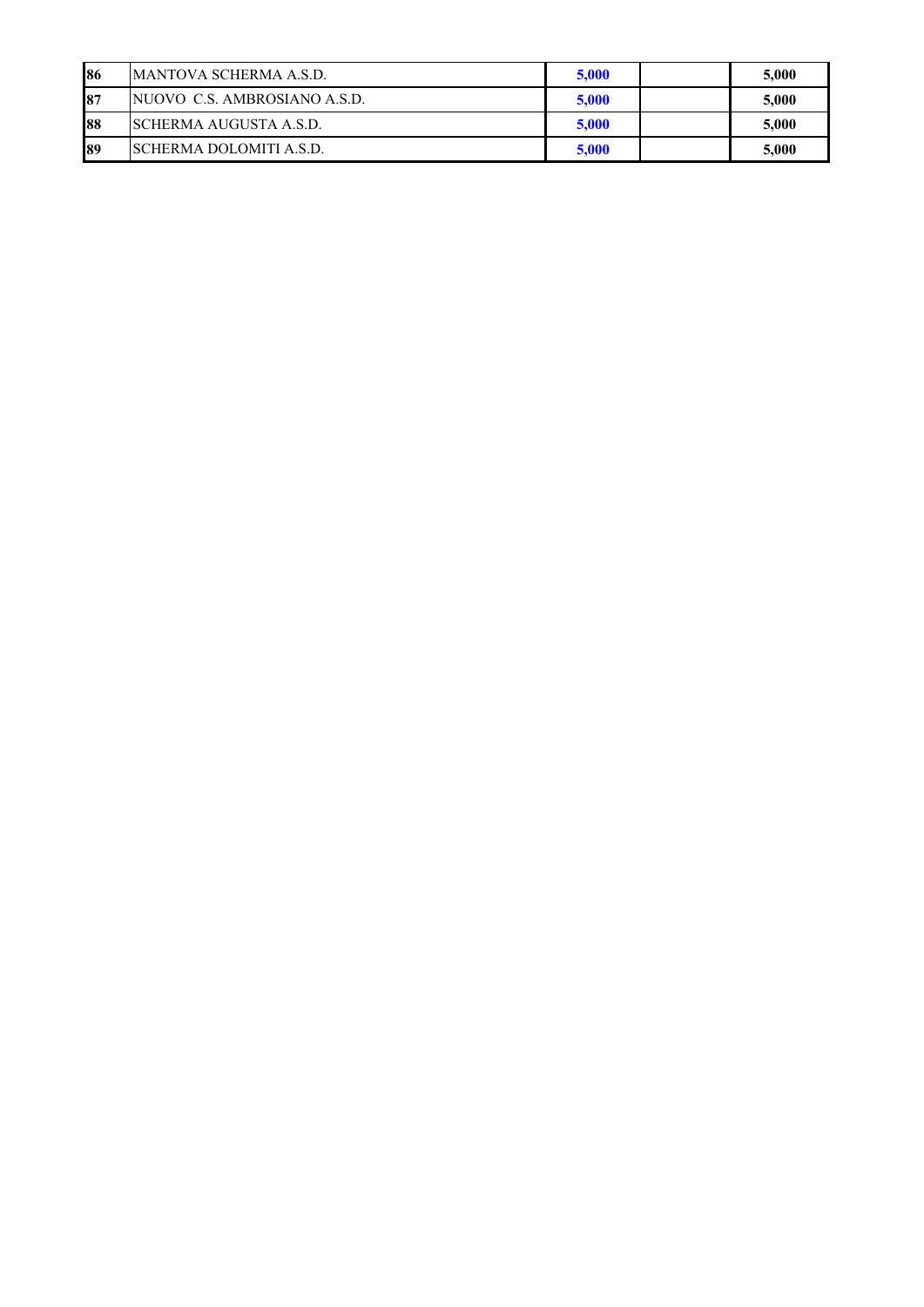

# **FEDERAZIONE ITALIANA SCHERMA** ELS Gran Premio Assoluti per Società

**Classifica finale - SPADA FEMMINILE** 

| Società                                | Cognome            | <b>Nome</b>          | Codice | Anno | <b>Punti</b><br><b>Assoluti</b> | Punti<br>premio | <b>TOTALE</b> |
|----------------------------------------|--------------------|----------------------|--------|------|---------------------------------|-----------------|---------------|
| A.D. ACCADEMIA SCHERMISTICA FIORENTINA | <b>GRAMIGNI</b>    | <b>MARIA DILETTA</b> | 647775 | 98   |                                 | 5,000           | 10.000        |
| A.D. ACCADEMIA SCHERMISTICA FIORENTINA | GUERRIERO          | NICOLE               | 681498 | 2006 |                                 | 5,000           |               |
| A.D.S. CLUB SCHERMA ACIREALE           | <b>SANTUCCIO</b>   | <b>ALBERTA</b>       | 613363 | 94   | 315,000                         |                 | 315,000       |
| A.P.D. PIETRO MICCA  BIELLA            | MASSARENTI         | SILVIA               | 660359 | 2004 | 22,604                          | 15,000          | 127,619       |
| A.P.D. PIETRO MICCA BIELLA             | <b>SILETTI</b>     | <b>VITTORIA</b>      | 662853 | 2004 | 90.015                          |                 |               |
| A.S. COMINI 1885 PADOVA SCHERMA A.S.D. | <b>MASIERO</b>     | <b>SOFIA</b>         | 669069 | 2004 |                                 | 5,000           |               |
| A.S. COMINI 1885 PADOVA SCHERMA A.S.D. | <b>PAGANELLI</b>   | <b>GIORGIA</b>       | 654743 | 2003 |                                 | 5,000           | 15,000        |
| A.S. COMINI 1885 PADOVA SCHERMA A.S.D. | <b>RUGGERO</b>     | <b>ALESSIA</b>       | 652181 | 2002 |                                 | 5,000           |               |
| A.S. PICCOLO TEATRO MILANO A.S.D.      | <b>RIZZI</b>       | <b>GIULIA</b>        | 138869 | 89   | 450,000                         |                 | 455,000       |
| A.S. PICCOLO TEATRO MILANO A.S.D.      | <b>ROSSAROLA</b>   | <b>MARTINA</b>       | 629938 | 2001 |                                 | 5,000           |               |
| A.S. UDINESE POL. DIL. SEZ. SCHERMA    | <b>PARMESANI</b>   | <b>FRANCESCA</b>     | 659960 | 2002 | 45,008                          | 15,000          | 75,008        |
| A.S. UDINESE POL. DIL. SEZ. SCHERMA    | <b>BORTOLUSSI</b>  | <b>GAIA</b>          | 667694 | 2000 |                                 | 5,000           |               |
| A.S. UDINESE POL. DIL. SEZ. SCHERMA    | <b>PERIN</b>       | <b>VISNJA</b>        | 689217 | 2006 |                                 | 5,000           |               |
| A.S. UDINESE POL. DIL. SEZ. SCHERMA    | <b>PREMARIESE</b>  | ALESSIA              | 699072 | 2004 |                                 | 5,000           |               |
| A.S.D .ACCADEMIA D ARMI ATHOS          | <b>FLAIM</b>       | <b>GRAZIA</b>        | 689012 | 62   |                                 | 5,000           |               |
| A.S.D .ACCADEMIA D ARMI ATHOS          | <b>FUCCARO</b>     | ISABELLA             | 635691 | 2000 |                                 | 5.000           | 15,000        |
| A.S.D .ACCADEMIA D ARMI ATHOS          | <b>TURCO</b>       | <b>BEATRICE</b>      | 677015 | 2003 |                                 | 5,000           |               |
| A.S.D. ACC. DI SCHERMA G. BERNARDI     | <b>ROSSATTI</b>    | <b>EMILIA</b>        | 636481 | 2001 | 135.011                         | 15,000          | 150.011       |
| A.S.D. ACCADEMIA DELLA SCHERMA FERMO   | <b>GIOVANNETTI</b> | <b>ELISABETTA</b>    | 612205 | 75   |                                 | 5,000           | 5,000         |
| A.S.D. AXA SCHERMA                     | <b>MANCA</b>       | FLORIANA MARIA       | 634109 | 98   | 22,578                          | 15,000          |               |
| A.S.D. AXA SCHERMA                     | <b>CROCETTI</b>    | CARLOTTA             | 136575 | 86   | 45,041                          | 15,000          | 102,619       |
| A.S.D. AXA SCHERMA                     | <b>PAVIA</b>       | <b>CHIARA</b>        | 615383 | 93   |                                 | 5.000           |               |
| A.S.D. BRESSO                          | <b>CHENDI</b>      | <b>SVEVA</b>         | 645054 | 2003 | 22,607                          | 15,000          |               |
| A.S.D. BRESSO                          | <b>CASTIGLIOLA</b> | <b>MARTA</b>         | 632061 | 98   | 45,012                          | 15,000          |               |
| A.S.D. BRESSO                          | <b>BUSNELLI</b>    | MATILDE              | 630528 | 98   | 45,020                          | 15,000          |               |
| A.S.D. BRESSO                          | <b>CATTANEO</b>    | <b>FRANCESCA</b>     | 672074 | 98   | 45,057                          | 15,000          | 462,721       |
| A.S.D. BRESSO                          | <b>PASQUALI</b>    | GIULIA               | 618436 | 95   | 90,021                          |                 |               |
| A.S.D. BRESSO                          | <b>SCOLLO</b>      | <b>ARIANNA</b>       | 672663 | 2004 | 135,004                         |                 |               |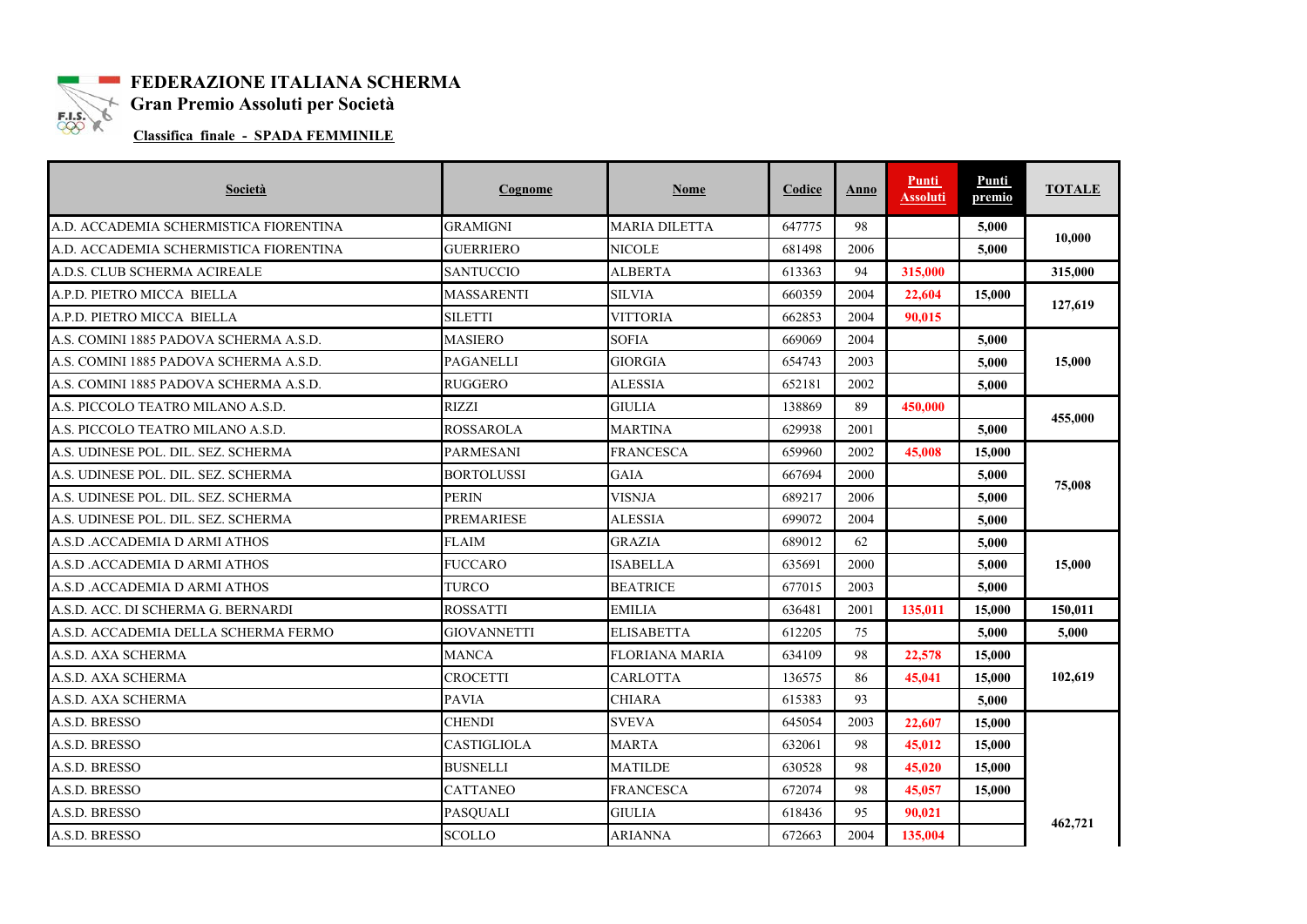| A.S.D. BRESSO                        | AYRES            | <b>BEATRICE</b>          | 602283 | 94   |         | 5,000  |         |
|--------------------------------------|------------------|--------------------------|--------|------|---------|--------|---------|
| A.S.D. BRESSO                        | DI BENEDETTO     | GAIA                     | 670600 | 2004 |         | 5.000  |         |
| A.S.D. BRESSO                        | GENNARI          | <b>ANNA</b>              | 643449 | 2002 |         | 5.000  |         |
| A.S.D. BRESSO                        | ZANARDO          | SARA                     | 657340 | 2001 |         | 5,000  |         |
| A.S.D. C.N. POSILLIPO NA             | PALOMBA          | RAFFAELLA                | 652654 | 2004 | 22,620  | 15,000 |         |
| A.S.D. C.N. POSILLIPO NA             | SOMMA            | <b>GIOVANNELLA</b>       | 655240 | 2003 | 45,026  | 15,000 |         |
| A.S.D. C.N. POSILLIPO NA             | <b>BERNARDIS</b> | MARIA CHIARA             | 670373 | 2006 |         | 5,000  |         |
| A.S.D. C.N. POSILLIPO NA             | LEONELLI         | <b>GAIA</b>              | 660103 | 2003 |         | 5,000  | 127,646 |
| A.S.D. C.N. POSILLIPO NA             | MANNA            | <b>ADRIANA</b>           | 683396 | 2006 |         | 5,000  |         |
| A.S.D. C.N. POSILLIPO NA             | <b>PALUMBO</b>   | CRISTIANA                | 659971 | 2003 |         | 5.000  |         |
| A.S.D. C.N. POSILLIPO NA             | RAGONE           | ERICA                    | 662982 | 2004 |         | 5,000  |         |
| A.S.D. C.N. POSILLIPO NA             | <b>ROSIELLO</b>  | GIULIA                   | 685317 | 2006 |         | 5,000  |         |
| A.S.D. C.S. G. PETTORELLI            | LIBELLI          | MARGHERITA               | 621866 | 98   |         | 5,000  |         |
| A.S.D. C.S. G. PETTORELLI            | NOCILLI          | MARTA                    | 655959 | 2005 |         | 5.000  | 15,000  |
| A.S.D. C.S. G. PETTORELLI            | <b>PERNA</b>     | ELENA                    | 623750 | 99   |         | 5,000  |         |
| A.S.D. C.U.S. CAGLIARI SEZ. SCHERMA  | SODDU            | GIULIA                   | 673770 | 71   | 22,586  | 15,000 |         |
| A.S.D. C.U.S. CAGLIARI SEZ. SCHERMA  | COSTA            | <b>FRANCESCA</b>         | 636374 | 2001 | 45,015  | 15,000 |         |
| A.S.D. C.U.S. CAGLIARI SEZ. SCHERMA  | MELIS            | ANITA                    | 675712 | 2005 |         | 5,000  | 127,601 |
| A.S.D. C.U.S. CAGLIARI SEZ. SCHERMA  | MELONI           | MARGHERITA               | 636372 | 98   |         | 5,000  |         |
| A.S.D. C.U.S. CAGLIARI SEZ. SCHERMA  | PAONI            | LAURA                    | 631554 | 2000 |         | 5.000  |         |
| A.S.D. C.U.S. CAGLIARI SEZ. SCHERMA  | PUPILLO          | CHIARA                   | 631555 | 2000 |         | 5,000  |         |
| A.S.D. C.U.S. CAGLIARI SEZ. SCHERMA  | SESLER TANAS     | <b>REBECCA</b>           | 666523 | 2002 |         | 5.000  |         |
| A.S.D. C.U.S. CAGLIARI SEZ. SCHERMA  | <b>SPINAS</b>    | <b>ELEONORA</b>          | 670014 | 2004 |         | 5,000  |         |
| A.S.D. CATANIA SCHERMA               | <b>GIUFFRE</b>   | <b>BENEDETTA BARBARA</b> | 680447 | 2005 | 22,596  | 15,000 |         |
| A.S.D. CATANIA SCHERMA               | ORTOLEVA         | MATILDE                  | 674182 | 2006 |         | 5,000  |         |
| A.S.D. CATANIA SCHERMA               | PALADINO         | VITTORIA                 | 674183 | 2006 |         | 5,000  | 57,596  |
| A.S.D. CATANIA SCHERMA               | FIORENZA         | <b>ELENA</b>             | 668345 | 2005 |         | 5,000  |         |
| A.S.D. CATANIA SCHERMA               | <b>PENNISI</b>   | <b>ELENA MARIA</b>       | 654649 | 2003 |         | 5.000  |         |
| A.S.D. CIRCOLO DELLA SCHERMA JONICA  | <b>PENNISI</b>   | <b>IRENE</b>             | 640189 | 2000 |         | 5,000  | 10,000  |
| A.S.D. CIRCOLO DELLA SCHERMA JONICA  | <b>PENNISI</b>   | ALESSANDRA               | 640191 | 2002 |         | 5.000  |         |
| A.S.D. CIRCOLO RAVENNATE DELLA SPADA | BOMBARDI         | MARTINA                  | 645499 | 2002 | 45,036  | 15,000 | 195,043 |
| A.S.D. CIRCOLO RAVENNATE DELLA SPADA | PIZZINI          | ALESSIA                  | 657129 | 2001 | 135,007 |        |         |
| A.S.D. CLUB SCHERMA BARI             | <b>LA TORRE</b>  | <b>MARIA EMANUELA</b>    | 673154 | 2004 |         | 5,000  | 5,000   |
| A.S.D. CLUB SCHERMA KOALA            | FERRARI          | MARTA                    | 144116 | 90   | 225,001 |        |         |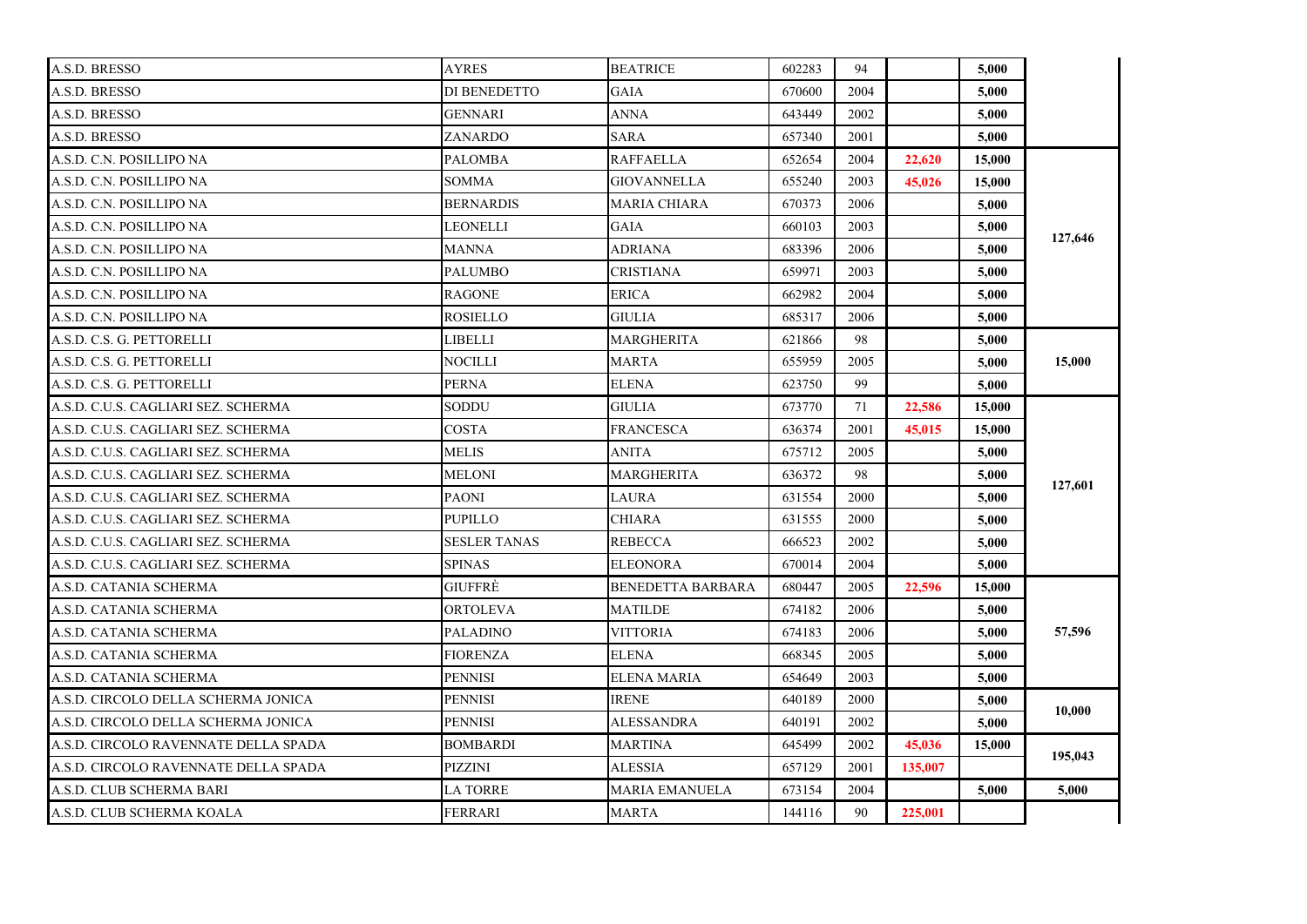| A.S.D. CLUB SCHERMA KOALA                  | ALESSANDRINI        | <b>FABRIZIA</b>   | 101185 | 64   |         | 5,000  |         |
|--------------------------------------------|---------------------|-------------------|--------|------|---------|--------|---------|
| A.S.D. CLUB SCHERMA KOALA                  | <b>DONELLI</b>      | <b>ALESSANDRA</b> | 656628 | 2002 |         | 5.000  | 240,001 |
| A.S.D. CLUB SCHERMA KOALA                  | <b>RAMPONI</b>      | GAIA              | 675318 | 2003 |         | 5,000  |         |
| A.S.D. CLUB SCHERMA LUCCA TBB              | <b>GIANNECCHINI</b> | <b>ALESSIA</b>    | 658191 | 2001 | 22.612  | 15,000 |         |
| A.S.D. CLUB SCHERMA LUCCA TBB              | ANDREOTTI           | ELISA             | 675622 | 2002 |         | 5,000  | 42,612  |
| A.S.D. CLUB SCHERMA PESARO                 | LONIGRO             | <b>SARA</b>       | 682477 | 2004 |         | 5,000  | 5,000   |
| A.S.D. CLUB SCHERMA PORDENONE              | <b>TREVISAN</b>     | CHIARA            | 670723 | 2004 | 22.593  | 15,000 |         |
| A.S.D. CLUB SCHERMA PORDENONE              | ATTRUIA             | EMMA AMY          | 673494 | 2003 |         | 5.000  | 42,593  |
| A.S.D. CLUB SCHERMA PORTICI                | GALLO               | SARAH             | 661190 | 2000 |         | 5,000  | 5,000   |
| A.S.D. CLUB SCHERMA SAN NICOLA             | LEONE               | <b>DESIREE</b>    | 652709 | 2002 | 90.009  | 15,000 |         |
| A.S.D. CLUB SCHERMA SAN NICOLA             | ESPOSITO            | MARTINA           | 658625 | 2003 | 90,030  | 15,000 |         |
| A.S.D. CLUB SCHERMA SAN NICOLA             | AGATA               | ARIANNA           | 641008 | 2004 |         | 5,000  | 230,039 |
| A.S.D. CLUB SCHERMA SAN NICOLA             | DI MARTINO          | <b>LUDOVICA</b>   | 674469 | 2006 |         | 5,000  |         |
| A.S.D. CLUB SCHERMA SAN NICOLA             | <b>SAVIANI</b>      | <b>GIUSEPPINA</b> | 668024 | 2004 |         | 5,000  |         |
| A.S.D. CLUB SCHERMA SAN NICOLA             | ZARZACA             | <b>ANNACHIARA</b> | 653355 | 2004 |         | 5,000  |         |
| A.S.D. CLUB SCHERMISTICO PARTENOPEO        | DE SIMONE           | <b>CARLA</b>      | 644519 | 95   |         | 5,000  |         |
| A.S.D. CLUB SCHERMISTICO PARTENOPEO        | GAMBARDELLA         | ROBERTA           | 646204 | 93   |         | 5,000  | 20,000  |
| A.S.D. CLUB SCHERMISTICO PARTENOPEO        | <b>LO BASCIO</b>    | <b>MARTA</b>      | 655238 | 2001 |         | 5,000  |         |
| A.S.D. CLUB SCHERMISTICO PARTENOPEO        | <b>VITELLI</b>      | <b>FIORENZA</b>   | 641244 | 94   |         | 5,000  |         |
| A.S.D. CUS PIEMONTE ORIENTALE SEZ. SCHERMA | GALLO               | <b>GIORGIA</b>    | 666935 | 2006 | 45,025  | 15,000 |         |
| A.S.D. CUS PIEMONTE ORIENTALE SEZ. SCHERMA | ARAMINI             | <b>SARA</b>       | 666936 | 2005 |         | 5,000  | 65,025  |
| A.S.D. FANUM FORTUNAE SCHERMA              | <b>FRANCOLINI</b>   | <b>GIULIA</b>     | 665118 | 2005 |         | 5,000  |         |
| A.S.D. FANUM FORTUNAE SCHERMA              | <b>TONELLI</b>      | <b>SARA</b>       | 681581 | 2005 |         | 5,000  | 15,000  |
| A.S.D. FANUM FORTUNAE SCHERMA              | VOLPI               | ASIA              | 675813 | 2006 |         | 5,000  |         |
| A.S.D. G.S. P. GIANNONE CASERTA            | KOWALCZYK           | SARA MARIA        | 631735 | 2001 | 180,005 |        | 180,005 |
| A.S.D. GIULIO VERNE SCHERMA RM             | MAZZUCCO            | <b>SOFIA</b>      | 665482 | 2006 | 22,581  | 15,000 |         |
| A.S.D. GIULIO VERNE SCHERMA RM             | <b>TISO</b>         | <b>ALICE</b>      | 637176 | 2001 | 45,060  | 15,000 |         |
| A.S.D. GIULIO VERNE SCHERMA RM             | DI VEROLI           | AURORA            | 656670 | 99   |         | 5,000  | 112,641 |
| A.S.D. GIULIO VERNE SCHERMA RM             | FAZZINI             | CAMILLA           | 635532 | 2001 |         | 5,000  |         |
| A.S.D. GIULIO VERNE SCHERMA RM             | <b>PORTO</b>        | <b>BEATRICE</b>   | 683710 | 2005 |         | 5,000  |         |
| A.S.D. PRO NOVARA SCHERMA                  | <b>GALLI</b>        | ILARIA            | 630045 | 96   | 45,030  | 15,000 |         |
| A.S.D. PRO NOVARA SCHERMA                  | BUSCHINI            | ARIANNA           | 648114 | 2002 | 45,056  | 15,000 |         |
| A.S.D. PRO NOVARA SCHERMA                  | <b>FIZZOTTI</b>     | <b>FEDERICA</b>   | 614888 | 94   | 90.004  | 15,000 | 445,126 |
| A.S.D. PRO NOVARA SCHERMA                  | <b>PIEROPAN</b>     | <b>BEATRICE</b>   | 652064 | 2000 | 90,012  | 15,000 |         |
| A.S.D. PRO NOVARA SCHERMA                  | PIERACCIANI         | <b>ALICE</b>      | 654311 | 2002 | 90,024  | 15,000 |         |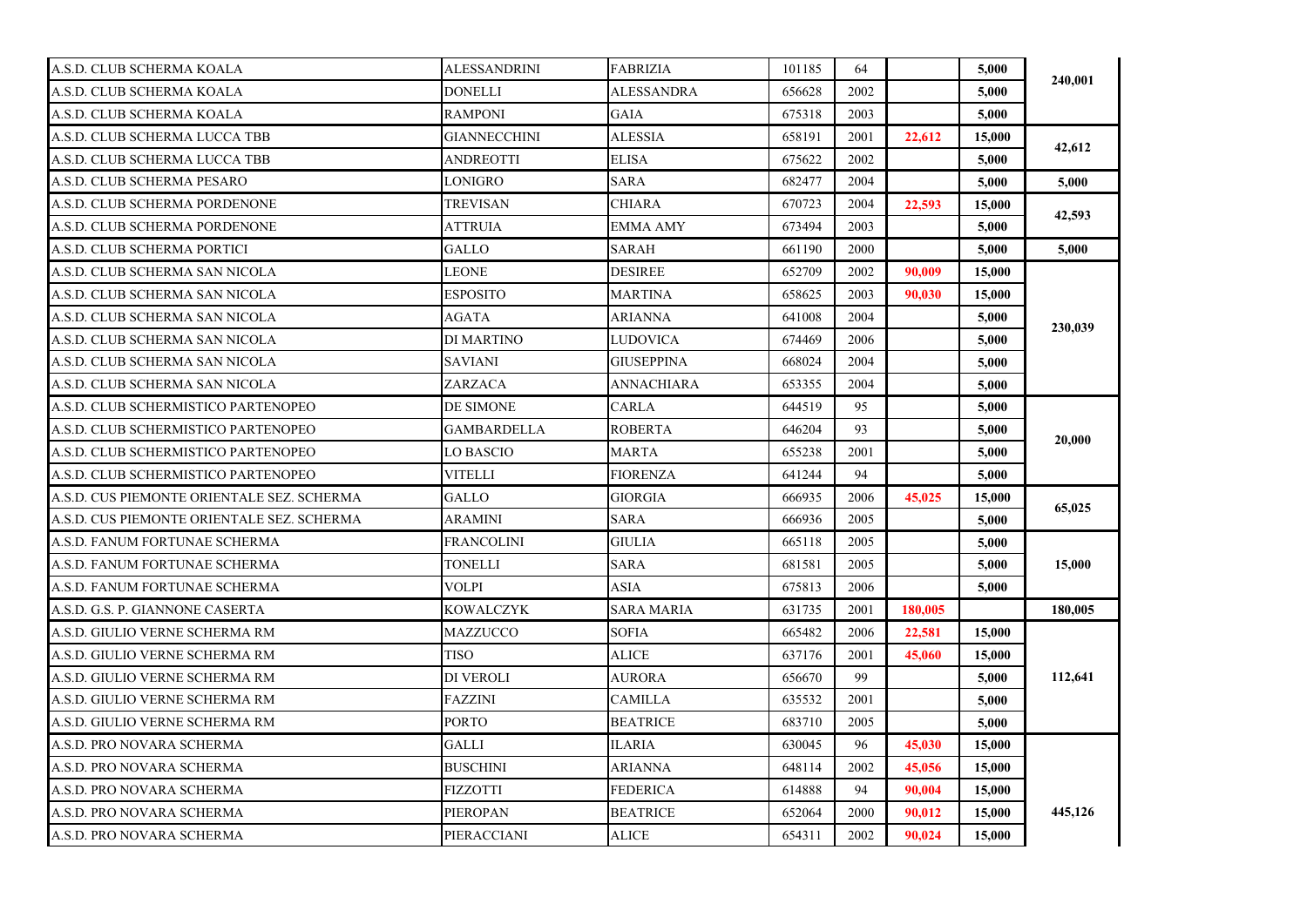| A.S.D. PRO NOVARA SCHERMA                        | ORSO              | <b>ELEONORA</b>      | 648740 | 2005 |         | 5.000  |         |
|--------------------------------------------------|-------------------|----------------------|--------|------|---------|--------|---------|
| A.S.D. PRO NOVARA SCHERMA                        | TORRICELLI        | VITTORIA             | 692029 | 2005 |         | 5.000  |         |
| A.S.D. PRO PATRIA ET LIBERTATE BUSTO ARSIZIO     | <b>CASTALDI</b>   | SARA                 | 624728 | 99   |         | 5,000  |         |
| A.S.D. PRO PATRIA ET LIBERTATE BUSTO ARSIZIO     | <b>PENSA</b>      | FRANCESCA VANNINA    | 662922 | 2005 |         | 5.000  | 15,000  |
| A.S.D. PRO PATRIA ET LIBERTATE BUSTO ARSIZIO     | PURICELLI         | LAURA                | 101134 | 74   |         | 5,000  |         |
| A.S.D. RIVIERA SCHERMA                           | DALLA PRIA        | <b>VANESSA</b>       | 682335 | 2004 |         | 5,000  | 5,000   |
| A.S.D. S.E.F. VIRTUS SCHERMA BO                  | <b>DONDI</b>      | MATILDE              | 667495 | 2001 |         | 5.000  | 5.000   |
| A.S.D. SAN GIUSTO SCHERMA                        | BELTRAMI          | RAFFAELLA            | 647213 | 2003 | 22,585  | 15,000 |         |
| A.S.D. SAN GIUSTO SCHERMA                        | <b>CHERUBINI</b>  | <b>FRANCESCA</b>     | 647214 | 2003 |         | 5,000  |         |
| A.S.D. SAN GIUSTO SCHERMA                        | MATTELICH         | <b>GIULIA</b>        | 657634 | 2005 |         | 5.000  | 52,585  |
| A.S.D. SAN GIUSTO SCHERMA                        | POLITELLI         | <b>ANASTASIA</b>     | 645539 | 2003 |         | 5,000  |         |
| A.S.D. SAN QUIRINO SCHERMA                       | BARAGIOTTA        | <b>VITTORIA</b>      | 657605 | 2005 |         | 5,000  | 5,000   |
| A.S.D. SCHERMA LAME AZZURRE BRINDISI DIL.        | <b>MAESTOSO</b>   | <b>CHIARA MARIA</b>  | 665238 | 2003 | 22,611  | 15,000 |         |
| A.S.D. SCHERMA LAME AZZURRE BRINDISI DIL.        | MORCIANO          | MIRIANA              | 619601 | 97   | 90,011  |        | 132,622 |
| A.S.D. SCHERMA LAME AZZURRE BRINDISI DIL.        | <b>PANZERA</b>    | <b>CHIARA</b>        | 669123 | 2005 |         | 5.000  |         |
| A.S.D. SCHERMA PAVIA                             | BIANCHI           | FRANCESCA            | 650172 | 2004 |         | 5,000  | 10,000  |
| A.S.D. SCHERMA PAVIA                             | CARUSI            | FULVIA               | 664005 | 72   |         | 5,000  |         |
| A.S.D. SCHERMA SAN PAOLO MILANO                  | FORTUNA           | <b>EMMA</b>          | 669202 | 2004 |         | 5.000  | 10,000  |
| A.S.D. SCHERMA SAN PAOLO MILANO                  | MARIANI           | <b>EMMA</b>          | 655753 | 2004 |         | 5,000  |         |
| A.S.D. SCHERMA VITTORIO VENETO                   | VANZELLA          | <b>SARA</b>          | 684647 | 2005 |         | 5,000  | 5,000   |
| A.S.D. UISP SCHERMA ORVIETO                      | ORTU              | <b>ELEONORA</b>      | 657311 | 2003 |         | 5,000  | 5,000   |
| A.S.D. VIRTUS SCHERMA SALENTO                    | ORLANDO           | LUCREZIA             | 656889 | 2004 | 22,587  | 15,000 | 37,587  |
| A.S.D.SCHERMA PISTOIA 1894                       | BONECHI           | <b>BEATRICE</b>      | 656569 | 2004 | 22,579  | 15,000 |         |
| A.S.D.SCHERMA PISTOIA 1894                       | MAGNI             | BIANCA               | 666192 | 2004 | 45,053  | 15,000 | 277,636 |
| A.S.D.SCHERMA PISTOIA 1894                       | FOIETTA           | NICOL                | 627840 | 95   | 180,004 |        |         |
| ACCADEMIA DELLA SCHERMA REGGIO CALABRIA A.S.D.   | COSENTINO         | <b>CHIARA</b>        | 659426 | 2006 | 22.608  | 15,000 |         |
| ACCADEMIA DELLA SCHERMA REGGIO CALABRIA A.S.D.   | CORDOVA           | VALERIA              | 674121 | 2004 |         | 5,000  |         |
| ACCADEMIA DELLA SCHERMA REGGIO CALABRIA A.S.D.   | MARRA             | GIULIA LAURA         | 664750 | 2005 |         | 5,000  | 52,608  |
| ACCADEMIA DELLA SCHERMA REGGIO CALABRIA A.S.D.   | VILLA             | <b>ALESSANDRA</b>    | 659423 | 2001 |         | 5,000  |         |
| ACCADEMIA DI SCHERMA CALABRESE A.S.D.            | <b>FILICE</b>     | <b>ELIDE</b>         | 662263 | 2003 | 22,577  |        | 22,577  |
| ACCADEMIA OLIMPICA BENEVENTANA DI SCHERMA A.S.D. | <b>BOSCARELLI</b> | FRANCESCA            | 133128 | 82   | 180,006 | 15,000 | 195,006 |
| ACCADEMIA SCHERMA MARCHESA A.S.D.                | DE PICCOLI        | <b>CHIARA</b>        | 645752 | 2003 | 22,626  | 15,000 |         |
| ACCADEMIA SCHERMA MARCHESA A.S.D.                | AMATEIS           | ALESSANDRA           | 630430 | 2001 | 45,017  | 15,000 |         |
| ACCADEMIA SCHERMA MARCHESA A.S.D.                | <b>BARDASCINO</b> | <b>MARIAFERNANDA</b> | 668648 | 2006 | 45,030  | 15,000 |         |
| ACCADEMIA SCHERMA MARCHESA A.S.D.                | VARENGO           | <b>CECILIA</b>       | 635269 | 98   | 45,046  |        |         |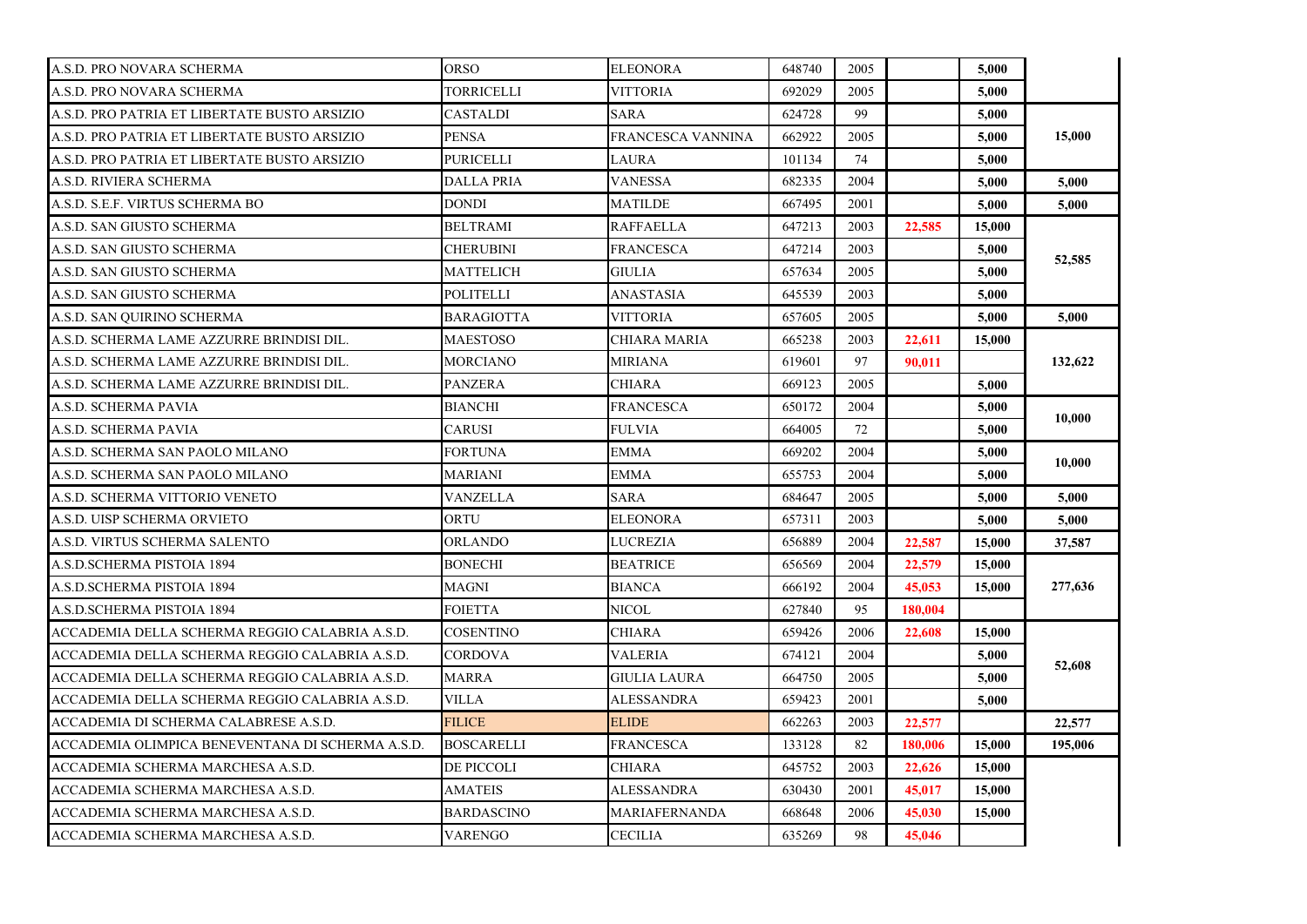| ACCADEMIA SCHERMA MARCHESA A.S.D.      | <b>PERINI</b>     | <b>VERA</b>         | 660864 | 2004 | 90.017  |        |         |
|----------------------------------------|-------------------|---------------------|--------|------|---------|--------|---------|
| ACCADEMIA SCHERMA MARCHESA A.S.D.      | NOTO              | LUDOVICA            | 653620 | 2003 | 90.028  | 15,000 | 732,782 |
| ACCADEMIA SCHERMA MARCHESA A.S.D.      | <b>CAFORIO</b>    | GAIA                | 664876 | 2003 | 135,016 |        |         |
| ACCADEMIA SCHERMA MARCHESA A.S.D.      | <b>CLERICI</b>    | <b>ALICE</b>        | 610992 | 96   | 180.002 |        |         |
| ACCADEMIA SCHERMA MARCHESA A.S.D.      | CARDELLI          | ELENA               | 654316 | 2003 |         | 5,000  |         |
| ACCADEMIA SCHERMA MARCHESA A.S.D.      | <b>DANIELE</b>    | <b>REBECCA</b>      | 646895 | 99   |         | 5,000  |         |
| ACCADEMIA SCHERMA MARCHESA A.S.D.      | <b>DONATO</b>     | <b>GIADA</b>        | 672092 | 2005 |         | 5,000  |         |
| ACCADEMIA SCHERMA MARCHESA A.S.D.      | LANFRANCO         | <b>MANUELA</b>      | 148592 | 91   |         | 5.000  |         |
| ACCADEMIA SCHERMA MILANO S.S.D. A R.L. | FANTINI           | FRANCESCA           | 625282 | 99   | 45,025  |        |         |
| ACCADEMIA SCHERMA MILANO S.S.D. A R.L. | LIXI              | <b>CATERINA</b>     | 670598 | 2003 |         | 5,000  |         |
| ACCADEMIA SCHERMA MILANO S.S.D. A R.L. | LOSITO            | ROSA ALBA           | 675737 | 2005 |         | 5,000  | 70,025  |
| ACCADEMIA SCHERMA MILANO S.S.D. A R.L. | <b>MORA</b>       | <b>LUCREZIA</b>     | 660767 | 2005 |         | 5,000  |         |
| ACCADEMIA SCHERMA MILANO S.S.D. A R.L. | <b>PANTANO</b>    | <b>REBECCA</b>      | 657001 | 2006 |         | 5,000  |         |
| ACCADEMIA SCHERMA MILANO S.S.D. A R.L. | SCASSIANO         | VALENTINA           | 672002 | 2004 |         | 5.000  |         |
| ASS. SCHERMA PRO VERCELLI A.S.D.       | <b>BELLOTTI</b>   | <b>EMMA</b>         | 648728 | 2003 | 22,583  | 15,000 |         |
| ASS. SCHERMA PRO VERCELLI A.S.D.       | CAMORIANO         | <b>SOFIA</b>        | 662794 | 2005 | 22,595  | 15,000 | 452,800 |
| ASS. SCHERMA PRO VERCELLI A.S.D.       | VERRI             | ERICA               | 643556 | 2000 | 22,606  | 15,000 |         |
| ASS. SCHERMA PRO VERCELLI A.S.D.       | <b>ISOLA</b>      | <b>FEDERICA</b>     | 626999 | 99   | 135,013 |        |         |
| ASS. SCHERMA PRO VERCELLI A.S.D.       | CENA              | MARZIA              | 638211 | 2002 | 180,003 | 15,000 |         |
| ASS. SCHERMA PRO VERCELLI A.S.D.       | <b>CAMORIANO</b>  | <b>SOFIA</b>        | 662794 | 2005 |         | 5.000  |         |
| ASS. SCHERMA PRO VERCELLI A.S.D.       | <b>GIANELLA</b>   | MATILDE             | 604807 | 94   |         | 5,000  |         |
| BAKI SCHERMA CLUB ZEVIO A.S.D.         | DE LUCA           | <b>DILETTA</b>      | 670313 | 2005 |         | 5,000  | 5,000   |
| BERGAMASCA SCHERMA S.S.D. S.R.L.       | SCANZI            | <b>CRISTINA</b>     | 617327 | 96   | 45,003  | 15,000 |         |
| BERGAMASCA SCHERMA S.S.D. S.R.L.       | DELLA CIOPPA      | <b>SARA</b>         | 662682 | 2003 | 135,014 | 15,000 | 215,017 |
| BERGAMASCA SCHERMA S.S.D. S.R.L.       | BRUNELLI          | MATILDE ANGELA ERIC | 634385 | 2002 |         | 5,000  |         |
| BOTTAGISIO SPORT CENTER SEZ. SCHERMA   | <b>CAMPAGNOLA</b> | <b>ISABELLA</b>     | 694919 | 2005 |         | 5,000  |         |
| BOTTAGISIO SPORT CENTER SEZ. SCHERMA   | MOSCONI           | ARIANNA ELISA       | 691029 | 2006 |         | 5,000  | 20,000  |
| BOTTAGISIO SPORT CENTER SEZ. SCHERMA   | PINALI            | ANITA               | 648534 | 2005 |         | 5,000  |         |
| BOTTAGISIO SPORT CENTER SEZ. SCHERMA   | PONTIERI          | <b>ELENA MARIA</b>  | 649679 | 2002 |         | 5,000  |         |
| C.D.S. LIGURIA A.S.D. GE               | <b>SCORDO</b>     | <b>MATILDA</b>      | 642831 | 2003 | 22,599  | 15,000 |         |
| C.D.S. LIGURIA A.S.D. GE               | VISCARDI          | <b>ALICE</b>        | 664955 | 2005 | 22,605  | 15,000 | 185,214 |
| C.D.S. LIGURIA A.S.D. GE               | NAVAZZOTTI        | GIULIA              | 629782 | 98   | 90,010  | 15,000 |         |
| C.D.S. LIGURIA A.S.D. GE               | SALIDU            | <b>CAMILLA</b>      | 642361 | 2002 |         | 5,000  |         |
| C.D.S. MANGIAROTTI A.S.D.              | <b>ROATO</b>      | <b>GINEVRA</b>      | 621251 | 96   | 45,054  |        |         |
| C.D.S. MANGIAROTTI A.S.D.              | <b>FINIZIO</b>    | <b>IDA</b>          | 609944 | 92   | 45,064  |        |         |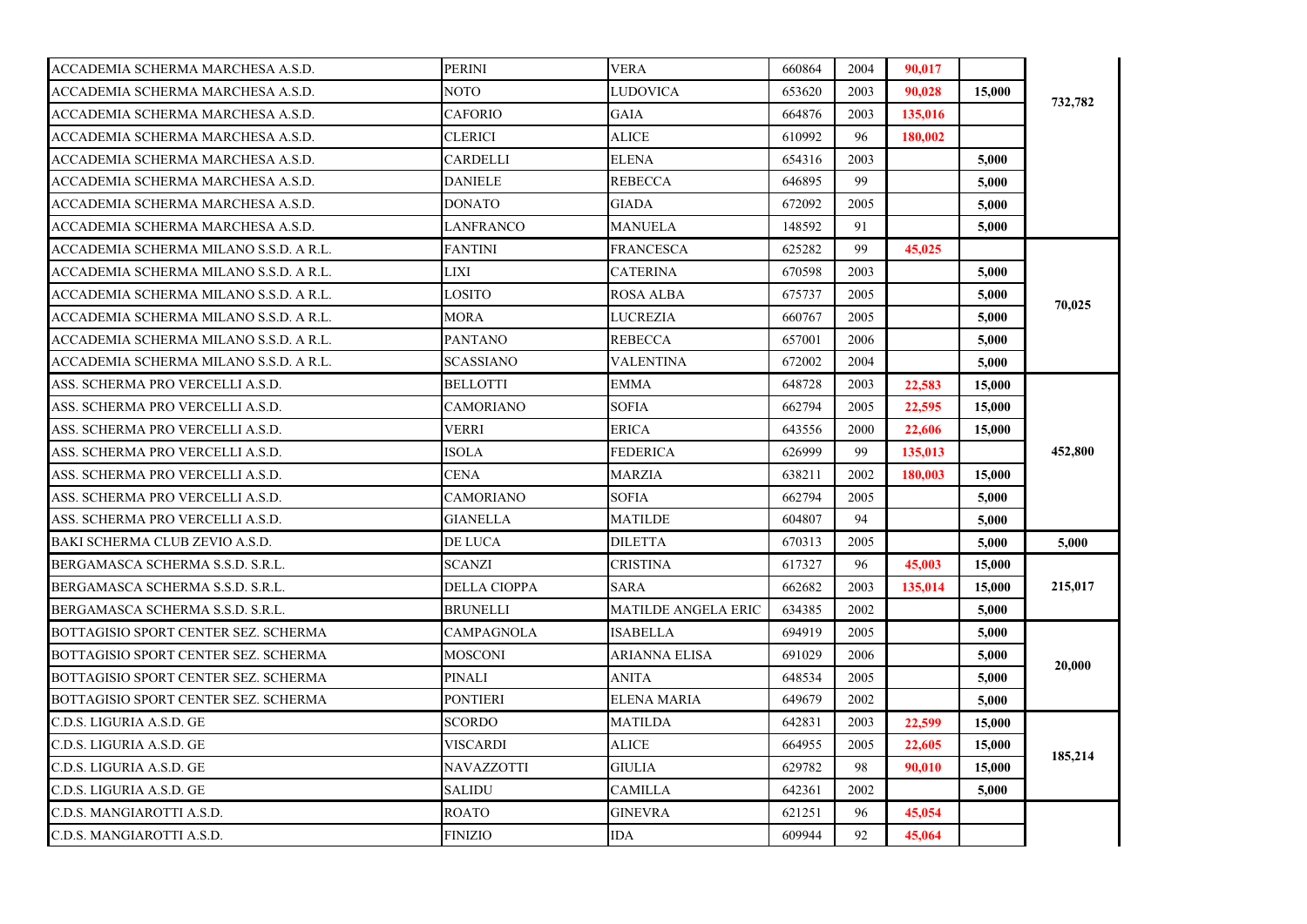| C.D.S. MANGIAROTTI A.S.D.                | MARZANI           | <b>ROBERTA</b>          | 611904 | 96   | 225,004 | 15,000 |         |
|------------------------------------------|-------------------|-------------------------|--------|------|---------|--------|---------|
| C.D.S. MANGIAROTTI A.S.D.                | BARATELLI         | <b>ALICE</b>            | 687147 | 96   |         | 5,000  | 350,122 |
| C.D.S. MANGIAROTTI A.S.D.                | MANGIAROTTI       | <b>PAOLA</b>            | 633953 | 99   |         | 5,000  |         |
| C.D.S. MANGIAROTTI A.S.D.                | <b>PASTORE</b>    | ANNA                    | 619655 | 96   |         | 5,000  |         |
| C.D.S. MANGIAROTTI A.S.D.                | TUMMINELLO        | <b>VALENTINA</b>        | 636010 | 97   |         | 5,000  |         |
| C.S. APUANO A.S.-D.                      | PANZERA           | ISABELLA                | 614969 | 97   | 90,005  | 15,000 | 110,005 |
| C.S. APUANO A.S.-D.                      | LUCIANI           | <b>SARA</b>             | 653575 | 95   |         | 5,000  |         |
| C.S. NEDO NADI SALERNO S.C.R.L. DIL.     | CALVANESE         | <b>ALESSANDRA</b>       | 666380 | 2005 | 22,602  | 15,000 | 42,602  |
| C.S. NEDO NADI SALERNO S.C.R.L. DIL.     | <b>FIORDELISI</b> | <b>ANTONELLA</b>        | 637894 | 98   |         | 5,000  |         |
| C.S. SANT OLCESE SCHERMA A.S.D.          | <b>VIVIANI</b>    | <b>IRENE</b>            | 642828 | 2001 | 22,591  | 15,000 |         |
| C.S. SANT OLCESE SCHERMA A.S.D.          | BELLI             | CATERINA                | 602846 | 91   | 90.014  |        | 127,605 |
| C.U.S. CATANIA SEZ. SCHERMA A.S.D.       | <b>PENNISI</b>    | <b>PAOLA</b>            | 644754 | 2004 | 90.013  | 15,000 |         |
| C.U.S. CATANIA SEZ. SCHERMA A.S.D.       | <b>GIULIANO</b>   | <b>BARBARA</b>          | 668021 | 2005 |         | 5,000  |         |
| C.U.S. CATANIA SEZ. SCHERMA A.S.D.       | <b>SALATINO</b>   | <b>MARTINA</b>          | 608974 | 93   |         | 5.000  | 125,013 |
| C.U.S. CATANIA SEZ. SCHERMA A.S.D.       | <b>SINATRA</b>    | CHIARA                  | 610740 | 94   |         | 5.000  |         |
| C.U.S. CATANIA SEZ. SCHERMA A.S.D.       | VINCIGUERRA       | MARTINA                 | 654483 | 2004 |         | 5,000  |         |
| C.U.S. PADOVA A.S.D.                     | AMENDUNI          | VALENTINA               | 661214 | 2003 |         | 5,000  |         |
| C.U.S. PADOVA A.S.D.                     | MARTEWICZ         | <b>KALINA MAGDALENA</b> | 698346 | 87   |         | 5,000  | 15,000  |
| C.U.S. PADOVA A.S.D.                     | ZAMPARO           | <b>ANNALENA</b>         | 685683 | 2004 |         | 5,000  |         |
| C.U.S. PAVIA A.S.D.                      | <b>BANFO</b>      | <b>BEATRICE</b>         | 603661 | 91   |         | 5,000  |         |
| C.U.S. PAVIA A.S.D.                      | MANNI             | CHIARA                  | 635053 | 98   | 45,016  |        | 55,016  |
| C.U.S. PAVIA A.S.D.                      | <b>GRECO</b>      | SILVIA                  | 652885 | 2000 |         | 5,000  |         |
| C.U.S. SIENA A.S.D.                      | <b>BICHI</b>      | VALENTINA               | 665817 | 2005 | 22.583  | 15,000 | 42,583  |
| C.U.S. SIENA A.S.D.                      | BICHI             | VALENTINA               | 665817 | 2005 |         | 5,000  |         |
| CATANIA FENCING CLUB A.S.D.              | SPADARO           | CHIARA                  | 654651 | 2003 | 90.018  | 15,000 | 110,018 |
| CATANIA FENCING CLUB A.S.D.              | SIDOTI            | VITTORIA                | 694697 | 2005 |         | 5,000  |         |
| CENTRO SCHERMA LATINA A.S.D.             | CASALETTI         | MARTINA                 | 697629 | 2005 |         | 5.000  | 10,000  |
| CENTRO SCHERMA LATINA A.S.D.             | <b>MAMBRIN</b>    | <b>FRANCESCA</b>        | 677641 | 2004 |         | 5,000  |         |
| CENTRO SPORTIVO AERONAUTICA MILITARE     | ISOLA             | FEDERICA                | 626999 | 99   | 135,013 |        |         |
| CENTRO SPORTIVO AERONAUTICA MILITARE     | <b>BOZZA</b>      | ALESSANDRA              | 637134 | 99   | 180,008 |        | 855,022 |
| CENTRO SPORTIVO AERONAUTICA MILITARE     | FERRARI           | MARTA                   | 144116 | 90   | 225,001 |        |         |
| CENTRO SPORTIVO AERONAUTICA MILITARE     | CAGNIN            | <b>BEATRICE</b>         | 632527 | 99   | 315,000 |        |         |
| CENTRO SPORTIVO CARABINIERI SEZ. SCHERMA | <b>FIAMINGO</b>   | <b>ROSSELLA</b>         | 601609 | 91   | 360,000 |        | 360,000 |
| CENTRO SPORTIVO ESERCITO SEZ. SCHERMA    | <b>FOIETTA</b>    | NICOL                   | 627840 | 95   | 180,004 |        |         |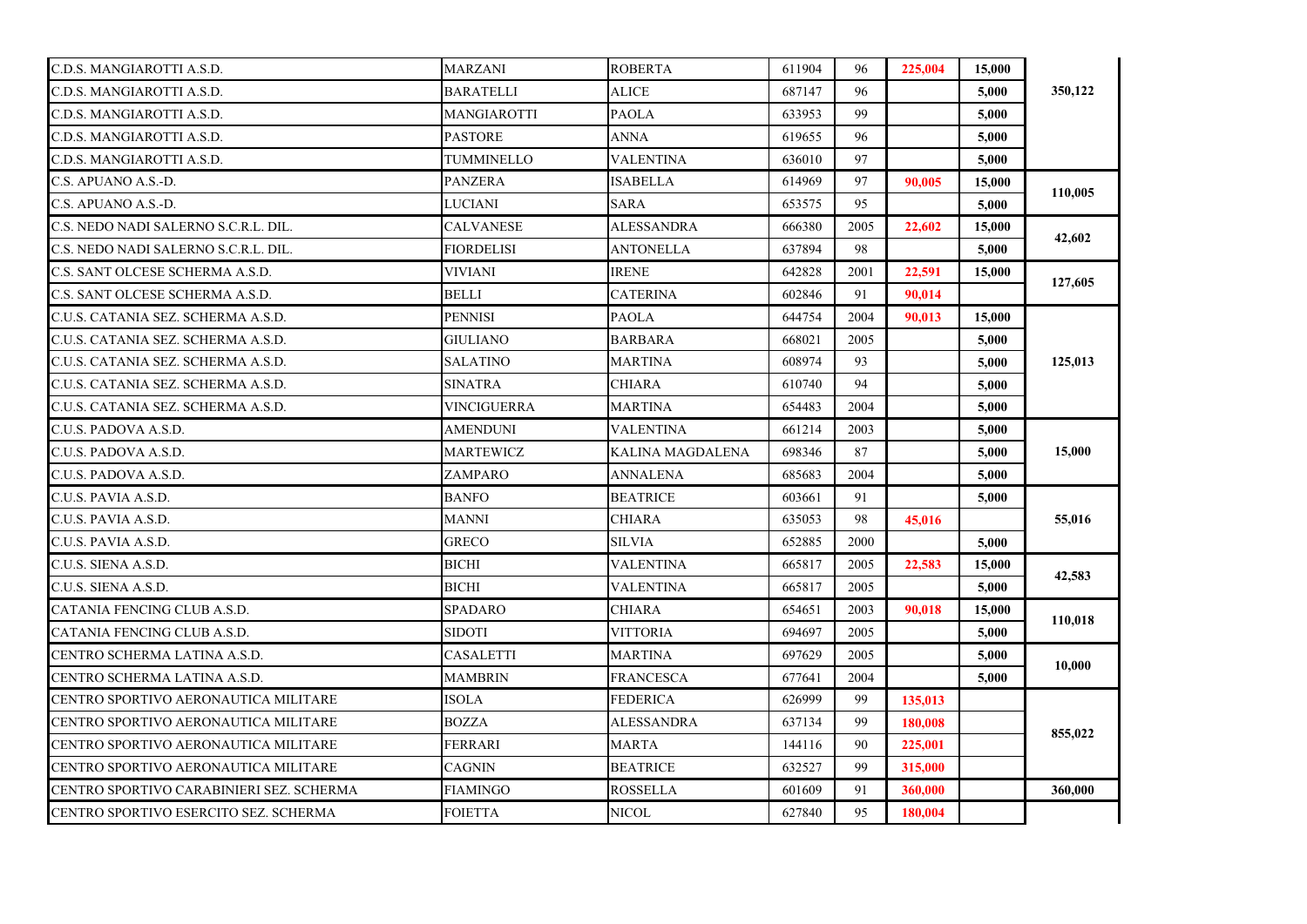| CENTRO SPORTIVO ESERCITO SEZ. SCHERMA         | <b>KOWALCZYK</b> | SARA MARIA             | 631735 | 2001 | 180,005 |        |         |
|-----------------------------------------------|------------------|------------------------|--------|------|---------|--------|---------|
| CENTRO SPORTIVO ESERCITO SEZ. SCHERMA         | BOSCARELLI       | <b>FRANCESCA</b>       | 133128 | 82   | 180,006 | 15,000 | 960,026 |
| CENTRO SPORTIVO ESERCITO SEZ. SCHERMA         | NAVARRIA         | MARA                   | 138099 | 85   | 180.007 |        |         |
| CENTRO SPORTIVO ESERCITO SEZ. SCHERMA         | <b>MARZANI</b>   | <b>ROBERTA</b>         | 611904 | 96   | 225,004 |        |         |
| CENTRO SPORTIVO GENOVASCHERMA A.S.D.          | PANI             | <b>ARIANNA</b>         | 646532 | 2000 | 22,623  | 15,000 |         |
| CENTRO SPORTIVO GENOVASCHERMA A.S.D.          | <b>BARATTA</b>   | MARGHERITA             | 649050 | 2003 | 45,033  | 15,000 |         |
| CENTRO SPORTIVO GENOVASCHERMA A.S.D.          | LANTERMO         | MATILDE                | 634336 | 2002 | 90,032  | 15,000 | 357,690 |
| CENTRO SPORTIVO GENOVASCHERMA A.S.D.          | AMBROSETTI       | LETIZIA                | 632725 | 2002 | 135,002 | 15,000 |         |
| CENTRO SPORTIVO GENOVASCHERMA A.S.D.          | BERDIANU         | IONELA                 | 670241 | 2004 |         | 5,000  |         |
| CHIAVARI SCHERMA A.D.S.                       | CASSANO          | <b>ALICE</b>           | 627644 | 97   | 90.025  |        | 90,025  |
| CIRCOLO DELLA SCHERMA IMOLA A.S.D.            | LAMBERTINI       | <b>ALICE</b>           | 661923 | 86   | 45,050  | 15,000 |         |
| CIRCOLO DELLA SCHERMA IMOLA A.S.D.            | MARIANO          | <b>KRISTIAN ANGELI</b> | 608376 | 89   |         | 5,000  | 70,050  |
| CIRCOLO DELLA SCHERMA IMOLA A.S.D.            | <b>SUDANO</b>    | <b>GIULIA</b>          | 131972 | 85   |         | 5,000  |         |
| CIRCOLO DELLA SCHERMA TERNI A.S.D.            | <b>FABRIZI</b>   | <b>GIULIA</b>          | 658375 | 2002 | 22,598  | 15,000 |         |
| CIRCOLO DELLA SCHERMA TERNI A.S.D.            | <b>PERNINI</b>   | GIORGIA                | 652275 | 2004 | 45,028  | 15,000 |         |
| CIRCOLO DELLA SCHERMA TERNI A.S.D.            | CAPOCCIA         | BARBARA                | 616959 | 90   | 45,037  |        |         |
| CIRCOLO DELLA SCHERMA TERNI A.S.D.            | SBARZELLA        | <b>ELEONORA</b>        | 660507 | 2005 | 90,016  | 15,000 | 397,685 |
| CIRCOLO DELLA SCHERMA TERNI A.S.D.            | FERRACUTI        | <b>ELENA</b>           | 634345 | 2000 | 135,006 |        |         |
| CIRCOLO DELLA SCHERMA TERNI A.S.D.            | AMORI            | MARIA AGNESE           | 671484 | 2005 |         | 5,000  |         |
| CIRCOLO DELLA SCHERMA TERNI A.S.D.            | <b>BECECCO</b>   | <b>ANNA</b>            | 665036 | 2002 |         | 5.000  |         |
| CIRCOLO DELLA SCHERMA TERNI A.S.D.            | <b>SUGONI</b>    | GIULIA                 | 684017 | 2005 |         | 5,000  |         |
| CIRCOLO DELLA SPADA CERVIA MILANO M. A.S.D.   | <b>FAVA</b>      | <b>BEATRICE</b>        | 639028 | 2003 | 22.613  | 15,000 |         |
| CIRCOLO DELLA SPADA CERVIA MILANO M. A.S.D.   | RUSSO            | GIADA                  | 659145 | 2005 | 22,622  | 15,000 | 80,235  |
| CIRCOLO DELLA SPADA CERVIA MILANO M. A.S.D.   | <b>BARUZZI</b>   | RACHELE                | 665273 | 2006 |         | 5.000  |         |
| CIRCOLO DELLA SPADA MOLINARI A.S.D.           | BOTTI            | <b>ILARIA</b>          | 608996 | 92   |         | 5,000  | 5,000   |
| CIRCOLO DELLA SPADA VICENZA A.S.D.            | DE BONI          | <b>PAOLA</b>           | 636566 | 93   | 45,039  | 15,000 |         |
| CIRCOLO DELLA SPADA VICENZA A.S.D.            | <b>PIEMONTE</b>  | <b>ELEONORA</b>        | 650649 | 97   |         | 5,000  | 70,039  |
| CIRCOLO DELLA SPADA VICENZA A.S.D.            | OUAGLIOZZI       | <b>GIULIA</b>          | 601700 | 92   |         | 5,000  |         |
| CIRCOLO SCHERM. ARETINO A.S.D.                | LORITO           | LUCIA VIRGINIA         | 629658 | 2001 |         | 5.000  | 5,000   |
| CIRCOLO SCHERMA AOSTA A.S.D.                  | JAREK CAMPIOLI   | MAGDALENA HELENA       | 702447 | 89   | 90,001  | 15,000 | 105,001 |
| CIRCOLO SCHERMA CASTELFRANCO VENETO A.S.D.    | NICOLI           | ANNA                   | 685965 | 2006 | 45,005  | 15,000 | 150,009 |
| CIRCOLO SCHERMA CASTELFRANCO VENETO A.S.D.    | AMBROSI          | ISABELLA               | 656570 | 2000 | 90,004  |        |         |
| CIRCOLO SCHERMA GIUSEPPE DELFINO IVREA A.S.D. | <b>GAUDINA</b>   | <b>GIORGIA</b>         | 650662 | 2003 | 45,013  | 15,000 |         |
| CIRCOLO SCHERMA GIUSEPPE DELFINO IVREA A.S.D. | CRAVERO          | LUCIA                  | 649728 | 2003 | 45,023  | 15,000 | 165,097 |
| CIRCOLO SCHERMA GIUSEPPE DELFINO IVREA A.S.D. | <b>BRIZZI</b>    | <b>MIRIANA</b>         | 636424 | 2000 | 45,061  |        |         |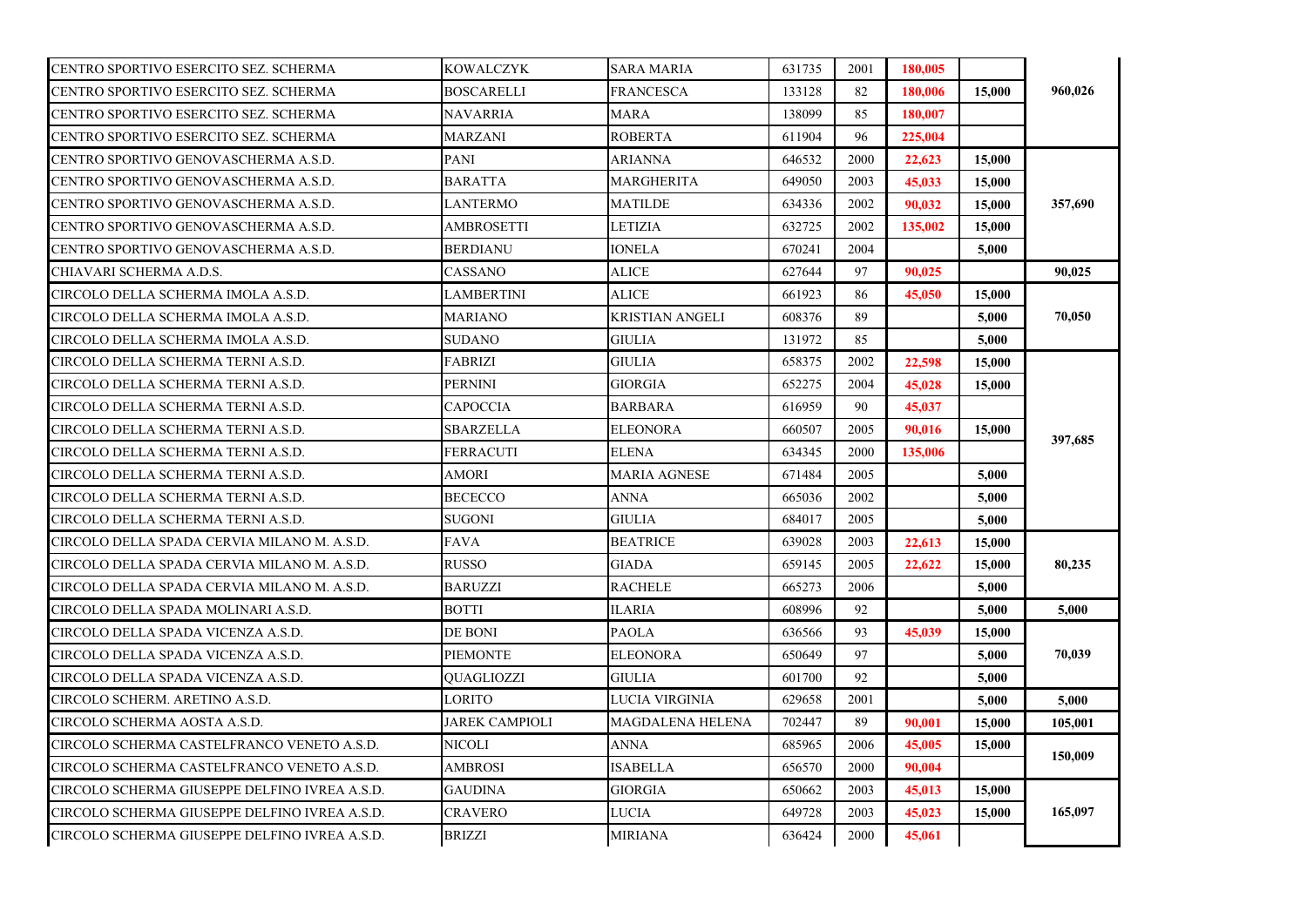| CIRCOLO SCHERMA LA SPEZIA A.S.D.          | MADRIGNANI          | <b>BENEDETTA</b>   | 658661 | 2005 | 90.002 | 15,000 | 105,002 |
|-------------------------------------------|---------------------|--------------------|--------|------|--------|--------|---------|
| CIRCOLO SCHERMA MESTRE S.S.D. S.R.L.      | <b>BOMMARITO</b>    | VIRGINIA           | 673361 | 98   |        | 5.000  | 5,000   |
| CIRCOLO SCHERMISTICO FORLIVESE A.S.D.     | FRANCHINI           | <b>ALICE</b>       | 643263 | 2002 | 45,022 | 15,000 |         |
| CIRCOLO SCHERMISTICO FORLIVESE A.S.D.     | <b>VITALI</b>       | <b>ASIA</b>        | 661318 | 2006 | 45,048 | 15,000 |         |
| CIRCOLO SCHERMISTICO FORLIVESE A.S.D.     | FRESCHI             | <b>SOFIA</b>       | 658084 | 2003 |        | 5,000  |         |
| CIRCOLO SCHERMISTICO FORLIVESE A.S.D.     | SGUBBI              | ANITA              | 654085 | 2006 |        | 5,000  | 140,070 |
| CIRCOLO SCHERMISTICO FORLIVESE A.S.D.     | SPAZZOLI            | <b>FRANCESCA</b>   | 643261 | 2000 |        | 5,000  |         |
| CIRCOLO SCHERMISTICO FORLIVESE A.S.D.     | VERSARI             | <b>GRETA</b>       | 681046 | 2006 |        | 5.000  |         |
| CIRCOLO SCHERMISTICO SASSARESE A.S.D.     | DI STEFANO          | <b>ANNA</b>        | 665264 | 2006 |        | 5,000  | 10,000  |
| CIRCOLO SCHERMISTICO SASSARESE A.S.D.     | PIRASTRU            | GIULIA             | 704280 | 2006 |        | 5,000  |         |
| CIRCOLO TEATE SCHERMA A.S.D.              | <b>CAPONE</b>       | <b>ELOISA</b>      | 676935 | 89   | 22,595 | 15,000 |         |
| CIRCOLO TEATE SCHERMA A.S.D.              | CERASA              | NATALI'            | 688589 | 2005 |        | 5,000  | 42,595  |
| CLUB SCHERMA RECANATI A.S.D.              | PINTUCCI            | <b>SARA</b>        | 630967 | 2002 | 22,577 |        | 22,577  |
| CLUB SCHERMA BOLZANO - FECHT CLUB A.S.D.  | <b>BIASI</b>        | <b>ELENA</b>       | 643473 | 2002 |        | 5,000  | 10,000  |
| CLUB SCHERMA BOLZANO - FECHT CLUB A.S.D.  | CORDIOLI            | ANNA               | 677092 | 2006 |        | 5,000  |         |
| CLUB SCHERMA CASALE A.S.D.                | SCARAMUZZA          | LETIZIA            | 673170 | 2003 |        | 5,000  | 5,000   |
| CLUB SCHERMA COSENZA S.S.D.               | TARSITANO           | <b>FEDERICA</b>    | 695162 | 2001 |        | 5,000  | 5,000   |
| CLUB SCHERMA FABRIANO A.S.D.              | ARMEZZANI           | <b>ALICE</b>       | 681910 | 2006 | 22,615 | 15,000 | 37,615  |
| CLUB SCHERMA FIRENZE A.S.D.               | AFRICANI            | <b>VALENTINA</b>   | 643818 | 92   |        | 5,000  | 5,000   |
| CLUB SCHERMA FOLIGNO A.S.D.               | GIANNICO            | <b>ELENA</b>       | 634797 | 2001 | 45,042 | 15,000 |         |
| CLUB SCHERMA FOLIGNO A.S.D.               | SCARPONI            | <b>CLOTILDE</b>    | 670234 | 2005 |        | 5,000  | 65,042  |
| CLUB SCHERMA FORMIA A.S.D.                | RETILLO             | CARLOTTA MARIA     | 660817 | 2004 | 22,580 | 15,000 |         |
| CLUB SCHERMA FORMIA A.S.D.                | ZUMMO               | <b>GIADA</b>       | 665758 | 2003 | 22.610 | 15,000 | 135,204 |
| CLUB SCHERMA FORMIA A.S.D.                | TREGLIA             | ELISA              | 656559 | 2005 | 45,014 | 15,000 |         |
| CLUB SCHERMA LA FARNESIANA A.S.D.         | CAPODAGLIO          | SABRINA            | 611483 | 96   | 90.029 | 15,000 | 105,029 |
| CLUB SCHERMA LAME FRIULANE A.S.D.         | MARCUZZI IOGNA      | <b>MARTINA</b>     | 652835 | 2005 | 45,010 | 15,000 |         |
| CLUB SCHERMA LAME FRIULANE A.S.D.         | <b>CAPOBIANCHI</b>  | <b>AURORA</b>      | 667685 | 2000 |        | 5,000  | 70,010  |
| CLUB SCHERMA LAME FRIULANE A.S.D.         | FILACORDA           | LUCIA              | 686835 | 2003 |        | 5,000  |         |
| CLUB SCHERMA LEGNANO A.S.D.               | ZALUM               | <b>GIULIA</b>      | 656452 | 2002 |        | 5,000  | 5,000   |
| CLUB SCHERMA PESCARA A.S.D.               | <b>SANTOSTEFANO</b> | ALESSIA            | 686450 | 96   |        | 5,000  | 10,000  |
| CLUB SCHERMA PESCARA A.S.D.               | TANGE               | <b>CHIKA</b>       | 667587 | 85   |        | 5.000  |         |
| CLUB SCHERMA PISA ANTONIO DI CIOLO A.S.D. | ZANNI               | SABRINA            | 672024 | 2005 | 22,610 | 15,000 |         |
| CLUB SCHERMA PISA ANTONIO DI CIOLO A.S.D. | TRIGLIA             | IOLE               | 664755 | 2003 | 22,620 | 15,000 | 175,261 |
| CLUB SCHERMA PISA ANTONIO DI CIOLO A.S.D. | CIMINI              | <b>CHIARA</b>      | 623388 | 98   | 90,031 |        |         |
| CLUB SCHERMA PISA ANTONIO DI CIOLO A.S.D. | LANDI               | <b>MARIA LAURA</b> | 623403 | 95   |        | 5,000  |         |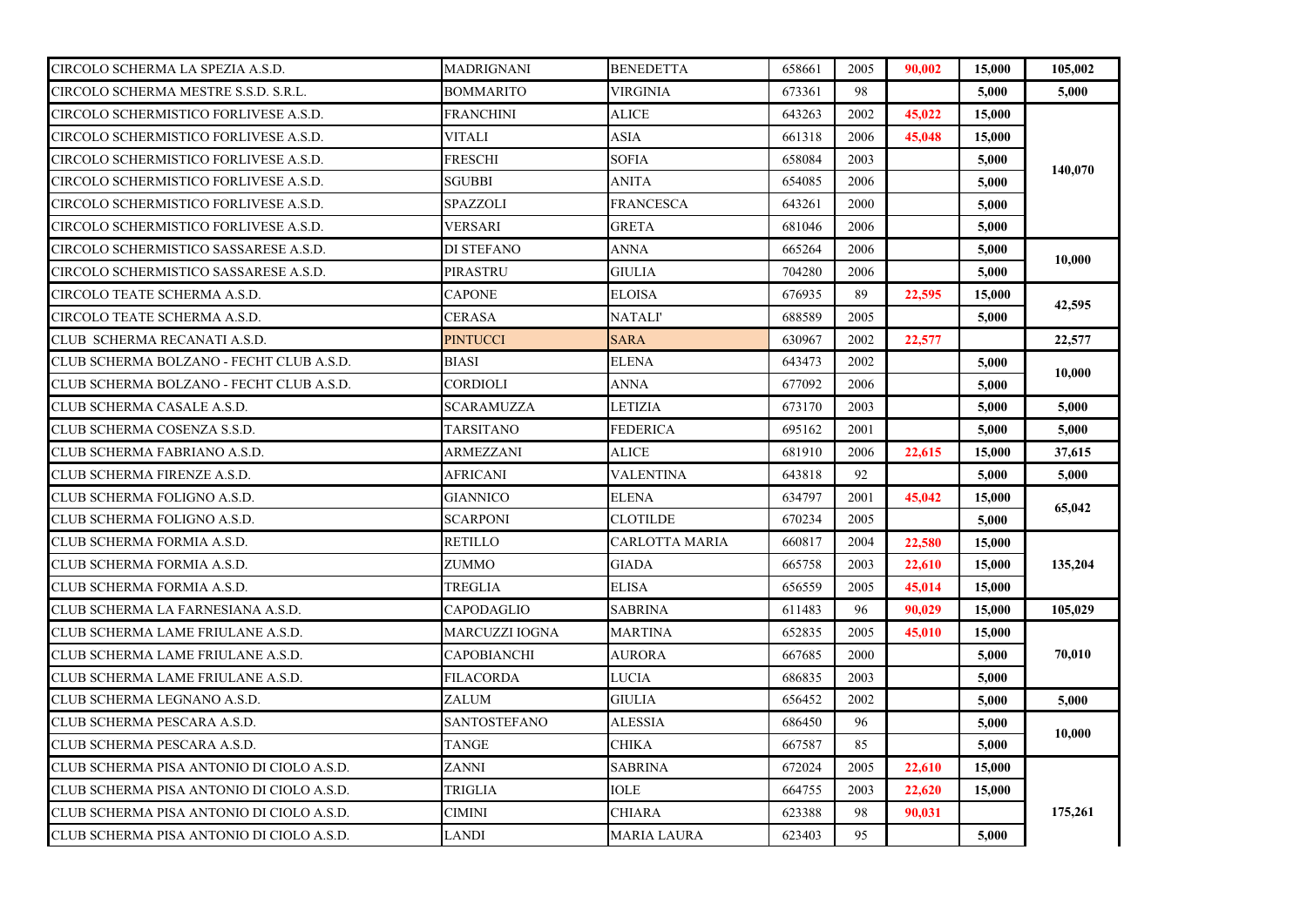| CLUB SCHERMA PISA ANTONIO DI CIOLO A.S.D. | <b>PINNA</b>          | <b>VITTORIA</b>    | 657275 | 2006 |         | 5,000  |          |
|-------------------------------------------|-----------------------|--------------------|--------|------|---------|--------|----------|
| CLUB SCHERMA ROMA A.S.D.                  | <b>PULCINI</b>        | <b>RACHELE</b>     | 674359 | 2004 | 22.591  | 15,000 |          |
| CLUB SCHERMA ROMA A.S.D.                  | <b>CESARINI</b>       | <b>CLARA MARIA</b> | 613102 | 86   | 45,052  |        |          |
| CLUB SCHERMA ROMA A.S.D.                  | <b>CRESTA</b>         | <b>LAURA</b>       | 651267 | 2002 | 45,047  | 15,000 |          |
| CLUB SCHERMA ROMA A.S.D.                  | <b>MARTINI</b>        | MARGHERITA         | 643638 | 2001 | 45,001  | 15,000 |          |
| CLUB SCHERMA ROMA A.S.D.                  | BRINI                 | <b>DOMITILLA</b>   | 636962 | 2002 | 90,023  | 15,000 |          |
| CLUB SCHERMA ROMA A.S.D.                  | <b>GREGGI</b>         | COSTANZA           | 658051 | 2005 | 135,005 | 15,000 |          |
| CLUB SCHERMA ROMA A.S.D.                  | NAVARRIA              | MARA               | 138099 | 85   | 180,007 |        | 662,726  |
| CLUB SCHERMA ROMA A.S.D.                  | CECCARELLI            | <b>CATERINA</b>    | 674693 | 2005 |         | 5,000  |          |
| CLUB SCHERMA ROMA A.S.D.                  | <b>CELLETTI</b>       | <b>FLAVIA</b>      | 675478 | 2004 |         | 5,000  |          |
| CLUB SCHERMA ROMA A.S.D.                  | POLLI                 | MATILDE            | 669264 | 2006 |         | 5,000  |          |
| CLUB SCHERMA ROMA A.S.D.                  | <b>VIOLATI</b>        | <b>FLAMINIA</b>    | 656846 | 67   |         | 5,000  |          |
| CLUB SCHERMA ROMA A.S.D.                  | ZARDO                 | MARGHERITA         | 649205 | 2004 |         | 5,000  |          |
| CLUB SCHERMA TARANTO A.S.D.               | AMIDEI                | <b>JASMINE</b>     | 684518 | 2004 | 22,588  | 15,000 | 42,588   |
| CLUB SCHERMA TARANTO A.S.D.               | LOTTI                 | LAURA              | 124116 | 83   |         | 5,000  |          |
| CLUB SCHERMA TORINO A.S.D.                | <b>DOGLIOTTI</b>      | <b>IRENE</b>       | 619212 | 89   | 45,040  | 15,000 | 60,040   |
| CLUB SCHERMA VALDERA A.S.D.               | GUIDI                 | <b>CHIARA</b>      | 696009 | 2003 | 22,584  | 15,000 | 37,584   |
| ETRURIA SCHERMA A.S.D.                    | <b>CANTUCCI</b>       | <b>GAIA</b>        | 625533 | 2001 |         | 5,000  | 10,000   |
| ETRURIA SCHERMA A.S.D.                    | CHUBINIDZE            | NATIA              | 704116 | 79   |         | 5,000  |          |
| <b>FIAMME ORO ROMA</b>                    | <b>FUSACCHIA</b>      | <b>EMANUELA</b>    | 689008 | 2006 | 22,593  | 15,000 |          |
| <b>FIAMME ORO ROMA</b>                    | JONYNAITE             | <b>KAMILA</b>      | 704857 | 2006 | 22,602  | 15,000 |          |
| <b>FIAMME ORO ROMA</b>                    | <b>PANFILIO</b>       | <b>FEDERICA</b>    | 636540 | 2002 | 45,002  | 15,000 |          |
| <b>FIAMME ORO ROMA</b>                    | MARANDOLA             | LUCREZIA           | 623618 | 98   | 45,008  | 15,000 |          |
| <b>FIAMME ORO ROMA</b>                    | SEGNINI BOCCHIA DI SA | <b>ELISA</b>       | 615985 | 95   | 45,011  | 15,000 |          |
| <b>FIAMME ORO ROMA</b>                    | CAMPAGNA              | SIBILLA            | 630137 | 97   | 45,045  |        |          |
| <b>FIAMME ORO ROMA</b>                    | <b>BENEDETTI</b>      | <b>VERONICA</b>    | 666396 | 2002 | 45,051  | 15,000 |          |
| <b>FIAMME ORO ROMA</b>                    | <b>PIZZINI</b>        | <b>ALESSIA</b>     | 657129 | 2001 | 135,007 |        |          |
| <b>FIAMME ORO ROMA</b>                    | <b>DE MARCHI</b>      | <b>ELEONORA</b>    | 627225 | 98   | 135,010 |        |          |
| <b>FIAMME ORO ROMA</b>                    | <b>PAULIS</b>         | LUCREZIA           | 646025 | 2003 | 135,012 |        |          |
| <b>FIAMME ORO ROMA</b>                    | <b>CLERICI</b>        | <b>ALICE</b>       | 610992 | 96   | 180,002 |        | 1970,346 |
| <b>FIAMME ORO ROMA</b>                    | TRADITI               | <b>GAIA</b>        | 642248 | 2000 | 225,003 |        |          |
| <b>FIAMME ORO ROMA</b>                    | <b>SANTUCCIO</b>      | <b>ALBERTA</b>     | 613363 | 94   | 315,000 |        |          |
| <b>FIAMME ORO ROMA</b>                    | RIZZI                 | GIULIA             | 138869 | 89   | 450,000 |        |          |
| <b>FIAMME ORO ROMA</b>                    | <b>AVANCINI</b>       | <b>ANNALISA</b>    | 103171 | 69   |         | 5,000  |          |
| <b>FIAMME ORO ROMA</b>                    | <b>CONTI</b>          | <b>VANESSA</b>     | 638803 | 98   |         | 5,000  |          |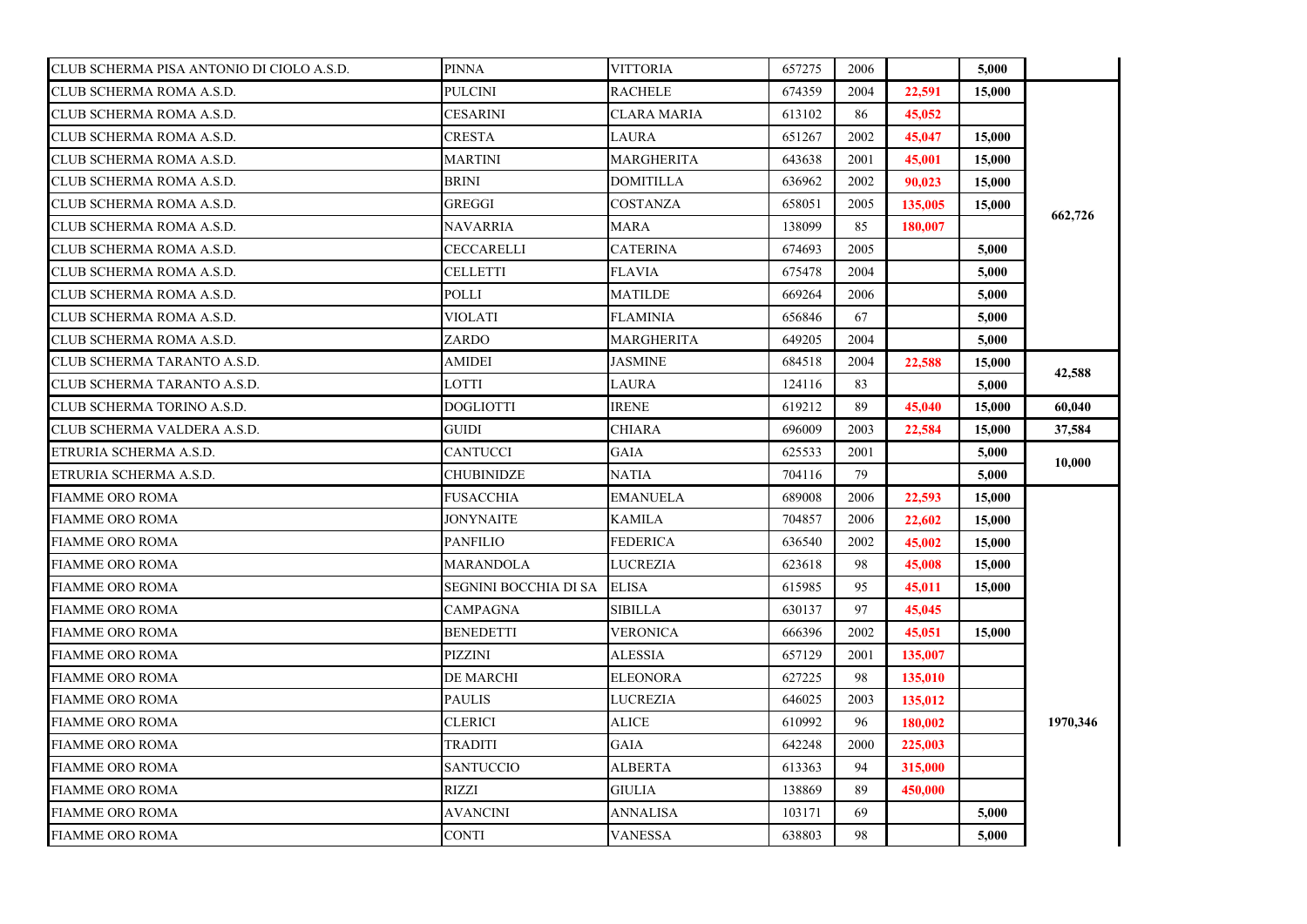| <b>FIAMME ORO ROMA</b>                         | DI BARTOLOMEO      | ILARIA              | 674172 | 2004 |         | 5,000  |         |
|------------------------------------------------|--------------------|---------------------|--------|------|---------|--------|---------|
| <b>FIAMME ORO ROMA</b>                         | GALENTINO          | MARIA IRENE         | 674360 | 2003 |         | 5.000  |         |
| <b>FIAMME ORO ROMA</b>                         | <b>MAIOLI</b>      | VERDIANA            | 603238 | 95   |         | 5,000  |         |
| <b>FIAMME ORO ROMA</b>                         | <b>PANICONI</b>    | <b>ELISA</b>        | 618709 | 94   |         | 5.000  |         |
| <b>FIAMME ORO ROMA</b>                         | TIRIBELLO          | CHIARALUNA          | 644265 | 2002 |         | 5.000  |         |
| FIORE DEI LIBERI CIVIDALE UD                   | AGATH              | THORDIS             | 652583 | 2001 |         | 5,000  |         |
| FIORE DEI LIBERI CIVIDALE UD                   | CAMPAGNA           | FEDERICA            | 646080 | 2000 |         | 5,000  | 10,000  |
| FONDAZIONE MARCANTONIO BENTEGODI POL. DIL.     | <b>FASCINELLI</b>  | <b>EMILIA</b>       | 648045 | 99   | 22,628  | 15,000 |         |
| FONDAZIONE MARCANTONIO BENTEGODI POL. DIL.     | <b>BARONETTO</b>   | <b>REBECCA</b>      | 657764 | 2004 | 90.020  | 15,000 |         |
| FONDAZIONE MARCANTONIO BENTEGODI POL. DIL.     | MALAMUT            | REBECCA             | 672438 | 2005 |         | 5.000  | 152,648 |
| FONDAZIONE MARCANTONIO BENTEGODI POL. DIL.     | MOTTA              | ADELE               | 657331 | 2000 |         | 5,000  |         |
| GINNASTICA VICTORIA TORINO S.S.D. R.L.         | PIATTI             | SABRINA             | 648947 | 2000 | 45,018  | 15,000 |         |
| GINNASTICA VICTORIA TORINO S.S.D. R.L.         | <b>BERARDELLI</b>  | <b>LAVINIA</b>      | 646445 | 2003 | 45,028  | 15,000 |         |
| GINNASTICA VICTORIA TORINO S.S.D. R.L.         | ZOGNO              | <b>FEDERICA</b>     | 674288 | 2006 | 45,043  | 15,000 |         |
| GINNASTICA VICTORIA TORINO S.S.D. R.L.         | LAMONACA           | KAJA                | 664889 | 2005 | 45,059  | 15,000 |         |
| GINNASTICA VICTORIA TORINO S.S.D. R.L.         | MACCAGNO           | CAROLA              | 650832 | 2003 | 45,063  | 15,000 |         |
| GINNASTICA VICTORIA TORINO S.S.D. R.L.         | CONSONNI           | GINEVRA             | 642906 | 2001 | 90.019  | 15,000 | 610,238 |
| GINNASTICA VICTORIA TORINO S.S.D. R.L.         | <b>BOZZA</b>       | <b>ALESSANDRA</b>   | 637134 | 99   | 180.008 |        |         |
| GINNASTICA VICTORIA TORINO S.S.D. R.L.         | <b>COMIN</b>       | <b>GAIA GINEVRA</b> | 649832 | 2003 |         | 5,000  |         |
| GINNASTICA VICTORIA TORINO S.S.D. R.L.         | COMIN              | VIOLA               | 693050 | 2006 |         | 5,000  |         |
| GINNASTICA VICTORIA TORINO S.S.D. R.L.         | CORNALBA           | CARLOTTA            | 677718 | 2003 |         | 5,000  |         |
| GINNASTICA VICTORIA TORINO S.S.D. R.L.         | <b>GENTILI</b>     | CRISTIANA ROMANA    | 651656 | 2003 |         | 5,000  |         |
| GINNASTICA VICTORIA TORINO S.S.D. R.L.         | <b>PIATTI</b>      | KATERINA            | 664759 | 2006 |         | 5,000  |         |
| KIPLING TENNIS TEAM S.S.D. A R.L. SEZ. SCHERMA | <b>SABATINI</b>    | MARGHERITA          | 684367 | 90   | 22,624  | 15,000 | 37,624  |
| METHODOS S.S.D. A R.L.                         | <b>GALLINA</b>     | GIORDANA            | 639521 | 99   | 135,010 |        |         |
| METHODOS S.S.D. A R.L.                         | FIAMINGO           | ROSSELLA            | 601609 | 91   | 360,000 |        |         |
| METHODOS S.S.D. A R.L.                         | GRASSO             | AGATA ALBERTA       | 639522 | 2000 | 90.022  |        |         |
| METHODOS S.S.D. A R.L.                         | <b>SANTONOCITO</b> | ELEONORA CAROLA     | 675707 | 2006 | 22,600  | 15,000 |         |
| METHODOS S.S.D. A R.L.                         | AUTERI             | <b>CATERINA</b>     | 669166 | 2005 |         | 5,000  | 647,632 |
| METHODOS S.S.D. A R.L.                         | COPPOLA            | FEDERICA MARTINA    | 649502 | 2002 |         | 5,000  |         |
| METHODOS S.S.D. A R.L.                         | LOMBARDO           | MARIA IRENE         | 650045 | 2003 |         | 5,000  |         |
| METHODOS S.S.D. A R.L.                         | MAZZEO RINALDI     | <b>BIANCA</b>       | 668342 | 2005 |         | 5,000  |         |
| METHODOS S.S.D. A R.L.                         | ZAPPALA'           | CHIARA              | 605979 | 93   |         | 5,000  |         |
| MICHELIN SPORT CLUB TORINO A.S.D.              | <b>MOSCA</b>       | <b>FEDERICA</b>     | 671023 | 74   |         | 5,000  | 5,000   |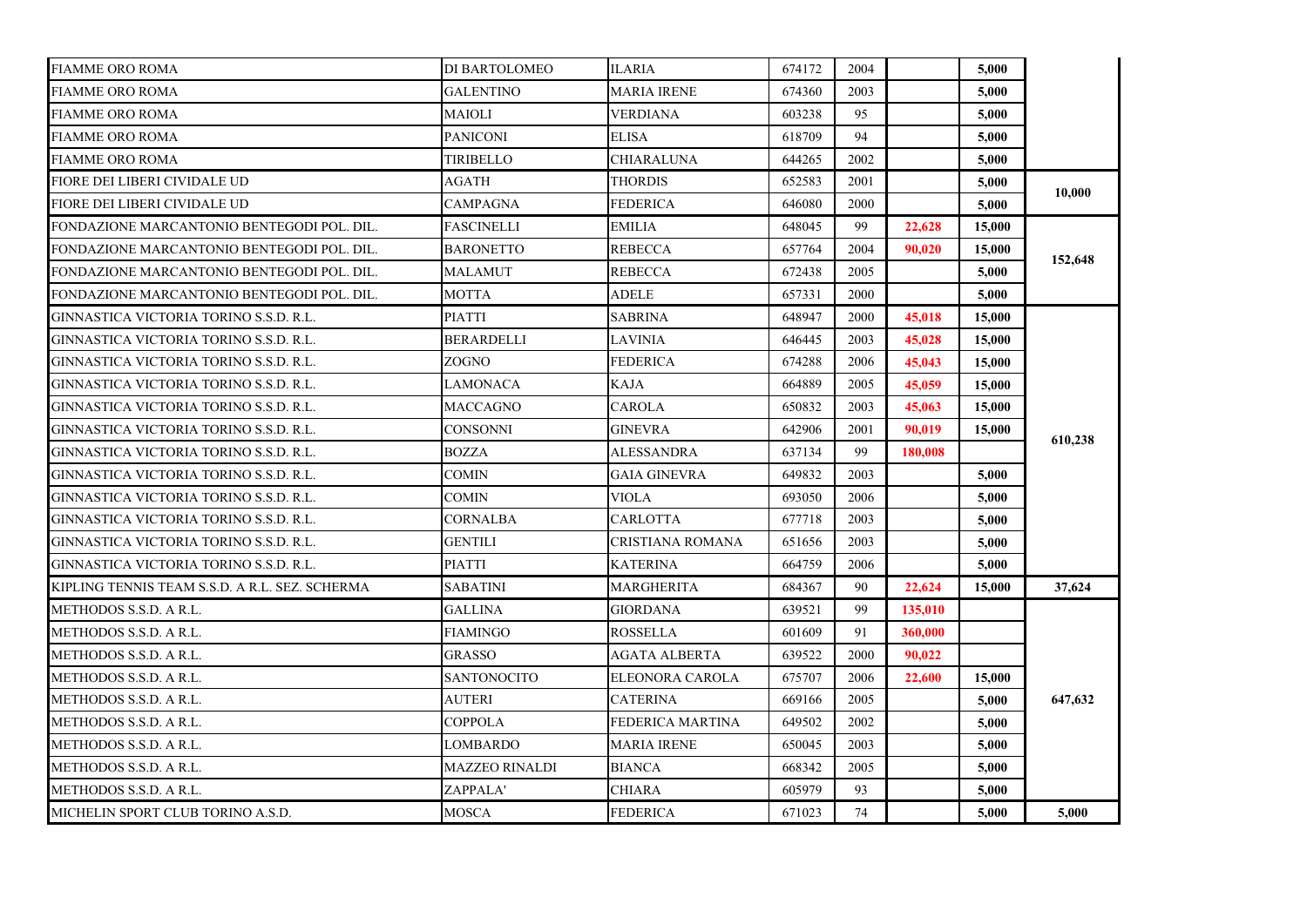| NUOVO C.S. AMBROSIANO A.S.D.                                        | <b>GARELLO</b>    | <b>BIANCA MARIA</b> | 680041 | 2002 |         | 5,000  | 10.000  |
|---------------------------------------------------------------------|-------------------|---------------------|--------|------|---------|--------|---------|
| NUOVO C.S. AMBROSIANO A.S.D.                                        | <b>GRILLO</b>     | LOREDANA            | 103920 | 65   |         | 5,000  |         |
| PENTAMODENA A.S.D.                                                  | <b>WIRTZ</b>      | MARTA               | 651368 | 2001 | 22,616  | 15,000 |         |
| PENTAMODENA A.S.D.                                                  | COLOMBINI         | <b>CECILIA</b>      | 665454 | 2004 | 45,022  | 15,000 |         |
| PENTAMODENA A.S.D.                                                  | ALESSANDRO        | <b>GIULIA</b>       | 625379 | 96   | 45,055  | 15,000 |         |
| PENTAMODENA A.S.D.                                                  | BEDINI            | GIULIA              | 656637 | 2002 | 135,003 |        |         |
| PENTAMODENA A.S.D.                                                  | <b>CAVANI</b>     | <b>VITTORIA</b>     | 684294 | 2006 |         | 5.000  | 317,696 |
| PENTAMODENA A.S.D.                                                  | MORSELLI          | ILARIA              | 664989 | 2003 |         | 5,000  |         |
| PENTAMODENA A.S.D.                                                  | MORSIANI          | <b>BIANCA</b>       | 670953 | 2004 |         | 5,000  |         |
| PENTAMODENA A.S.D.                                                  | MORSIANI          | EMMA                | 674656 | 2006 |         | 5.000  |         |
| PENTAMODENA A.S.D.                                                  | ZAGNONI           | CHIARA              | 670950 | 2004 |         | 5,000  |         |
| POL. DEL FINALE SCUOLA DI SCHERMA LEON PANCALDO A.D CAVALERI MARSON |                   | <b>BEATRICE</b>     | 656141 | 2005 |         | 5,000  | 5,000   |
| POLISPORTIVA DILETT. SCHERMA BERGAMO                                | ADOSINI           | MARIACLOTILDE       | 669918 | 2004 | 22,617  | 15,000 |         |
| POLISPORTIVA DILETT. SCHERMA BERGAMO                                | PASINETTI         | <b>MARIA</b>        | 626043 | 98   | 22,627  | 15,000 | 255,286 |
| POLISPORTIVA DILETT. SCHERMA BERGAMO                                | ACCARDI           | <b>CLAUDIA</b>      | 650353 | 2005 | 45,034  | 15,000 |         |
| POLISPORTIVA DILETT. SCHERMA BERGAMO                                | <b>RUBBUANO</b>   | LAURA               | 652776 | 97   | 90.008  | 15,000 |         |
| POLISPORTIVA DILETT. SCHERMA BERGAMO                                | ACCARDI           | LAURA               | 646055 | 2000 |         | 5,000  |         |
| POLISPORTIVA DILETT. SCHERMA BERGAMO                                | CORNA             | LORENA              | 664807 | 91   |         | 5,000  |         |
| POLISPORTIVA DILETT. SCHERMA BERGAMO                                | LA BARBERA        | ANNA                | 639319 | 2004 |         | 5,000  |         |
| ROMA FENCING A.S.D.                                                 | <b>FALOUI</b>     | <b>EUGENIA</b>      | 605886 | 93   | 22,577  | 15,000 |         |
| ROMA FENCING A.S.D.                                                 | <b>ALESSANDRI</b> | GIULIA              | 649820 | 99   | 22,603  | 15,000 |         |
| ROMA FENCING A.S.D.                                                 | <b>DRAG</b>       | <b>SOFIA</b>        | 123630 | 80   | 22,614  | 15,000 |         |
| ROMA FENCING A.S.D.                                                 | <b>SPANO</b>      | <b>FABIOLA</b>      | 603252 | 93   | 45,032  |        |         |
| ROMA FENCING A.S.D.                                                 | LUCIFORA          | AGNESE              | 610412 | 95   | 90,006  |        | 267,832 |
| ROMA FENCING A.S.D.                                                 | GALEAZZI          | <b>FLAVIA</b>       | 611649 | 93   |         | 5,000  |         |
| ROMA FENCING A.S.D.                                                 | MACLAURIN         | ALANAH              | 695490 | 97   |         | 5.000  |         |
| ROMA FENCING A.S.D.                                                 | TRIGGIANI         | <b>ELISA</b>        | 680076 | 2000 |         | 5,000  |         |
| ROMA FENCING A.S.D.                                                 | VESTINI           | MARIA VITTORIA      | 633200 | 98   |         | 5,000  |         |
| S.D.S. CESARE POMPILIO GE                                           | CORRADINO         | ANITA               | 661290 | 2004 | 45,009  |        |         |
| S.D.S. CESARE POMPILIO GE                                           | <b>RAMELLA</b>    | <b>CATERINA</b>     | 150001 | 89   | 45,019  | 15,000 |         |
| S.D.S. CESARE POMPILIO GE                                           | <b>PARODI</b>     | VALENTINA           | 647545 | 2000 | 45,036  | 15,000 |         |
| S.D.S. CESARE POMPILIO GE                                           | <b>FERRI</b>      | ALICE               | 673593 | 2004 | 45,044  | 15,000 |         |
| S.D.S. CESARE POMPILIO GE                                           | <b>BERTOGLIO</b>  | <b>FRANCESCA</b>    | 644506 | 2000 | 45,049  |        |         |
| S.D.S. CESARE POMPILIO GE                                           | DE ALTI           | SARA                | 617884 | 94   | 180,001 |        | 696,160 |
| S.D.S. CESARE POMPILIO GE                                           | <b>BRIASCO</b>    | <b>BRENDA</b>       | 602963 | 91   | 225,002 |        |         |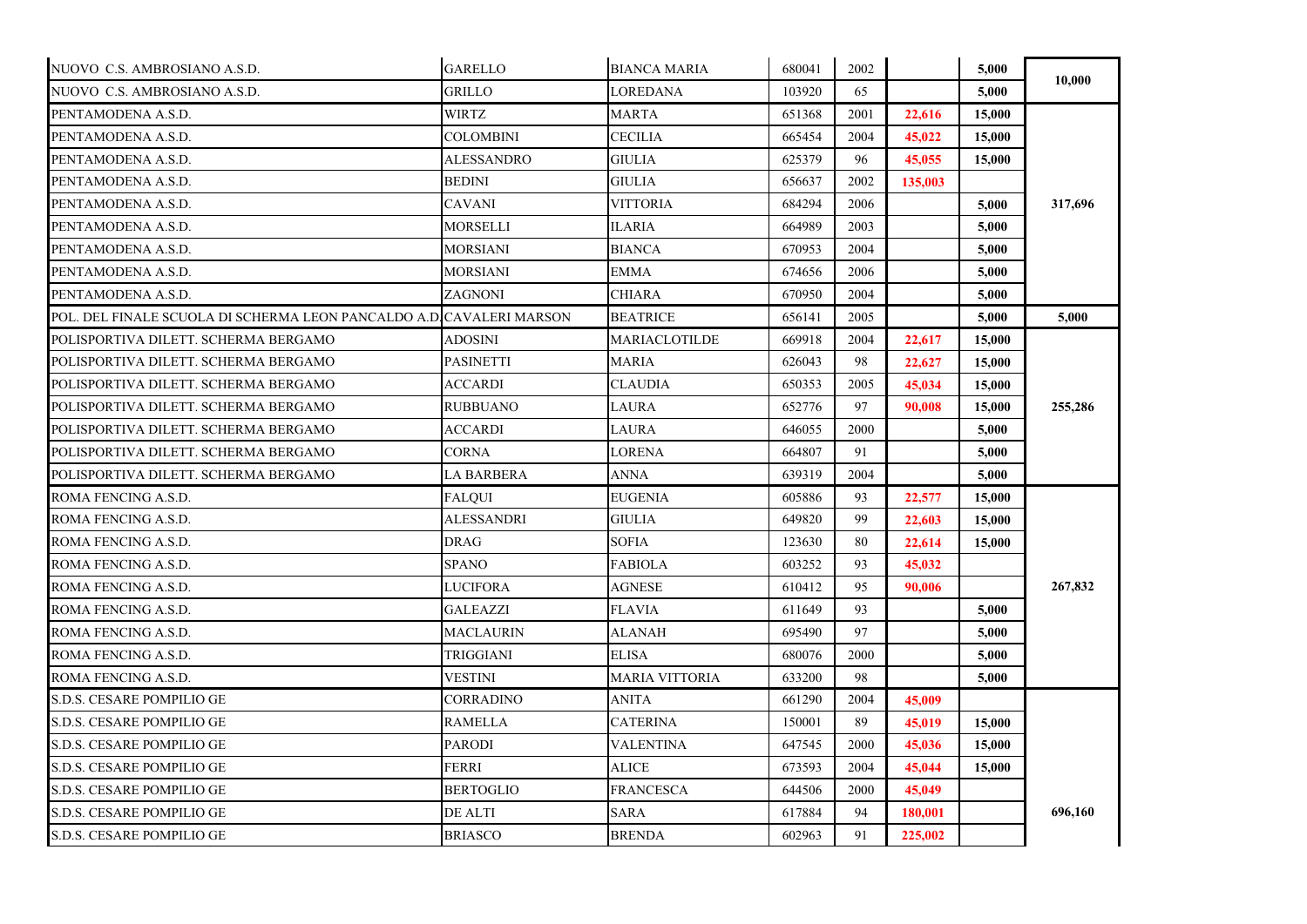| S.D.S. CESARE POMPILIO GE                          | <b>ARMALEO</b>       | <b>GIORGIA</b>     | 667285 | 2006 |         | 5,000  |         |
|----------------------------------------------------|----------------------|--------------------|--------|------|---------|--------|---------|
| S.D.S. CESARE POMPILIO GE                          | DEL REGNO            | <b>CLAUDIA</b>     | 679133 | 2006 |         | 5,000  |         |
| S.D.S. CESARE POMPILIO GE                          | MALASPINA            | <b>VITTORIA</b>    | 682217 | 2004 |         | 5,000  |         |
| S.D.S. CESARE POMPILIO GE                          | <b>MORETTI</b>       | <b>GAIA</b>        | 679138 | 2006 |         | 5,000  |         |
| S.G. PROPATRIA 1883 MILANO S.S.D.                  | <b>ROMANO</b>        | ALESSANDRA         | 646656 | 2002 | 22,589  | 15,000 |         |
| S.G. PROPATRIA 1883 MILANO S.S.D.                  | CARRA                | <b>SOFIA</b>       | 646650 | 2001 |         | 5,000  | 47,589  |
| S.G. PROPATRIA 1883 MILANO S.S.D.                  | <b>MARI</b>          | MARIANNA           | 634963 | 2000 |         | 5,000  |         |
| S.S. MALASPINA MASSA A.S.D.                        | <b>CASSINA</b>       | MATILDE            | 647369 | 2003 | 45,058  | 15,000 | 60.058  |
| S.S.D. A R.L. IPPOCAMPO                            | COSTANTINI           | <b>FRANCESCA</b>   | 673603 | 2003 |         | 5,000  |         |
| S.S.D. A R.L. IPPOCAMPO                            | <b>MARCHETTI</b>     | <b>ALESSIA</b>     | 668243 | 2002 |         | 5,000  | 10,000  |
| S.S.D. LAZIO SCHERMA ARICCIA A R.L.                | <b>GUERRIERI</b>     | MARTINA            | 668664 | 2006 | 22,618  | 15,000 |         |
| S.S.D. LAZIO SCHERMA ARICCIA A R.L.                | <b>SCIARRA</b>       | <b>DALILA</b>      | 649750 | 97   | 135,001 |        |         |
| S.S.D. LAZIO SCHERMA ARICCIA A R.L.                | <b>PAULIS</b>        | LUCREZIA           | 646025 | 2003 | 135,012 |        | 462,646 |
| S.S.D. LAZIO SCHERMA ARICCIA A R.L.                | <b>SICA</b>          | <b>SUSAN MARIA</b> | 628753 | 98   | 135,015 | 15,000 |         |
| S.S.D. LAZIO SCHERMA ARICCIA A R.L.                | SETTIMELLI           | CLELIA             | 670636 | 2006 |         | 5,000  |         |
| SALA DI SCHERMA SOCIETA DEL GIARDINO S.S.D. A R.L. | CATALFAMO            | CECILIA AUGUSTA    | 655148 | 2002 | 45,039  | 15,000 | 65,039  |
| SALA DI SCHERMA SOCIETA DEL GIARDINO S.S.D. A R.L. | <b>MARCOZZI</b>      | ALICE              | 688708 | 2006 |         | 5,000  |         |
| SCHERMA DOLOMITI A.S.D.                            | DE COL               | <b>GIORGIA</b>     | 684711 | 99   |         | 5,000  | 10,000  |
| SCHERMA DOLOMITI A.S.D.                            | ZILLI                | CRISTINA           | 666667 | 99   |         | 5,000  |         |
| <b>SCHERMA FROSINONE A.S.D.</b>                    | <b>CAMILLI</b>       | <b>MICHELA</b>     | 655492 | 96   |         | 5,000  |         |
| <b>SCHERMA FROSINONE A.S.D.</b>                    | FERRI                | SARA               | 638298 | 92   |         | 5,000  | 15,000  |
| <b>SCHERMA FROSINONE A.S.D.</b>                    | MARICONDA            | <b>LORELLA</b>     | 636142 | 2000 |         | 5,000  |         |
| SCHERMA MONZA A.S.D.                               | <b>INCORVAIA</b>     | <b>GIADA</b>       | 642300 | 2003 | 22,626  | 15,000 | 37,626  |
| SCHERMA SARONNO A.S.D.                             | <b>GRASSI</b>        | <b>SOFIA</b>       | 671857 | 2003 |         | 5,000  |         |
| SCHERMA SARONNO A.S.D.                             | MONDELLI             | CAMILLA            | 665243 | 2002 |         | 5,000  | 15,000  |
| SCHERMA SARONNO A.S.D.                             | <b>OLDANI</b>        | <b>GIULIA</b>      | 671854 | 2002 |         | 5,000  |         |
| SCHERMA TREVISO Mº ETTORE GESLAO A.S.D.            | <b>MICHAUD</b>       | <b>OTTAVIA</b>     | 645636 | 2003 | 22,577  |        |         |
| SCHERMA TREVISO Mº ETTORE GESLAO A.S.D.            | <b>CRISTOFOLETTO</b> | ALLEGRA            | 676524 | 2005 | 45,031  | 15,000 |         |
| SCHERMA TREVISO M° ETTORE GESLAO A.S.D.            | <b>SPINELLI</b>      | <b>ALICE ILDE</b>  | 635365 | 2001 | 90,027  | 15,000 |         |
| SCHERMA TREVISO Mº ETTORE GESLAO A.S.D.            | <b>DE MARCHI</b>     | <b>ELEONORA</b>    | 627225 | 98   | 135,010 |        | 642,645 |
| SCHERMA TREVISO M° ETTORE GESLAO A.S.D.            | <b>CAGNIN</b>        | <b>BEATRICE</b>    | 632527 | 99   | 315,000 |        |         |
| SCHERMA TREVISO M° ETTORE GESLAO A.S.D.            | <b>GINEX</b>         | ELEONORA           | 669068 | 2004 |         | 5,000  |         |
| SOC. GINNASTICA TRIESTINA A.S.D.                   | <b>ODORICO</b>       | GRETA              | 620795 | 97   |         | 5,000  | 5,000   |
| SOC. SCHERMA CONEGLIANO A.S.D.                     | ONGARO               | <b>GIORGIA</b>     | 695997 | 2005 | 22,597  | 15,000 | 37,597  |
| SOC. SCHERMISTICA LUGHESE A.S.D.                   | <b>SIGNANI</b>       | <b>ISABELLA</b>    | 606990 | 95   | 45,062  |        |         |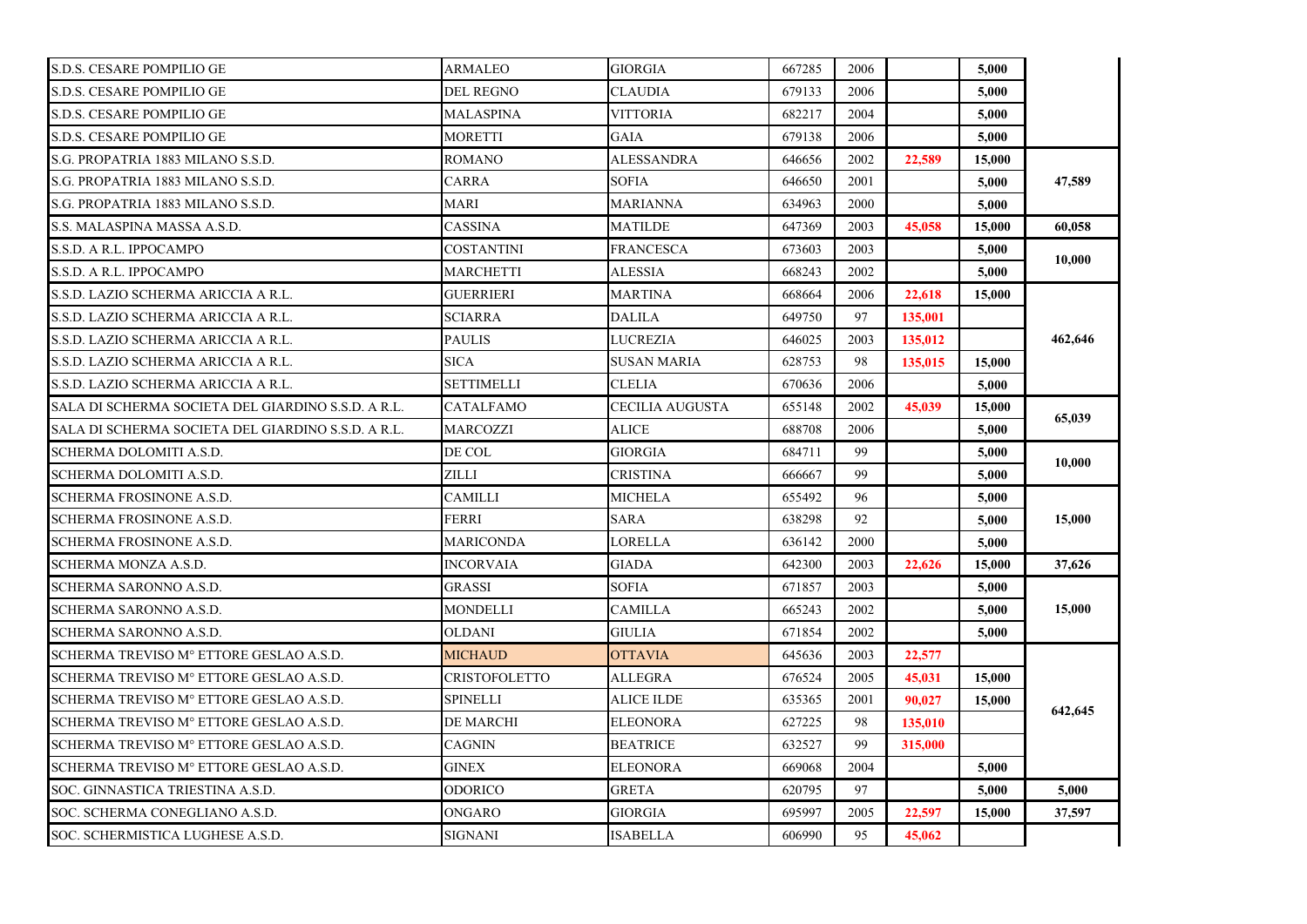| SOC. SCHERMISTICA LUGHESE A.S.D. | <b>BILLI</b>     | <b>SOFIA</b>     | 637034 | 2002 | 90.026  | 15,000 | 290,096 |
|----------------------------------|------------------|------------------|--------|------|---------|--------|---------|
| SOC. SCHERMISTICA LUGHESE A.S.D. | <b>BILLI</b>     | <b>SARA</b>      | 622503 | 98   | 135,008 |        |         |
| SOC. SCHERMISTICA LUGHESE A.S.D. | <b>BATTAZZA</b>  | <b>ILARIA</b>    | 664866 | 2003 |         | 5.000  |         |
| TRIESTE PENTA SCHERMA A.S.D.     | <b>FELIZIAN</b>  | <b>CARLOTTA</b>  | 656823 | 2006 |         | 5.000  | 5,000   |
| <b>U.S. PISASCHERMA S.S.D.</b>   | <b>DALIA</b>     | <b>SVEVA</b>     | 660127 | 2005 | 22,621  | 15,000 |         |
| U.S. PISASCHERMA S.S.D.          | <b>GUERRAZZI</b> | <b>LUCREZIA</b>  | 655293 | 2003 | 45,006  | 15,000 |         |
| U.S. PISASCHERMA S.S.D.          | <b>CAMPANI</b>   | <b>LETIZIA</b>   | 643888 | 2000 | 90,007  |        | 197,634 |
| <b>U.S. PISASCHERMA S.S.D.</b>   | <b>CAGIANO</b>   | LARA             | 682285 | 2005 |         | 5.000  |         |
| <b>U.S. PISASCHERMA S.S.D.</b>   | DI MASO          | <b>ILARIA</b>    | 663501 | 2004 |         | 5.000  |         |
| VERONASCHERMA S.S.D. R.L.        | <b>PANATTONI</b> | <b>CATERINA</b>  | 636826 | 96   |         | 5.000  | 5,000   |
| VIRTUS SCHERMA ASTI A.S.D.       | <b>GENTILE</b>   | <b>FRANCESCA</b> | 643394 | 2001 | 45,004  | 15,000 | 65,004  |
| VIRTUS SCHERMA ASTI A.S.D.       | <b>BARBERO</b>   | <b>GIADA</b>     | 631305 | 2002 |         | 5,000  |         |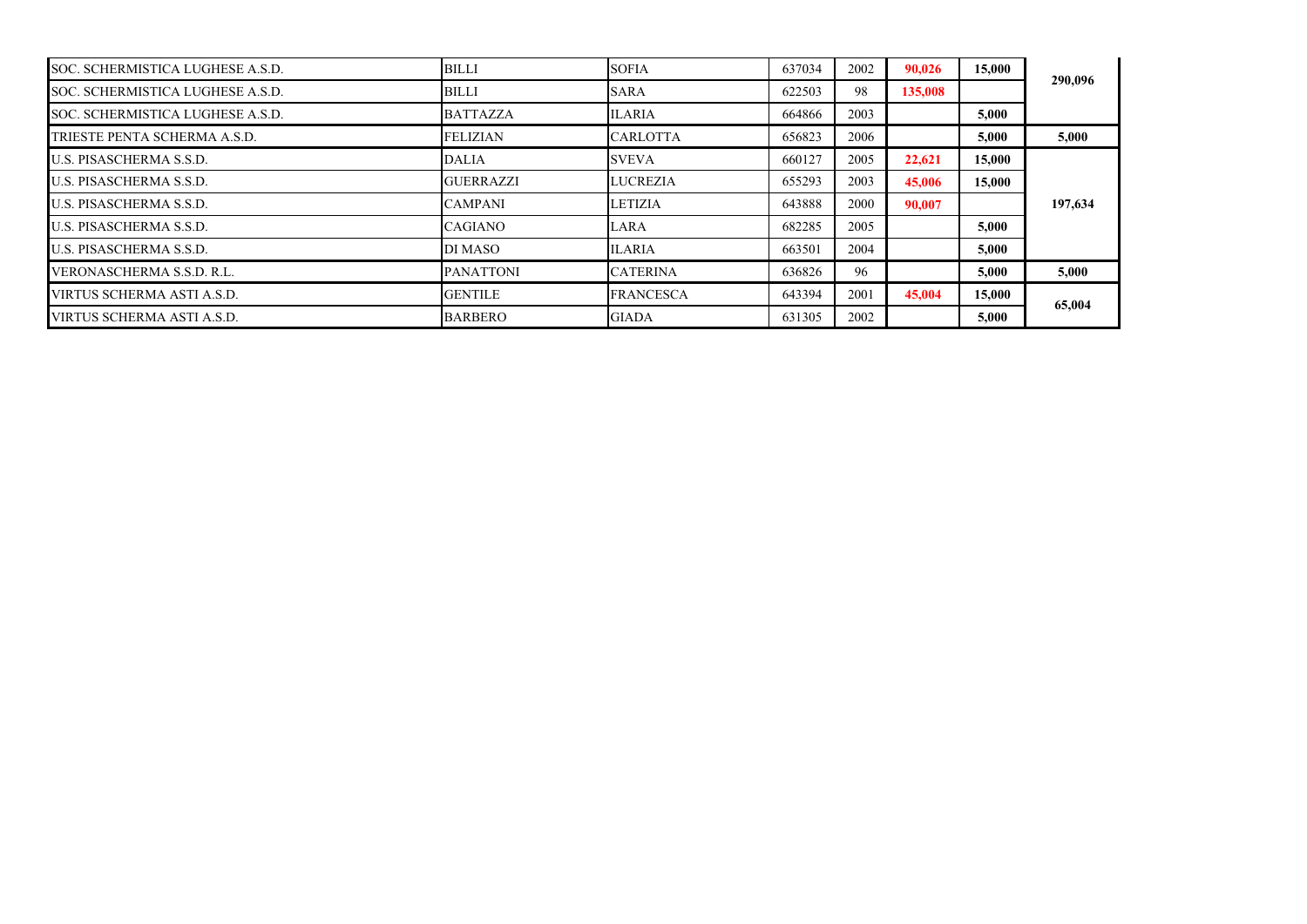## **EXECUTE ITALIANA SCHERMA**

Gran Premio Assoluti per Società

**Classifica finale - SPADA MASCHILE** 

| Società                                | Cognome            | <b>Nome</b>            | Codice | Anno | Punti<br><b>Assoluti</b> | Punti<br>premio | <b>TOTALE</b> |
|----------------------------------------|--------------------|------------------------|--------|------|--------------------------|-----------------|---------------|
| A.D. ACCADEMIA SCHERM. FIORENTINA      | <b>PERRAS</b>      | <b>JEAN ALEXANDRE</b>  | 705987 | 78   |                          | 5,000           | 5,000         |
| A.D.S. CIRCOLO SCHERMA SAVONA          | <b>PATRONE</b>     | <b>ALEX</b>            | 650926 | 2004 | 22,598                   | 15.000          | 37,598        |
| A.D.S. CLUB SCHERMA ACIREALE           | <b>FRIDMAN</b>     | <b>DANIEL</b>          | 676738 | 96   | 22,612                   | 15,000          |               |
| A.D.S. CLUB SCHERMA ACIREALE           | <b>BONAVENTURA</b> | <b>FRANCESCO MARIA</b> | 654704 | 2005 |                          | 5,000           |               |
| A.D.S. CLUB SCHERMA ACIREALE           | <b>DI BELLA</b>    | <b>ALESSANDRO</b>      | 107835 | 65   |                          | 5,000           |               |
| A.D.S. CLUB SCHERMA ACIREALE           | <b>FRESTA</b>      | <b>MATTIA</b>          | 673733 | 2004 |                          | 5.000           |               |
| A.D.S. CLUB SCHERMA ACIREALE           | <b>LA DELFA</b>    | <b>ENZO</b>            | 647643 | 2000 |                          | 5,000           |               |
| A.D.S. CLUB SCHERMA ACIREALE           | <b>LOMBARDO</b>    | <b>WALTER</b>          | 640060 | 2002 |                          | 5.000           | 87,612        |
| A.D.S. CLUB SCHERMA ACIREALE           | <b>LOMBARDO</b>    | <b>ENRICO</b>          | 679460 | 2005 |                          | 5.000           |               |
| A.D.S. CLUB SCHERMA ACIREALE           | MANGIAGLI          | <b>MIRKO</b>           | 641716 | 2002 |                          | 5.000           |               |
| A.D.S. CLUB SCHERMA ACIREALE           | <b>MATTIA</b>      | <b>LEONARDO</b>        | 662975 | 2005 |                          | 5,000           |               |
| A.D.S. CLUB SCHERMA ACIREALE           | <b>MUSUMECI</b>    | <b>SERGIO</b>          | 640752 | 2002 |                          | 5.000           |               |
| A.D.S. CLUB SCHERMA ACIREALE           | <b>PERNICIARO</b>  | <b>MICHELE</b>         | 674274 | 2006 |                          | 5,000           |               |
| A.P.D. PIETRO MICCA BIELLA             | <b>FERRAIOLI</b>   | <b>FRANCESCO</b>       | 636420 | 2002 | 90.002                   | 15,000          |               |
| A.P.D. PIETRO MICCA BIELLA             | <b>COMERO</b>      | <b>MIRKO</b>           | 659125 | 2005 |                          | 5,000           | 115,002       |
| A.P.D. PIETRO MICCA BIELLA             | <b>DEVA</b>        | <b>DAVIDE</b>          | 652995 | 2004 |                          | 5,000           |               |
| A.S. COMINI 1885 PADOVA SCHERMA A.S.D. | <b>CASOTTO</b>     | <b>GIACOMO</b>         | 680684 | 99   |                          | 5.000           | 5,000         |
| A.S. PICCOLO TEATRO MILANO A.S.D.      | <b>DELL'ORO</b>    | <b>MICHELE</b>         | 639032 | 2002 | 22,573                   |                 |               |
| A.S. PICCOLO TEATRO MILANO A.S.D.      | <b>GAROZZO</b>     | <b>ENRICO</b>          | 146333 | 89   | 360,000                  |                 |               |
| A.S. PICCOLO TEATRO MILANO A.S.D.      | <b>CARTA</b>       | <b>MARCELLO</b>        | 653594 | 98   |                          | 5.000           |               |
| A.S. PICCOLO TEATRO MILANO A.S.D.      | <b>GIAQUINTO</b>   | JORGEANTONIO           | 636223 | 92   |                          | 5,000           |               |
| A.S. PICCOLO TEATRO MILANO A.S.D.      | <b>LUNGHI</b>      | <b>CARLO MARIA</b>     | 649792 | 2002 |                          | 5.000           | 587,579       |
| A.S. PICCOLO TEATRO MILANO A.S.D.      | MAIOCCHI           | <b>GIOVANNI MARIA</b>  | 685542 | 2006 |                          | 5,000           |               |
| A.S. PICCOLO TEATRO MILANO A.S.D.      | <b>NEVI</b>        | <b>LORENZO</b>         | 602761 | 89   |                          | 5,000           |               |
| A.S. PICCOLO TEATRO MILANO A.S.D.      | <b>FICHERA</b>     | <b>MARCO</b>           | 613117 | 93   | 180.006                  |                 |               |
| A.S. UDINESE POL. DIL. SEZ. SCHERMA    | <b>BRILLO</b>      | <b>GABRIELE</b>        | 686210 | 2006 |                          | 5.000           |               |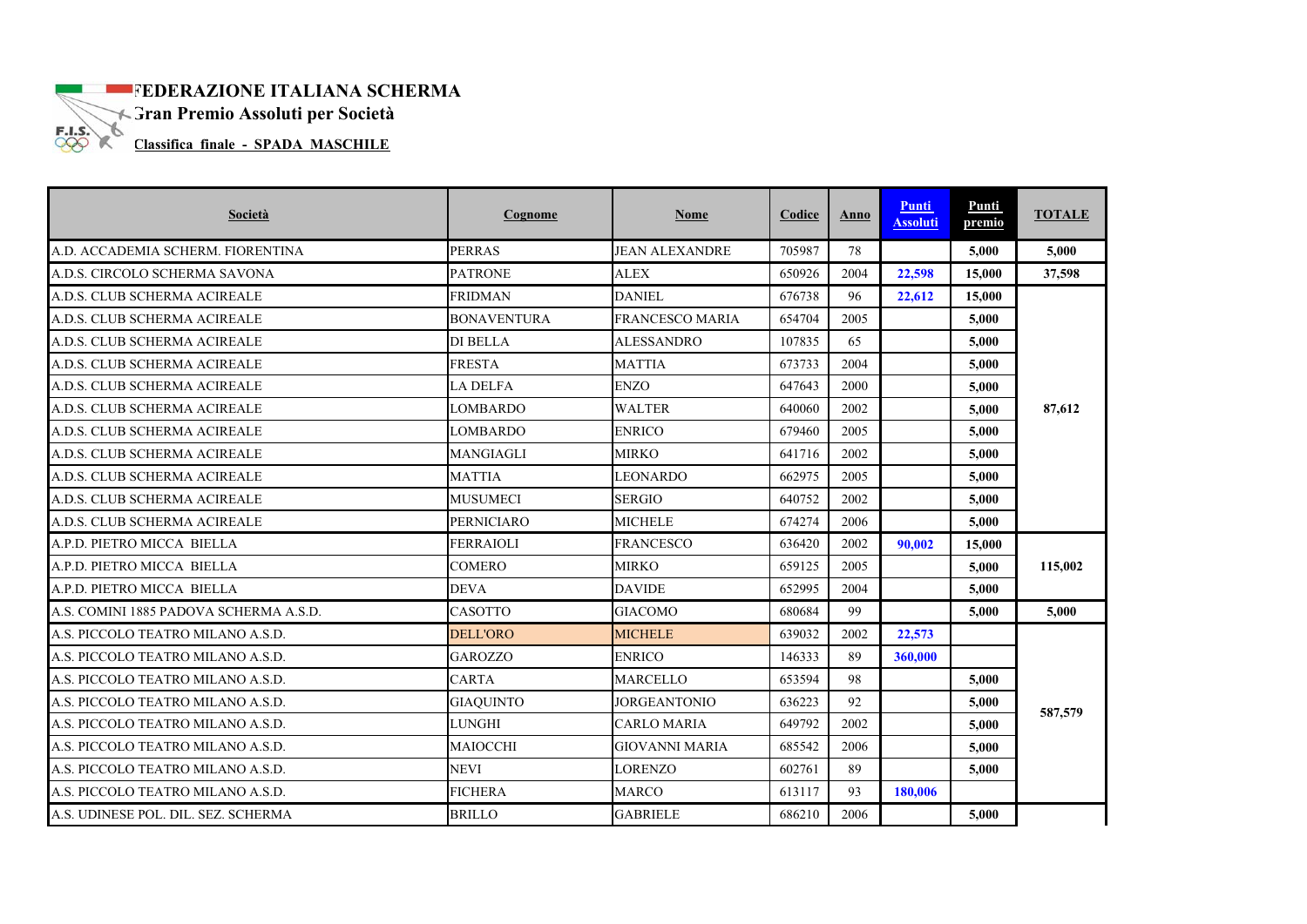| A.S. UDINESE POL. DIL. SEZ. SCHERMA     | <b>CREA</b>        | <b>GIOVANNI</b>          | 662379 | 95   |         | 5,000  |         |
|-----------------------------------------|--------------------|--------------------------|--------|------|---------|--------|---------|
| A.S. UDINESE POL. DIL. SEZ. SCHERMA     | FORAMITTI          | LORENZO                  | 662102 | 2001 |         | 5,000  | 20,000  |
| A.S. UDINESE POL. DIL. SEZ. SCHERMA     | <b>PITTICCO</b>    | LEONARDO                 | 678735 | 2006 |         | 5,000  |         |
| A.S.D CLUB SCHERMISTICO PARTENOPEO      | AMENDOLA           | VITTORIO                 | 636267 | 94   | 45,001  |        |         |
| A.S.D CLUB SCHERMISTICO PARTENOPEO      | <b>CORRADO</b>     | <b>GIACOMO</b>           | 617847 | 97   | 45,027  | 15,000 |         |
| A.S.D CLUB SCHERMISTICO PARTENOPEO      | <b>CUOMO</b>       | <b>FABRIZIO</b>          | 647853 | 2003 | 45,028  | 15,000 |         |
| A.S.D CLUB SCHERMISTICO PARTENOPEO      | <b>TRIUNFO</b>     | <b>ANDREA</b>            | 663448 | 2004 | 45,050  | 15,000 |         |
| A.S.D CLUB SCHERMISTICO PARTENOPEO      | <b>DIANA</b>       | <b>EDOARDO</b>           | 636098 | 2002 | 90,012  | 15,000 |         |
| A.S.D CLUB SCHERMISTICO PARTENOPEO      | CITRO              | <b>FABRIZIO</b>          | 600266 | 92   | 180,005 | 15,000 |         |
| A.S.D CLUB SCHERMISTICO PARTENOPEO      | CASTIGLIONE        | SALVATORE                | 651960 | 2002 |         | 5,000  | 600,185 |
| A.S.D CLUB SCHERMISTICO PARTENOPEO      | DE GIULIO          | MICHELE                  | 628232 | 97   |         | 5,000  |         |
| A.S.D CLUB SCHERMISTICO PARTENOPEO      | <b>EMOLO</b>       | <b>FRANCESCO ANTONIO</b> | 668919 | 2004 |         | 5,000  |         |
| A.S.D CLUB SCHERMISTICO PARTENOPEO      | <b>POPPER</b>      | LUCA                     | 679157 | 72   |         | 5,000  |         |
| A.S.D CLUB SCHERMISTICO PARTENOPEO      | VELOTTI            | MANUEL                   | 645845 | 2003 |         | 5.000  |         |
| A.S.D CLUB SCHERMISTICO PARTENOPEO      | VITELLI            | GENNARO MARIA            | 617854 | 98   |         | 5,000  |         |
| A.S.D CLUB SCHERMISTICO PARTENOPEO      | CUOMO              | VALERIO                  | 636924 | 98   | 45,062  |        |         |
| A.S.D. ACCADEMIA D ARMI ATHOS           | LOIOTILE           | ALESSANDRO               | 607685 | 94   | 22,611  | 15,000 |         |
| A.S.D. ACCADEMIA D ARMI ATHOS           | <b>FUCCARO</b>     | <b>ROBERTO</b>           | 616588 | 94   | 90,020  | 15,000 |         |
| A.S.D. ACCADEMIA D ARMI ATHOS           | <b>MIRAGLIOTTA</b> | <b>NICOLA</b>            | 676727 | 2005 |         | 5,000  | 162,631 |
| A.S.D. ACCADEMIA D ARMI ATHOS           | <b>PALA</b>        | <b>GIUSEPPE</b>          | 647340 | 2004 |         | 5,000  |         |
| A.S.D. ACCADEMIA D ARMI ATHOS           | <b>PALA</b>        | <b>GIACOMO ANGELO</b>    | 638049 | 2002 |         | 5.000  |         |
| A.S.D. ACCADEMIA D ARMI ATHOS           | VACCA              | <b>FILIPPO</b>           | 669680 | 2002 |         | 5,000  |         |
| A.S.D. ACCADEMIA DELLA SCHERMA FERMO    | <b>SCORDI</b>      | SILVIO                   | 635350 | 2001 | 45,021  | 15,000 | 65,021  |
| A.S.D. ACCADEMIA DELLA SCHERMA FERMO    | RICCIONI           | MASSIMO                  | 625811 | 59   |         | 5,000  |         |
| A.S.D. ACCADEMIA DI SCHERMA G. BERNARDI | <b>MARTINI</b>     | <b>ANDREA</b>            | 656589 | 2003 |         | 5,000  |         |
| A.S.D. ACCADEMIA DI SCHERMA G. BERNARDI | POLI               | ALESSANDRO               | 669803 | 2006 |         | 5,000  | 15,000  |
| A.S.D. ACCADEMIA DI SCHERMA G. BERNARDI | OUARTARONE         | <b>FABIO</b>             | 691016 | 2003 |         | 5,000  |         |
| A.S.D. AD MAIORA                        | CRISCUOLO          | <b>ENRICO</b>            | 619476 | 83   |         | 5,000  | 5,000   |
| A.S.D. ANTONIANA SCHERMA                | MUSOLINO           | <b>RICCARDO</b>          | 144713 | 88   |         | 5,000  | 5,000   |
| A.S.D. AXA SCHERMA                      | <b>SPERANZA</b>    | VALERIO                  | 507877 | 88   |         | 5,000  | 5,000   |
| A.S.D. BRESSO                           | FORTI              | GIORGIO                  | 672077 | 2004 | 22,586  | 15,000 |         |
| A.S.D. BRESSO                           | <b>SALA</b>        | LUPO INDRO LUCA          | 662393 | 2005 | 22,596  | 15,000 |         |
| A.S.D. BRESSO                           | VOLPI              | LORENZO                  | 661666 | 2004 | 45,009  |        |         |
| A.S.D. BRESSO                           | <b>ROSSI</b>       | <b>FRANCESCO</b>         | 134237 | 83   | 45,055  | 15,000 |         |
| A.S.D. BRESSO                           | <b>BARBARA</b>     | <b>FABIO GIOVANNI</b>    | 605849 | 95   | 90,004  | 15,000 |         |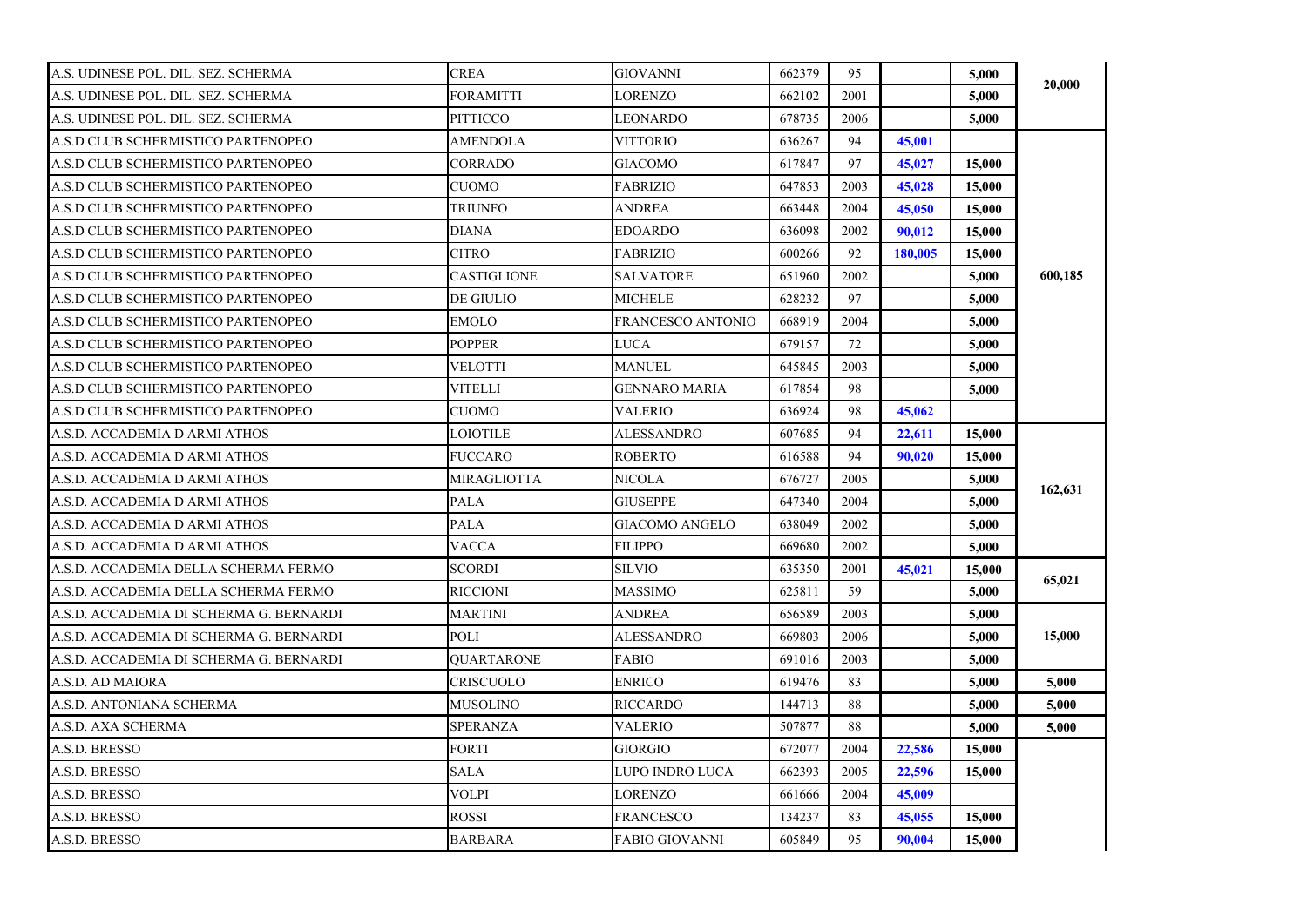| A.S.D. BRESSO                       | <b>CREMONESI</b>   | <b>MATTIA</b>            | 671846 | 2005 |        | 5,000  |         |
|-------------------------------------|--------------------|--------------------------|--------|------|--------|--------|---------|
| A.S.D. BRESSO                       | GASPAROTTI         | FILIPPO MARIA            | 601448 | 93   |        | 5,000  |         |
| A.S.D. BRESSO                       | GIANOLI            | <b>RICCARDO</b>          | 670889 | 2005 |        | 5,000  | 340,250 |
| A.S.D. BRESSO                       | LENELLI            | LEONARDO                 | 655343 | 2005 |        | 5,000  |         |
| A.S.D. BRESSO                       | LOIACONO           | <b>MATTIA</b>            | 149257 | 89   |        | 5,000  |         |
| A.S.D. BRESSO                       | <b>MASSONE</b>     | <b>FILIPPO</b>           | 142494 | 90   |        | 5,000  |         |
| A.S.D. BRESSO                       | PICCHI             | <b>FEDERICO</b>          | 679338 | 95   |        | 5,000  |         |
| A.S.D. BRESSO                       | <b>SCAZZOSI</b>    | <b>MATTEO</b>            | 660852 | 2003 |        | 5.000  |         |
| A.S.D. BRESSO                       | STRUSANI           | NICCOLO'                 | 647103 | 2002 |        | 5,000  |         |
| A.S.D. BRESSO                       | VENDRAMINI         | MARCO FRANCESCO          | 663535 | 2003 |        | 5,000  |         |
| A.S.D. BRESSO                       | <b>VOLPINI</b>     | <b>GIOVANNI MARIA</b>    | 665365 | 2004 |        | 5,000  |         |
| A.S.D. BRIANZASCHERMA               | ODETTI             | <b>LORENZO</b>           | 670058 | 2002 |        | 5,000  | 10,000  |
| A.S.D. BRIANZASCHERMA               | <b>SERIOLI</b>     | <b>GIACOMO</b>           | 676281 | 2005 |        | 5,000  |         |
| A.S.D. C.N. POSILLIPO               | <b>GAMBARDELLA</b> | <b>SIMONE</b>            | 685315 | 2005 |        | 5,000  |         |
| A.S.D. C.N. POSILLIPO               | HEIM               | CHRISTIAN                | 649119 | 2000 |        | 5,000  |         |
| A.S.D. C.N. POSILLIPO               | <b>HEIM</b>        | <b>ANDREAS</b>           | 660093 | 2003 |        | 5,000  | 25,000  |
| A.S.D. C.N. POSILLIPO               | ROSIELLO           | SIMONE                   | 685318 | 2004 |        | 5,000  |         |
| A.S.D. C.N. POSILLIPO               | <b>SAETTA</b>      | <b>ETTORE</b>            | 619125 | 94   |        | 5,000  |         |
| A.S.D. C.S. G. PETTORELLI           | COMOLATTI          | <b>MICHELE PIO</b>       | 646755 | 2003 | 22,588 | 15,000 |         |
| A.S.D. C.S. G. PETTORELLI           | <b>BONELLI</b>     | <b>TOMMASO</b>           | 646756 | 2004 |        | 5,000  |         |
| A.S.D. C.S. G. PETTORELLI           | <b>CURATOLO</b>    | <b>FRANCESCO MATTEO</b>  | 623752 | 98   |        | 5.000  | 57,588  |
| A.S.D. C.S. G. PETTORELLI           | <b>POLLEDRI</b>    | <b>AMEDEO</b>            | 627262 | 2000 |        | 5,000  |         |
| A.S.D. C.S. G. PETTORELLI           | SONLIETI           | ALESSANDRO               | 627264 | 99   |        | 5,000  |         |
| A.S.D. C.U.S. CAGLIARI SEZ. SCHERMA | <b>BEN AMARA</b>   | TAHAR                    | 134840 | 87   | 45,051 |        |         |
| A.S.D. C.U.S. CAGLIARI SEZ. SCHERMA | ATZORI             | VALENTINO                | 636984 | 98   |        | 5,000  |         |
| A.S.D. C.U.S. CAGLIARI SEZ. SCHERMA | COSSU              | <b>RICCARDO</b>          | 672260 | 2006 |        | 5,000  |         |
| A.S.D. C.U.S. CAGLIARI SEZ. SCHERMA | DE MAGISTRIS       | <b>ANDREA</b>            | 510076 | 89   |        | 5,000  |         |
| A.S.D. C.U.S. CAGLIARI SEZ. SCHERMA | <b>DESSY</b>       | <b>GIOVANNI BATTISTA</b> | 647791 | 99   |        | 5,000  |         |
| A.S.D. C.U.S. CAGLIARI SEZ. SCHERMA | <b>DIANA</b>       | <b>LUCA</b>              | 649937 | 2002 |        | 5,000  |         |
| A.S.D. C.U.S. CAGLIARI SEZ. SCHERMA | <b>FLORIS</b>      | <b>GIOVANNI</b>          | 663279 | 2002 |        | 5,000  | 105,051 |
| A.S.D. C.U.S. CAGLIARI SEZ. SCHERMA | LUSSO              | <b>WALTER</b>            | 660316 | 58   |        | 5,000  |         |
| A.S.D. C.U.S. CAGLIARI SEZ. SCHERMA | PIRAS              | FRANCESCO                | 631551 | 99   |        | 5,000  |         |
| A.S.D. C.U.S. CAGLIARI SEZ. SCHERMA | <b>PUPILLO</b>     | FRANCESCO                | 629300 | 97   |        | 5,000  |         |
|                                     |                    |                          |        |      |        |        |         |
| A.S.D. C.U.S. CAGLIARI SEZ. SCHERMA | VARGIU             | STEFANO                  | 667655 | 92   |        | 5,000  |         |
| A.S.D. C.U.S. CAGLIARI SEZ. SCHERMA | VIDINI             | <b>FRANCESCO</b>         | 660312 | 94   |        | 5,000  |         |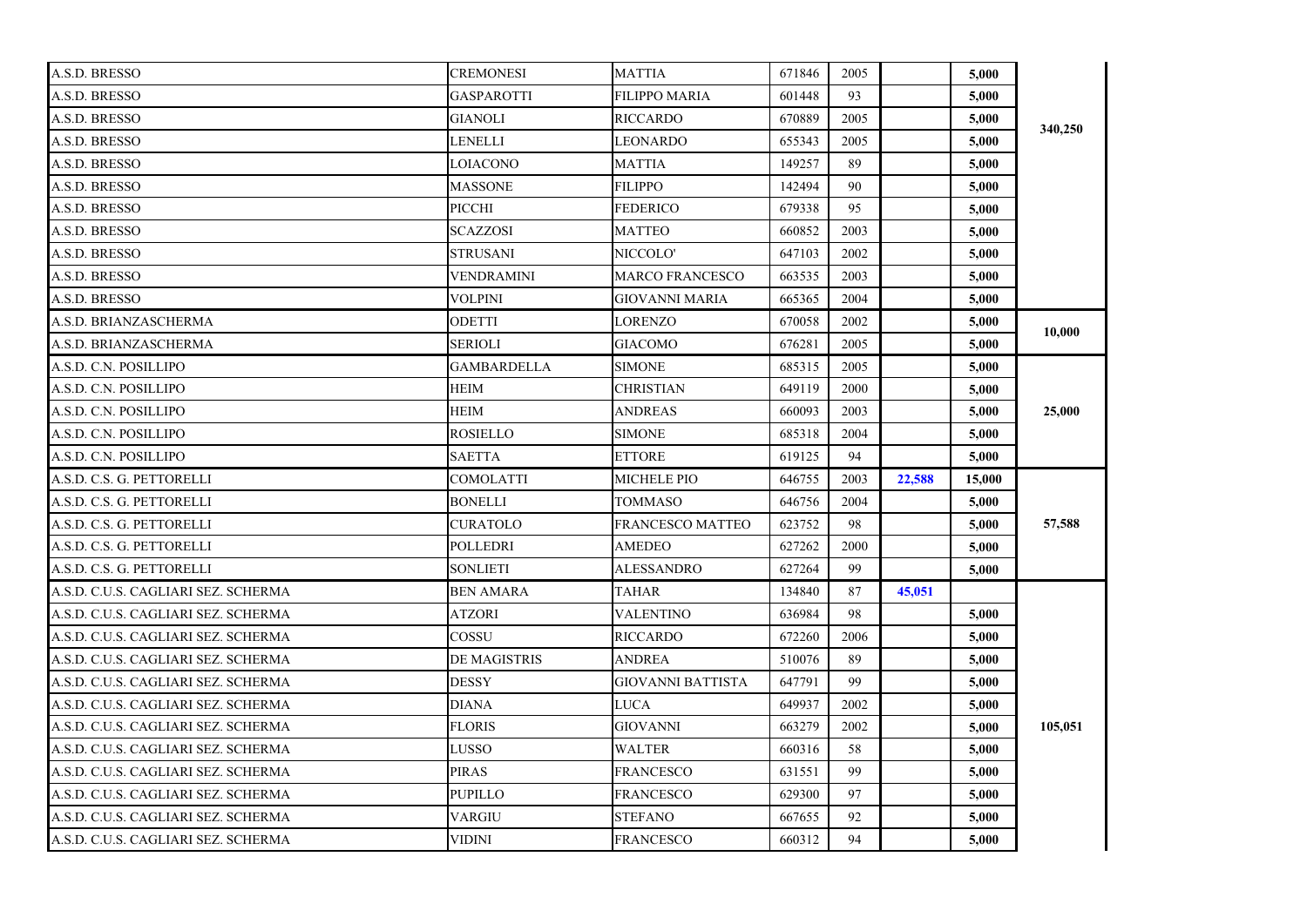| A.S.D. C.U.S. CAGLIARI SEZ. SCHERMA  | ZEDDA              | <b>GIULIO</b>          | 684736 | 2004 |        | 5,000  |         |
|--------------------------------------|--------------------|------------------------|--------|------|--------|--------|---------|
| A.S.D. CATANIA SCHERMA               | CONFETTURA         | GIUSEPPE               | 677667 | 2006 |        | 5,000  | 10.000  |
| A.S.D. CATANIA SCHERMA               | <b>AMENTA</b>      | ALBERTO SEBASTIANO     | 620113 | 97   |        | 5,000  |         |
| A.S.D. CIRCOLO DELLA SCHERMA JONICA  | <b>RUSSO</b>       | <b>EUGENIO ATTILIO</b> | 107890 | 66   |        | 5,000  | 5,000   |
| A.S.D. CIRCOLO RAVENNATE DELLA SPADA | <b>MERENDI</b>     | MANUELE                | 619634 | 98   | 45,054 | 15,000 | 60,054  |
| A.S.D. CIRCOLO SCHERMA VALDAGNO      | <b>BENETTI</b>     | LUCA                   | 104233 | 71   |        | 5,000  | 5,000   |
| A.S.D. CLUB SCHERMA BARI             | <b>CAPUANO</b>     | <b>VITO</b>            | 613409 | 97   | 45,031 |        |         |
| A.S.D. CLUB SCHERMA BARI             | <b>FERRANDINA</b>  | LAWRENCE PASCAL PAC    | 667980 | 2005 | 45,049 | 15,000 | 110,080 |
| A.S.D. CLUB SCHERMA BARI             | DE MARTINO         | SPIRIDIONE             | 146274 | 89   |        | 5,000  |         |
| A.S.D. CLUB SCHERMA KOALA            | <b>PETROCCA</b>    | ALBERTO                | 669170 | 2003 | 45,059 | 15,000 |         |
| A.S.D. CLUB SCHERMA KOALA            | <b>BARONE</b>      | ALESSANDRO             | 600016 | 90   |        | 5,000  |         |
| A.S.D. CLUB SCHERMA KOALA            | <b>BEDESCHI</b>    | <b>GABRIELE</b>        | 669167 | 2004 |        | 5,000  |         |
| A.S.D. CLUB SCHERMA KOALA            | <b>BELLI</b>       | <b>FEDERICO</b>        | 625782 | 98   |        | 5,000  |         |
| A.S.D. CLUB SCHERMA KOALA            | <b>GUERRA</b>      | NICOLA                 | 625795 | 2000 |        | 5,000  | 180,087 |
| A.S.D. CLUB SCHERMA KOALA            | LAMANTEA           | MATTIA                 | 630415 | 2000 |        | 5,000  |         |
| A.S.D. CLUB SCHERMA KOALA            | <b>PATERLINI</b>   | ANDREA                 | 650969 | 2000 |        | 5.000  |         |
| A.S.D. CLUB SCHERMA KOALA            | VISMARA            | FEDERICO               | 630010 | 97   | 90,028 |        |         |
| A.S.D. CLUB SCHERMA LAME ORO         | TRICARICO          | SIMONE                 | 636672 | 99   |        | 5.000  | 5.000   |
| A.S.D. CLUB SCHERMA LUCCA TBB        | <b>REGOLI</b>      | PIERPAOLO              | 675591 | 2005 |        | 5,000  | 5,000   |
| A.S.D. CLUB SCHERMA PORDENONE        | <b>BACCHIEGA</b>   | <b>GIACOMO</b>         | 663177 | 2005 |        | 5,000  |         |
| A.S.D. CLUB SCHERMA PORDENONE        | <b>BERNARDIN</b>   | <b>LEONARDO</b>        | 629448 | 95   |        | 5,000  |         |
| A.S.D. CLUB SCHERMA PORDENONE        | <b>BURIGANA</b>    | ALBERTO                | 660596 | 2005 |        | 5,000  |         |
| A.S.D. CLUB SCHERMA PORDENONE        | <b>FADEL</b>       | <b>ERNESTO</b>         | 658097 | 2003 |        | 5,000  | 35,000  |
| A.S.D. CLUB SCHERMA PORDENONE        | MANZON             | TOMMASO                | 668431 | 2005 |        | 5,000  |         |
| A.S.D. CLUB SCHERMA PORDENONE        | MARZIANI           | GIOVANNI               | 668990 | 2006 |        | 5,000  |         |
| A.S.D. CLUB SCHERMA PORDENONE        | <b>PELLIS</b>      | MARCO                  | 647702 | 2003 |        | 5,000  |         |
| A.S.D. CLUB SCHERMA PORTICI          | <b>SPEZZAFERRO</b> | <b>ALBERTO MARIA</b>   | 122719 | 82   | 90.007 | 15,000 |         |
| A.S.D. CLUB SCHERMA PORTICI          | <b>BARIONOVI</b>   | <b>RICCARDO</b>        | 606097 | 95   | 90.021 |        |         |
| A.S.D. CLUB SCHERMA PORTICI          | ALFIERI            | <b>EMANUELE</b>        | 658934 | 2004 |        | 5,000  | 210,028 |
| A.S.D. CLUB SCHERMA PORTICI          | <b>BERNARDO</b>    | MARCO                  | 658911 | 2006 |        | 5,000  |         |
| A.S.D. CLUB SCHERMA PORTICI          | MARRANO            | <b>FEDERICO</b>        | 658913 | 2001 |        | 5.000  |         |
| A.S.D. CLUB SCHERMA SAN NICOLA       | NACCA              | DANIEL                 | 673587 | 2004 | 45,008 |        |         |
| A.S.D. CLUB SCHERMA SAN NICOLA       | <b>FUCILE</b>      | ANDREA                 | 642626 | 99   |        | 5,000  |         |
| A.S.D. CLUB SCHERMA SAN NICOLA       | LOFFREDO           | <b>DARIO</b>           | 636407 | 2000 |        | 5,000  |         |
| A.S.D. CLUB SCHERMA SAN NICOLA       | <b>RECCIA</b>      | <b>DAVIDE</b>          | 648301 | 2001 |        | 5,000  | 160,022 |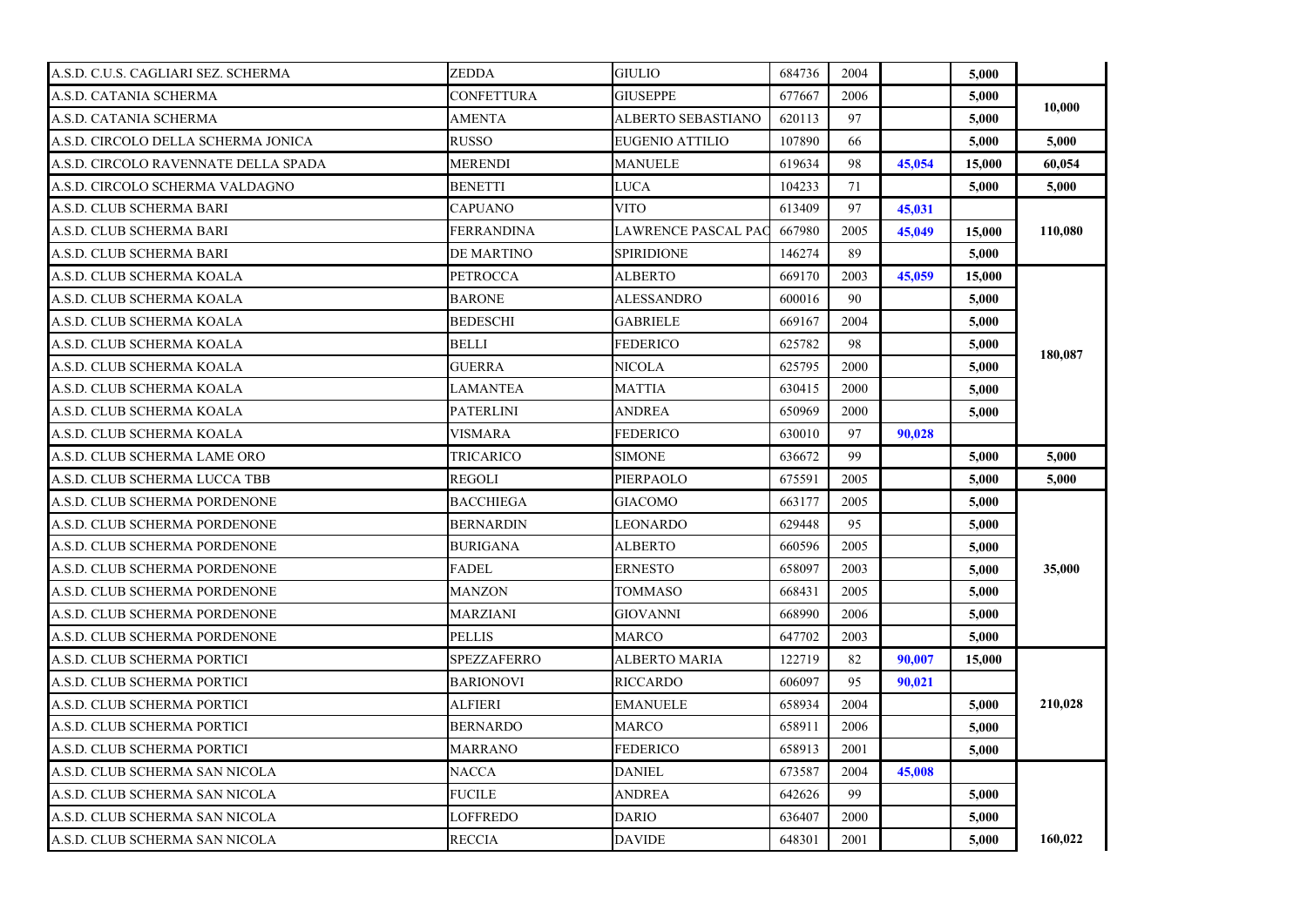| A.S.D. CLUB SCHERMA SAN NICOLA               | <b>SANTORO</b>    | <b>DAVIDE</b>           | 654515 | 2003 |         | 5,000  |         |
|----------------------------------------------|-------------------|-------------------------|--------|------|---------|--------|---------|
| A.S.D. CLUB SCHERMA SAN NICOLA               | SCOPPA            | BRUNO                   | 652000 | 2002 |         | 5,000  |         |
| A.S.D. CLUB SCHERMA SAN NICOLA               | <b>BALZANO</b>    | <b>MARCO</b>            | 634950 | 2000 | 90.014  |        |         |
| A.S.D. CLUB SCHERMA SIRACUSA                 | <b>BORDONE</b>    | ANTONIO                 | 114780 | 79   |         | 5,000  | 5.000   |
| A.S.D. CUS PIEMONTE ORIENTALE SEZ. SCHERMA   | <b>SFORZINI</b>   | ALESSANDRO              | 666909 | 2004 | 22,580  | 15,000 | 37,580  |
| A.S.D. ESCRIME AND SPORT                     | <b>PARINI</b>     | ANDREA                  | 626130 | 96   |         | 5,000  | 5,000   |
| A.S.D. FANUM FORTUNAE SCHERMA                | <b>BUGATTELLI</b> | JOY                     | 680156 | 2000 |         | 5,000  | 5,000   |
| A.S.D. FRASCATI SCHERMA                      | DE MARIA          | <b>RICCARDO</b>         | 638062 | 97   | 45,019  | 15.000 | 60.019  |
| A.S.D. G.S. P GIANNONE CASERTA               | DE SIRE           | ROBERTO                 | 610672 | 94   |         | 5,000  |         |
| A.S.D. G.S. P GIANNONE CASERTA               | MASI              | ANTONIO                 | 643899 | 2003 |         | 5,000  | 10,000  |
| A.S.D. GIULIO VERNE SCHERMA RM               | BOCCI             | <b>FRANCESCO</b>        | 146704 | 91   | 45,015  | 15,000 |         |
| A.S.D. GIULIO VERNE SCHERMA RM               | DI VEROLI         | <b>DAMIANO</b>          | 639196 | 2003 | 135,010 | 15,000 |         |
| A.S.D. GIULIO VERNE SCHERMA RM               | MOLLUSO           | <b>MARCO</b>            | 640701 | 99   | 180,002 |        |         |
| A.S.D. GIULIO VERNE SCHERMA RM               | <b>ALNO</b>       | ANDREA                  | 651114 | 2002 |         | 5,000  | 630,028 |
| A.S.D. GIULIO VERNE SCHERMA RM               | TULUMELLO         | CARMELO                 | 106983 | 72   |         | 5,000  |         |
| A.S.D. GIULIO VERNE SCHERMA RM               | VITALE            | LEONARDO TOBIA          | 654393 | 2005 |         | 5.000  |         |
| A.S.D. GIULIO VERNE SCHERMA RM               | DI VEROLI         | DAVIDE                  | 634172 | 2001 | 225,001 |        |         |
| A.S.D. POLISPORTIVA PARTENOPE SCHERMA DIL.   | <b>BONAGURA</b>   | <b>RICCARDO</b>         | 689052 | 2004 |         | 5.000  | 5.000   |
| A.S.D. PRO NOVARA SCHERMA                    | FAVARETTO         | <b>GIACOMO</b>          | 659126 | 2000 |         | 5,000  |         |
| A.S.D. PRO NOVARA SCHERMA                    | <b>PORTA</b>      | <b>ANDREA</b>           | 659123 | 2004 |         | 5,000  | 325,000 |
| A.S.D. PRO NOVARA SCHERMA                    | <b>PIATTI</b>     | <b>ENRICO</b>           | 648946 | 2002 | 315,000 |        |         |
| A.S.D. PRO PATRIA ET LIBERTATE BUSTO ARSIZIO | <b>PREITE</b>     | <b>SIMONE</b>           | 133441 | 86   | 22,607  | 15,000 |         |
| A.S.D. PRO PATRIA ET LIBERTATE BUSTO ARSIZIO | <b>BUIZZA</b>     | ENRICO                  | 134558 | 88   |         | 5,000  | 52,607  |
| A.S.D. PRO PATRIA ET LIBERTATE BUSTO ARSIZIO | LUALDI            | FRANCO                  | 104063 | 62   |         | 5,000  |         |
| A.S.D. PRO PATRIA ET LIBERTATE BUSTO ARSIZIO | PICCO             | ALBERTO                 | 148778 | 90   |         | 5,000  |         |
| A.S.D. S.E.F. VIRTUS SCHERMA BO              | GRASSI            | <b>DARIO</b>            | 648998 | 2001 |         | 5,000  | 5.000   |
| A.S.D. SAN GIUSTO SCHERMA                    | <b>ALBONESE</b>   | <b>DAMIANO</b>          | 670383 | 2004 |         | 5,000  |         |
| A.S.D. SAN GIUSTO SCHERMA                    | APOLLONIO         | LUCA                    | 646043 | 2002 |         | 5,000  |         |
| A.S.D. SAN GIUSTO SCHERMA                    | <b>CASTELLI</b>   | <b>AGOSTINO</b>         | 666455 | 2006 |         | 5,000  | 30,000  |
| A.S.D. SAN GIUSTO SCHERMA                    | DE FILIPPIS       | MARCO                   | 149702 | 90   |         | 5,000  |         |
| A.S.D. SAN GIUSTO SCHERMA                    | MAZZANTI          | FEDERICO                | 647212 | 2001 |         | 5.000  |         |
| A.S.D. SAN GIUSTO SCHERMA                    | RIZZOTTI-VLACH    | VASCO                   | 666450 | 2005 |         | 5,000  |         |
| A.S.D. SCHERMA LAME AZZURRE BRINDISI DIL.    | <b>RINALDI</b>    | PIETRO                  | 631115 | 2002 | 45,046  | 15,000 |         |
| A.S.D. SCHERMA LAME AZZURRE BRINDISI DIL.    | DI COSTE          | <b>MATTEO</b>           | 606538 | 95   | 135,011 | 15,000 |         |
| A.S.D. SCHERMA LAME AZZURRE BRINDISI DIL.    | <b>RODIA</b>      | <b>FEDERICO ALFONSO</b> | 640990 | 2001 | 22,597  | 15,000 | 257,654 |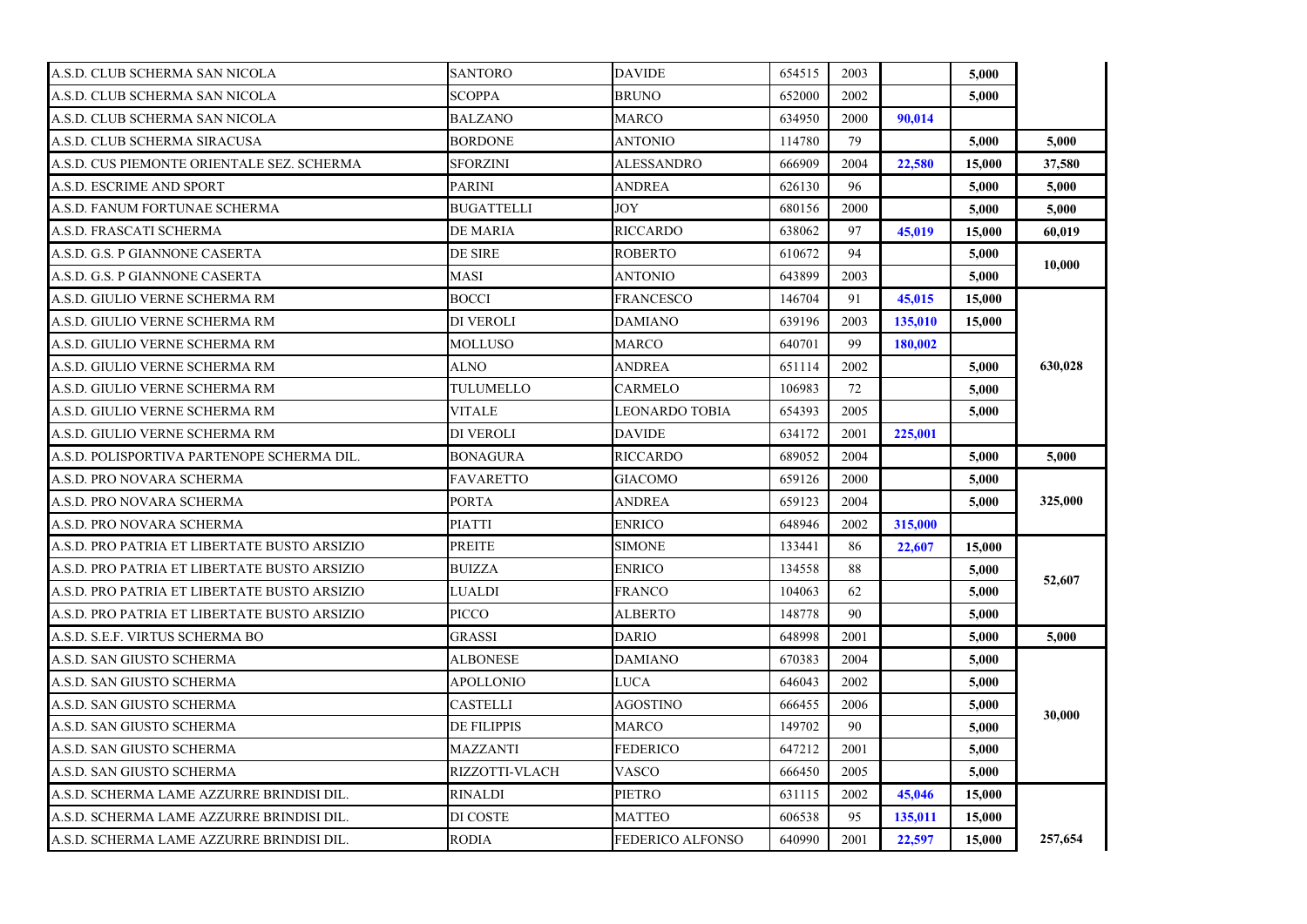| A.S.D. SCHERMA LAME AZZURRE BRINDISI DIL.          | DI COSTE             | <b>SAMUELE</b>    | 606531 | 95   |         | 5,000  |         |
|----------------------------------------------------|----------------------|-------------------|--------|------|---------|--------|---------|
| A.S.D. SCHERMA LAME AZZURRE BRINDISI DIL.          | <b>GHIDOTTI</b>      | MATTIA            | 646149 | 2003 |         | 5,000  |         |
| A.S.D. SCHERMA MODICA                              | AGLI                 | <b>SALVATORE</b>  | 612432 | 92   |         | 5,000  | 10.000  |
| A.S.D. SCHERMA MODICA                              | TIDONA               | <b>RICCARDO</b>   | 666471 | 2006 |         | 5,000  |         |
| A.S.D. SCHERMA OSTIA                               | <b>MONTI</b>         | <b>FRANCESCO</b>  | 662444 | 2000 |         | 5.000  | 10,000  |
| A.S.D. SCHERMA OSTIA                               | ZUANELLA             | <b>ALBINO</b>     | 109349 | 73   |         | 5,000  |         |
| A.S.D. SCHERMA PAVIA                               | <b>BIANCHI</b>       | <b>ENRICO</b>     | 650171 | 2004 | 22,589  | 15,000 | 142,621 |
| A.S.D. SCHERMA PAVIA                               | MALAGUTI             | MARCO             | 636570 | 2001 | 90,032  | 15,000 |         |
| A.S.D. SCHERMA PISTOIA 1894                        | ZICARI               | ALBERTO           | 624221 | 64   | 22,599  | 15,000 |         |
| A.S.D. SCHERMA PISTOIA 1894                        | VANNUCCI             | ANTONIO           | 103511 | 58   | 45,007  | 15,000 |         |
| A.S.D. SCHERMA PISTOIA 1894                        | FERRARI              | ALESSANDRO        | 617645 | 96   | 45,040  | 15,000 |         |
| A.S.D. SCHERMA PISTOIA 1894                        | <b>MASTROMARINO</b>  | <b>FABIO</b>      | 675671 | 2005 | 180.001 | 15,000 | 367,647 |
| A.S.D. SCHERMA PISTOIA 1894                        | <b>BERNINI</b>       | GIACOMO           | 651824 | 2005 |         | 5,000  |         |
| A.S.D. SCHERMA PISTOIA 1894                        | <b>BOVE</b>          | GIULIO            | 655042 | 2004 |         | 5,000  |         |
| A.S.D. SCHERMA PISTOIA 1894                        | <b>GIUSTI</b>        | <b>GABRIELE</b>   | 675431 | 2005 |         | 5,000  |         |
| A.S.D. SCHERMA SAN PAOLO MILANO                    | <b>PARISI</b>        | GIOVANNI MARIA    | 685142 | 2005 | 22,579  | 15,000 | 42,579  |
| A.S.D. SCHERMA SAN PAOLO MILANO                    | <b>BAY COLOMBANO</b> | EMMANUEL          | 652959 | 85   |         | 5,000  |         |
| A.S.D. SCHERMA VITTORIA PORDENONE                  | <b>PAOLETTI</b>      | ALBERTO           | 662733 | 2005 | 45,011  | 15,000 | 65,011  |
| A.S.D. SCHERMA VITTORIA PORDENONE                  | <b>MAZZONI</b>       | ALEXANDER         | 665795 | 2001 |         | 5,000  |         |
| A.S.D. UISP SCHERMA ORVIETO                        | <b>ROCCHIGIANI</b>   | <b>LORENZO</b>    | 651445 | 2006 |         | 5,000  |         |
| A.S.D. UISP SCHERMA ORVIETO                        | TABARRINI            | <b>EMANUELE</b>   | 648914 | 2002 |         | 5,000  | 15,000  |
| A.S.D. UISP SCHERMA ORVIETO                        | TOGNARINI            | GIANMARCO         | 649397 | 2004 |         | 5,000  |         |
| A.S.D.CLUB SCHERMA PESARO                          | <b>PEDONE</b>        | MATTIA            | 122912 | 83   | 22,605  | 15,000 |         |
| A.S.D.CLUB SCHERMA PESARO                          | CIRCOLONE            | MARCO             | 146513 | 86   |         | 5,000  | 42,605  |
| ACCADEMIA D'ARMI MUSUMECI GRECO 1878 S.S.D. A R.L. | <b>CAMPOS ZARATE</b> | ANDRES FELIPE     | 654458 | 83   | 45,037  | 15,000 | 60,037  |
| ACCADEMIA DELLA SCHERMA MALO                       | <b>BASSO</b>         | MATTEO            | 669603 | 2002 |         | 5,000  | 5,000   |
| ACCADEMIA DELLA SCHERMA REGGIO CALABRIA A.S.D.     | <b>CORDOVA</b>       | <b>LORENZO</b>    | 675662 | 2006 |         | 5,000  | 5,000   |
| ACCADEMIA DELLA SPADA IMOLA A.S.D.                 | DI MARCO             | <b>FABRIZIO</b>   | 654892 | 2002 | 45,057  | 15,000 | 60,057  |
| ACCADEMIA DI SCHERMA CALABRESE A.S.D.              | <b>BILOTTA</b>       | <b>DANIELE</b>    | 149914 | 90   | 22,585  | 15,000 |         |
| ACCADEMIA DI SCHERMA CALABRESE A.S.D.              | VIGNALE              | MARCO             | 659672 | 2004 |         | 5,000  | 42,585  |
| ACCADEMIA LAME ROMANE A.S.D.                       | CODATO               | <b>GIANANDREA</b> | 115869 | 75   |         | 5,000  | 5,000   |
| ACCADEMIA SCHERMA CREMONA A.S.D.                   | ALOVISI              | FRANCESCO         | 639799 | 2001 |         | 5,000  |         |
| ACCADEMIA SCHERMA CREMONA A.S.D.                   | <b>PARENTERA</b>     | <b>MATTEO</b>     | 674264 | 2002 |         | 5,000  | 10,000  |
| ACCADEMIA SCHERMA MARCHESA A.S.D.                  | <b>CHIAVEROTTI</b>   | <b>ANDREA</b>     | 654015 | 2003 | 22,573  |        |         |
| ACCADEMIA SCHERMA MARCHESA A.S.D.                  | <b>SCARSI</b>        | <b>SIMONE</b>     | 601531 | 94   | 22,578  | 15,000 |         |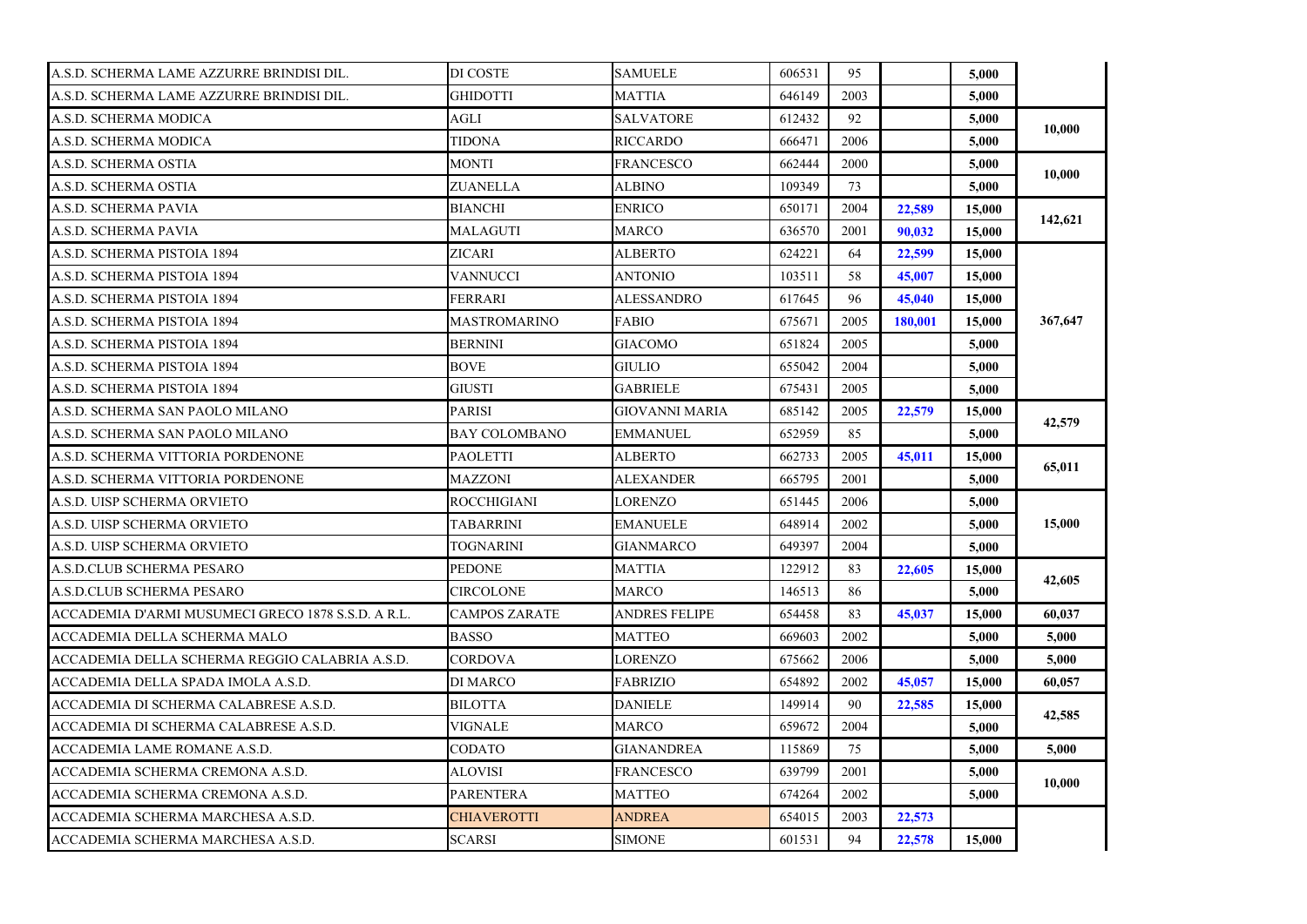| ACCADEMIA SCHERMA MARCHESA A.S.D.      | CHIADO                  | <b>RICCARDO</b>           | 639593 | 2003 | 22,602  | 15,000 |          |
|----------------------------------------|-------------------------|---------------------------|--------|------|---------|--------|----------|
| ACCADEMIA SCHERMA MARCHESA A.S.D.      | <b>VARENGO</b>          | <b>PIETRO</b>             | 632882 | 2000 | 22,625  | 15,000 |          |
| ACCADEMIA SCHERMA MARCHESA A.S.D.      | PAGANELLI               | <b>MARCO</b>              | 649563 | 2003 | 45,023  | 15,000 |          |
| ACCADEMIA SCHERMA MARCHESA A.S.D.      | <b>GIANNOTTE</b>        | <b>FLAVIO</b>             | 698250 | 95   | 45,033  | 15,000 |          |
| ACCADEMIA SCHERMA MARCHESA A.S.D.      | <b>BARBERO</b>          | <b>STEFANO</b>            | 624692 | 2000 | 45,044  |        |          |
| ACCADEMIA SCHERMA MARCHESA A.S.D.      | DILIBERTO               | LUCA                      | 631775 | 99   | 90,018  |        |          |
| ACCADEMIA SCHERMA MARCHESA A.S.D.      | TASSINARI               | <b>PIETRO</b>             | 625747 | 2001 | 90,027  | 15,000 | 1370,590 |
| ACCADEMIA SCHERMA MARCHESA A.S.D.      | <b>GAETANI</b>          | <b>GIULIO</b>             | 636132 | 2000 | 180,008 |        |          |
| ACCADEMIA SCHERMA MARCHESA A.S.D.      | <b>BORLENGO</b>         | <b>ANDREA</b>             | 624222 | 94   |         | 5,000  |          |
| ACCADEMIA SCHERMA MARCHESA A.S.D.      | MICHAUD                 | <b>ETIENNE</b>            | 649619 | 96   |         | 5.000  |          |
| ACCADEMIA SCHERMA MARCHESA A.S.D.      | <b>PATRITO</b>          | <b>GUGLIELMO FEDERICO</b> | 607113 | 93   |         | 5,000  |          |
| ACCADEMIA SCHERMA MARCHESA A.S.D.      | TAURO                   | <b>DAVIDE</b>             | 668413 | 2006 |         | 5,000  |          |
| ACCADEMIA SCHERMA MARCHESA A.S.D.      | <b>VALLOSIO</b>         | <b>ANDREA</b>             | 604814 | 92   | 315,000 |        |          |
| ACCADEMIA SCHERMA MARCHESA A.S.D.      | DE MOLA                 | <b>DANIEL</b>             | 627586 | 99   | 135,014 |        |          |
| ACCADEMIA SCHERMA MARCHESA A.S.D.      | <b>BUZZI</b>            | <b>LORENZO</b>            | 612845 | 94   | 45,037  |        |          |
| ACCADEMIA SCHERMA MARCHESA A.S.D.      | PAOLINI                 | <b>GIACOMO</b>            | 622504 | 98   | 180,008 |        |          |
| ACCADEMIA SCHERMA MILANO S.S.D. A R.L. | DAGANI                  | <b>ELIA</b>               | 638142 | 98   | 22,573  |        |          |
| ACCADEMIA SCHERMA MILANO S.S.D. A R.L. | <b>RAFFAELE</b>         | TOMMASO                   | 678219 | 2004 | 22,628  | 15,000 |          |
| ACCADEMIA SCHERMA MILANO S.S.D. A R.L. | <b>PANDIANI</b>         | <b>ALESSANDRO</b>         | 639036 | 2001 | 45,010  | 15,000 |          |
| ACCADEMIA SCHERMA MILANO S.S.D. A R.L. | DEL CONTRASTO           | NICOLÒ                    | 667379 | 2004 | 45,043  |        |          |
| ACCADEMIA SCHERMA MILANO S.S.D. A R.L. | TERRACCIANO             | LUCA                      | 615977 | 96   | 90,017  | 15,000 |          |
| ACCADEMIA SCHERMA MILANO S.S.D. A R.L. | <b>BEZZO</b>            | <b>DARIO</b>              | 636275 | 98   |         | 5,000  |          |
| ACCADEMIA SCHERMA MILANO S.S.D. A R.L. | <b>CASARTELLI</b>       | <b>FRANCESCO</b>          | 650191 | 2005 |         | 5,000  | 310,271  |
| ACCADEMIA SCHERMA MILANO S.S.D. A R.L. | <b>DANDOLO MARCHESI</b> | <b>BARTOLOMEO</b>         | 642016 | 94   |         | 5.000  |          |
| ACCADEMIA SCHERMA MILANO S.S.D. A R.L. | <b>GUIDA</b>            | <b>FRANCESCO SALVATOR</b> | 682272 | 2006 |         | 5,000  |          |
| ACCADEMIA SCHERMA MILANO S.S.D. A R.L. | KARAKOLIS               | <b>KOSMAS</b>             | 674037 | 92   |         | 5,000  |          |
| ACCADEMIA SCHERMA MILANO S.S.D. A R.L. | LOMBARDO                | PIETRO FRANCESCO AL       | 657252 | 2003 |         | 5,000  |          |
| ACCADEMIA SCHERMA MILANO S.S.D. A R.L. | MAZZONI                 | <b>FRANCESCO</b>          | 656714 | 2004 |         | 5,000  |          |
| ACCADEMIA SCHERMA MILANO S.S.D. A R.L. | <b>PANTANO</b>          | <b>MATTIA</b>             | 656994 | 2005 |         | 5,000  |          |
| ACCADEMIA SCHERMA PINEROLO A.S.D.      | <b>SALAMANDRA</b>       | <b>PAOLO</b>              | 114209 | 75   |         | 5.000  | 5.000    |
| ASS. SCHERMA PRO VERCELLI A.S.D.       | CHECCO                  | <b>FILIPPO</b>            | 669953 | 2005 |         | 5,000  |          |
| ASS. SCHERMA PRO VERCELLI A.S.D.       | GALLI                   | <b>ELIA PIETRO</b>        | 662912 | 2006 |         | 5,000  |          |
| ASS. SCHERMA PRO VERCELLI A.S.D.       | <b>VERDUCHI</b>         | <b>GIACOMO</b>            | 666750 | 2005 |         | 5,000  | 20,000   |
| ASS. SCHERMA PRO VERCELLI A.S.D.       | <b>VINCENZI</b>         | <b>LUCA</b>               | 664728 | 2004 |         | 5,000  |          |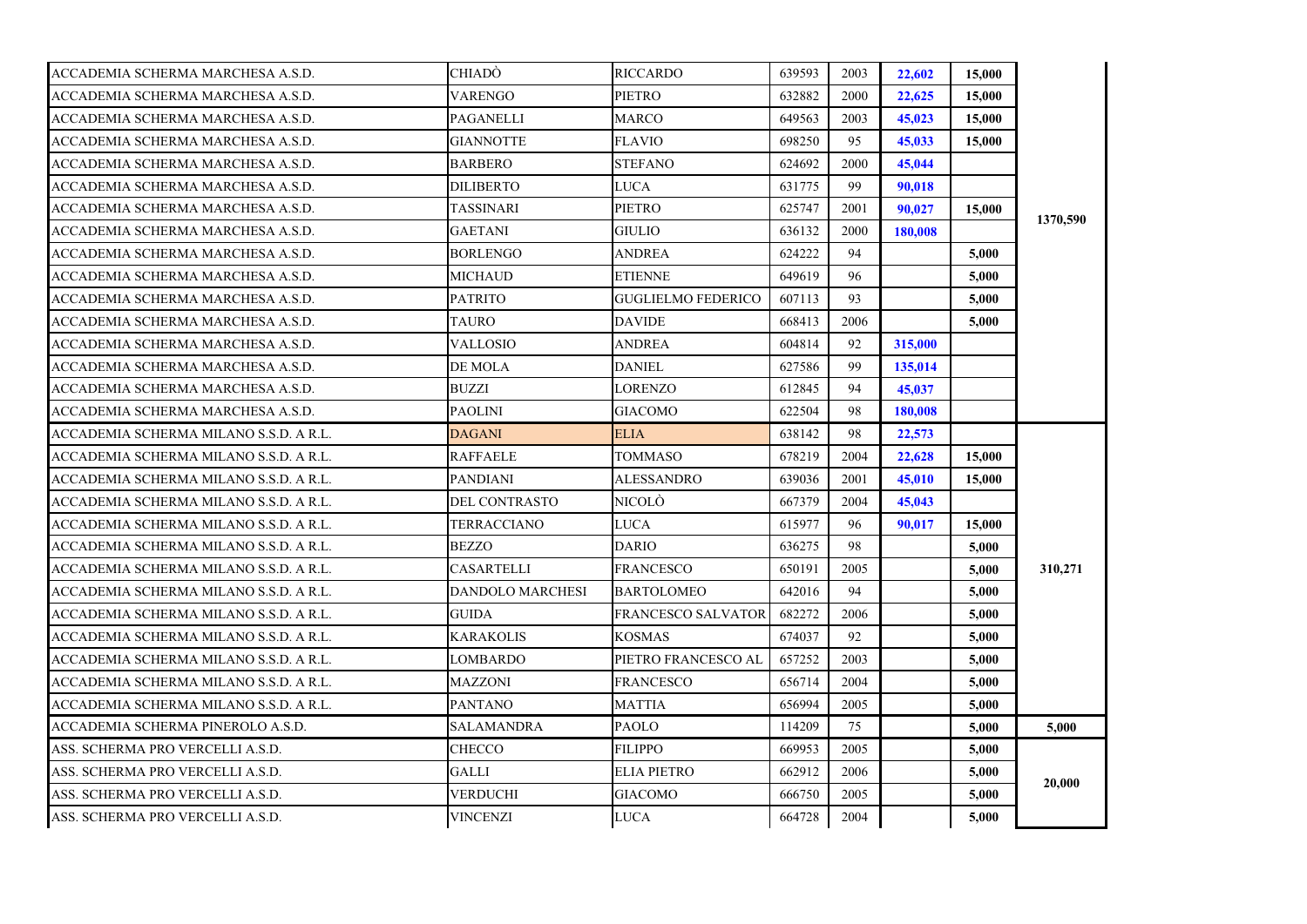| BAKI SCHERMA CLUB ZEVIO A.S.D.       | <b>ACHIMESCU</b>  | <b>VASILE PETRISOR</b> | 692488 | 79   |        | 5,000  | 10,000  |
|--------------------------------------|-------------------|------------------------|--------|------|--------|--------|---------|
| BAKI SCHERMA CLUB ZEVIO A.S.D.       | PERLINI           | ROBERTO                | 660917 | 94   |        | 5,000  |         |
| BERGAMASCA SCHERMA S.S.D. S.R.L.     | <b>CONTI</b>      | <b>MICHELE</b>         | 665380 | 2003 | 22,581 | 15,000 |         |
| BERGAMASCA SCHERMA S.S.D. S.R.L.     | <b>MOROTTI</b>    | LEONARDO               | 646719 | 2004 | 22,606 | 15,000 |         |
| BERGAMASCA SCHERMA S.S.D. S.R.L.     | <b>BOSSO</b>      | SEBASTIANO             | 657247 | 2005 | 22,627 | 15,000 |         |
| BERGAMASCA SCHERMA S.S.D. S.R.L.     | RIZZI             | <b>JACOPO</b>          | 661111 | 2005 | 45,054 | 15,000 |         |
| BERGAMASCA SCHERMA S.S.D. S.R.L.     | PIETROBELLI       | GIACOMO PATRICK        | 651794 | 2005 | 90,019 | 15,000 | 292,887 |
| BERGAMASCA SCHERMA S.S.D. S.R.L.     | <b>MARI</b>       | MASSIMO                | 664804 | 2005 |        | 5.000  |         |
| BERGAMASCA SCHERMA S.S.D. S.R.L.     | OGGIONNI          | MARCO                  | 635327 | 2000 |        | 5,000  |         |
| BERGAMASCA SCHERMA S.S.D. S.R.L.     | VILLA             | MARIO                  | 637256 | 99   |        | 5,000  |         |
| BOTTAGISIO SPORT CENTER SEZ. SCHERMA | <b>MASARIN</b>    | RICCARDO               | 656013 | 2001 | 45,032 |        |         |
| BOTTAGISIO SPORT CENTER SEZ. SCHERMA | <b>COLLI</b>      | FEDERICO               | 639049 | 2003 | 45,063 | 15,000 |         |
| BOTTAGISIO SPORT CENTER SEZ. SCHERMA | <b>CERTO</b>      | DIEGO AMEDEO           | 640832 | 99   | 90.022 |        |         |
| BOTTAGISIO SPORT CENTER SEZ. SCHERMA | COMPAROTTO        | GIORGIO                | 667267 | 2005 |        | 5,000  |         |
| BOTTAGISIO SPORT CENTER SEZ. SCHERMA | <b>FORNARI</b>    | <b>DAVIDE</b>          | 651235 | 99   |        | 5.000  | 220,117 |
| BOTTAGISIO SPORT CENTER SEZ. SCHERMA | FORNARI           | NICCOLÒ                | 651234 | 2003 |        | 5,000  |         |
| BOTTAGISIO SPORT CENTER SEZ. SCHERMA | PIGHI             | ZENO                   | 671136 | 2002 |        | 5,000  |         |
| BOTTAGISIO SPORT CENTER SEZ. SCHERMA | <b>RIGHETTI</b>   | PIERFRANCESCO          | 657539 | 2002 |        | 5,000  |         |
| C.D.S. LIGURIA A.S.D. GE             | <b>BURATTI</b>    | <b>FAUSTO</b>          | 626379 | 98   | 45,004 | 15,000 |         |
| C.D.S. LIGURIA A.S.D. GE             | <b>DAGNINO</b>    | <b>FILIPPO</b>         | 629945 | 97   |        | 5,000  |         |
| C.D.S. LIGURIA A.S.D. GE             | <b>GALLEANI</b>   | LUDOVICO CURIO         | 650833 | 2003 |        | 5,000  | 80,004  |
| C.D.S. LIGURIA A.S.D. GE             | GIBELLI           | LUIGI                  | 664954 | 2005 |        | 5.000  |         |
| C.D.S. LIGURIA A.S.D. GE             | LOIUDICE          | FILIPPO                | 669588 | 2006 |        | 5,000  |         |
| C.D.S. MANGIAROTTI A.S.D.            | CASTELLANO        | GIULIO                 | 144553 | 90   | 22,582 | 15,000 |         |
| C.D.S. MANGIAROTTI A.S.D.            | <b>FEDELI</b>     | MATTIA                 | 634928 | 2002 | 22,591 | 15,000 |         |
| C.D.S. MANGIAROTTI A.S.D.            | TIMO              | DAVIDE                 | 611947 | 97   | 22,621 | 15,000 | 122,794 |
| C.D.S. MANGIAROTTI A.S.D.            | <b>BONO</b>       | FEDERICO               | 645035 | 99   |        | 5,000  |         |
| C.D.S. MANGIAROTTI A.S.D.            | <b>PASTORINO</b>  | OLMI PAOLO             | 605714 | 95   |        | 5,000  |         |
| C.S. APUANO A.S.D.                   | <b>CONTIPELLI</b> | GIACOMO LORENZO        | 660713 | 2003 | 22,613 | 15,000 |         |
| C.S. APUANO A.S.D.                   | <b>GIACHETTI</b>  | <b>DAVIDE</b>          | 614972 | 97   |        | 5.000  | 47,613  |
| C.S. APUANO A.S.D.                   | MAFFIOLI          | FRANCESCO              | 649369 | 2002 |        | 5,000  |         |
| C.S. NEDO NADI SALERNO S.C.R.L. DIL. | GALLO             | CARLO                  | 644001 | 99   |        | 5,000  | 5.000   |
| C.U.S. CASSINO SCHERMA               | GIGANTE           | ALESSANDRO             | 683105 | 2005 |        | 5,000  |         |
| C.U.S. CASSINO SCHERMA               | <b>NUNZIATA</b>   | <b>RENATO</b>          | 623610 | 93   |        | 5,000  | 20,000  |
| C.U.S. CASSINO SCHERMA               | <b>PONTONE</b>    | <b>LUCA</b>            | 664601 | 2000 |        | 5,000  |         |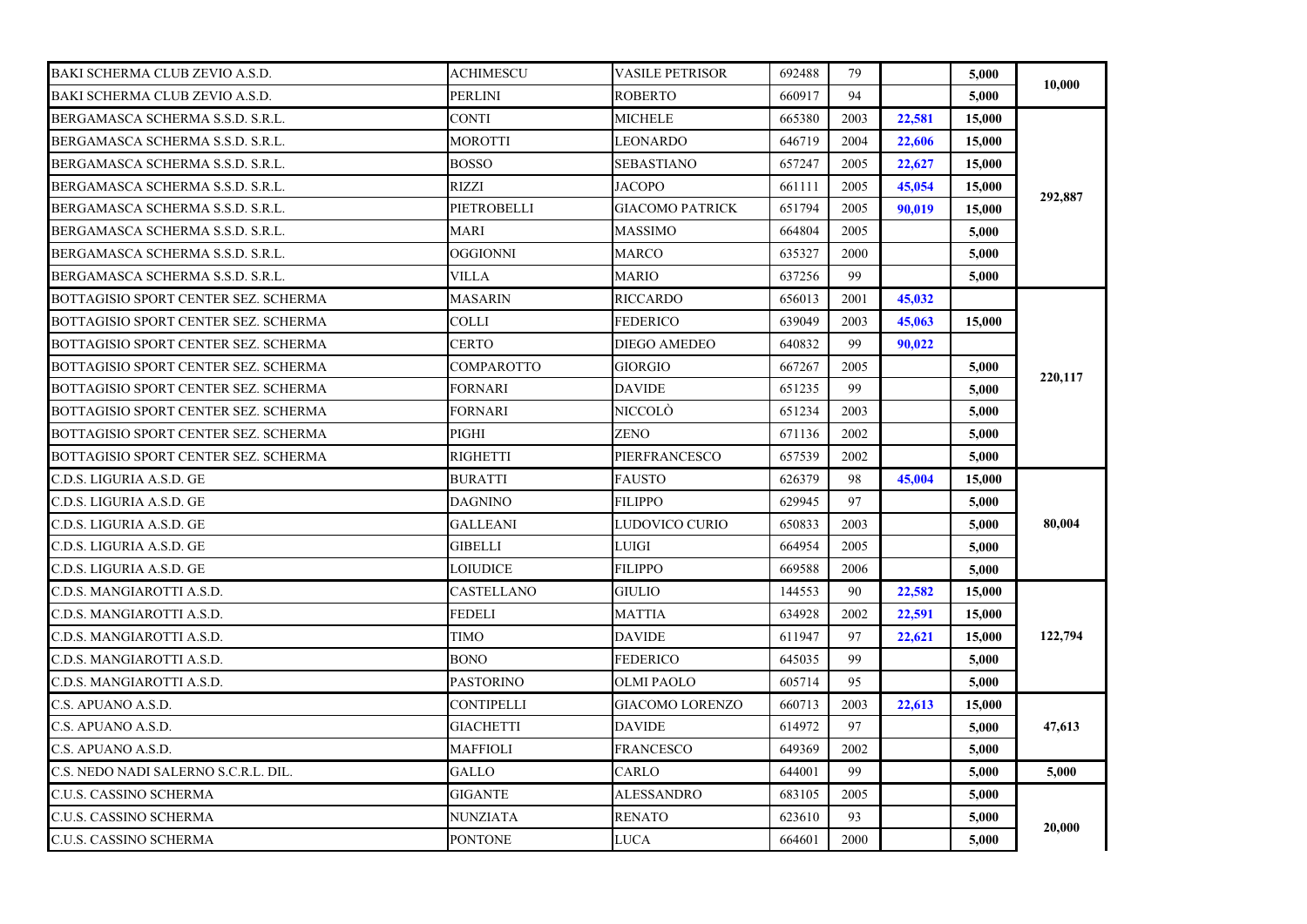| C.U.S. CASSINO SCHERMA                   | <b>PURCARO</b>     | <b>EMANUELE GIAMPIERO</b> | 670504 | 2005 |         | 5,000  |          |
|------------------------------------------|--------------------|---------------------------|--------|------|---------|--------|----------|
| C.U.S. CATANIA SEZ. SCHERMA A.S.D.       | GARRO              | SEBASTIANO FRANCES        | 648898 | 2001 | 45,002  | 15,000 |          |
| C.U.S. CATANIA SEZ. SCHERMA A.S.D.       | <b>GULISANO</b>    | <b>GIANPIERO</b>          | 624421 | 97   |         | 5,000  |          |
| C.U.S. CATANIA SEZ. SCHERMA A.S.D.       | <b>LONGO</b>       | <b>CRISTIAN</b>           | 639579 | 2001 |         | 5.000  | 80,002   |
| C.U.S. CATANIA SEZ. SCHERMA A.S.D.       | SANTAGATI          | <b>GIUSEPPE</b>           | 636841 | 2001 |         | 5,000  |          |
| C.U.S. CATANIA SEZ. SCHERMA A.S.D.       | <b>SANTANGELO</b>  | <b>STEFANO</b>            | 692348 | 2006 |         | 5,000  |          |
| C.U.S. PAVIA A.S.D.                      | <b>RUTIGLIANO</b>  | <b>JACOPO</b>             | 607095 | 93   | 22,573  |        |          |
| C.U.S. PAVIA A.S.D.                      | <b>BOLLATI</b>     | FEDERICO                  | 117166 | 78   | 90,023  |        |          |
| C.U.S. PAVIA A.S.D.                      | LEONE              | FRANCESCO                 | 654499 | 2000 | 90,031  |        |          |
| C.U.S. PAVIA A.S.D.                      | FENZI              | CARLO                     | 600537 | 77   |         | 5,000  |          |
| C.U.S. PAVIA A.S.D.                      | <b>MARCHETTI</b>   | <b>LUDOVICO</b>           | 670776 | 2005 |         | 5,000  | 227,627  |
| C.U.S. PAVIA A.S.D.                      | <b>PALETTA</b>     | <b>DANIELE</b>            | 635548 | 97   |         | 5,000  |          |
| C.U.S. PAVIA A.S.D.                      | PILI               | <b>EMILIO</b>             | 510082 | 88   |         | 5,000  |          |
| C.U.S. PAVIA A.S.D.                      | <b>POZZI</b>       | <b>STEFANO</b>            | 639974 | 99   |         | 5,000  |          |
| C.U.S. SIENA A.S.D.                      | CHERUBINI          | LUDOVICO                  | 639910 | 2000 |         | 5,000  | 5,000    |
| CAPO D ARMI SCHERMA CEANS A.S.D.         | FELICISSIMO        | TOMMASO                   | 670856 | 2005 |         | 5,000  | 5,000    |
| CATANIA FENCING CLUB A.S.D.              | PERCOLLA           | JACOPO                    | 673874 | 2005 | 22,583  | 15,000 |          |
| CATANIA FENCING CLUB A.S.D.              | DI FATO            | <b>STEFANO</b>            | 649754 | 2002 | 45,035  | 15,000 |          |
| CATANIA FENCING CLUB A.S.D.              | <b>BRUNO</b>       | <b>ALESSANDRO</b>         | 610104 | 93   |         | 5.000  |          |
| CATANIA FENCING CLUB A.S.D.              | <b>CONTARINO</b>   | LEONARDO MARIA            | 662412 | 2001 |         | 5,000  | 252,634  |
| CATANIA FENCING CLUB A.S.D.              | <b>DAIDONE</b>     | GIULIO                    | 668346 | 2003 |         | 5.000  |          |
| CATANIA FENCING CLUB A.S.D.              | <b>SPADARO</b>     | <b>ENRICO</b>             | 613578 | 94   |         | 5,000  |          |
| CATANIA FENCING CLUB A.S.D.              | <b>BUZZACCHINO</b> | GIANPAOLO                 | 624629 | 99   | 135,016 |        |          |
| CENTRO SCHERMA LATINA A.S.D.             | <b>DE PAOLIS</b>   | FRANCESCO                 | 644194 | 2000 | 22,592  | 15,000 |          |
| CENTRO SCHERMA LATINA A.S.D.             | CERASE             | <b>DANIELE</b>            | 647358 | 2006 |         | 5,000  |          |
| CENTRO SCHERMA LATINA A.S.D.             | <b>FERGNANI</b>    | <b>DENNI</b>              | 620721 | 91   |         | 5,000  | 52,592   |
| CENTRO SCHERMA LATINA A.S.D.             | LANDI              | <b>MATTEO</b>             | 674762 | 2003 |         | 5,000  |          |
| CENTRO SCHERMA ROVIGO A.S.D.             | RAULE              | GIOSUE'                   | 677440 | 2006 |         | 5,000  | 5,000    |
| CENTRO SPORTIVO AERONAUTICA MILITARE     | <b>TAGLIARIOL</b>  | <b>MATTEO</b>             | 119576 | 83   | 225,003 |        |          |
| CENTRO SPORTIVO AERONAUTICA MILITARE     | <b>PIATTI</b>      | <b>ENRICO</b>             | 648946 | 2002 | 315,000 |        | 1305,003 |
| CENTRO SPORTIVO AERONAUTICA MILITARE     | VALLOSIO           | ANDREA                    | 604814 | 92   | 315,000 |        |          |
| CENTRO SPORTIVO AERONAUTICA MILITARE     | PIZZO              | <b>PAOLO</b>              | 125949 | 83   | 450,000 |        |          |
| CENTRO SPORTIVO CARABINIERI SEZ. SCHERMA | <b>BALZANO</b>     | MARCO                     | 634950 | 2000 | 90,014  |        |          |
| CENTRO SPORTIVO CARABINIERI SEZ. SCHERMA | DE MOLA            | <b>DANIEL</b>             | 627586 | 99   | 135,014 |        | 585,028  |
| CENTRO SPORTIVO CARABINIERI SEZ. SCHERMA | <b>GAROZZO</b>     | <b>ENRICO</b>             | 146333 | 89   | 360,000 |        |          |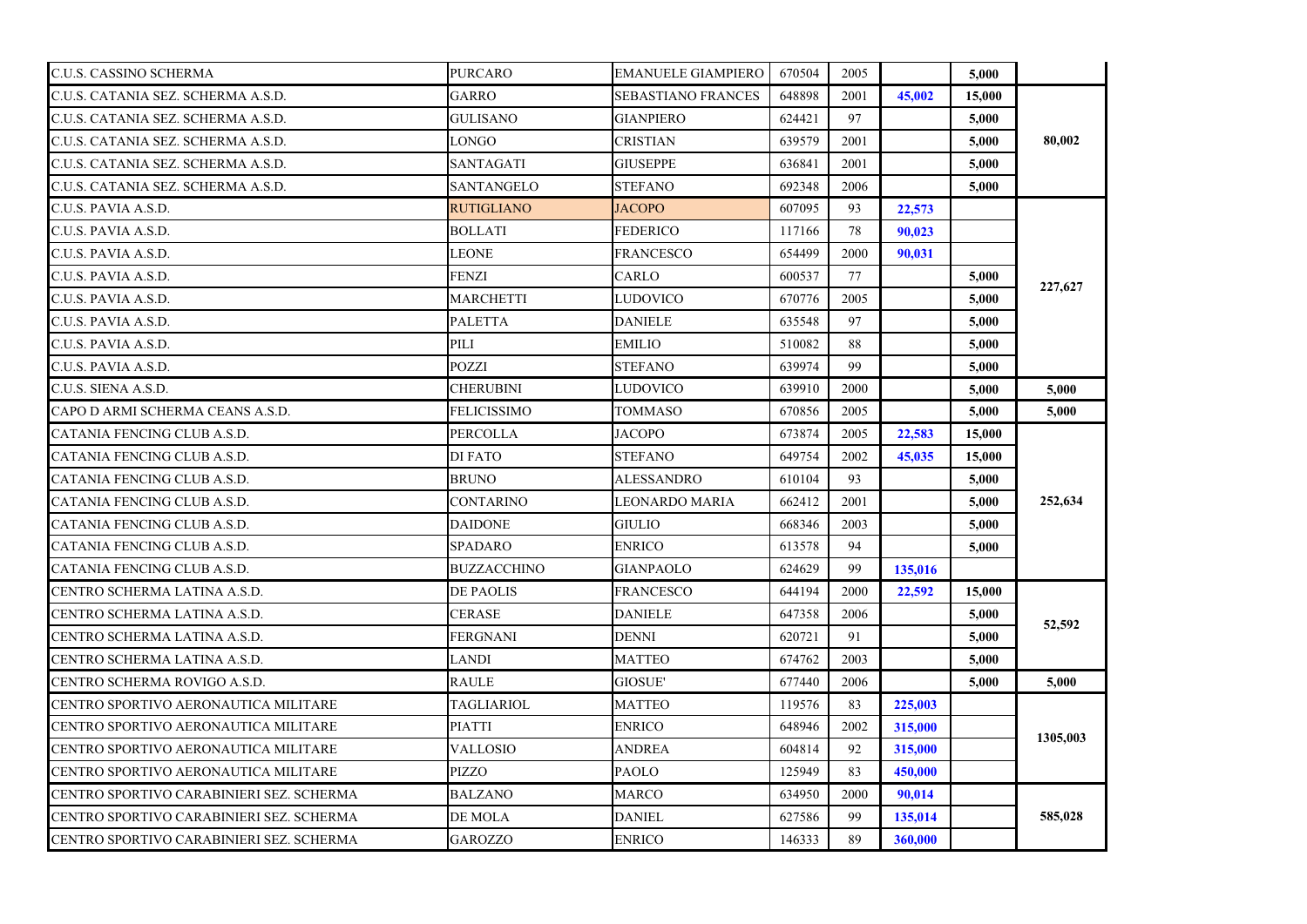| CENTRO SPORTIVO ESERCITO SEZ. SCHERMA       | <b>CIMINI</b>    | <b>GABRIELE</b>   | 623389 | 94   | 22,573  |        |         |
|---------------------------------------------|------------------|-------------------|--------|------|---------|--------|---------|
| CENTRO SPORTIVO ESERCITO SEZ. SCHERMA       | <b>BUZZI</b>     | LORENZO           | 612845 | 94   | 45,037  |        | 247,618 |
| CENTRO SPORTIVO ESERCITO SEZ. SCHERMA       | <b>PAOLINI</b>   | <b>GIACOMO</b>    | 622504 | 98   | 180.008 |        |         |
| CENTRO SPORTIVO GENOVASCHERMA A.S.D.        | <b>CIRILLO</b>   | <b>GREGORIO</b>   | 644870 | 2001 | 22,601  | 15,000 |         |
| CENTRO SPORTIVO GENOVASCHERMA A.S.D.        | <b>FALCONE</b>   | GIORGIO           | 623324 | 94   | 22,614  | 15,000 |         |
| CENTRO SPORTIVO GENOVASCHERMA A.S.D.        | <b>AMODIO</b>    | <b>ANDREA</b>     | 658967 | 2002 |         | 5,000  |         |
| CENTRO SPORTIVO GENOVASCHERMA A.S.D.        | <b>BIANCHI</b>   | STEFANO           | 636794 | 98   |         | 5,000  | 100,215 |
| CENTRO SPORTIVO GENOVASCHERMA A.S.D.        | MARZULLO         | EDOARDO           | 641687 | 2002 |         | 5,000  |         |
| CENTRO SPORTIVO GENOVASCHERMA A.S.D.        | PERROTTA         | FRANCESCO         | 636592 | 2001 |         | 5,000  |         |
| CENTRO SPORTIVO GENOVASCHERMA A.S.D.        | <b>VIGO</b>      | CHRISTIAN         | 684636 | 2001 |         | 5,000  |         |
| CHIAVARI SCHERMA A.D.S.                     | <b>CALZA</b>     | LUCA              | 613157 | 96   |         | 5,000  | 5,000   |
| CIRC. F. MISURACA                           | <b>RANIERI</b>   | UGO ROSARIO       | 658242 | 97   |         | 5,000  | 5,000   |
| CIRCOLO DELLA SCHERMA ANZIO A.S.D.          | <b>BEZZINI</b>   | <b>ROBERTO</b>    | 650692 | 2005 |         | 5,000  |         |
| CIRCOLO DELLA SCHERMA ANZIO A.S.D.          | CAPOMAGGI        | SPARTACO          | 656925 | 99   |         | 5.000  |         |
| CIRCOLO DELLA SCHERMA ANZIO A.S.D.          | PACE             | VALERIO           | 670631 | 2006 |         | 5,000  | 20,000  |
| CIRCOLO DELLA SCHERMA ANZIO A.S.D.          | ZANNA            | CARLO             | 130165 | 83   |         | 5,000  |         |
| CIRCOLO DELLA SCHERMA I MARSI A.S.D.        | FINA             | GIULIANO          | 680383 | 90   |         | 5,000  | 5,000   |
| CIRCOLO DELLA SCHERMA IMOLA A.S.D.          | <b>UFFICIALI</b> | <b>ANDREA</b>     | 133140 | 84   | 45,023  | 15,000 |         |
| CIRCOLO DELLA SCHERMA IMOLA A.S.D.          | <b>GORI</b>      | <b>MARCO</b>      | 504217 | 88   |         | 5,000  | 75,023  |
| CIRCOLO DELLA SCHERMA IMOLA A.S.D.          | <b>MONTRONI</b>  | ANDREA            | 644571 | 2000 |         | 5,000  |         |
| CIRCOLO DELLA SCHERMA IMOLA A.S.D.          | <b>PIANCA</b>    | <b>GIULIANO</b>   | 103115 | 54   |         | 5.000  |         |
| CIRCOLO DELLA SCHERMA LECCO A.S.D.          | MAGNI            | MATTIA            | 646802 | 2000 |         | 5,000  | 5,000   |
| CIRCOLO DELLA SCHERMA TERNI A.S.D.          | DE STASIO        | GIUSEPPE          | 135137 | 81   | 22,600  | 15,000 |         |
| CIRCOLO DELLA SCHERMA TERNI A.S.D.          | <b>BUSSETTI</b>  | EDOARDO           | 664578 | 2005 |         | 5,000  | 47,600  |
| CIRCOLO DELLA SCHERMA TERNI A.S.D.          | PERNINI          | <b>GABRIELE</b>   | 647418 | 2003 |         | 5,000  |         |
| CIRCOLO DELLA SPADA CERVIA MILANO M. A.S.D. | <b>GALASSI</b>   | <b>MATTEO</b>     | 658744 | 2005 | 135,003 | 15,000 |         |
| CIRCOLO DELLA SPADA CERVIA MILANO M. A.S.D. | DE POL           | ENRICO            | 657130 | 2005 |         | 5,000  |         |
| CIRCOLO DELLA SPADA CERVIA MILANO M. A.S.D. | DELL'ACCIO       | EDOARDO           | 646231 | 2004 |         | 5,000  | 165,003 |
| CIRCOLO DELLA SPADA CERVIA MILANO M. A.S.D. | <b>ROSSI</b>     | MATTEO            | 652238 | 2005 |         | 5,000  |         |
| CIRCOLO DELLA SPADA VICENZA A.S.D.          | AMBROSINI        | EMILIANO          | 655175 | 2001 |         | 5,000  | 5,000   |
| CIRCOLO SCHERMA CASTELFRANCO VENETO A.S.D.  | <b>ANDRETTA</b>  | ALESSANDRO        | 670941 | 2006 |         | 5,000  |         |
| CIRCOLO SCHERMA CASTELFRANCO VENETO A.S.D.  | ANTONELLO        | JACOPO            | 679254 | 2005 |         | 5,000  |         |
| CIRCOLO SCHERMA CASTELFRANCO VENETO A.S.D.  | LOVISETTO        | LEONARDO          | 659794 | 2006 |         | 5,000  |         |
| CIRCOLO SCHERMA CASTELFRANCO VENETO A.S.D.  | <b>MARCON</b>    | <b>ANDREA</b>     | 649904 | 2003 |         | 5.000  |         |
| CIRCOLO SCHERMA CASTELFRANCO VENETO A.S.D.  | <b>PERUGINI</b>  | <b>ALESSANDRO</b> | 654382 | 2003 |         | 5,000  | 72,618  |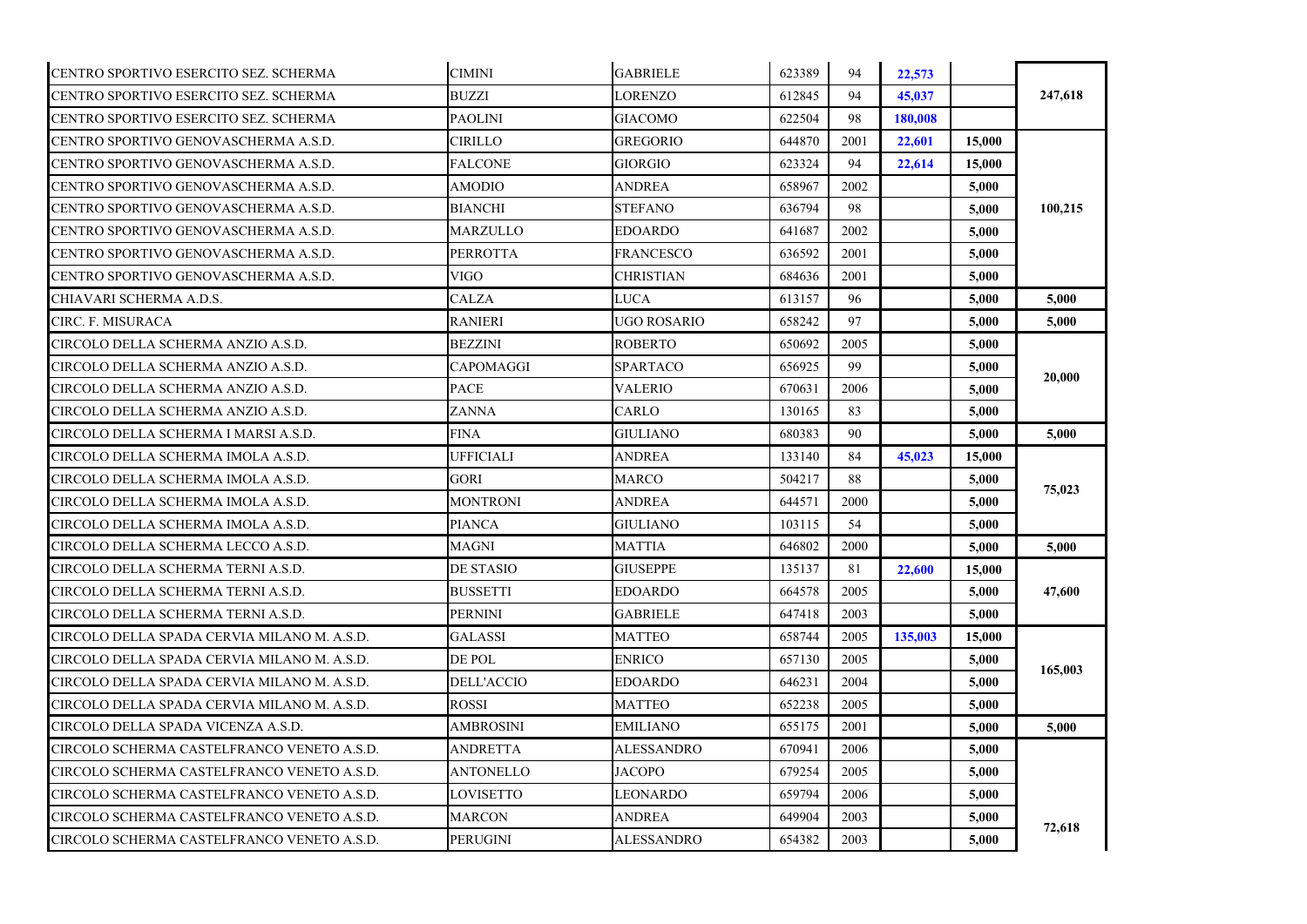| CIRCOLO SCHERMA CASTELFRANCO VENETO A.S.D.    | <b>REVOLFATO</b>    | <b>FILIPPO</b>          | 684904 | 2006 |         | 5,000  |         |
|-----------------------------------------------|---------------------|-------------------------|--------|------|---------|--------|---------|
| CIRCOLO SCHERMA CASTELFRANCO VENETO A.S.D.    | ZANCHIN             | FRANCESCO               | 656486 | 2003 |         | 5,000  |         |
| CIRCOLO SCHERMA CASTELFRANCO VENETO A.S.D.    | NICOLI              | PIETRO                  | 654381 | 2003 | 22,618  | 15,000 |         |
| CIRCOLO SCHERMA GIUSEPPE DELFINO IVREA A.S.D. | <b>VITALE</b>       | <b>TOMMASO</b>          | 649204 | 2002 | 45,020  | 15,000 |         |
| CIRCOLO SCHERMA GIUSEPPE DELFINO IVREA A.S.D. | <b>GUERRIERO</b>    | GIORGIO                 | 645104 | 2001 | 135,013 |        |         |
| CIRCOLO SCHERMA GIUSEPPE DELFINO IVREA A.S.D. | <b>CHASSEUR</b>     | <b>EUGENIO</b>          | 621126 | 98   | 45,045  |        |         |
| CIRCOLO SCHERMA GIUSEPPE DELFINO IVREA A.S.D. | <b>BONINO</b>       | MARCO                   | 647400 | 2004 |         | 5,000  |         |
| CIRCOLO SCHERMA GIUSEPPE DELFINO IVREA A.S.D. | CARUGO              | <b>RIVER</b>            | 647688 | 2000 |         | 5.000  | 270,078 |
| CIRCOLO SCHERMA GIUSEPPE DELFINO IVREA A.S.D. | <b>GAMERRO</b>      | <b>EUGENIO FEDERICO</b> | 132064 | 86   |         | 5,000  |         |
| CIRCOLO SCHERMA GIUSEPPE DELFINO IVREA A.S.D. | MICHELETTI CREMASC  | <b>FILIPPO</b>          | 658883 | 2002 |         | 5,000  |         |
| CIRCOLO SCHERMA GIUSEPPE DELFINO IVREA A.S.D. | <b>SCAPINO</b>      | TOMMASO                 | 636047 | 2000 |         | 5,000  |         |
| CIRCOLO SCHERMA GIUSEPPE DELFINO IVREA A.S.D. | <b>TATARANNO</b>    | <b>PAOLO</b>            | 658165 | 2002 |         | 5,000  |         |
| CIRCOLO SCHERMA LA SPEZIA A.S.D.              | <b>BALZANO</b>      | CLAUDIO                 | 618636 | 96   |         | 5,000  | 10.000  |
| CIRCOLO SCHERMA LA SPEZIA A.S.D.              | MALUCCHI            | <b>MARCO</b>            | 656223 | 2003 |         | 5,000  |         |
| CIRCOLO SCHERMA MESTRE S.S.D. S.R.L.          | TRAME               | <b>ALBERTO</b>          | 642487 | 89   |         | 5,000  | 5,000   |
| CIRCOLO SCHERMA NAVACCHIO POL. DIL.           | CULLA               | <b>ANDREA</b>           | 656928 | 2005 | 22,590  | 15,000 |         |
| CIRCOLO SCHERMA NAVACCHIO POL. DIL.           | BOERI               | ALEX                    | 687540 | 2005 |         | 5,000  |         |
| CIRCOLO SCHERMA NAVACCHIO POL. DIL.           | <b>DEL COLLETTO</b> | <b>EDOARDO</b>          | 669723 | 2004 |         | 5.000  | 52,590  |
| CIRCOLO SCHERMA NAVACCHIO POL. DIL.           | GULINO              | MATTIA                  | 669720 | 2004 |         | 5,000  |         |
| CIRCOLO SCHERMISTICO FORLIVESE A.S.D.         | PALAZZI             | ALESSANDRO              | 658077 | 2004 | 45,018  | 15,000 |         |
| CIRCOLO SCHERMISTICO FORLIVESE A.S.D.         | <b>BAGATTONI</b>    | <b>FEDERICO</b>         | 653201 | 2003 |         | 5,000  |         |
| CIRCOLO SCHERMISTICO FORLIVESE A.S.D.         | <b>BASSI</b>        | <b>FILIPPO</b>          | 644488 | 2003 |         | 5,000  |         |
| CIRCOLO SCHERMISTICO FORLIVESE A.S.D.         | BULGARELLI          | MARCO                   | 650727 | 2004 |         | 5,000  |         |
| CIRCOLO SCHERMISTICO FORLIVESE A.S.D.         | CALLEGATI           | <b>ANDREA</b>           | 667397 | 2006 |         | 5,000  |         |
| CIRCOLO SCHERMISTICO FORLIVESE A.S.D.         | CAPPELLETTI         | RICCARDO                | 663057 | 2006 |         | 5,000  |         |
| CIRCOLO SCHERMISTICO FORLIVESE A.S.D.         | CORTINI             | LEONARDO                | 663055 | 2006 |         | 5,000  |         |
| CIRCOLO SCHERMISTICO FORLIVESE A.S.D.         | <b>FLORA</b>        | <b>MARCO</b>            | 661315 | 2003 |         | 5.000  |         |
| CIRCOLO SCHERMISTICO FORLIVESE A.S.D.         | GEMELLI             | ANDREA                  | 646428 | 2002 |         | 5,000  | 265,033 |
| CIRCOLO SCHERMISTICO FORLIVESE A.S.D.         | LIUZZI              | <b>MASSIMO</b>          | 675427 | 2005 |         | 5,000  |         |
| CIRCOLO SCHERMISTICO FORLIVESE A.S.D.         | LIUZZI              | MATTIA                  | 675426 | 2003 |         | 5,000  |         |
| CIRCOLO SCHERMISTICO FORLIVESE A.S.D.         | SGUBBI              | MATTIA                  | 619004 | 98   |         | 5.000  |         |
| CIRCOLO SCHERMISTICO FORLIVESE A.S.D.         | TONDINI             | LEONARDO                | 652379 | 2004 |         | 5,000  |         |
| CIRCOLO SCHERMISTICO FORLIVESE A.S.D.         | UGOLINI             | SEBASTIANO              | 670454 | 2004 |         | 5,000  |         |
| CIRCOLO SCHERMISTICO FORLIVESE A.S.D.         | VASUMI              | TOMMASO                 | 659054 | 2005 |         | 5,000  |         |
| CIRCOLO SCHERMISTICO FORLIVESE A.S.D.         | <b>REMONDINI</b>    | <b>DARIO</b>            | 638538 | 2002 | 135,015 |        |         |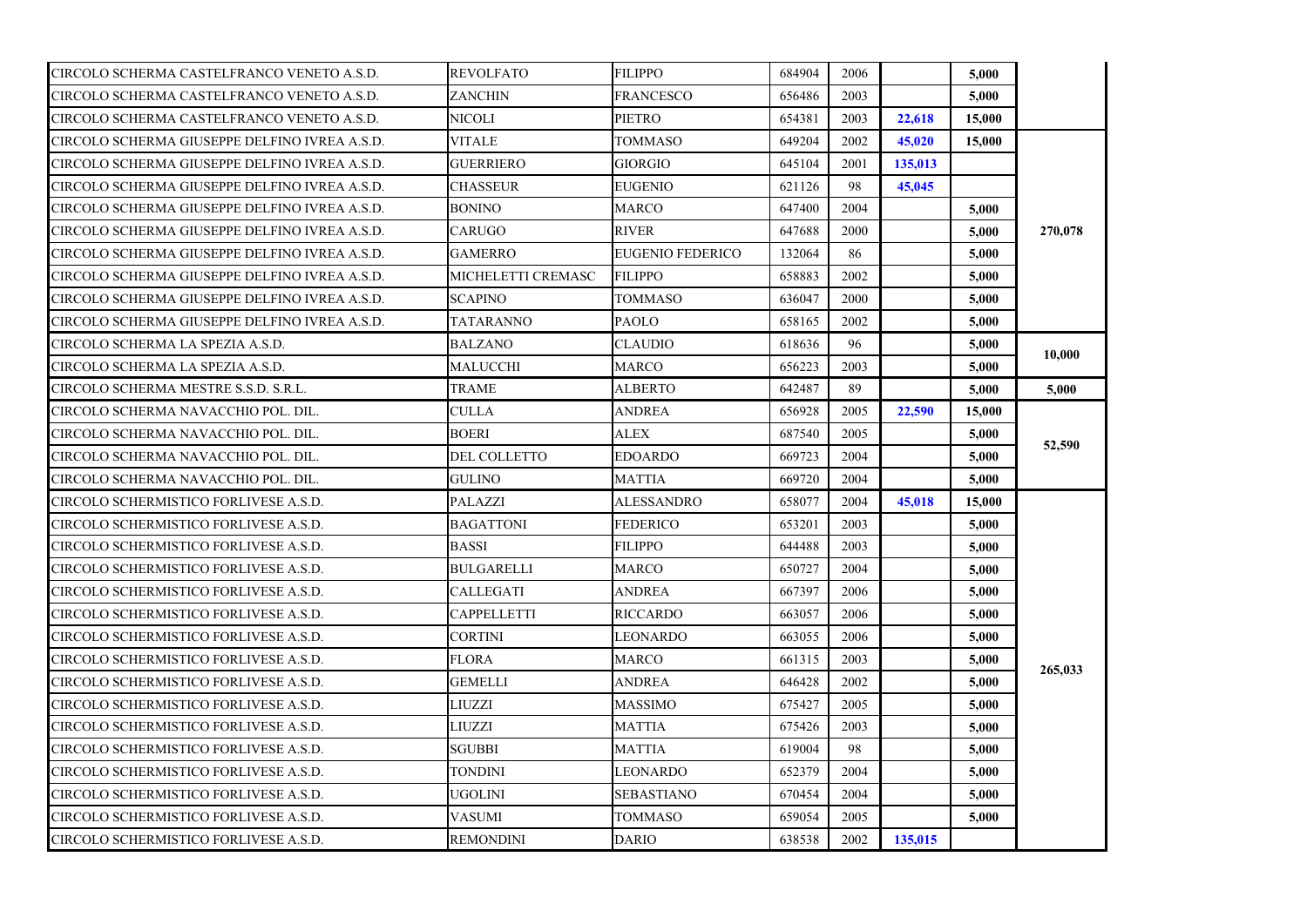| CIRCOLO SCHERMISTICO SASSARESE A.S.D.    | <b>LIPPI</b>      | NICOLÒ                    | 667012 | 2005 |         | 5,000  |         |
|------------------------------------------|-------------------|---------------------------|--------|------|---------|--------|---------|
| CIRCOLO SCHERMISTICO SASSARESE A.S.D.    | SANNA             | RICCARDO                  | 648639 | 2003 |         | 5,000  | 15,000  |
| CIRCOLO SCHERMISTICO SASSARESE A.S.D.    | <b>SORIGA</b>     | <b>GIUSEPPE</b>           | 683150 | 2005 |         | 5,000  |         |
| CIRCOLO TEATE SCHERMA A.S.D.             | <b>PONENTE</b>    | <b>ALESSIO</b>            | 678990 | 2003 | 22,577  | 15,000 | 37,577  |
| CLUB SCHERMA ANCONA A.S.D.               | GAMBITTA          | <b>GIOVANNI FRANCESCO</b> | 105218 | 65   |         | 5,000  | 5,000   |
| CLUB SCHERMA BOLZANO - FECHT CLUB A.S.D. | <b>BATTOCCHIO</b> | <b>PIETRO</b>             | 615193 | 95   |         | 5,000  |         |
| CLUB SCHERMA BOLZANO - FECHT CLUB A.S.D. | <b>GAMPER</b>     | LUCA                      | 653844 | 2003 |         | 5,000  | 15,000  |
| CLUB SCHERMA BOLZANO - FECHT CLUB A.S.D. | PICHLER           | MARCO                     | 684450 | 2006 |         | 5,000  |         |
| CLUB SCHERMA CASALE A.S.D.               | ROVIGLIONE        | EDOARDO                   | 627375 | 99   | 22,603  | 15,000 |         |
| CLUB SCHERMA CASALE A.S.D.               | <b>BAROGLIO</b>   | SIMONE                    | 123418 | 81   | 22,616  | 15,000 |         |
| CLUB SCHERMA CASALE A.S.D.               | VIGNOLA           | PIETRO                    | 643326 | 99   | 45,042  | 15,000 |         |
| CLUB SCHERMA CASALE A.S.D.               | <b>BUZZI</b>      | <b>GIOVANNI BATTISTA</b>  | 613971 | 96   | 90,006  | 15,000 | 405,274 |
| CLUB SCHERMA CASALE A.S.D.               | SCARSI            | MAURO                     | 623255 | 98   | 135,007 | 15,000 |         |
| CLUB SCHERMA CASALE A.S.D.               | <b>BOCCA</b>      | <b>DARIO</b>              | 601533 | 90   |         | 5.000  |         |
| CLUB SCHERMA CASALE A.S.D.               | <b>FONTANA</b>    | DAVIDE                    | 635571 | 99   |         | 5,000  |         |
| CLUB SCHERMA CASALE A.S.D.               | RESTIVO           | PIETRO                    | 619935 | 96   |         | 5,000  |         |
| CLUB SCHERMA CITTA DEI MILLE A.S.D.      | SCARPELLINI       | ANDREA                    | 641979 | 2000 | 45,034  |        |         |
| CLUB SCHERMA CITTA DEI MILLE A.S.D.      | <b>D'ANGELO</b>   | RICCARDO                  | 673924 | 2006 |         | 5,000  |         |
| CLUB SCHERMA CITTA DEI MILLE A.S.D.      | PREDA             | ANDREA                    | 690542 | 99   |         | 5,000  | 60,034  |
| CLUB SCHERMA CITTA DEI MILLE A.S.D.      | <b>PREVIATI</b>   | LORENZO                   | 676514 | 99   |         | 5,000  |         |
| CLUB SCHERMA COLLE VAL D ELSA A.S.D.     | MURANA            | LUCA                      | 602892 | 92   | 90.029  | 15,000 | 110,029 |
| CLUB SCHERMA COLLE VAL D ELSA A.S.D.     | <b>BARTALINI</b>  | <b>DAVIDE</b>             | 680217 | 2003 |         | 5,000  |         |
| CLUB SCHERMA COSENZA S.S.D.              | <b>ZUPI</b>       | ANTONIO                   | 611962 | 96   | 22,587  | 15,000 | 42,587  |
| CLUB SCHERMA COSENZA S.S.D.              | DODARO            | FRANCESCO                 | 673540 | 2006 |         | 5,000  |         |
| CLUB SCHERMA FIRENZE A.S.D.              | <b>STOPPONI</b>   | LAPO                      | 610216 | 96   | 22,615  | 15,000 | 37,615  |
| CLUB SCHERMA FOLIGNO A.S.D.              | COSTANTINI        | MATTEO                    | 655864 | 2003 | 45,040  | 15,000 |         |
| CLUB SCHERMA FOLIGNO A.S.D.              | <b>CINI</b>       | <b>ALESSANDRO</b>         | 640669 | 99   | 90,015  |        |         |
| CLUB SCHERMA FOLIGNO A.S.D.              | <b>BERNARDINI</b> | <b>GABRIELE</b>           | 666587 | 2006 |         | 5,000  |         |
| CLUB SCHERMA FOLIGNO A.S.D.              | <b>BOCCI</b>      | CHRISTIAN                 | 662059 | 2003 |         | 5,000  |         |
| CLUB SCHERMA FOLIGNO A.S.D.              | <b>CANDI</b>      | FRANCESCO EDOARDO         | 630895 | 2002 |         | 5,000  |         |
| CLUB SCHERMA FOLIGNO A.S.D.              | <b>DEMOFONTI</b>  | <b>FABRIZIO</b>           | 665349 | 2004 |         | 5.000  | 415,059 |
| CLUB SCHERMA FOLIGNO A.S.D.              | GIANNANGELI       | GABRIELE                  | 657494 | 2004 |         | 5,000  |         |
| CLUB SCHERMA FOLIGNO A.S.D.              | LOCCI             | <b>FILIPPO</b>            | 650598 | 2005 |         | 5.000  |         |
| CLUB SCHERMA FOLIGNO A.S.D.              | VICHI             | EDOARDO                   | 617375 | 95   |         | 5,000  |         |
| CLUB SCHERMA FOLIGNO A.S.D.              | <b>VOLPI</b>      | <b>JHONATHAN</b>          | 114206 | 73   |         | 5,000  |         |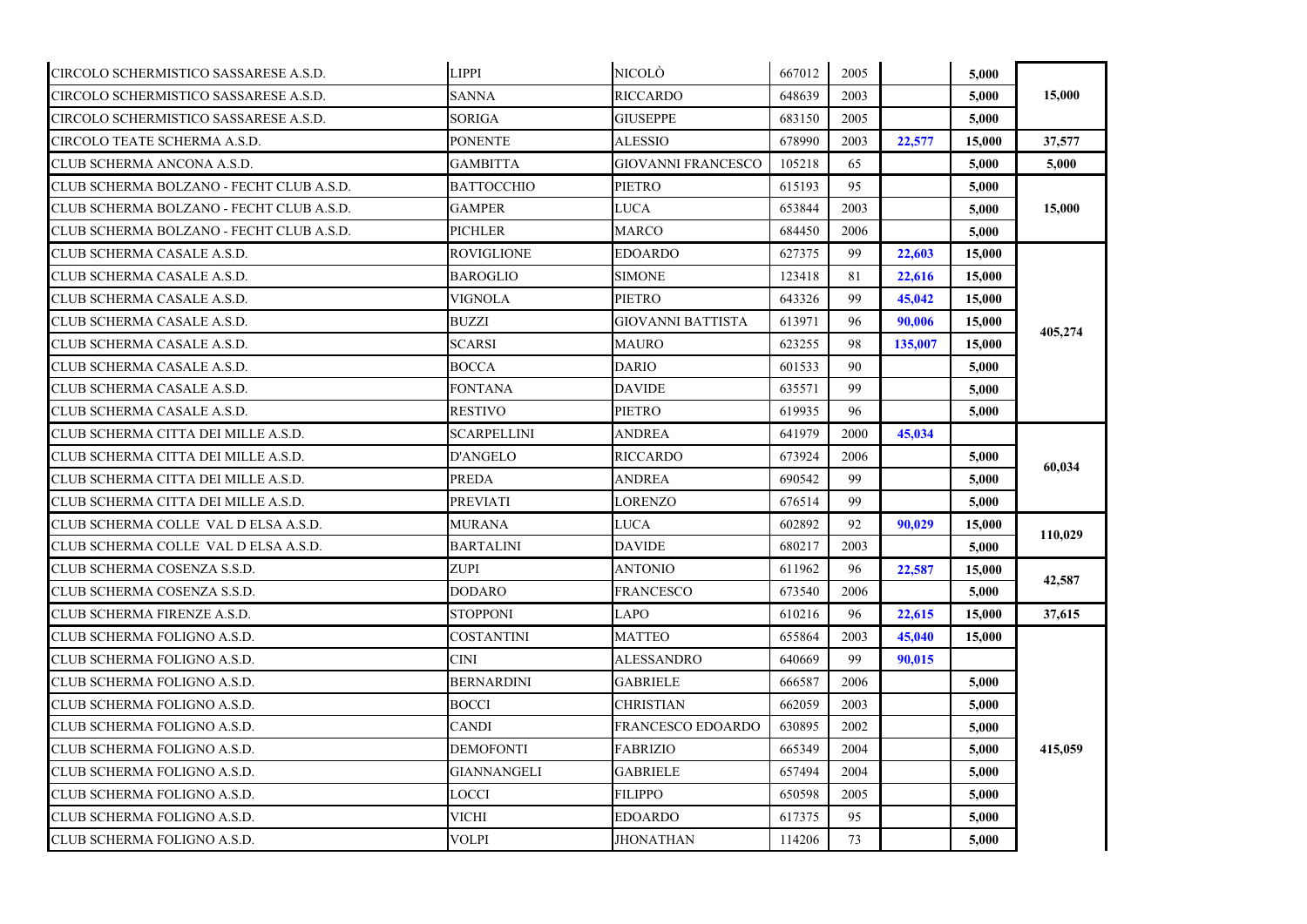| CLUB SCHERMA FOLIGNO A.S.D.               | <b>SANTARELLI</b> | <b>ANDREA</b>        | 603159 | 93   | 225,004 |        |         |
|-------------------------------------------|-------------------|----------------------|--------|------|---------|--------|---------|
| CLUB SCHERMA FORMIA A.S.D.                | CRISTIANI         | MUZIO                | 629610 | 99   | 45,005  | 15,000 |         |
| CLUB SCHERMA FORMIA A.S.D.                | DI NUCCI          | <b>GIANFILIPPO</b>   | 139159 | 88   | 90.011  | 15,000 |         |
| CLUB SCHERMA FORMIA A.S.D.                | <b>RUSSO</b>      | <b>ANDREA</b>        | 607337 | 94   | 180.003 |        |         |
| CLUB SCHERMA FORMIA A.S.D.                | CHIAROLANZA       | <b>VINCENZO</b>      | 657117 | 2002 |         | 5,000  |         |
| CLUB SCHERMA FORMIA A.S.D.                | <b>RASILE</b>     | LUCIO                | 605431 | 94   |         | 5,000  | 370,019 |
| CLUB SCHERMA FORMIA A.S.D.                | SERPE             | LUCA EDOARDO         | 656564 | 2003 |         | 5,000  |         |
| CLUB SCHERMA FORMIA A.S.D.                | <b>VALENTE</b>    | PIERFRANCESCO        | 669211 | 2003 |         | 5.000  |         |
| CLUB SCHERMA FORMIA A.S.D.                | VALERIO           | DOMENICO             | 645828 | 2000 |         | 5,000  |         |
| CLUB SCHERMA JESI A.S.D.                  | <b>BARBONI</b>    | FEDERICO             | 698948 | 2005 |         | 5,000  |         |
| CLUB SCHERMA JESI A.S.D.                  | <b>GIACCHETTI</b> | JETMIR               | 675116 | 2003 |         | 5,000  | 20,000  |
| CLUB SCHERMA JESI A.S.D.                  | <b>GIUGLIANO</b>  | PIETRO               | 659656 | 2005 |         | 5,000  |         |
| CLUB SCHERMA JESI A.S.D.                  | <b>PESARESI</b>   | <b>PAOLO</b>         | 702878 | 2002 |         | 5,000  |         |
| CLUB SCHERMA LAME FRIULANE A.S.D.         | <b>FLOREANI</b>   | <b>FABRIZIO</b>      | 144101 | 91   | 22,595  | 15,000 |         |
| CLUB SCHERMA LAME FRIULANE A.S.D.         | <b>OLIVIERI</b>   | ALEX                 | 609382 | 95   |         | 5.000  |         |
| CLUB SCHERMA LAME FRIULANE A.S.D.         | ROMAN             | NIKITA               | 688068 | 2005 |         | 5,000  | 57,595  |
| CLUB SCHERMA LAME FRIULANE A.S.D.         | <b>SBAIZ</b>      | EROS                 | 688070 | 2005 |         | 5,000  |         |
| CLUB SCHERMA LAME FRIULANE A.S.D.         | <b>SERPI</b>      | LORENZO              | 664569 | 2004 |         | 5,000  |         |
| CLUB SCHERMA LECCE A.S.D.                 | DEMMA             | <b>ALESSANDRO</b>    | 674571 | 2005 |         | 5,000  |         |
| CLUB SCHERMA LECCE A.S.D.                 | PIZZOLANTE        | <b>GIACOMO MARIA</b> | 682360 | 2004 |         | 5,000  | 10,000  |
| CLUB SCHERMA LEGNANO A.S.D.               | GODI              | <b>STEFANO</b>       | 672444 | 2004 |         | 5,000  |         |
| CLUB SCHERMA LEGNANO A.S.D.               | <b>CANETTOLI</b>  | PIERLUIGI            | 670023 | 2004 |         | 5,000  | 15,000  |
| CLUB SCHERMA LEGNANO A.S.D.               | WALLISER          | EDOARDO              | 671917 | 2005 |         | 5,000  |         |
| CLUB SCHERMA NAPOLI A.S.D.                | CARIGNANI         | GIOVANBATTISTA       | 647856 | 2003 |         | 5,000  |         |
| CLUB SCHERMA NAPOLI A.S.D.                | LOMBARDO          | GIOVANNI MARIA       | 664885 | 2003 |         | 5,000  | 10,000  |
| CLUB SCHERMA PESCARA A.S.D.               | <b>IPPOLITI</b>   | <b>GIORGIO</b>       | 651968 | 2003 |         | 5,000  | 10,000  |
| CLUB SCHERMA PESCARA A.S.D.               | MAGGI             | <b>ALESSANDRO</b>    | 624974 | 96   |         | 5,000  |         |
| CLUB SCHERMA PISA ANTONIO DI CIOLO A.S.D. | <b>ANICHINI</b>   | PIERLUIGI            | 640287 | 99   | 22,574  | 15,000 |         |
| CLUB SCHERMA PISA ANTONIO DI CIOLO A.S.D. | MARINI            | <b>JACOPO</b>        | 139303 | 89   | 45,064  |        |         |
| CLUB SCHERMA PISA ANTONIO DI CIOLO A.S.D. | MARTINI           | COSIMO               | 638875 | 97   | 135,002 |        |         |
| CLUB SCHERMA PISA ANTONIO DI CIOLO A.S.D. | LECCESE           | SIMONE               | 655945 | 2005 |         | 5,000  | 255,213 |
| CLUB SCHERMA PISA ANTONIO DI CIOLO A.S.D. | LECCESE           | GIOVANNI             | 655946 | 2003 |         | 5.000  |         |
| CLUB SCHERMA PISA ANTONIO DI CIOLO A.S.D. | VACANTE           | <b>GAETANO</b>       | 610111 | 93   |         | 5,000  |         |
| CLUB SCHERMA PISA ANTONIO DI CIOLO A.S.D. | CIMINI            | <b>GABRIELE</b>      | 623389 | 94   | 22,573  |        |         |
| CLUB SCHERMA RECANATI A.S.D.              | <b>PENSATO</b>    | <b>TOMMASO</b>       | 655249 | 2006 |         | 5,000  | 5,000   |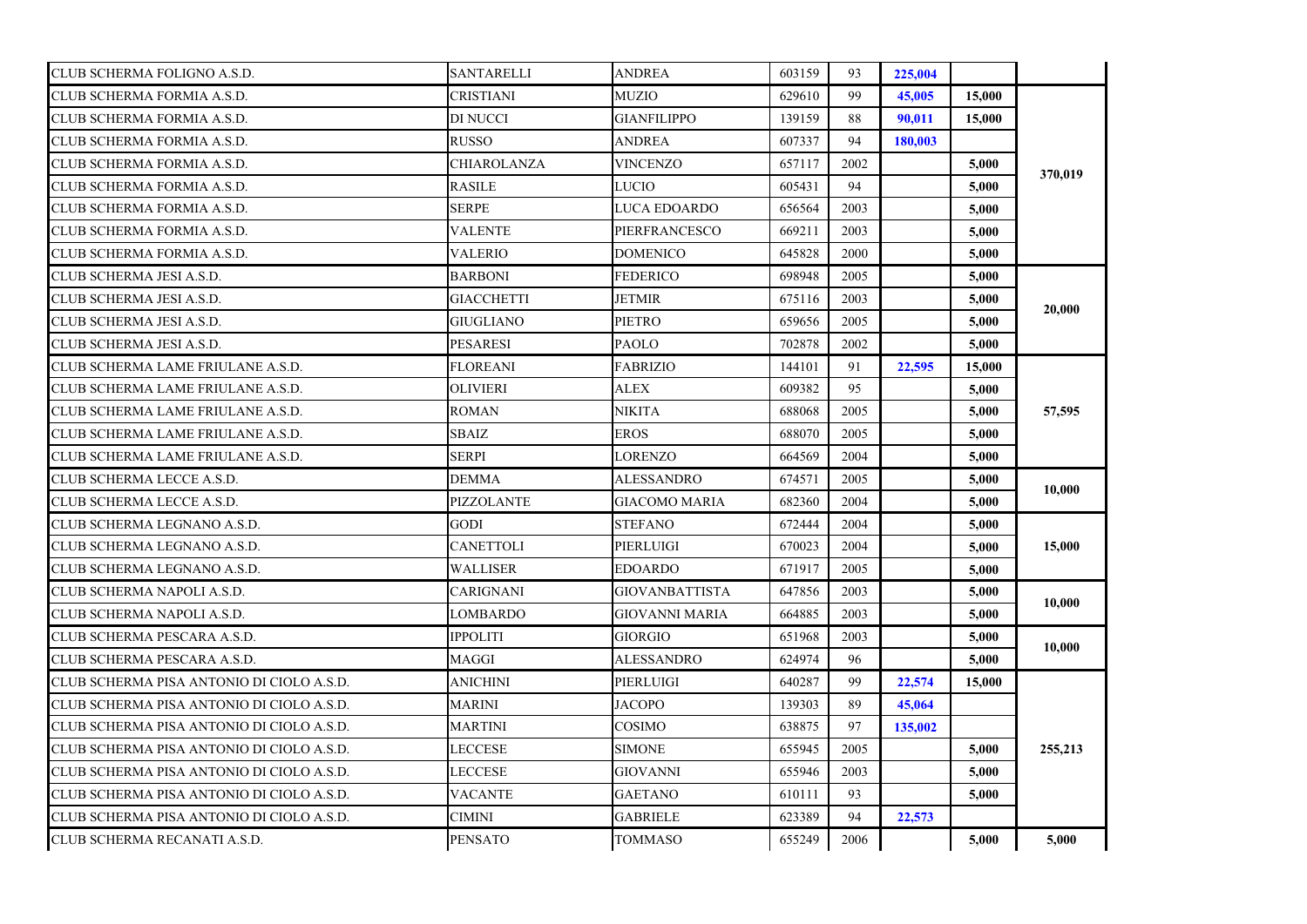| CLUB SCHERMA RIETI A.S.D.           | SERILLI           | <b>MATTEO</b>           | 507879 | 92   |         | 5,000  | 5,000   |
|-------------------------------------|-------------------|-------------------------|--------|------|---------|--------|---------|
| CLUB SCHERMA ROMA A.S.D.            | <b>SALVITTI</b>   | ALESSANDRO              | 624080 | 97   | 22,610  | 15,000 |         |
| CLUB SCHERMA ROMA A.S.D.            | <b>FERRAUTI</b>   | <b>FRANCESCO</b>        | 665790 | 2003 | 45,006  | 15,000 |         |
| CLUB SCHERMA ROMA A.S.D.            | <b>URSINI</b>     | <b>ANDREA</b>           | 638585 | 2003 | 135,004 | 15,000 |         |
| CLUB SCHERMA ROMA A.S.D.            | <b>CAPPUCCI</b>   | <b>FEDERICO</b>         | 683731 | 2003 |         | 5,000  |         |
| CLUB SCHERMA ROMA A.S.D.            | <b>CARRIERE</b>   | <b>EDOARDO</b>          | 634055 | 2003 |         | 5,000  |         |
| CLUB SCHERMA ROMA A.S.D.            | CARUSI            | GIACOMO                 | 660402 | 2003 |         | 5,000  |         |
| CLUB SCHERMA ROMA A.S.D.            | <b>FAVRETTI</b>   | UMBERTO                 | 633202 | 98   |         | 5,000  | 742,620 |
| CLUB SCHERMA ROMA A.S.D.            | MANTUA            | MATTEO                  | 650111 | 2000 |         | 5.000  |         |
| CLUB SCHERMA ROMA A.S.D.            | <b>NAPOLETANO</b> | RICCARDO                | 669727 | 2004 |         | 5,000  |         |
| CLUB SCHERMA ROMA A.S.D.            | <b>PALLESI</b>    | <b>FEDERICO</b>         | 645344 | 2004 |         | 5.000  |         |
| CLUB SCHERMA ROMA A.S.D.            | <b>PULITI</b>     | LUCIO                   | 656427 | 2005 |         | 5,000  |         |
| CLUB SCHERMA ROMA A.S.D.            | <b>RUFINI</b>     | LORENZO                 | 645345 | 2004 |         | 5,000  |         |
| CLUB SCHERMA ROMA A.S.D.            | <b>PIZZO</b>      | PAOLO                   | 125949 | 83   | 450,000 |        |         |
| CLUB SCHERMA SALERNO A.S.D.         | VINCIGUERRA       | VINCENZO                | 670937 | 2004 |         | 5.000  | 5.000   |
| CLUB SCHERMA SAN DONA S.S.D. A R.L. | <b>DEI ROSSI</b>  | ANDREA                  | 672476 | 2004 |         | 5,000  | 5,000   |
| CLUB SCHERMA SESTO S.S.D. A R.L.    | <b>SFONDRINI</b>  | <b>EDOARDO</b>          | 674678 | 2006 | 22,577  | 15,000 |         |
| CLUB SCHERMA SESTO S.S.D. A R.L.    | <b>ANCONA</b>     | <b>DAVIDE</b>           | 670501 | 2006 |         | 5,000  | 47,577  |
| CLUB SCHERMA SESTO S.S.D. A R.L.    | <b>CINTI</b>      | <b>EDOARDO</b>          | 673754 | 2006 |         | 5,000  |         |
| CLUB SCHERMA TARANTO A.S.D.         | SALATINO          | <b>ANTONIO</b>          | 619850 | 98   |         | 5,000  | 10,000  |
| CLUB SCHERMA TARANTO A.S.D.         | <b>VENZA</b>      | WILLIAM                 | 620249 | 95   |         | 5,000  |         |
| CLUB SCHERMA TORINO A.S.D.          | CAOLO             | MARCO                   | 652783 | 2003 |         | 5,000  | 5.000   |
| CLUB SCHERMA VALDERA A.S.D.         | VERDIANI          | GIANMARCO               | 664490 | 2004 | 45,003  | 15,000 |         |
| CLUB SCHERMA VALDERA A.S.D.         | <b>CECCANTI</b>   | YURI                    | 646192 | 2000 | 45,029  |        | 110,032 |
| CLUB SCHERMA VALDERA A.S.D.         | ZUCCHELLI         | <b>ALESSIO</b>          | 617669 | 91   |         | 5,000  |         |
| COMENSE SCHERMA S.S.D. A R.L.       | COLL GARI         | <b>MATEU</b>            | 626986 | 98   | 180,004 | 15,000 | 195,004 |
| CS TRENTINA ENRICO TETTAMANTI       | AZZOLINI          | <b>PAOLO</b>            | 116275 | 76   |         | 5,000  | 5,000   |
| <b>FIAMME ORO ROMA</b>              | GALENTINO         | MATTIA                  | 674358 | 2005 | 22,584  | 15,000 |         |
| <b>FIAMME ORO ROMA</b>              | CAUDO             | <b>DOMENICO</b>         | 630138 | 98   | 45,025  | 15,000 |         |
| <b>FIAMME ORO ROMA</b>              | MORETTI           | ALESSANDRO              | 604664 | 92   | 45,026  | 15,000 |         |
| FIAMME ORO ROMA                     | CAUDO             | FRANCESCO               | 649654 | 2002 | 45,047  | 15,000 |         |
| FIAMME ORO ROMA                     | CUOMO             | VALERIO                 | 636924 | 98   | 45,062  |        |         |
| <b>FIAMME ORO ROMA</b>              | LONGO             | LUCA TOMMASO            | 654786 | 2001 | 90,001  | 15,000 |         |
| <b>FIAMME ORO ROMA</b>              | MENCARELLI        | <b>SIMONE</b>           | 633003 | 2003 | 135,009 |        |         |
| <b>FIAMME ORO ROMA</b>              | <b>FOTI</b>       | <b>EDOARDO GIUSEPPE</b> | 631322 | 2001 | 135,012 | 15,000 |         |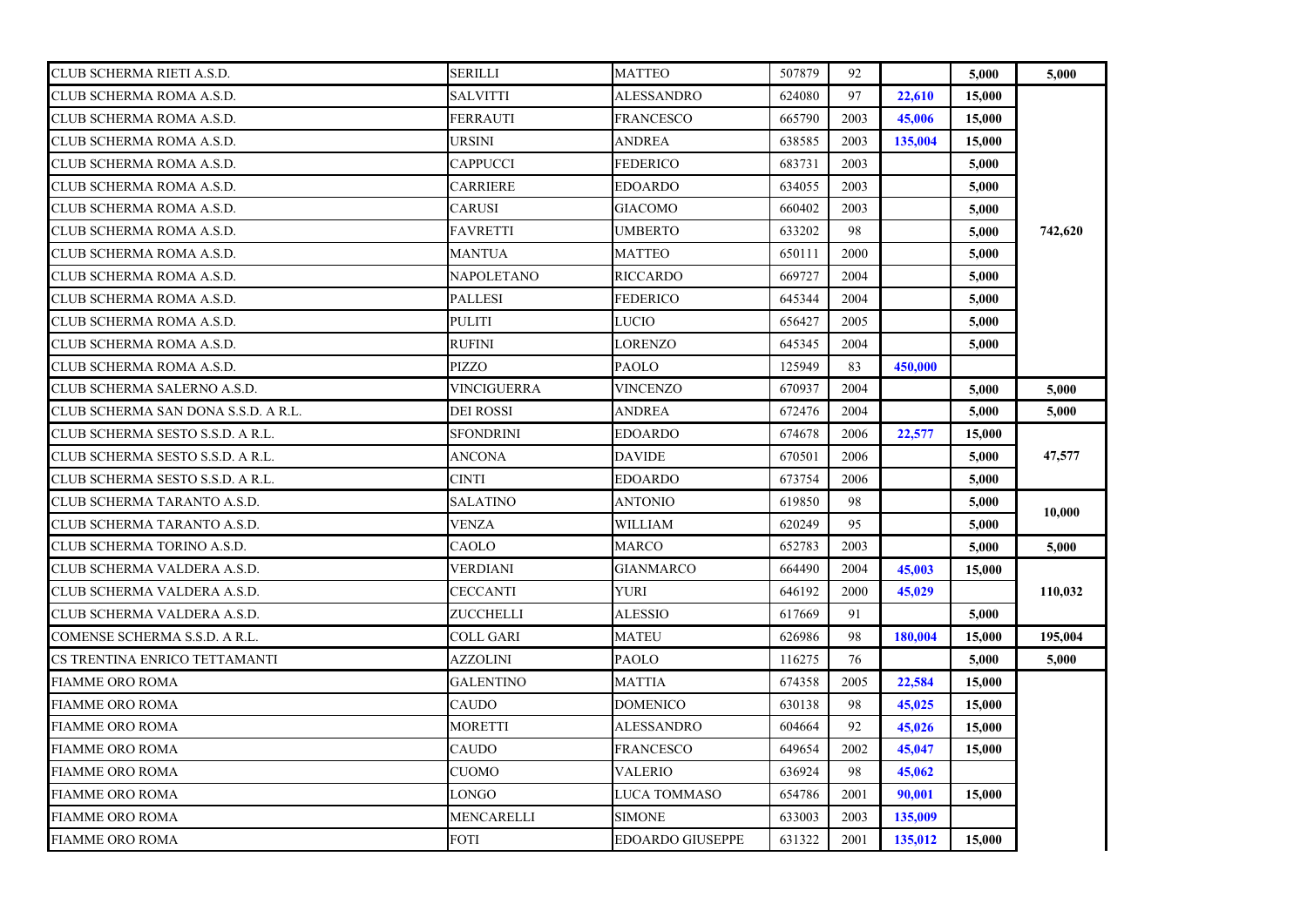| <b>FIAMME ORO ROMA</b>                     | <b>BUZZACCHINO</b> | <b>GIANPAOLO</b> | 624629 | 99   | 135,016 |        |          |
|--------------------------------------------|--------------------|------------------|--------|------|---------|--------|----------|
| FIAMME ORO ROMA                            | FICHERA            | MARCO            | 613117 | 93   | 180,006 |        |          |
| <b>FIAMME ORO ROMA</b>                     | DI VEROLI          | <b>DAVIDE</b>    | 634172 | 2001 | 225,001 |        |          |
| <b>FIAMME ORO ROMA</b>                     | SANTARELLI         | ANDREA           | 603159 | 93   | 225,004 |        |          |
| <b>FIAMME ORO ROMA</b>                     | <b>BAMBINI</b>     | <b>ANDREA</b>    | 644200 | 2000 |         | 5,000  |          |
| <b>FIAMME ORO ROMA</b>                     | <b>BARTALONI</b>   | MAURO            | 670130 | 2004 |         | 5,000  | 1487,793 |
| <b>FIAMME ORO ROMA</b>                     | <b>BILOTTA</b>     | <b>GAETANO</b>   | 613608 | 98   |         | 5,000  |          |
| <b>FIAMME ORO ROMA</b>                     | FEULA              | LEONARDO         | 648718 | 99   |         | 5,000  |          |
| FIAMME ORO ROMA                            | FIORAMANTI         | ALESSANDRO       | 613096 | 93   |         | 5,000  |          |
| FIAMME ORO ROMA                            | FONTANA            | <b>DANIELE</b>   | 622233 | 99   |         | 5,000  |          |
| <b>FIAMME ORO ROMA</b>                     | LORENZI            | <b>GABRIELE</b>  | 656733 | 2004 |         | 5,000  |          |
| <b>FIAMME ORO ROMA</b>                     | MANCINI            | <b>MATTEO</b>    | 627853 | 94   |         | 5,000  |          |
| <b>FIAMME ORO ROMA</b>                     | <b>PANTALONE</b>   | <b>STEFANO</b>   | 682730 | 86   |         | 5,000  |          |
| <b>FIAMME ORO ROMA</b>                     | PUPILLI            | MATTEO           | 655970 | 2006 |         | 5,000  |          |
| <b>FIAMME ORO ROMA</b>                     | RENCRICCA          | <b>FRANCESCO</b> | 684965 | 2006 |         | 5.000  |          |
| FIAMME ORO ROMA                            | SEMPRONI           | GIORGIO          | 667952 | 2005 |         | 5,000  |          |
| FIAMME ORO ROMA                            | SENA               | CRISTIANO        | 658322 | 2006 |         | 5,000  |          |
| <b>FIAMME ORO ROMA</b>                     | TROVARELLI         | <b>FILIPPO</b>   | 670155 | 2003 |         | 5,000  |          |
| <b>FIORE DEI LIBERI CIVIDALE UD</b>        | <b>PASOUON</b>     | <b>DAVIDE</b>    | 646455 | 2003 |         | 5,000  | 5.000    |
| FONDAZIONE MARCANTONIO BENTEGODI POL. DIL. | PISMATARO          | LUDOVICO         | 614458 | 90   |         | 5,000  | 5,000    |
| <b>G.S. FIAMME AZZURRE</b>                 | <b>DE SANTIS</b>   | <b>TULLIO</b>    | 510223 | 86   | 22,573  |        |          |
| <b>G.S. FIAMME AZZURRE</b>                 | ARMALEO            | FILIPPO          | 636063 | 2002 | 90,026  |        |          |
| <b>G.S. FIAMME AZZURRE</b>                 | VISMARA            | FEDERICO         | 630010 | 97   | 90.028  |        | 337,642  |
| <b>G.S. FIAMME AZZURRE</b>                 | REMONDINI          | DARIO            | 638538 | 2002 | 135,015 |        |          |
| GINNASTICA VICTORIA S.S.D. R.L.            | DI SARNO           | GENNARO          | 628245 | 97   | 22,618  | 15,000 |          |
| GINNASTICA VICTORIA S.S.D. R.L.            | PEZZOLI            | <b>FEDERICO</b>  | 641840 | 2003 | 45,041  | 15,000 |          |
| GINNASTICA VICTORIA S.S.D. R.L.            | <b>MARENCO</b>     | <b>FEDERICO</b>  | 636357 | 98   | 90,013  |        |          |
| GINNASTICA VICTORIA S.S.D. R.L.            | CANZONERI          | <b>DAVIDE</b>    | 620584 | 98   | 135,001 |        | 467,682  |
| GINNASTICA VICTORIA S.S.D. R.L.            | D'IPPOLITO         | ANDREA           | 687693 | 2006 |         | 5.000  |          |
| GINNASTICA VICTORIA S.S.D. R.L.            | PERELLO            | ALBERTO          | 641837 | 2004 |         | 5,000  |          |
| GINNASTICA VICTORIA S.S.D. R.L.            | MENCARELLI         | <b>SIMONE</b>    | 633003 | 2003 | 135,009 |        |          |
| METHODOS S.S.D. A R.L.                     | ALÌ                | KORNELL IGNAZIO  | 668627 | 2005 |         | 5,000  |          |
| METHODOS S.S.D. A R.L.                     | <b>BONFORTE</b>    | <b>STEFANO</b>   | 615813 | 95   |         | 5,000  |          |
| METHODOS S.S.D. A R.L.                     | D'ARRIGO           | <b>EUGENIO</b>   | 639518 | 99   |         | 5,000  | 20,000   |
| METHODOS S.S.D. A R.L.                     | LAGANÀ             | <b>MARIO</b>     | 639146 | 2000 |         | 5,000  |          |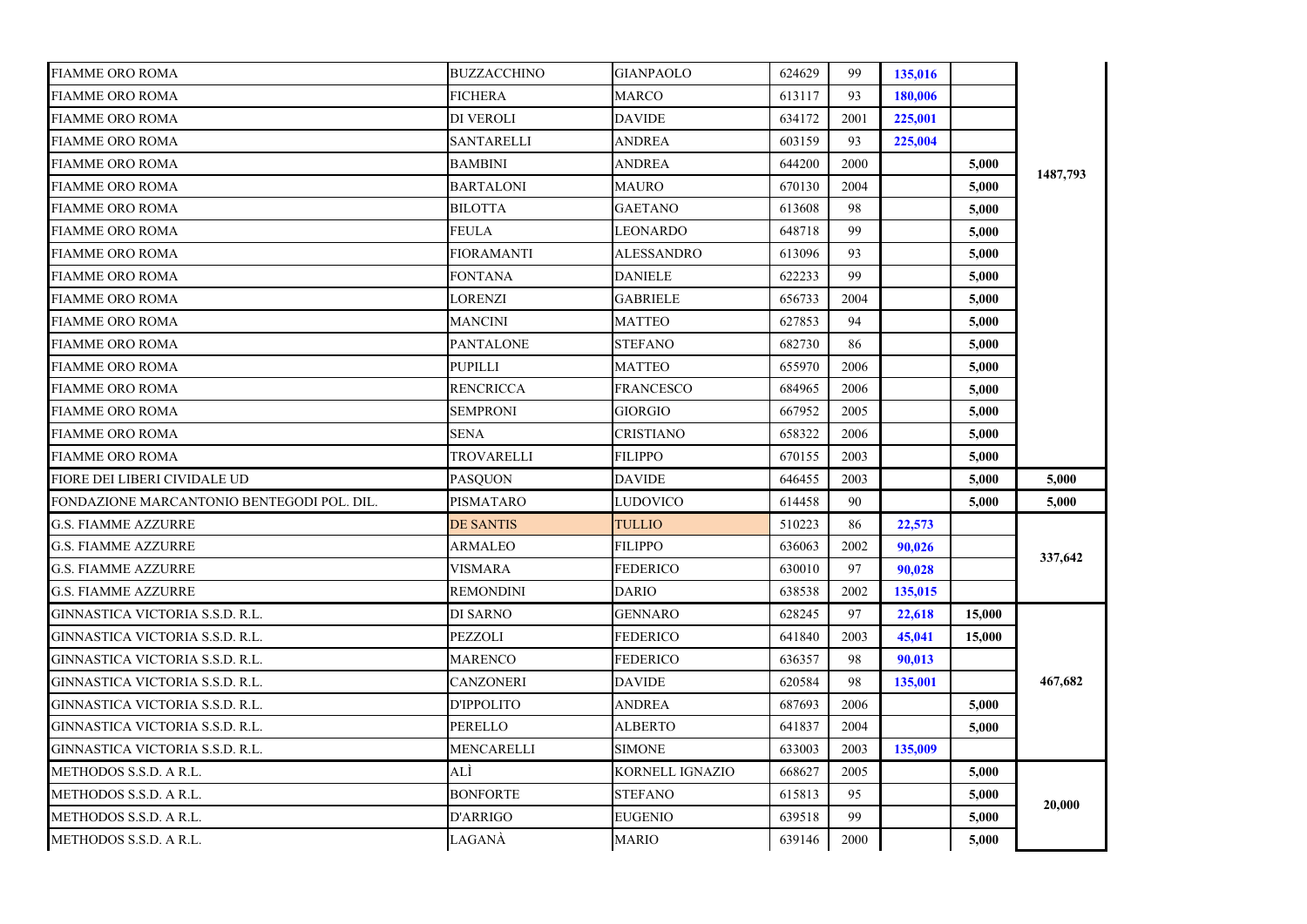| MICHELIN SPORT CLUB TORINO A.S.D.        | <b>POSSI</b>         | <b>SILVIO</b>      | 621161 | 99   | 22,573  |        |         |
|------------------------------------------|----------------------|--------------------|--------|------|---------|--------|---------|
| MICHELIN SPORT CLUB TORINO A.S.D.        | ARMIGLIATO           | FRANCESCO          | 610368 | 88   | 45,013  | 15,000 | 142,644 |
| MICHELIN SPORT CLUB TORINO A.S.D.        | <b>MICHELESSI</b>    | CORRADO            | 618066 | 97   | 45,058  | 15,000 |         |
| MILANOSCHERMA s.r.l.                     | TAGLIARIOL           | <b>MATTEO</b>      | 119576 | 83   | 225,003 |        | 225,003 |
| MINERVIUM SCHERMA MANERBIO S.S.D. A R.L. | <b>BEDANI</b>        | VITTORIO           | 140555 | 86   |         | 5,000  | 5,000   |
| NUOVO C.S. AMBROSIANO A.S.D.             | <b>ROVERE</b>        | <b>CARLO LUIGI</b> | 644934 | 2002 |         | 5,000  | 5,000   |
| PENTAMODENA A.S.D.                       | MAGNANI              | FRANCESCO          | 625385 | 96   | 22,609  | 15,000 |         |
| PENTAMODENA A.S.D.                       | MACCHIONI            | <b>GIANMARCO</b>   | 625382 | 96   | 45,052  |        |         |
| PENTAMODENA A.S.D.                       | BENEDETTI            | NICOLA             | 146916 | 85   | 45,056  | 15,000 |         |
| PENTAMODENA A.S.D.                       | ALESSANDRO           | <b>FEDERICO</b>    | 651133 | 2001 |         | 5,000  |         |
| PENTAMODENA A.S.D.                       | CREMASCHI            | <b>DAVIDE</b>      | 670954 | 2003 |         | 5,000  | 172,717 |
| PENTAMODENA A.S.D.                       | MAGNANI              | <b>ENRICO</b>      | 635460 | 2000 |         | 5,000  |         |
| PENTAMODENA A.S.D.                       | <b>SABATINI</b>      | <b>DAVIDE</b>      | 619426 | 96   |         | 5,000  |         |
| PENTAMODENA A.S.D.                       | URSO                 | <b>EDOARDO</b>     | 656676 | 2002 |         | 5,000  |         |
| PENTAMODENA A.S.D.                       | <b>VARONE</b>        | <b>FRANCESCO</b>   | 138276 | 81   |         | 5.000  |         |
| PETRARCA SCHERMA M° RYSZARD ZUB A.S.D.   | DORIGO               | LORENZO            | 138871 | 87   |         | 5,000  | 5,000   |
| PLATANIA SCHERMA A.S.D.                  | <b>BRUNO</b>         | GIUSEPPE           | 679910 | 2006 |         | 5,000  |         |
| PLATANIA SCHERMA A.S.D.                  | <b>GRANDINETTI</b>   | <b>ANDREA</b>      | 643396 | 2002 |         | 5,000  | 10,000  |
| POLISPORTIVA JONATHAN A.S.D.             | RIZZOLO              | CARLO              | 684792 | 62   |         | 5,000  | 5,000   |
| POLISPORTIVA DILETT. SCHERMA BERGAMO     | <b>RODESCHINI</b>    | LUDOVICO           | 655924 | 99   | 22,577  | 15,000 |         |
| POLISPORTIVA DILETT. SCHERMA BERGAMO     | MORETTI              | MARCO              | 641917 | 2000 | 22,620  | 15,000 |         |
| POLISPORTIVA DILETT. SCHERMA BERGAMO     | LODETTI              | ALESSANDRO         | 656619 | 2002 | 45,049  | 15,000 |         |
| POLISPORTIVA DILETT. SCHERMA BERGAMO     | GAZZANIGA            | GIACOMO            | 641976 | 99   | 90,008  |        |         |
| POLISPORTIVA DILETT. SCHERMA BERGAMO     | BARCELLA             | LUCA               | 616911 | 94   |         | 5,000  |         |
| POLISPORTIVA DILETT. SCHERMA BERGAMO     | <b>BETTONAGLI</b>    | ALEXANDER          | 635319 | 2001 |         | 5,000  | 265,254 |
| POLISPORTIVA DILETT. SCHERMA BERGAMO     | <b>GHITTI</b>        | MICHELE            | 632651 | 79   |         | 5,000  |         |
| POLISPORTIVA DILETT. SCHERMA BERGAMO     | <b>GIONFRIDDO</b>    | NICCOLO'           | 671881 | 2005 |         | 5,000  |         |
| POLISPORTIVA DILETT. SCHERMA BERGAMO     | LATTARULO            | MARCO              | 685151 | 2004 |         | 5,000  |         |
| POLISPORTIVA DILETT. SCHERMA BERGAMO     | LOCATELLI            | MARCO FRANCESCO    | 650279 | 2005 |         | 5,000  |         |
| POLISPORTIVA DILETT. SCHERMA BERGAMO     | <b>PINOTTI</b>       | ANDREA             | 654783 | 74   |         | 5.000  |         |
| POLISPORTIVA DILETT. SCHERMA BERGAMO     | ZENUCCHI             | THOMAS             | 679122 | 98   |         | 5,000  |         |
| ROMA FENCING A.S.D.                      | PERILLO              | MICHELE            | 635130 | 99   | 22,593  | 15,000 |         |
| ROMA FENCING A.S.D.                      | FERRARI DI COLLESAPE | <b>GIULIO</b>      | 621596 | 95   | 45,016  |        |         |
| ROMA FENCING A.S.D.                      | <b>DEGUCHI</b>       | <b>NICOLAS</b>     | 703578 | 2003 | 45,038  | 15,000 |         |
| ROMA FENCING A.S.D.                      | <b>GIUNTA</b>        | <b>VINCENZO</b>    | 631426 | 2000 | 90,009  | 15,000 |         |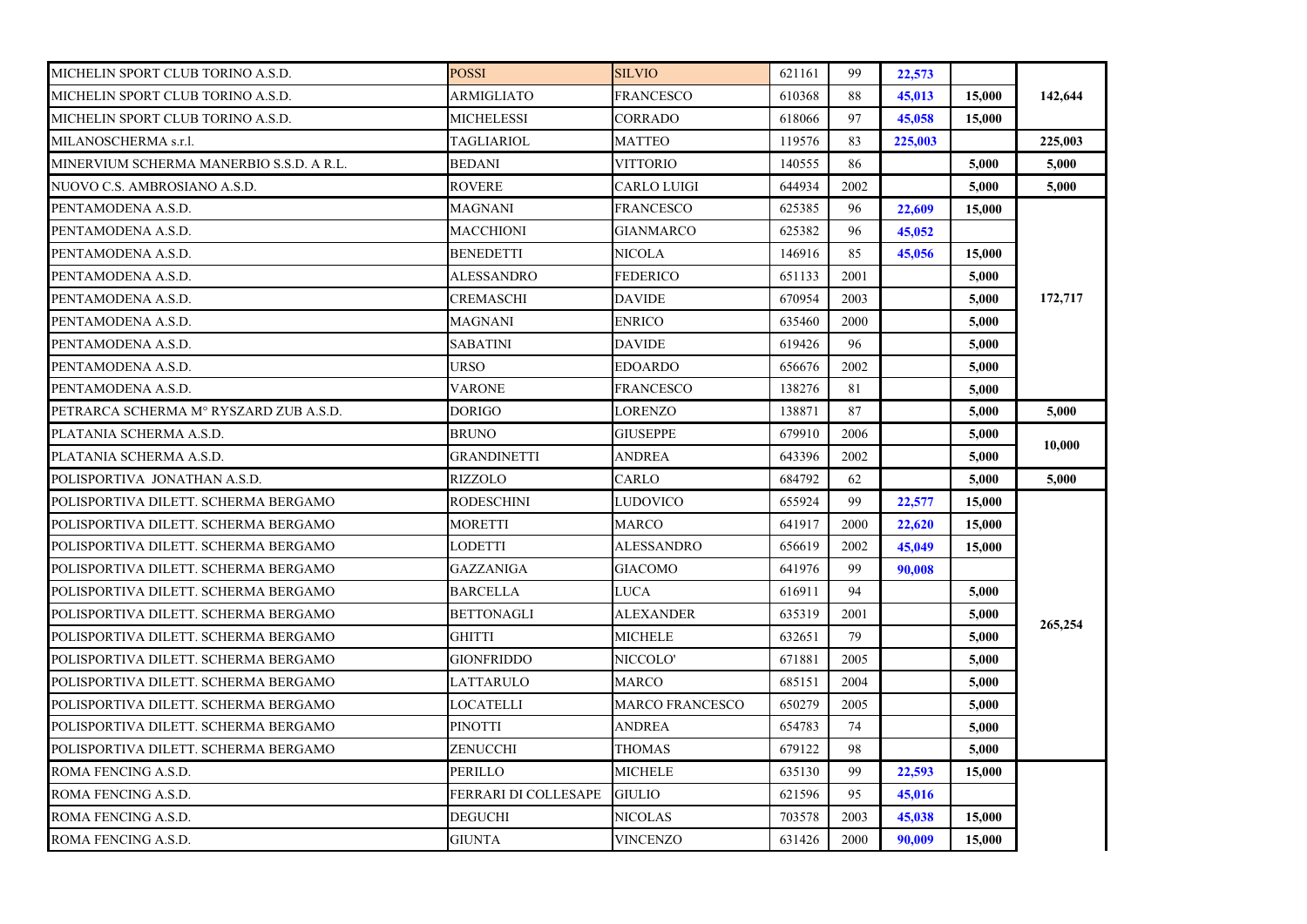| ROMA FENCING A.S.D.                 | <b>RICCI</b>      | <b>BERNARDO</b>     | 629302 | 98   | 90.030  | 15,000 |         |
|-------------------------------------|-------------------|---------------------|--------|------|---------|--------|---------|
| ROMA FENCING A.S.D.                 | SABBADINI         | NAMBIN              | 624908 | 95   | 135,006 |        |         |
| ROMA FENCING A.S.D.                 | <b>MUNZONE</b>    | <b>EDOARDO</b>      | 500173 | 88   | 225,002 |        |         |
| ROMA FENCING A.S.D.                 | <b>ALONGE</b>     | <b>TOMMASO</b>      | 650243 | 2003 |         | 5.000  |         |
| ROMA FENCING A.S.D.                 | <b>ANCORA</b>     | TULLIO              | 647558 | 96   |         | 5,000  | 757,694 |
| ROMA FENCING A.S.D.                 | CALDARONE         | <b>GIANNI</b>       | 113533 | 69   |         | 5,000  |         |
| ROMA FENCING A.S.D.                 | CANNAS            | <b>DINO</b>         | 105354 | 62   |         | 5,000  |         |
| ROMA FENCING A.S.D.                 | FERRARIS          | LUCA                | 509339 | 89   |         | 5.000  |         |
| ROMA FENCING A.S.D.                 | FRALEONI          | <b>FILIPPO</b>      | 621590 | 92   |         | 5,000  |         |
| ROMA FENCING A.S.D.                 | MACCARONI         | ANGELO              | 624409 | 56   |         | 5.000  |         |
| ROMA FENCING A.S.D.                 | PELLITTERI        | <b>MARCO</b>        | 669076 | 2004 |         | 5,000  |         |
| ROMA FENCING A.S.D.                 | PETRACCI          | <b>GABRIELE</b>     | 652452 | 2002 |         | 5,000  |         |
| S.D.S. CESARE POMPILIO GE           | MUSSO             | <b>JACOPO</b>       | 623801 | 97   | 22,604  |        |         |
| S.D.S. CESARE POMPILIO GE           | <b>SANGUINETI</b> | <b>SEBASTIAN</b>    | 654514 | 2002 | 22,623  | 15,000 |         |
| S.D.S. CESARE POMPILIO GE           | DAMIANI           | <b>STEFANO</b>      | 617878 | 93   | 22,626  | 15,000 |         |
| S.D.S. CESARE POMPILIO GE           | CIPRIANI          | ACHILLE GUIDO GYORG | 126736 | 83   | 45,060  | 15,000 |         |
| S.D.S. CESARE POMPILIO GE           | SEVERINI          | <b>FILIPPO</b>      | 647544 | 2002 | 90,016  | 15,000 | 367,955 |
| S.D.S. CESARE POMPILIO GE           | CASSOLA           | <b>MICHELE</b>      | 501563 | 87   |         | 5,000  |         |
| S.D.S. CESARE POMPILIO GE           | <b>IVALDI</b>     | <b>GIORGIO</b>      | 632240 | 99   |         | 5,000  |         |
| S.D.S. CESARE POMPILIO GE           | <b>PIRANI</b>     | <b>CLAUDIO</b>      | 102913 | 69   |         | 5.000  |         |
| S.D.S. CESARE POMPILIO GE           | ARMALEO           | <b>FILIPPO</b>      | 636063 | 2002 | 90,026  |        |         |
| S.G. PROPATRIA 1883 MILANO S.S.D.   | <b>ARDESI</b>     | <b>FEDERICO</b>     | 635983 | 96   | 45,025  | 15,000 |         |
| S.G. PROPATRIA 1883 MILANO S.S.D.   | <b>BONARDI</b>    | LUCIO               | 707261 | 2003 |         | 5,000  |         |
| S.G. PROPATRIA 1883 MILANO S.S.D.   | CASILLO           | <b>FILIPPO</b>      | 646651 | 2002 |         | 5,000  |         |
| S.G. PROPATRIA 1883 MILANO S.S.D.   | CECCHET           | MICHELE             | 644790 | 99   |         | 5,000  |         |
| S.G. PROPATRIA 1883 MILANO S.S.D.   | DE GIROLAMO       | <b>PAOLO</b>        | 671706 | 2005 |         | 5.000  |         |
| S.G. PROPATRIA 1883 MILANO S.S.D.   | LUPANO            | <b>SAMUEL</b>       | 687997 | 2002 |         | 5,000  | 105,025 |
| S.G. PROPATRIA 1883 MILANO S.S.D.   | MARZOLA           | <b>MICHELE</b>      | 671697 | 2005 |         | 5,000  |         |
| S.G. PROPATRIA 1883 MILANO S.S.D.   | TARQUINI          | LORENZO             | 661147 | 2003 |         | 5,000  |         |
| S.G. PROPATRIA 1883 MILANO S.S.D.   | <b>TASCA</b>      | <b>FILIBERTO</b>    | 646657 | 2000 |         | 5,000  |         |
| S.G. PROPATRIA 1883 MILANO S.S.D.   | VENTURINO         | JACOPO FRANCESCO    | 640840 | 99   |         | 5,000  |         |
| S.S. MALASPINA MASSA A.S.D.         | FALUOMI           | <b>ALESSANDRO</b>   | 616981 | 99   | 45,012  | 15,000 |         |
| S.S. MALASPINA MASSA A.S.D.         | MENSI             | <b>MATTEO</b>       | 652224 | 2006 |         | 5,000  | 70,012  |
| S.S. MALASPINA MASSA A.S.D.         | NARCISO           | <b>FABIO</b>        | 662514 | 2004 |         | 5,000  |         |
| S.S.D. LAZIO SCHERMA ARICCIA A R.L. | <b>DIPANATI</b>   | TIZIANO             | 613957 | 94   | 90,003  | 15,000 |         |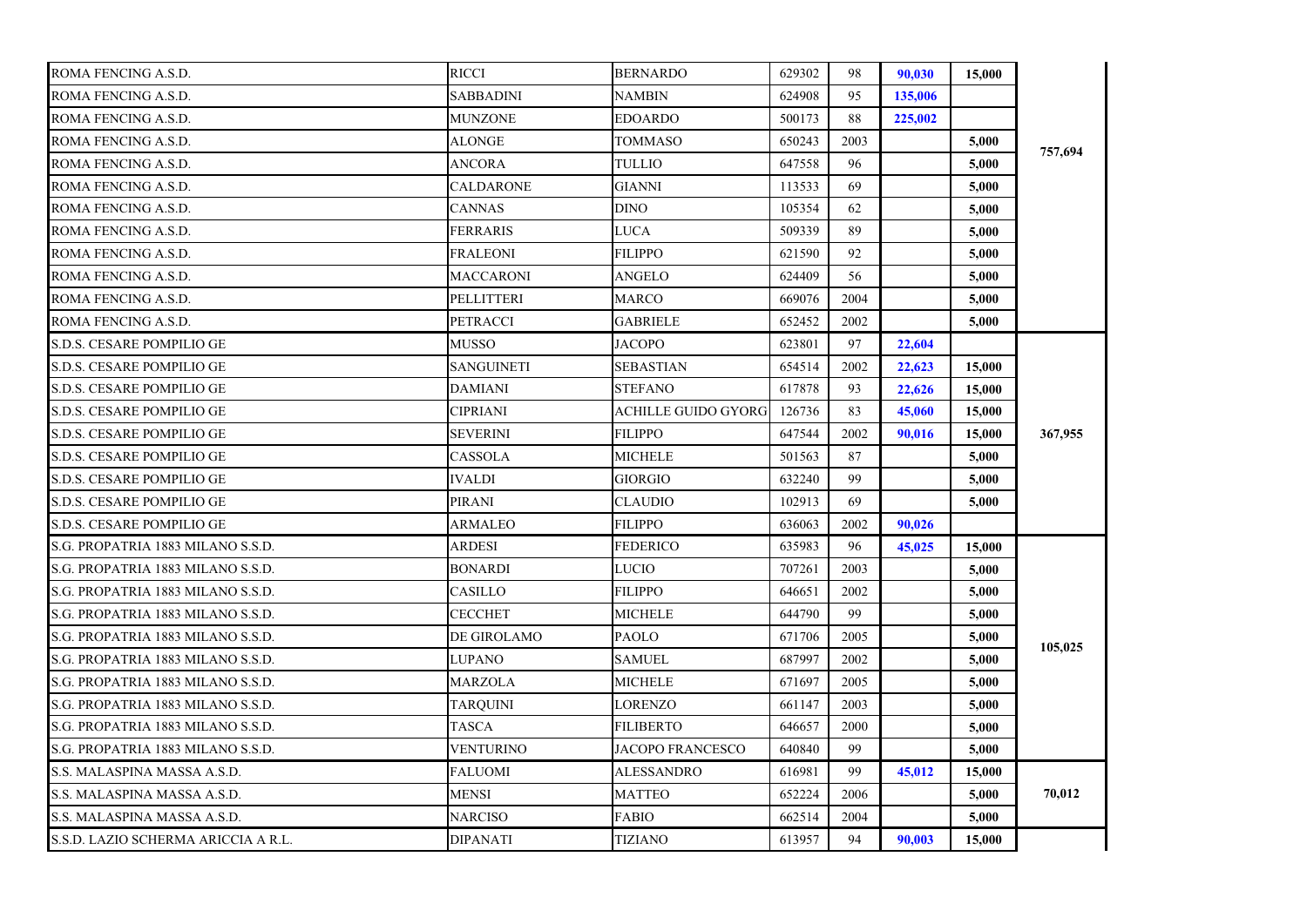| S.S.D. LAZIO SCHERMA ARICCIA A R.L.                | <b>BIRRI</b>       | <b>MATTIA</b>     | 675784 | 2004 |         | 5.000           |         |
|----------------------------------------------------|--------------------|-------------------|--------|------|---------|-----------------|---------|
| S.S.D. LAZIO SCHERMA ARICCIA A R.L.                | DI LAZZARO         | ALESSANDRO        | 669382 | 2005 |         | 5,000           | 125,003 |
| S.S.D. LAZIO SCHERMA ARICCIA A R.L.                | <b>FRATTONI</b>    | <b>TOMMASO</b>    | 684160 | 2004 |         | 5.000           |         |
| S.S.D. LAZIO SCHERMA ARICCIA A R.L.                | <b>SICA</b>        | WILLIAM DAVID     | 632733 | 2003 |         | 5,000           |         |
| SALA DI SCHERMA SOCIETA DEL GIARDINO S.S.D. A R.L. | <b>PENNELLA</b>    | <b>PIETRO</b>     | 607183 | 93   | 22,595  | 15,000          |         |
| SALA DI SCHERMA SOCIETA DEL GIARDINO S.S.D. A R.L. | <b>FORTI</b>       | <b>LEONARDO</b>   | 635762 | 97   | 45,015  | 15,000          |         |
| SALA DI SCHERMA SOCIETA DEL GIARDINO S.S.D. A R.L. | JACOBITTI ESPOSITO | <b>SIMONE</b>     | 621647 | 93   | 90,024  |                 | 342,642 |
| SALA DI SCHERMA SOCIETA DEL GIARDINO S.S.D. A R.L. | <b>BAROGLIO</b>    | <b>ANDREA</b>     | 503621 | 87   | 135,008 | 15.000          |         |
| SALA DI SCHERMA SOCIETA DEL GIARDINO S.S.D. A R.L. | <b>CANEPA</b>      | <b>FILIPPO</b>    | 606604 | 91   |         | 5,000           |         |
| SCHERMA ALTOTEVERE FENCING & MUSIC A.S.D.          | <b>BERRETTONI</b>  | ALESSANDRO        | 698241 | 71   |         | 5,000           |         |
| SCHERMA ALTOTEVERE FENCING & MUSIC A.S.D.          | TULLI              | <b>ALBERTO</b>    | 144065 | 85   |         | 5,000           | 10.000  |
| SCHERMA DOLOMITI A.S.D.                            | MIGLIORANZA        | <b>MARCO</b>      | 672475 | 2002 |         | 5,000           |         |
| SCHERMA DOLOMITI A.S.D.                            | NANI               | <b>MAURIZIO</b>   | 666313 | 72   |         | 5.000           | 10,000  |
| SCHERMA FROSINONE A.S.D.                           | CELANI             | <b>SAMUELE</b>    | 651259 | 99   | 22,622  | 15,000          |         |
| SCHERMA FROSINONE A.S.D.                           | CATALLO            | <b>DANIELE</b>    | 642344 | 99   | 45,061  | 15,000          | 97.683  |
| SCHERMA GRIFO PERUGIA A.S.D.                       | ALLEGRUCCI         | <b>FILIPPO</b>    | 620890 | 98   | 45,031  |                 |         |
| SCHERMA GRIFO PERUGIA A.S.D.                       | REPETTO            | <b>GIOVANNI</b>   | 608973 | 93   |         | 5,000           | 50.031  |
| SCHERMA MOGLIANO A.S.D.                            | <b>GAZZOLA</b>     | <b>JACOPO</b>     | 661649 | 2005 |         | 5,000           | 5.000   |
| SCHERMA SARONNO A.S.D.                             | <b>RESTANI</b>     | <b>MATTEO</b>     | 686171 | 2002 |         | 5,000           |         |
| SCHERMA SARONNO A.S.D.                             | <b>ROMANENGHI</b>  | <b>RICCARDO</b>   | 623557 | 92   |         | 10,000<br>5,000 |         |
| SCHERMA TREVISO M° ETTORE GESLAO A.S.D.            | <b>SANTORO</b>     | <b>PAOLO</b>      | 654018 | 2004 | 22,609  |                 |         |
| SCHERMA TREVISO M° ETTORE GESLAO A.S.D.            | <b>BONAGA</b>      | NICOLO'           | 643097 | 2002 | 22,619  | 15,000          |         |
| SCHERMA TREVISO Mº ETTORE GESLAO A.S.D.            | GUERRA             | <b>FEDERICO</b>   | 631359 | 99   | 90,005  |                 |         |
| SCHERMA TREVISO M° ETTORE GESLAO A.S.D.            | MANZO              | <b>EDOARDO</b>    | 667001 | 2004 | 135,005 | 15,000          | 310,238 |
| SCHERMA TREVISO Mº ETTORE GESLAO A.S.D.            | CASARO             | <b>GIANLUCA</b>   | 619069 | 96   |         | 5,000           |         |
| SCHERMA TREVISO Mº ETTORE GESLAO A.S.D.            | <b>SIMEONE</b>     | <b>ALESSANDRO</b> | 670150 | 2006 |         | 5,000           |         |
| SOC. SCHERMA CONEGLIANO A.S.D.                     | <b>SARDEGNO</b>    | <b>SIMONE</b>     | 645048 | 2002 |         | 5,000           | 5,000   |
| SOC. SCHERMISTICA LUGHESE A.S.D.                   | <b>GRECO</b>       | <b>SIMONE</b>     | 630037 | 2001 | 90,010  |                 |         |
| SOC. SCHERMISTICA LUGHESE A.S.D.                   | <b>ROCCO</b>       | <b>EMANUELE</b>   | 600733 | 94   | 90.025  | 15,000          |         |
| SOC. SCHERMISTICA LUGHESE A.S.D.                   | BOSI               | <b>GUIDO</b>      | 666032 | 2005 |         | 5,000           |         |
| SOC. SCHERMISTICA LUGHESE A.S.D.                   | <b>BRAVI</b>       | <b>FEDERICO</b>   | 656461 | 2005 |         | 5.000           |         |
| SOC. SCHERMISTICA LUGHESE A.S.D.                   | FABBI              | ALESSANDRO        | 666037 | 2002 |         | 5,000           | 230,035 |
| SOC. SCHERMISTICA LUGHESE A.S.D.                   | ORSELLI            | <b>MARCO</b>      | 609394 | 91   |         | 5,000           |         |
| SOC. SCHERMISTICA LUGHESE A.S.D.                   | PIRAZZINI          | <b>GUIDO</b>      | 649587 | 2003 |         | 5,000           |         |
| SOC. SCHERMISTICA LUGHESE A.S.D.                   | TELLARINI          | <b>MATTEO</b>     | 609395 | 91   |         | 5,000           |         |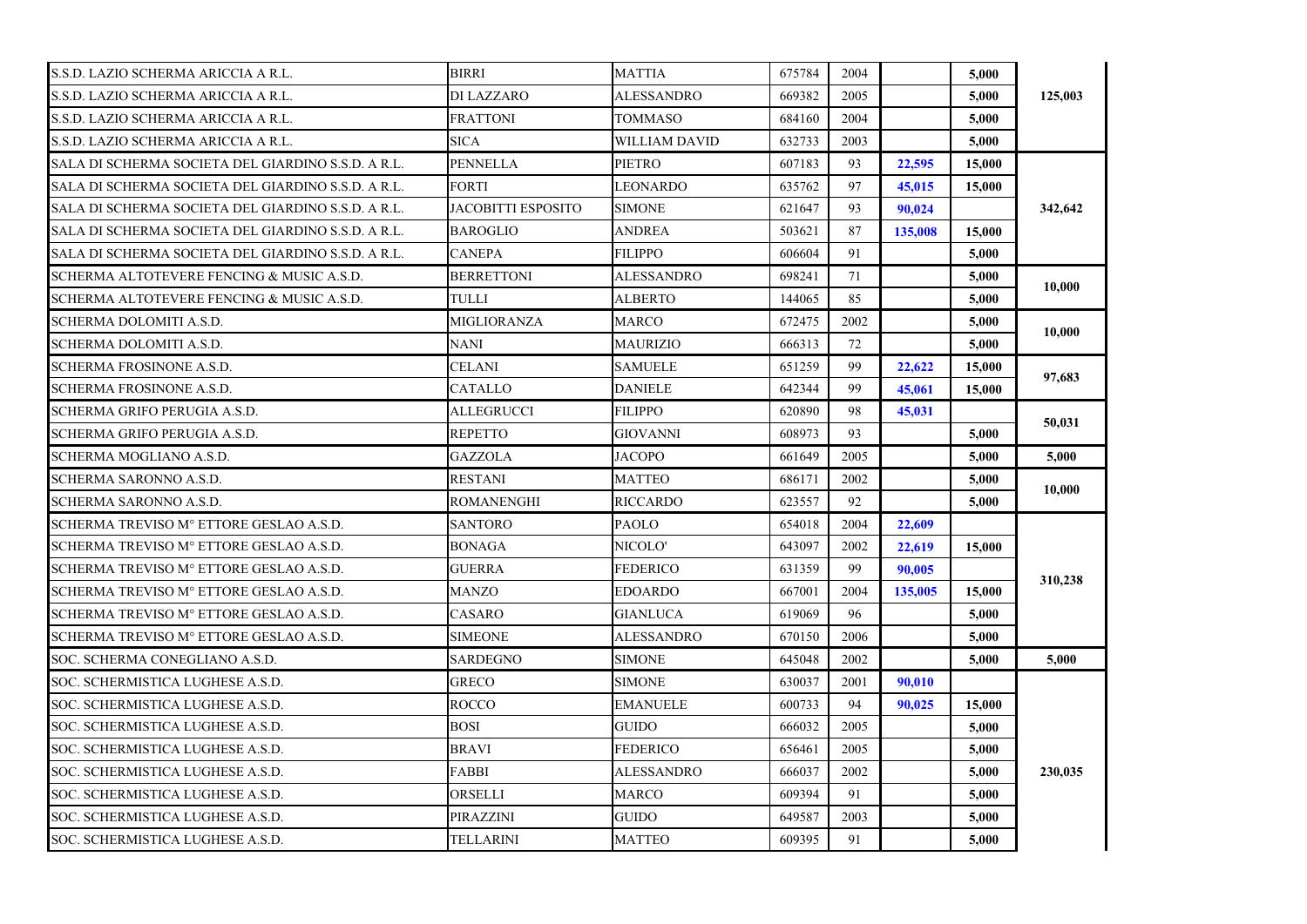| SOC. SCHERMISTICA LUGHESE A.S.D. | <b>VERONESE</b>   | <b>FEDERICO</b>   | 675411 | 2006 |        | 5,000  |        |  |
|----------------------------------|-------------------|-------------------|--------|------|--------|--------|--------|--|
| TRIESTE PENTA SCHERMA A.S.D.     | <b>ORLANDO</b>    | <b>MORENO</b>     | 676319 | 2002 |        | 5.000  | 5,000  |  |
| <b>U.S. PISASCHERMA S.S.D.</b>   | <b>ROSSI</b>      | <b>MARCO</b>      | 677932 | 2004 | 45,017 | 15,000 |        |  |
| <b>U.S. PISASCHERMA S.S.D.</b>   | <b>BISCONTINI</b> | <b>ALESSANDRO</b> | 642522 | 2002 |        | 5,000  | 65,017 |  |
| VERONASCHERMA S.S.D. R.L.        | VINALES IZNAGA    | <b>YOSNIEL</b>    | 699243 | 88   | 22.624 | 15,000 | 37,624 |  |
| VIRTUS SCHERMA ASTI A.S.D.       | <b>LODI</b>       | <b>MATTIA</b>     | 637780 | 97   |        | 5,000  | 10.000 |  |
| VIRTUS SCHERMA ASTI A.S.D.       | <b>PAROLA</b>     | <b>MAURO</b>      | 144771 | 90   |        | 5,000  |        |  |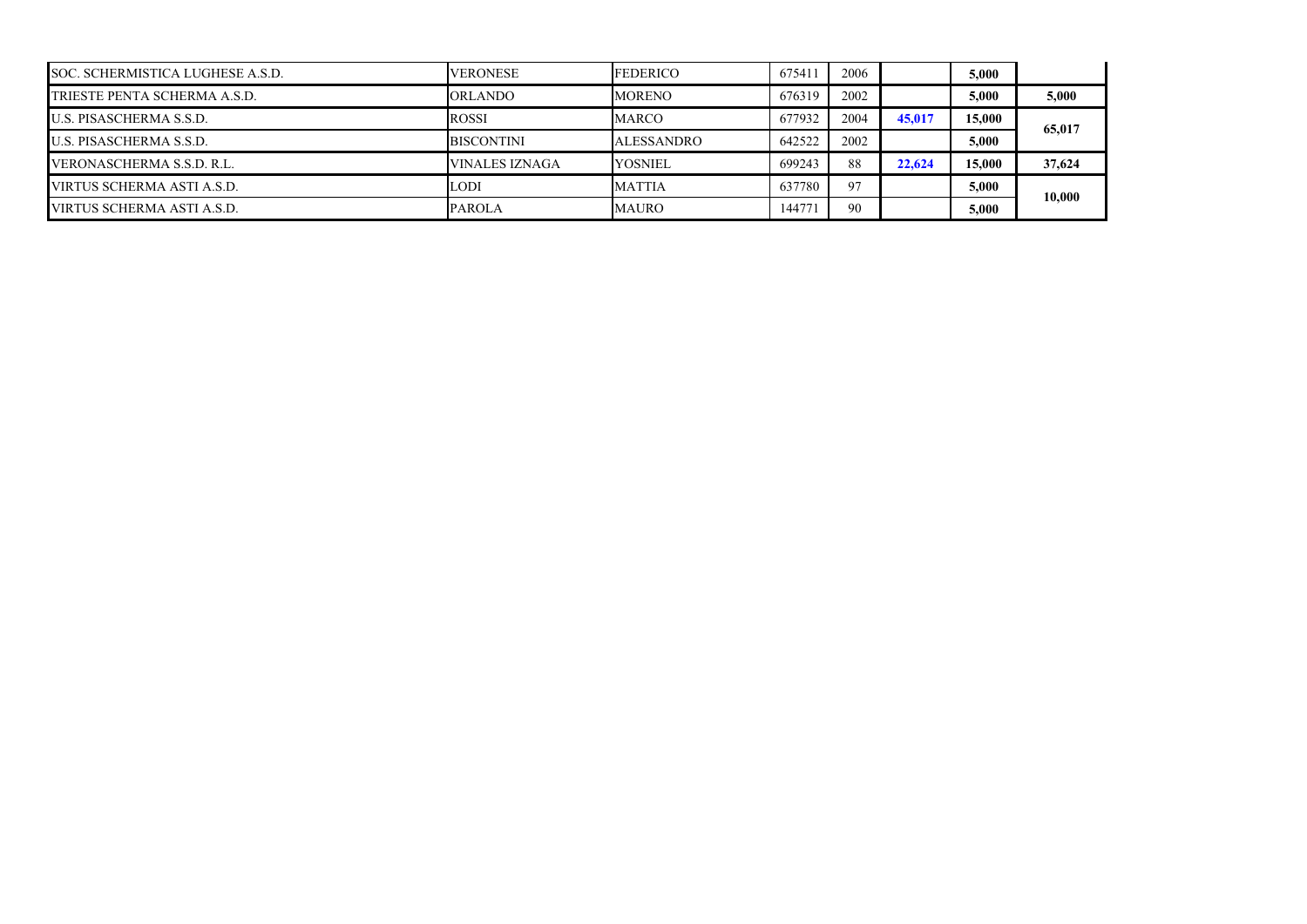

## **FEDERAZIONE ITALIANA SCHERMA Gran Premio Assoluti per Società**<br>Classifica finale - SPADA

 **Classifica finale - SPADA**

| Pos.                    | <b>Società</b>                                     | <b>TOTALE</b><br><b>PUNTI SPM</b> | <b>TOTALE</b><br><b>PUNTI SPF</b> | <b>TOTALE</b><br><b>PUNTI</b><br><b>SPADA</b> |
|-------------------------|----------------------------------------------------|-----------------------------------|-----------------------------------|-----------------------------------------------|
| $\mathbf{1}$            | FIAMME ORO ROMA                                    | 1487,793                          | 1970,346                          | 3458,139                                      |
| $\overline{2}$          | CENTRO SPORTIVO AERONAUTICA MILITARE               | 1305,003                          | 855,022                           | 2160,025                                      |
| $\overline{\mathbf{3}}$ | ACCADEMIA SCHERMA MARCHESA A.S.D.                  | 1370,590                          | 732,782                           | 2103,372                                      |
| $\overline{\mathbf{4}}$ | CLUB SCHERMA ROMA A.S.D.                           | 742,620                           | 662,726                           | 1405,346                                      |
| 5                       | CENTRO SPORTIVO ESERCITO SEZ. SCHERMA              | 247,618                           | 960,026                           | 1207,644                                      |
| 6                       | GINNASTICA VICTORIA TORINO S.S.D. R.L.             | 467,682                           | 610,238                           | 1077,920                                      |
| 7                       | S.D.S. CESARE POMPILIO GE                          | 367,955                           | 696,160                           | 1064,115                                      |
| 8                       | A.S. PICCOLO TEATRO MILANO A.S.D.                  | 587,579                           | 455,000                           | 1042,579                                      |
| 9                       | ROMA FENCING A.S.D.                                | 757,694                           | 267,832                           | 1025,526                                      |
| 10                      | SCHERMA TREVISO Mº ETTORE GESLAO A.S.D.            | 310,238                           | 642,645                           | 952,883                                       |
| 11                      | CENTRO SPORTIVO CARABINIERI SEZ. SCHERMA           | 585,028                           | 360,000                           | 945,028                                       |
| 12                      | A.S.D. BRESSO                                      | 340,250                           | 462,721                           | 802,971                                       |
| 13                      | A.S.D. PRO NOVARA SCHERMA                          | 325,000                           | 445,126                           | 770,126                                       |
| 14                      | A.S.D. GIULIO VERNE SCHERMA RM                     | 630,028                           | 112,641                           | 742,669                                       |
| 15                      | METHODOS S.S.D. A R.L.                             | 20,000                            | 647,632                           | 667,632                                       |
| 16                      | A.S.D. SCHERMA PISTOIA 1894                        | 367,647                           | 277,636                           | 645,283                                       |
| 17                      | A.S.D. CLUB SCHERMISTICO PARTENOPEO                | 600,185                           | 20,000                            | 620,185                                       |
| 18                      | S.S.D. LAZIO SCHERMA ARICCIA A R.L.                | 125,003                           | 462,646                           | 587,649                                       |
| 19                      | POLISPORTIVA DILETT. SCHERMA BERGAMO               | 265,254                           | 255,286                           | 520,540                                       |
| 20                      | SOC. SCHERMISTICA LUGHESE A.S.D.                   | 230,035                           | 290,096                           | 520,131                                       |
| 21                      | BERGAMASCA SCHERMA S.S.D. S.R.L.                   | 292,887                           | 215,017                           | 507,904                                       |
| 22                      | CLUB SCHERMA FORMIA A.S.D.                         | 370,019                           | 135,204                           | 505,223                                       |
| 23                      | PENTAMODENA A.S.D.                                 | 172,717                           | 317,696                           | 490,413                                       |
| 24                      | CLUB SCHERMA FOLIGNO A.S.D.                        | 415,059                           | 65,042                            | 480,101                                       |
| 25                      | C.D.S. MANGIAROTTI A.S.D.                          | 122,794                           | 350,122                           | 472,916                                       |
| 26                      | ASS. SCHERMA PRO VERCELLI A.S.D.                   | 20,000                            | 452,800                           | 472,800                                       |
| 27                      | CENTRO SPORTIVO GENOVASCHERMA A.S.D.               | 100,215                           | 357,690                           | 457,905                                       |
| 28                      | CIRCOLO DELLA SCHERMA TERNI A.S.D.                 | 47,600                            | 397,685                           | 445,285                                       |
| 29                      | CIRCOLO SCHERMA GIUSEPPE DELFINO IVREA A.S.D.      | 270,078                           | 165,097                           | 435,175                                       |
| 30                      | CLUB SCHERMA PISA ANTONIO DI CIOLO A.S.D.          | 255,213                           | 175,261                           | 430,474                                       |
| 31                      | A.S.D. CLUB SCHERMA KOALA                          | 180,087                           | 240,001                           | 420,088                                       |
| 32                      | CLUB SCHERMA CASALE A.S.D.                         | 405,274                           | 5,000                             | 410,274                                       |
| 33                      | SALA DI SCHERMA SOCIETA DEL GIARDINO S.S.D. A R.L. | 342,642                           | 65,039                            | 407,681                                       |
| 34                      | CIRCOLO SCHERMISTICO FORLIVESE A.S.D.              | 265,033                           | 140,070                           | 405,103                                       |
| 35                      | A.D.S. CLUB SCHERMA ACIREALE                       | 87,612                            | 315,000                           | 402,612                                       |
| 36                      | A.S.D. SCHERMA LAME AZZURRE BRINDISI DIL.          | 257,654                           | 132,622                           | 390,276                                       |
| 37                      | A.S.D. CLUB SCHERMA SAN NICOLA                     | 160,022                           | 230,039                           | 390,061                                       |
| 38                      | ACCADEMIA SCHERMA MILANO S.S.D. A R.L.             | 310,271                           | 70,025                            | 380,296                                       |
| 39                      | CATANIA FENCING CLUB A.S.D.                        | 252,634                           | 110,018                           | 362,652                                       |
| 40                      | <b>G.S. FIAMME AZZURRE</b>                         | 337,642                           |                                   | 337,642                                       |
| 41                      | C.U.S. PAVIA A.S.D.                                | 227,627                           | 55,016                            | 282,643                                       |
| 42                      | C.D.S. LIGURIA A.S.D. GE                           | 80,004                            | 185,214                           | 265,218                                       |
| 43                      | U.S. PISASCHERMA S.S.D.                            | 65,017                            | 197,634                           | 262,651                                       |
| 44                      | A.S.D. CIRCOLO RAVENNATE DELLA SPADA               | 60,054                            | 195,043                           | 255,097                                       |
| 45                      | CIRCOLO DELLA SPADA CERVIA MILANO M. A.S.D.        | 165,003                           | 80,235                            | 245,238                                       |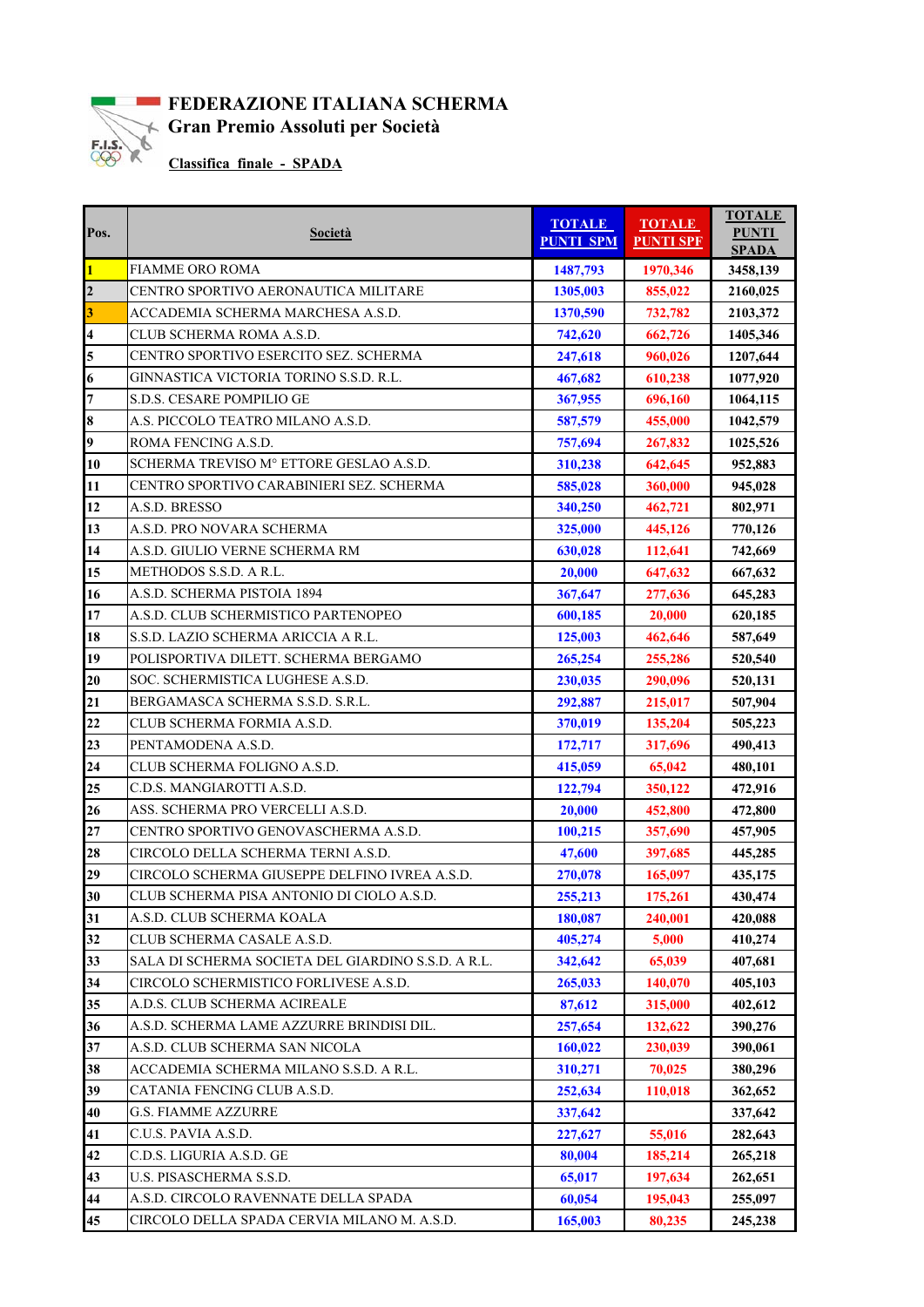| 46 | A.P.D. PIETRO MICCA BIELLA                         | 115,002 | 127,619 | 242,621 |
|----|----------------------------------------------------|---------|---------|---------|
| 47 | BOTTAGISIO SPORT CENTER SEZ. SCHERMA               | 220,117 | 20,000  | 240,117 |
| 48 | A.S.D. C.U.S. CAGLIARI SEZ. SCHERMA                | 105,051 | 127,601 | 232,652 |
| 49 | MILANOSCHERMA s.r.l.                               | 225,003 |         | 225,003 |
| 50 | CIRCOLO SCHERMA CASTELFRANCO VENETO A.S.D.         | 72,618  | 150,009 | 222,627 |
| 51 | A.S.D. CLUB SCHERMA PORTICI                        | 210,028 | 5,000   | 215,028 |
| 52 | C.U.S. CATANIA SEZ. SCHERMA A.S.D.                 | 80,002  | 125,013 | 205,015 |
| 53 | ACCADEMIA OLIMPICA BENEVENTANA DI SCHERMA A.S.D.   |         | 195,006 | 195,006 |
| 54 | COMENSE SCHERMA S.S.D. A R.L.                      | 195,004 |         | 195,004 |
| 55 | A.S.D. G.S. P. GIANNONE CASERTA                    | 10,000  | 180,005 | 190,005 |
| 56 | A.S.D. ACCADEMIA D ARMI ATHOS                      | 162,631 | 15,000  | 177,631 |
| 57 | A.S.D. ACCADEMIA DI SCHERMA G. BERNARDI            | 15,000  | 150,011 | 165,011 |
| 58 | FONDAZIONE MARCANTONIO BENTEGODI POL. DIL.         | 5,000   | 152,648 | 157,648 |
| 59 | C.S. APUANO A.S.-D.                                | 47,613  | 110,005 | 157,618 |
| 60 | A.S.D. C.N. POSILLIPO NA                           | 25,000  | 127,646 | 152,646 |
| 61 | A.S.D. SCHERMA PAVIA                               | 142,621 | 10,000  | 152,621 |
| 62 | S.G. PROPATRIA 1883 MILANO S.S.D.                  | 105,025 | 47,589  | 152,614 |
| 63 | MICHELIN SPORT CLUB TORINO A.S.D.                  | 142,644 | 5,000   | 147,644 |
| 64 | CLUB SCHERMA VALDERA A.S.D.                        | 110,032 | 37,584  | 147,616 |
| 65 | CIRCOLO DELLA SCHERMA IMOLA A.S.D.                 | 75,023  | 70,050  | 145,073 |
| 66 | S.S. MALASPINA MASSA A.S.D.                        | 70,012  | 60,058  | 130,070 |
| 67 | C.S. SANT OLCESE SCHERMA A.S.D.                    |         | 127,605 | 127,605 |
| 68 | CLUB SCHERMA LAME FRIULANE A.S.D.                  | 57,595  | 70,010  | 127,605 |
| 69 | A.S.D. CLUB SCHERMA BARI                           | 110,080 | 5,000   | 115,080 |
| 70 | CIRCOLO SCHERMA LA SPEZIA A.S.D.                   | 10,000  | 105,002 | 115,002 |
| 71 | SCHERMA FROSINONE A.S.D.                           | 97,683  | 15,000  | 112,683 |
| 72 | CLUB SCHERMA COLLE VAL D ELSA A.S.D.               | 110,029 |         | 110,029 |
| 73 | A.S.D. AXA SCHERMA                                 | 5,000   | 102,619 | 107,619 |
| 74 | CLUB SCHERMA LA FARNESIANA A.S.D.                  |         | 105,029 | 105,029 |
| 75 | CIRCOLO SCHERMA AOSTA A.S.D.                       |         | 105,001 | 105,001 |
| 76 | A.S.D. CUS PIEMONTE ORIENTALE SEZ. SCHERMA         | 37,580  | 65,025  | 102,605 |
| 77 | CHIAVARI SCHERMA A.D.S.                            | 5,000   | 90,025  | 95,025  |
| 78 | A.S. UDINESE POL. DIL. SEZ. SCHERMA                | 20,000  | 75,008  | 95,008  |
| 79 | A.S.D. SAN GIUSTO SCHERMA                          | 30,000  | 52,585  | 82,585  |
| 80 | CIRCOLO TEATE SCHERMA A.S.D.                       | 37,577  | 42,595  | 80,172  |
| 81 | A.S.D. CLUB SCHERMA PORDENONE                      | 35,000  | 42,593  | 77,593  |
| 82 | CIRCOLO DELLA SPADA VICENZA A.S.D.                 | 5,000   | 70,039  | 75,039  |
| 83 | VIRTUS SCHERMA ASTI A.S.D.                         | 10,000  | 65,004  | 75,004  |
| 84 | A.S.D. C.S. G. PETTORELLI                          | 57,588  | 15,000  | 72,588  |
| 85 | A.S.D. ACCADEMIA DELLA SCHERMA FERMO               | 65,021  | 5,000   | 70,021  |
| 86 | A.S.D. PRO PATRIA ET LIBERTATE BUSTO ARSIZIO       | 52,607  | 15,000  | 67,607  |
| 87 | A.S.D. CATANIA SCHERMA                             | 10,000  | 57,596  | 67,596  |
| 88 | ACCADEMIA DI SCHERMA CALABRESE A.S.D.              | 42,585  | 22,577  | 65,162  |
| 89 | CLUB SCHERMA TORINO A.S.D.                         | 5,000   | 60,040  | 65,040  |
| 90 | A.S.D. SCHERMA VITTORIA PORDENONE                  | 65,011  |         | 65,011  |
| 91 | CENTRO SCHERMA LATINA A.S.D.                       | 52,592  | 10,000  | 62,592  |
| 92 | ACCADEMIA DELLA SPADA IMOLA A.S.D.                 | 60,057  |         | 60,057  |
| 93 | ACCADEMIA D'ARMI MUSUMECI GRECO 1878 S.S.D. A R.L. | 60,037  |         | 60,037  |
| 94 | CLUB SCHERMA CITTA DEI MILLE A.S.D.                | 60,034  |         | 60,034  |
| 95 | A.S.D. FRASCATI SCHERMA                            | 60,019  |         | 60,019  |
| 96 | ACCADEMIA DELLA SCHERMA REGGIO CALABRIA A.S.D.     | 5,000   | 52,608  | 57,608  |
| 97 | CIRCOLO SCHERMA NAVACCHIO POL. DIL.                | 52,590  |         | 52,590  |
| 98 | CLUB SCHERMA TARANTO A.S.D.                        | 10,000  | 42,588  | 52,588  |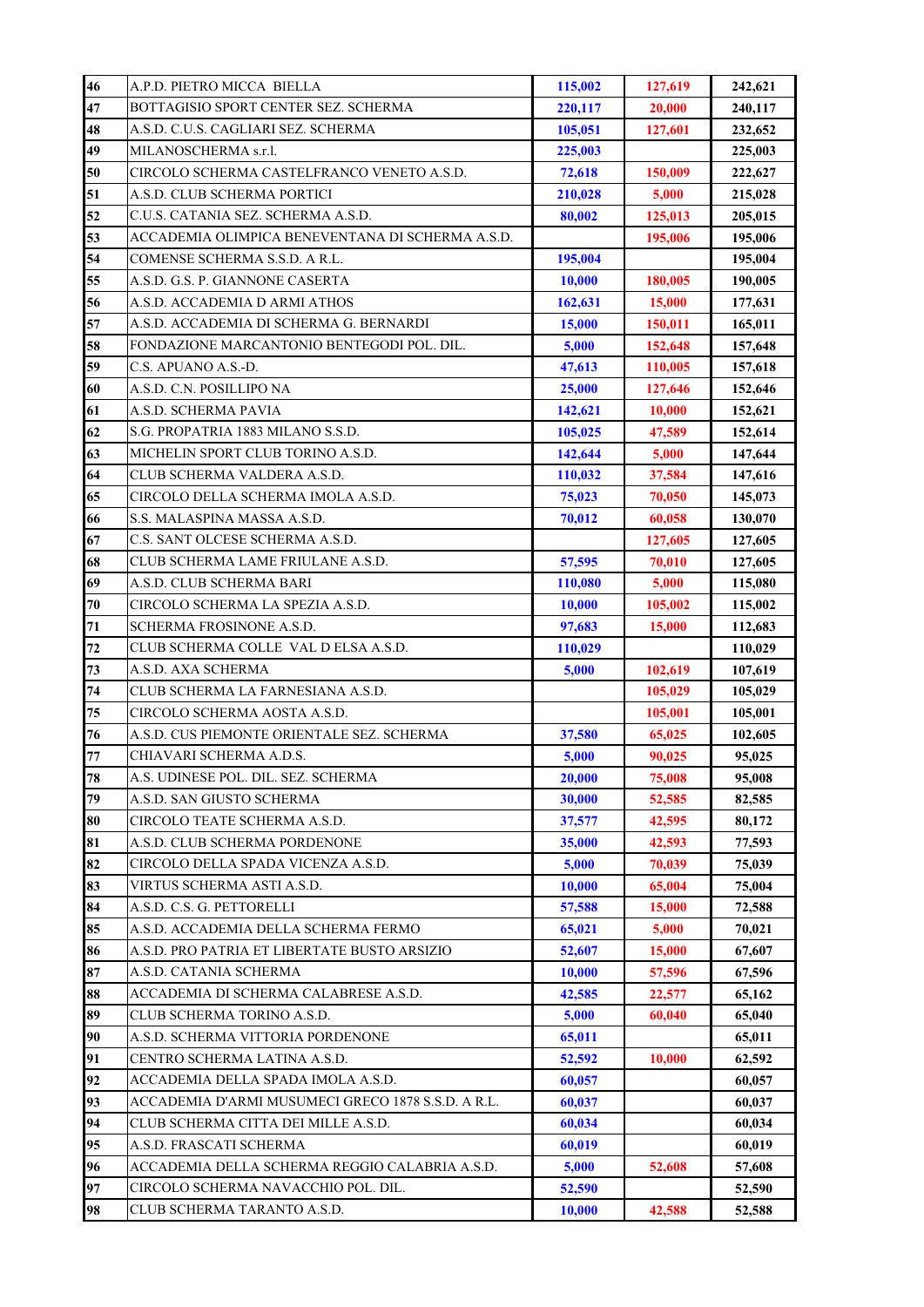| 99  | A.S.D. SCHERMA SAN PAOLO MILANO                | 42,579        | 10,000 | 52,579 |
|-----|------------------------------------------------|---------------|--------|--------|
| 100 | SCHERMA GRIFO PERUGIA A.S.D.                   | 50,031        |        | 50,031 |
| 101 | A.S.D. CLUB SCHERMA LUCCA TBB                  | 5,000         | 42,612 | 47,612 |
| 102 | A.S.D. CLUB SCHERMA PESARO                     | 42,605        | 5,000  | 47,605 |
| 103 | C.S. NEDO NADI SALERNO S.C.R.L. DIL.           | 5,000         | 42,602 | 47,602 |
| 104 | CLUB SCHERMA COSENZA S.S.D.                    | 42,587        | 5,000  | 47,587 |
| 105 | C.U.S. SIENA A.S.D.                            | 5,000         | 42,583 | 47,583 |
| 106 | CLUB SCHERMA SESTO S.S.D. A R.L.               | 47,577        |        | 47,577 |
| 107 | VERONASCHERMA S.S.D. R.L.                      | 37,624        | 5,000  | 42,624 |
| 108 | CLUB SCHERMA FIRENZE A.S.D.                    | 37,615        | 5,000  | 42,615 |
| 109 | SOC. SCHERMA CONEGLIANO A.S.D.                 | 5,000         | 37,597 | 42,597 |
| 110 | SCHERMA MONZA A.S.D.                           |               | 37,626 | 37,626 |
| 111 | KIPLING TENNIS TEAM S.S.D. A R.L. SEZ. SCHERMA |               | 37,624 | 37,624 |
| 112 | CLUB SCHERMA FABRIANO A.S.D.                   |               | 37,615 | 37,615 |
| 113 | A.S.D. VIRTUS SCHERMA SALENTO                  |               | 37,587 | 37,587 |
| 114 | A.D.S. CIRCOLO SCHERMA SAVONA                  | 30,598        |        | 30,598 |
| 115 | CLUB SCHERMA BOLZANO - FECHT CLUB A.S.D.       | <b>15,000</b> | 10,000 | 25,000 |
| 116 | CIRCOLO SCHERMISTICO SASSARESE A.S.D.          | 15,000        | 10,000 | 25,000 |
| 117 | SCHERMA SARONNO A.S.D.                         | <b>10,000</b> | 15,000 | 25,000 |
| 118 | CLUB  SCHERMA RECANATI A.S.D.                  |               | 22,577 | 22,577 |
| 119 | A.S. COMINI 1885 PADOVA SCHERMA A.S.D.         | 5,000         | 15,000 | 20,000 |
| 120 | A.S.D. FANUM FORTUNAE SCHERMA                  | 5,000         | 15,000 | 20,000 |
| 121 | A.S.D. UISP SCHERMA ORVIETO                    | 15,000        | 5,000  | 20,000 |
| 122 | C.U.S. CASSINO SCHERMA                         | 20,000        |        | 20,000 |
| 123 | CIRCOLO DELLA SCHERMA ANZIO A.S.D.             | 20,000        |        | 20,000 |
| 124 | CLUB SCHERMA JESI A.S.D.                       | 20,000        |        | 20,000 |
| 125 | CLUB SCHERMA LEGNANO A.S.D.                    | <b>15,000</b> | 5,000  | 20,000 |
| 126 | CLUB SCHERMA PESCARA A.S.D.                    | 10,000        | 10,000 | 20,000 |
| 127 | SCHERMA DOLOMITI A.S.D.                        | <b>10,000</b> | 10,000 | 20,000 |
| 128 | A.D. ACCADEMIA SCHERMISTICA FIORENTINA         | 5,000         | 10,000 | 15,000 |
| 129 | A.S.D. CIRCOLO DELLA SCHERMA JONICA            | 5,000         | 10,000 | 15,000 |
| 130 | BAKI SCHERMA CLUB ZEVIO A.S.D.                 | 10,000        | 5,000  | 15,000 |
| 131 | C.U.S. PADOVA A.S.D.                           |               | 15,000 | 15,000 |
| 132 | FIORE DEI LIBERI CIVIDALE UD                   | 5,000         | 10.000 | 15.000 |
| 133 | NUOVO C.S. AMBROSIANO A.S.D.                   | 5,000         | 10,000 | 15,000 |
| 134 | CLUB SCHERMA LECCE A.S.D.                      | 10,000        |        | 10,000 |
| 135 | A.S.D. BRIANZASCHERMA                          | 10,000        |        | 10,000 |
| 136 | A.S.D. S.E.F. VIRTUS SCHERMA BO                | 5,000         | 5,000  | 10,000 |
| 137 | A.S.D. SCHERMA MODICA                          | 10,000        |        | 10,000 |
| 138 | A.S.D. SCHERMA OSTIA                           | 10,000        |        | 10,000 |
| 139 | ACCADEMIA SCHERMA CREMONA A.S.D.               | 10,000        |        | 10,000 |
| 140 | CIRCOLO SCHERMA MESTRE S.S.D. S.R.L.           | 5,000         | 5,000  | 10,000 |
| 141 | CLUB SCHERMA NAPOLI A.S.D.                     | 10,000        |        | 10,000 |
| 142 | ETRURIA SCHERMA A.S.D.                         |               | 10,000 | 10,000 |
| 143 | PLATANIA SCHERMA A.S.D.                        | 10,000        |        | 10,000 |
| 144 | S.S.D. A R.L. IPPOCAMPO                        |               | 10,000 | 10,000 |
| 145 | SCHERMA ALTOTEVERE FENCING & MUSIC A.S.D.      | 10,000        |        | 10,000 |
| 146 | TRIESTE PENTA SCHERMA A.S.D.                   | 5,000         | 5,000  | 10,000 |
| 147 | A.S.D. AD MAIORA                               | 5,000         |        | 5,000  |
| 148 | A.S.D. ANTONIANA SCHERMA                       | 5,000         |        | 5,000  |
| 149 | A.S.D. CIRCOLO SCHERMA VALDAGNO                | 5,000         |        | 5,000  |
| 150 | A.S.D. CLUB SCHERMA LAME ORO                   | 5,000         |        | 5,000  |
| 151 | A.S.D. CLUB SCHERMA SIRACUSA                   | 5,000         |        | 5,000  |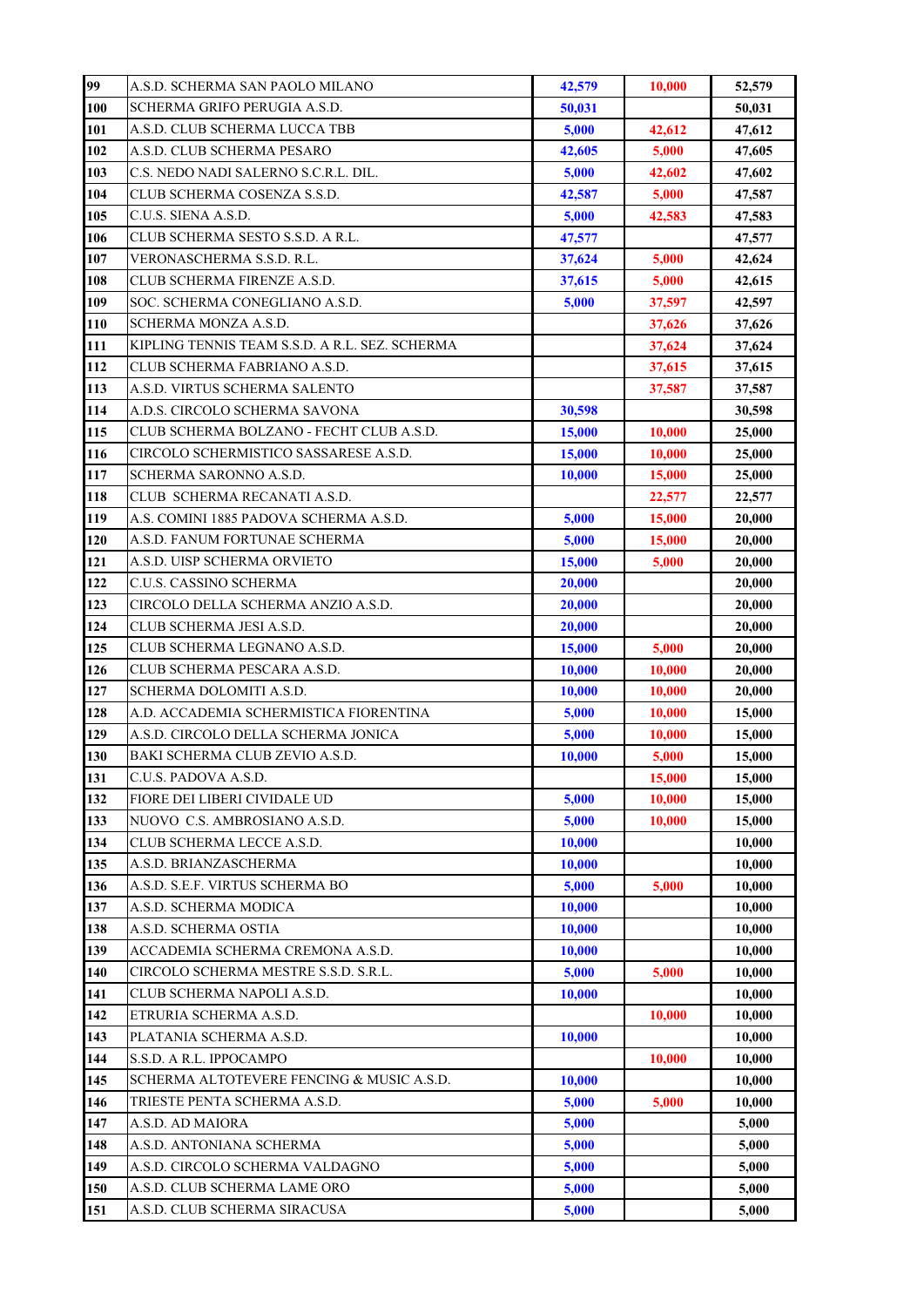| 152 | A.S.D. ESCRIME AND SPORT                             | 5,000 |       | 5,000 |
|-----|------------------------------------------------------|-------|-------|-------|
| 153 | A.S.D. POLISPORTIVA PARTENOPE SCHERMA DIL.           | 5,000 |       | 5,000 |
| 154 | A.S.D. RIVIERA SCHERMA                               |       | 5,000 | 5,000 |
| 155 | A.S.D. SAN QUIRINO SCHERMA                           |       | 5,000 | 5,000 |
| 156 | A.S.D. SCHERMA VITTORIO VENETO                       |       | 5,000 | 5,000 |
| 157 | <b>ACCADEMIA DELLA SCHERMA MALO</b>                  | 5,000 |       | 5,000 |
| 158 | ACCADEMIA LAME ROMANE A.S.D.                         | 5,000 |       | 5,000 |
| 159 | ACCADEMIA SCHERMA PINEROLO A.S.D.                    | 5,000 |       | 5,000 |
| 160 | CAPO D ARMI SCHERMA CEANS A.S.D.                     | 5,000 |       | 5,000 |
| 161 | CENTRO SCHERMA ROVIGO A.S.D.                         | 5,000 |       | 5,000 |
| 162 | CIRC. F. MISURACA                                    | 5,000 |       | 5,000 |
| 163 | CIRCOLO DELLA SCHERMA I MARSI A.S.D.                 | 5,000 |       | 5,000 |
| 164 | CIRCOLO DELLA SCHERMA LECCO A.S.D.                   | 5,000 |       | 5,000 |
| 165 | CIRCOLO DELLA SPADA MOLINARI A.S.D.                  |       | 5,000 | 5,000 |
| 166 | CIRCOLO SCHERM. ARETINO A.S.D.                       |       | 5,000 | 5,000 |
| 167 | CLUB SCHERMA ANCONA A.S.D.                           | 5,000 |       | 5,000 |
| 168 | CLUB SCHERMA RECANATI A.S.D.                         | 5,000 |       | 5,000 |
| 169 | CLUB SCHERMA RIETI A.S.D.                            | 5,000 |       | 5,000 |
| 170 | CLUB SCHERMA SALERNO A.S.D.                          | 5,000 |       | 5,000 |
| 171 | CLUB SCHERMA SAN DONA S.S.D. A R.L.                  | 5,000 |       | 5,000 |
| 172 | CS TRENTINA ENRICO TETTAMANTI                        | 5,000 |       | 5,000 |
| 173 | MINERVIUM SCHERMA MANERBIO S.S.D. A R.L.             | 5,000 |       | 5,000 |
| 174 | PETRARCA SCHERMA M° RYSZARD ZUB A.S.D.               | 5,000 |       | 5,000 |
| 175 | POL. DEL FINALE SCUOLA DI SCHERMA LEON PANCALDO A.D. |       | 5,000 | 5,000 |
| 176 | POLISPORTIVA JONATHAN A.S.D.                         | 5,000 |       | 5,000 |
| 177 | SCHERMA MOGLIANO A.S.D.                              | 5,000 |       | 5,000 |
| 178 | SOC. GINNASTICA TRIESTINA A.S.D.                     |       | 5,000 | 5,000 |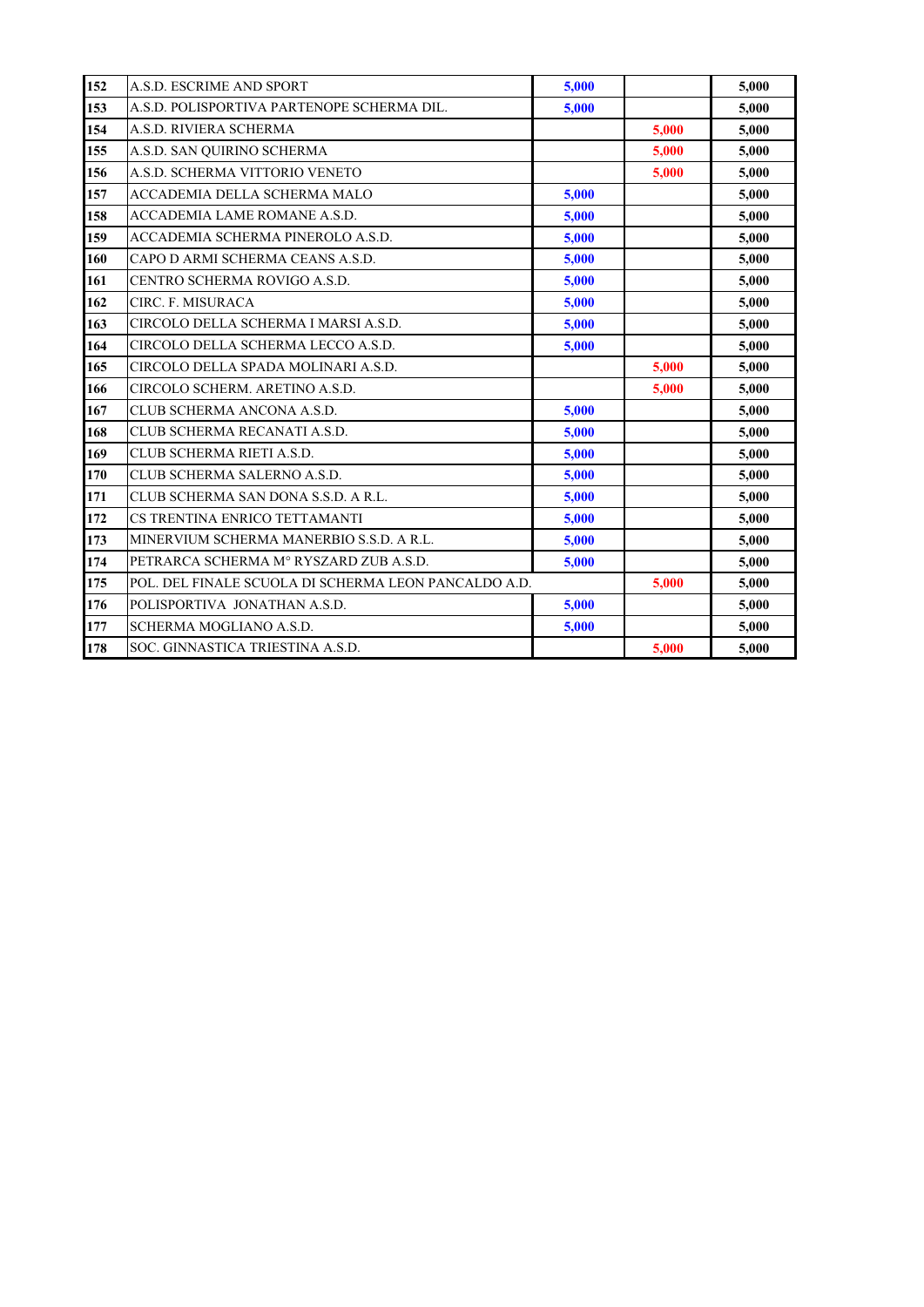

**FEDERAZIONE ITALIANA SCHERMA Gran Premio Assoluti per Società**<br>Classifica finale SCLAROLA FEMALE

**Classifica finale - SCIABOLA FEMMINILE** 

| Società                         | Cognome              | <b>Nome</b>       | Codice | Anno | Punti<br>Assoluti | Punti<br>premio | <b>TOTALE</b> |
|---------------------------------|----------------------|-------------------|--------|------|-------------------|-----------------|---------------|
| A.D. SCHERMA TRANI              | <b>CROCETTA</b>      | <b>CHIARA</b>     | 642826 | 2002 |                   | 5,000           | 5,000         |
| A.S. CHAMP NA                   | <b>MANZO</b>         | <b>MORENA</b>     | 683310 | 2006 | 36,054            | 15,000          |               |
| A.S. CHAMP NA                   | <b>RESCINITI</b>     | <b>CHIARA</b>     | 672245 | 2005 | 108,002           | 15,000          |               |
| A.S. CHAMP NA                   | <b>PETRONE</b>       | <b>ELISA</b>      | 659803 | 2003 | 108,003           | 15,000          |               |
| A.S. CHAMP NA                   | <b>VIALE</b>         | <b>MARIELLA</b>   | 666691 | 2005 | 108.004           |                 | 801,089       |
| A.S. CHAMP NA                   | <b>ROTILI</b>        | <b>CLAUDIA</b>    | 644013 | 2000 | 108,016           |                 |               |
| A.S. CHAMP NA                   | <b>DALLA VECCHIA</b> | <b>BEATRICE</b>   | 637948 | 99   | 144,003           |                 |               |
| A.S. CHAMP NA                   | PAGANO FUSCO         | <b>CHIARA</b>     | 651077 | 99   | 144,007           |                 |               |
| A.S.D. ACCADEMIA D'ARMI ATHOS   | <b>FUCCARO</b>       | <b>ISABELLA</b>   | 635691 | 2000 | 36,039            |                 | 36.039        |
| A.S.D. BRIANZASCHERMA           | <b>MERCADANTE</b>    | <b>ANNALISA</b>   | 682787 | 2003 | 72,006            | 15,000          | 92,006        |
| A.S.D. BRIANZASCHERMA           | <b>ILARI</b>         | <b>ARIANNA</b>    | 668247 | 2001 |                   | 5,000           |               |
| A.S.D. CIRCOLO SCHERM. MAZARESE | ANDALORO             | <b>DILETTA</b>    | 656231 | 2001 | 72,010            | 15,000          |               |
| A.S.D. CIRCOLO SCHERM. MAZARESE | <b>ARENA</b>         | <b>SARA</b>       | 667520 | 2006 |                   | 5,000           | 102,010       |
| A.S.D. CIRCOLO SCHERM. MAZARESE | <b>NICASTRO</b>      | <b>SIMONA</b>     | 652446 | 2005 |                   | 5.000           |               |
| A.S.D. CIRCOLO SCHERM. MAZARESE | <b>ACHENZA</b>       | <b>FRANCESCA</b>  | 670388 | 2005 |                   | 5,000           |               |
| A.S.D. CIRCOLO SCHERMA LAMETINO | TARSITANO            | <b>LORENZA</b>    | 648225 | 2003 | 36,048            | 15,000          |               |
| A.S.D. CIRCOLO SCHERMA LAMETINO | LUCCHINO             | <b>ALESSANDRA</b> | 135114 | 84   | 108,008           |                 | 169,056       |
| A.S.D. CIRCOLO SCHERMA LAMETINO | ALESSI               | <b>CARLA</b>      | 660046 | 2003 |                   | 5,000           |               |
| A.S.D. CIRCOLO SCHERMA LAMETINO | <b>GIOVANNONE</b>    | <b>SOFIA</b>      | 660047 | 2003 |                   | 5.000           |               |
| A.S.D. CLUB SCHERMA SAN SEVERO  | <b>GIANCOLA</b>      | <b>MARTINA</b>    | 677960 | 2005 | 72,001            | 15,000          | 87,001        |
| A.S.D. FANUM FORTUNAE SCHERMA   | <b>VOLPI</b>         | <b>ASIA</b>       | 675813 | 2006 | 36,039            | 15,000          |               |
| A.S.D. FANUM FORTUNAE SCHERMA   | TONELLI              | <b>SARA</b>       | 681581 | 2005 |                   | 5,000           | 56,039        |
| A.S.D. FRASCATI SCHERMA         | <b>OGGIANO</b>       | <b>SOFIA</b>      | 668363 | 2005 | 36,039            |                 |               |
| A.S.D. FRASCATI SCHERMA         | <b>CHIGNOLI</b>      | <b>GIULIA</b>     | 664102 | 2005 | 36,043            | 15,000          |               |
| A.S.D. FRASCATI SCHERMA         | <b>FANTOZZI</b>      | <b>ELENA</b>      | 645188 | 2000 | 36,055            | 15,000          |               |
| A.S.D. FRASCATI SCHERMA         | <b>ERMACORA</b>      | <b>VERONICA</b>   | 644676 | 97   | 72,014            | 15,000          |               |
| A.S.D. FRASCATI SCHERMA         | <b>GIAMMARIOLI</b>   | <b>SOFIA</b>      | 663310 | 2005 | 72,023            | 15,000          |               |
| A.S.D. FRASCATI SCHERMA         | GONZALEZ             | <b>LINDA</b>      | 687656 | 96   | 72,024            | 15,000          |               |
| A.S.D. FRASCATI SCHERMA         | <b>GIOVANNELLI</b>   | <b>AMELIA</b>     | 653925 | 2004 | 72,028            | 15,000          |               |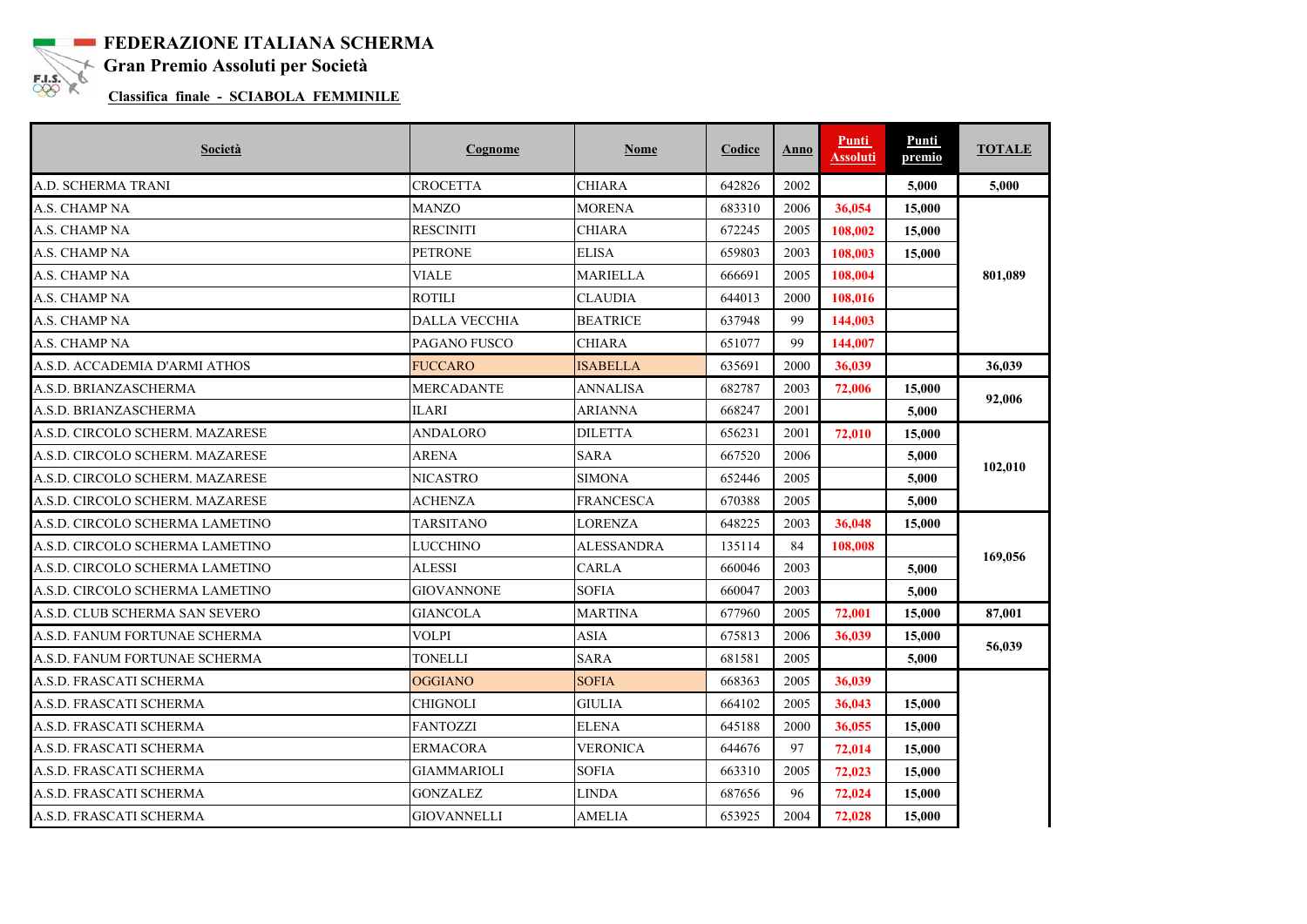| A.S.D. FRASCATI SCHERMA                | <b>CROVARI</b>    | CHIARA              | 626950 | 97   | 72,032  |        |          |
|----------------------------------------|-------------------|---------------------|--------|------|---------|--------|----------|
| A.S.D. FRASCATI SCHERMA                | GIOVANNELLI       | VALLY               | 638981 | 2001 | 108,010 |        | 1936,285 |
| A.S.D. FRASCATI SCHERMA                | <b>PREARO</b>     | FLAMINIA            | 617228 | 96   | 144,005 |        |          |
| A.S.D. FRASCATI SCHERMA                | FONDI             | CAMILLA             | 621093 | 94   | 144,007 |        |          |
| A.S.D. FRASCATI SCHERMA                | GULOTTA           | LORETA MARIA        | 500059 | 87   | 180,002 |        |          |
| A.S.D. FRASCATI SCHERMA                | MORMILE           | CHIARA              | 618553 | 95   | 180,003 |        |          |
| A.S.D. FRASCATI SCHERMA                | LUCARINI          | LUCIA               | 636231 | 98   | 252,000 |        |          |
| A.S.D. FRASCATI SCHERMA                | <b>GREGORIO</b>   | ROSSELLA            | 148208 | 90   | 360,000 |        |          |
| A.S.D. FRASCATI SCHERMA                | <b>FONDI</b>      | <b>VALERIA</b>      | 683070 | 2005 |         | 5,000  |          |
| A.S.D. FRASCATI SCHERMA                | MONTANARO         | ASIA KAROL          | 693404 | 2005 |         | 5,000  |          |
| A.S.D. GYMNASIUM SCHERMA CLUB          | SPICA             | MANUELA             | 657094 | 2004 | 108,007 |        | 108,007  |
| A.S.D. S.E.F. VIRTUS SCHERMA BO        | MAZZANTI          | CECILIA             | 630921 | 98   | 72,015  | 15,000 |          |
| A.S.D. S.E.F. VIRTUS SCHERMA BO        | <b>KHARLAN</b>    | OLGA                | 697406 | 90   | 144,004 | 15,000 |          |
| A.S.D. S.E.F. VIRTUS SCHERMA BO        | PASSARO           | ELOISA              | 629691 | 97   | 180,004 |        |          |
| A.S.D. S.E.F. VIRTUS SCHERMA BO        | ISANI             | MARIA LUDOVICA      | 652215 | 2001 |         | 5.000  | 441,023  |
| A.S.D. S.E.F. VIRTUS SCHERMA BO        | LIKAJ             | GIADA               | 683141 | 2006 |         | 5,000  |          |
| A.S.D. S.E.F. VIRTUS SCHERMA BO        | NERI              | MARGHERITA          | 681024 | 2006 |         | 5,000  |          |
| A.S.D. SCHERMISTICA LUCCHESE O. PULITI | CANDIDA DE MATTEO | SARA                | 624803 | 2001 |         | 5,000  | 10,000   |
| A.S.D. SCHERMISTICA LUCCHESE O. PULITI | RODILOSSO         | LOREDANA            | 689923 | 2006 |         | 5,000  |          |
| ACC. SCHERMA AUGUSTA TAURINORUM S.S.D. | <b>SERAFINO</b>   | SOPHIA              | 637924 | 2000 | 72,012  | 15,000 |          |
| ACC. SCHERMA AUGUSTA TAURINORUM S.S.D. | <b>COLONNA</b>    | MARGHERITA          | 651682 | 2002 | 108,005 | 15,000 | 220,017  |
| ACC. SCHERMA AUGUSTA TAURINORUM S.S.D. | RICCIO            | MATILDE             | 626793 | 2000 |         | 5,000  |          |
| ACC. SCHERMA AUGUSTA TAURINORUM S.S.D. | VIGLINO           | AMALIA              | 652353 | 2003 |         | 5,000  |          |
| ACCADEMIA LAME ROMANE A.S.D.           | MARZIALI          | ANGELICA            | 632595 | 99   | 36,039  |        | 87,085   |
| ACCADEMIA LAME ROMANE A.S.D.           | MEASSO            | ELEONORA            | 643040 | 99   | 36,046  | 15,000 |          |
| ACCADEMIA SCHERMA PINEROLO A.S.D.      | JAHIER            | LETIZIA             | 655159 | 2000 |         | 5.000  | 5.000    |
| C.S. DAUNO FOGGIA A.S.D.               | CARAFA            | GAIA KAROLA         | 673443 | 2006 | 72,004  | 15,000 |          |
| C.S. DAUNO FOGGIA A.S.D.               | CARELLA           | GAIA PIA            | 649435 | 2002 | 72,019  | 15,000 | 467,023  |
| C.S. DAUNO FOGGIA A.S.D.               | <b>BATTISTON</b>  | MICHELA             | 620358 | 97   | 288,000 |        |          |
| C.S. DAUNO FOGGIA A.S.D.               | NAPPI             | ELIANA              | 653533 | 2003 |         | 5,000  |          |
| C.S. FIDES LIVORNO A.S.D.              | CHADALAVADA ANAND | <b>BHAVANI DEVI</b> | 665495 | 93   | 72,027  | 15,000 | 87,027   |
| CENTRO SPORTIVO AERONAUTICA MILITARE   | <b>GARGANO</b>    | REBECCA             | 626850 | 96   | 108,014 |        |          |
| CENTRO SPORTIVO AERONAUTICA MILITARE   | ROTILI            | CLAUDIA             | 644013 | 2000 | 108,016 |        |          |
| CENTRO SPORTIVO AERONAUTICA MILITARE   | <b>FONDI</b>      | CAMILLA             | 621093 | 94   | 144,007 |        | 900,037  |
| CENTRO SPORTIVO AERONAUTICA MILITARE   | <b>TARICCO</b>    | BENEDETTA           | 639980 | 2001 | 252,000 |        |          |
| CENTRO SPORTIVO AERONAUTICA MILITARE   | <b>BATTISTON</b>  | <b>MICHELA</b>      | 620358 | 97   | 288,000 |        |          |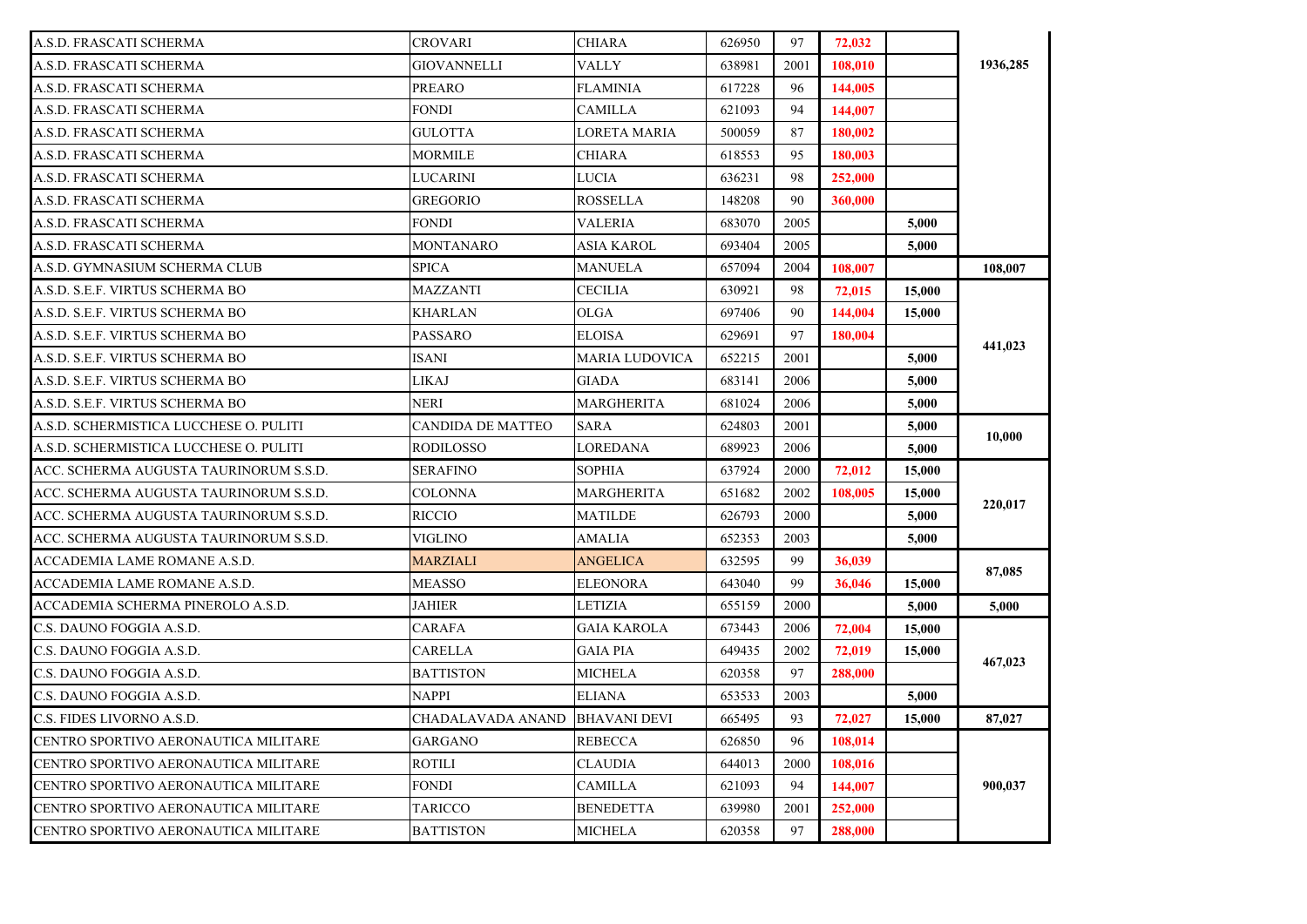| CENTRO SPORTIVO CARABINIERI SEZ. SCHERMA | <b>GREGORIO</b>     | <b>ROSSELLA</b>         | 148208 | 90   | 360,000 |        | 360,000 |
|------------------------------------------|---------------------|-------------------------|--------|------|---------|--------|---------|
| CENTRO SPORTIVO ESERCITO SEZ. SCHERMA    | BALDINI             | <b>BENEDETTA</b>        | 606613 | 93   | 180,001 |        |         |
| CENTRO SPORTIVO ESERCITO SEZ. SCHERMA    | MORMILE             | <b>CHIARA</b>           | 618553 | 95   | 180,003 |        | 360,004 |
| CIRCOLO DELLA SCHERMA I MARSI A.S.D.     | LANCIANI            | <b>MARIA CHIARA</b>     | 665290 | 2004 | 72,021  | 15,000 | 92,021  |
| CIRCOLO DELLA SCHERMA I MARSI A.S.D.     | <b>OLIVIERI</b>     | <b>ALESSIA</b>          | 652289 | 2004 |         | 5,000  |         |
| CIRCOLO DELLA SCHERMA LECCO A.S.D.       | CURRÒ               | <b>ELEONORA</b>         | 642688 | 97   |         | 5,000  | 10,000  |
| CIRCOLO DELLA SCHERMA LECCO A.S.D.       | TANINI              | FLAMINIA                | 613281 | 95   |         | 5.000  |         |
| CIRCOLO DELLA SCHERMA TERNI A.S.D.       | TESTASECCA          | GINEVRA                 | 653664 | 2004 | 36,063  | 15,000 |         |
| CIRCOLO DELLA SCHERMA TERNI A.S.D.       | <b>GUARINO</b>      | EMMA                    | 647751 | 2002 | 108,001 | 15,000 | 179,064 |
| CIRCOLO DELLA SCHERMA TERNI A.S.D.       | <b>GUARINO</b>      | MIREN                   | 647752 | 2002 |         | 5,000  |         |
| CIRCOLO SCHERMA MESTRE S.S.D. S.R.L.     | FAVARETTO           | MARTINA                 | 634310 | 2001 | 72,009  | 15,000 | 87,009  |
| CLUB SCHERMA NAPOLI A.S.D.               | LAMANNA             | <b>MARIA TERESA</b>     | 651190 | 2001 | 36,040  | 15,000 |         |
| CLUB SCHERMA NAPOLI A.S.D.               | GARGANO             | <b>GIORGIA</b>          | 658237 | 2000 | 36,059  | 15,000 |         |
| CLUB SCHERMA NAPOLI A.S.D.               | <b>FUSCO</b>        | <b>MARIA</b>            | 682986 | 2006 | 72,002  | 15,000 |         |
| CLUB SCHERMA NAPOLI A.S.D.               | MISURELLI           | <b>ROSA CARMEN</b>      | 638835 | 98   | 72,004  | 15,000 | 471,144 |
| CLUB SCHERMA NAPOLI A.S.D.               | LANDI               | <b>MICHELA</b>          | 664025 | 2003 | 72,025  | 15,000 |         |
| CLUB SCHERMA NAPOLI A.S.D.               | GARGANO             | REBECCA                 | 626850 | 96   | 108,014 |        |         |
| CLUB SCHERMA ROMA A.S.D.                 | <b>BORRELLI</b>     | <b>ELISABETTA</b>       | 668733 | 2006 | 36,056  | 15.000 |         |
| CLUB SCHERMA ROMA A.S.D.                 | <b>ESPOSITI</b>     | <b>MAXIME</b>           | 662403 | 2005 | 36,060  | 15,000 |         |
| CLUB SCHERMA ROMA A.S.D.                 | <b>MARCINIAK</b>    | <b>AGATA</b>            | 707224 | 99   | 72,007  | 15,000 |         |
| CLUB SCHERMA ROMA A.S.D.                 | MAZZAROTTO          | LIVIA                   | 632347 | 2000 | 72,011  | 15,000 |         |
| CLUB SCHERMA ROMA A.S.D.                 | <b>PONTINI</b>      | FEDERICA                | 651693 | 2003 | 72,017  | 15,000 |         |
| CLUB SCHERMA ROMA A.S.D.                 | POLLI               | <b>MARIA CLEMENTIN.</b> | 669263 | 2005 | 72,022  | 15,000 | 892,197 |
| CLUB SCHERMA ROMA A.S.D.                 | PETRAGLIA           | MARTINA                 | 600889 | 92   | 108,015 |        |         |
| CLUB SCHERMA ROMA A.S.D.                 | ARPINO              | <b>GIULIA</b>           | 636233 | 99   | 144,008 |        |         |
| CLUB SCHERMA ROMA A.S.D.                 | <b>BALDINI</b>      | <b>BENEDETTA</b>        | 606613 | 93   | 180,001 |        |         |
| CLUB SCHERMA ROMA A.S.D.                 | <b>FORNARIO</b>     | <b>MARTA</b>            | 681714 | 2006 |         | 5,000  |         |
| CLUB SCHERMA ROMA A.S.D.                 | <b>SYLOS LABINI</b> | <b>ELETTRA</b>          | 677575 | 2006 |         | 5,000  |         |
| CLUB SCHERMA TORINO A.S.D.               | <b>ZUCCHELLI</b>    | MARTA                   | 647197 | 2002 | 36,039  |        |         |
| CLUB SCHERMA TORINO A.S.D.               | <b>GUZZI SUSINI</b> | FEDERICA                | 641409 | 2002 | 72,013  |        | 200,072 |
| CLUB SCHERMA TORINO A.S.D.               | PASTORELLI          | EMILIA                  | 623286 | 97   | 72,020  | 15,000 |         |
| CLUB SCHERMA TORINO A.S.D.               | ANNICCHIARICO       | ROBERTA                 | 606721 | 89   |         | 5,000  |         |
| CLUB SCHERMA VARESE A.S.D.               | MINONZIO            | ELENA SILVIA            | 680105 | 2006 |         | 5,000  | 5,000   |
| CLUB SCHERMA VOLTRI A.S.D.               | <b>GALETTI</b>      | <b>GIADA</b>            | 657484 | 2006 | 36,058  | 15,000 | 51,058  |
| COMANDO AERONAUTICA MILITARE ROMA        | <b>BELLUCCI</b>     | ARIANNA                 | 674200 | 2006 | 36,045  | 15,000 |         |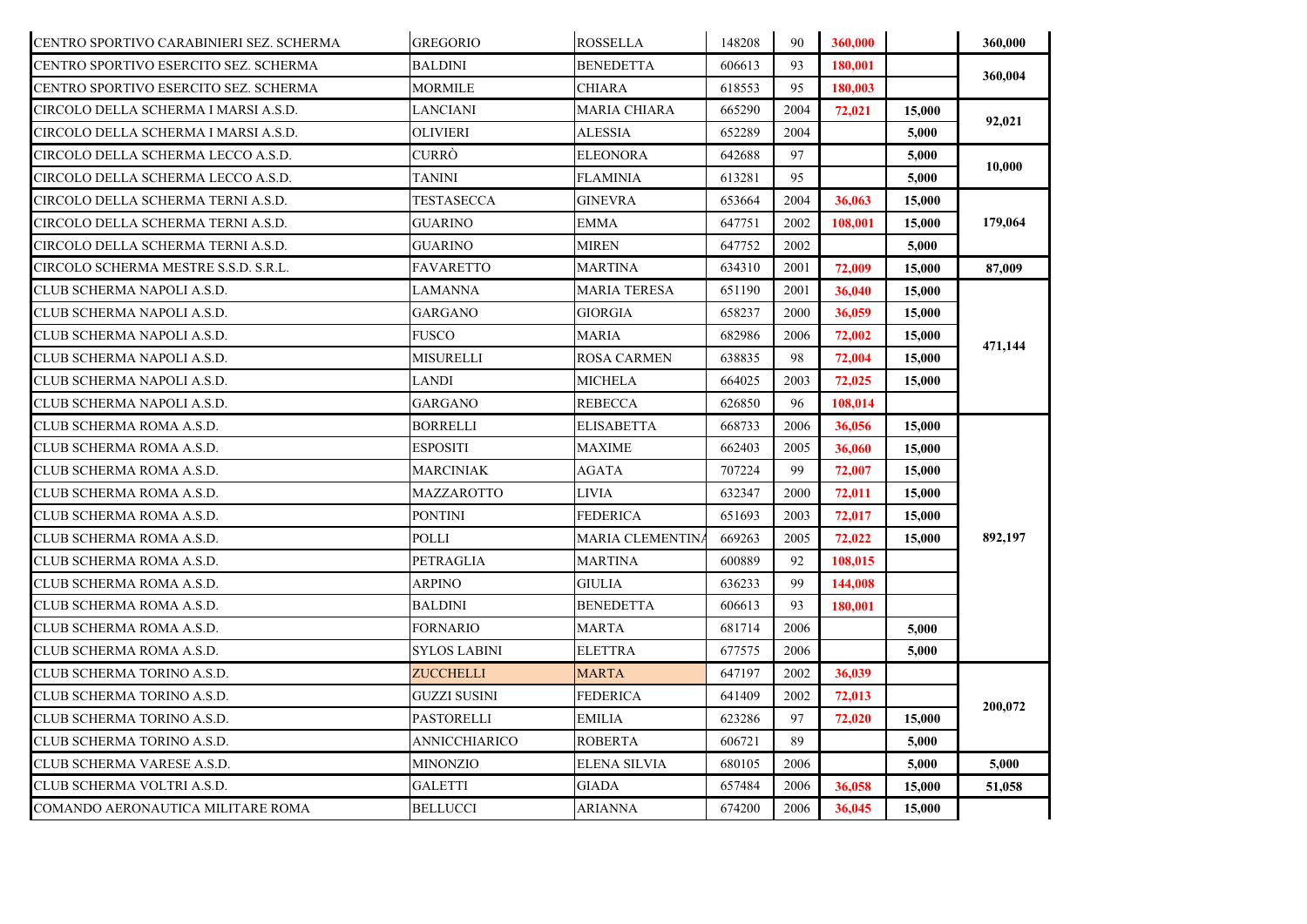| COMANDO AERONAUTICA MILITARE ROMA      | PANELLA           | GINEVRA          | 650679 | 2002 | 36,047  | 15,000 |         |
|----------------------------------------|-------------------|------------------|--------|------|---------|--------|---------|
| COMANDO AERONAUTICA MILITARE ROMA      | <b>PIVANTI</b>    | BIANCA           | 618708 | 96   | 108,012 | 15,000 | 477,104 |
| COMANDO AERONAUTICA MILITARE ROMA      | <b>TARICCO</b>    | <b>BENEDETTA</b> | 639980 | 2001 | 252,000 |        |         |
| ETRURIA SCHERMA A.S.D.                 | <b>CANTUCCI</b>   | GAIA             | 625533 | 2001 | 36,050  | 15,000 | 51,050  |
| <b>FIAMME ORO ROMA</b>                 | FAVARETTO         | MARTINA          | 634310 | 2001 | 72,009  | 15,000 |         |
| FIAMME ORO ROMA                        | CIARAGLIA         | <b>SOFIA</b>     | 610974 | 95   | 144,001 |        | 555,019 |
| <b>FIAMME ORO ROMA</b>                 | PREARO            | <b>FLAMINIA</b>  | 617228 | 96   | 144,005 |        |         |
| <b>FIAMME ORO ROMA</b>                 | PASSARO           | <b>ELOISA</b>    | 629691 | 97   | 180,004 |        |         |
| G.S. VV.FF. FIAMME ROSSE               | DALLA VECCHIA     | <b>BEATRICE</b>  | 637948 | 99   | 144,003 |        |         |
| G.S. VV.FF. FIAMME ROSSE               | <b>ARPINO</b>     | GIULIA           | 636233 | 99   | 144,008 |        | 540,011 |
| G.S. VV.FF. FIAMME ROSSE               | LUCARINI          | LUCIA            | 636231 | 98   | 252,000 |        |         |
| GEMINA SCHERMA A.S.D.                  | <b>DEL SAL</b>    | LUCREZIA         | 664639 | 2003 | 36,039  |        | 72,078  |
| GEMINA SCHERMA A.S.D.                  | PARMEGGIANI       | EUGENIA          | 662084 | 2002 | 36,039  |        |         |
| <b>GRUPPO SCHERMA FIAMME GIALLE</b>    | PETRAGLIA         | MARTINA          | 600889 | 92   | 108,015 |        |         |
| <b>GRUPPO SCHERMA FIAMME GIALLE</b>    | FUSETTI           | <b>BENEDETTA</b> | 654675 | 2002 | 144,002 |        | 432,019 |
| <b>GRUPPO SCHERMA FIAMME GIALLE</b>    | GULOTTA           | LORETA MARIA     | 500059 | 87   | 180,002 |        |         |
| IL DISCOBOLO A.S.D. SCIACCA            | MANTEGNA          | SIRIA            | 644646 | 98   | 72,029  | 15,000 | 92,029  |
| IL DISCOBOLO A.S.D. SCIACCA            | FRENNA            | CAROLYN          | 644723 | 2002 |         | 5,000  |         |
| <b>LAME TRICOLORI A.S.D.</b>           | LOFFREDO          | FRANCESCA        | 700568 | 94   | 36,041  | 15,000 |         |
| LAME TRICOLORI A.S.D.                  | <b>D'ORAZI</b>    | FRANCESCA        | 662057 | 2006 | 36,050  | 15,000 | 158,153 |
| LAME TRICOLORI A.S.D.                  | <b>SIMONELLI</b>  | <b>GIULIA</b>    | 630502 | 2001 | 36,062  | 15,000 |         |
| LAME TRICOLORI A.S.D.                  | <b>MONICA</b>     | <b>RAFFAELLA</b> | 702124 | 2006 |         | 5,000  |         |
| MILLECULURE A.S.D.                     | <b>AMODIO</b>     | <b>BENEDETTA</b> | 687462 | 2005 | 36,052  | 15,000 |         |
| MILLECULURE A.S.D.                     | <b>VARRICCHIO</b> | GIULIA           | 689017 | 2005 | 36,053  | 15,000 | 276,118 |
| MILLECULURE A.S.D.                     | <b>VARRIALE</b>   | VIVIANA          | 648683 | 2001 | 72,005  | 15,000 |         |
| MILLECULURE A.S.D.                     | DOTOLI            | MARIACHIARA      | 651079 | 2002 | 72,008  | 15,000 |         |
| PETRARCA SCHERMA Mº RYSZARD ZUB A.S.D. | VEZÙ              | <b>GIOVANNA</b>  | 653604 | 2003 | 36,064  | 15,000 |         |
| PETRARCA SCHERMA M° RYSZARD ZUB A.S.D. | STEFANELLO        | LUCIA            | 654767 | 2004 | 72,017  |        |         |
| PETRARCA SCHERMA M° RYSZARD ZUB A.S.D. | NICOLAI           | ALESSANDRA       | 661216 | 2005 | 108,011 | 15,000 |         |
| PETRARCA SCHERMA M° RYSZARD ZUB A.S.D. | <b>VESTIDELLO</b> | MADDALENA        | 644850 | 2001 | 108,013 |        |         |
| PETRARCA SCHERMA M° RYSZARD ZUB A.S.D. | <b>FUSETTI</b>    | <b>BENEDETTA</b> | 654675 | 2002 | 144,002 |        |         |
| PETRARCA SCHERMA M° RYSZARD ZUB A.S.D. | ARRU              | ISABELLA         | 649711 | 2001 | 108,010 | 15,000 |         |
| PETRARCA SCHERMA M° RYSZARD ZUB A.S.D. | <b>CATTANEO</b>   | <b>VALENTINA</b> | 662345 | 2004 | 36,061  | 15,000 | 764,209 |
| PETRARCA SCHERMA M° RYSZARD ZUB A.S.D. | <b>FUSETTI</b>    | CARLOTTA         | 654677 | 2004 | 72,031  |        |         |
| PETRARCA SCHERMA Mº RYSZARD ZUB A.S.D. | <b>GIORDANI</b>   | MARGHERITA       | 662450 | 2006 |         | 5,000  |         |
| PETRARCA SCHERMA Mº RYSZARD ZUB A.S.D. | <b>TAPPARELLO</b> | <b>ANGELICA</b>  | 641431 | 2003 |         | 5,000  |         |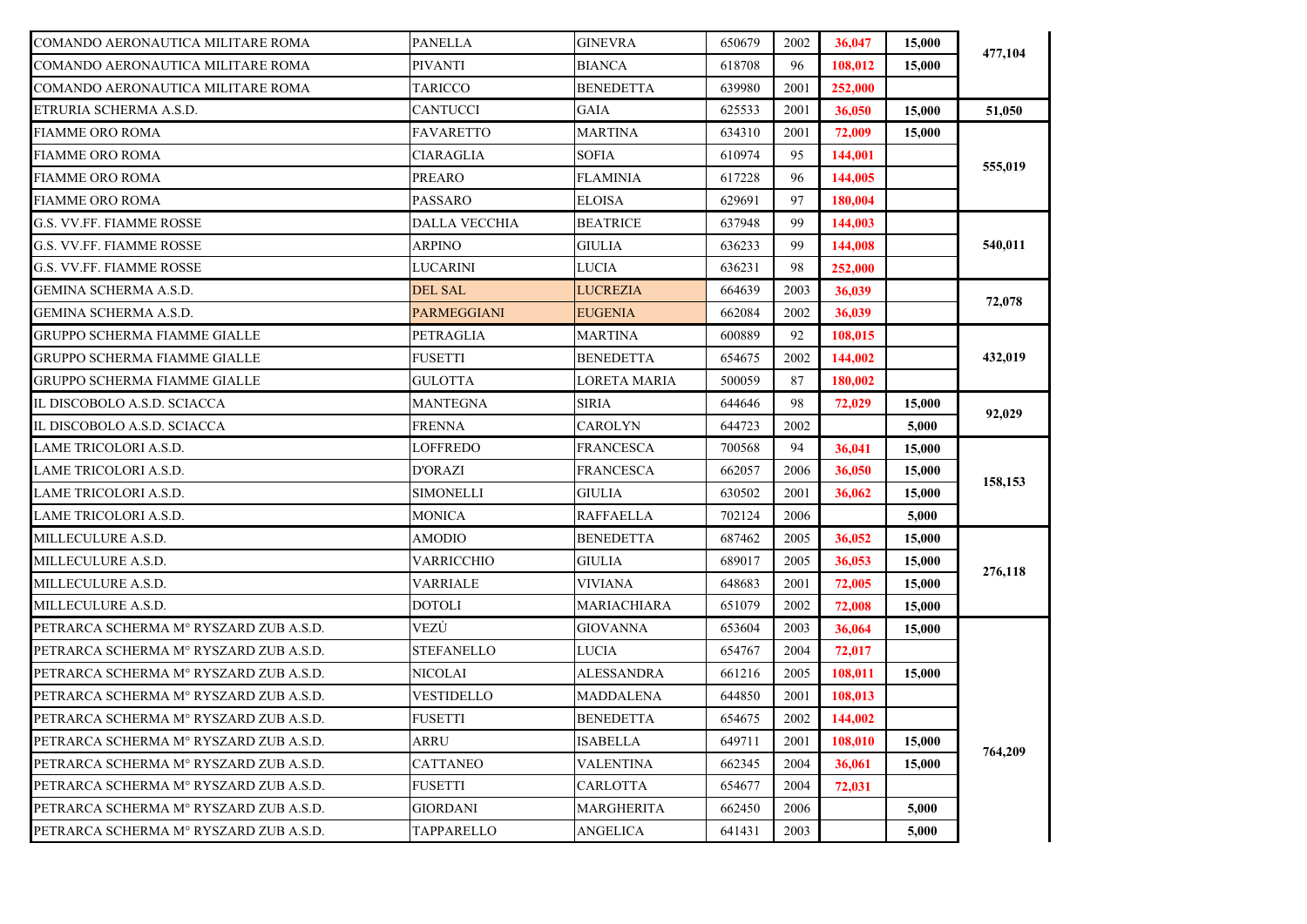| PETRARCA SCHERMA M° RYSZARD ZUB A.S.D.             | <b>BALSANO</b>     | <b>VITTORIA</b>    | 668115 | 2006 |         | 5,000  |         |
|----------------------------------------------------|--------------------|--------------------|--------|------|---------|--------|---------|
| PETRARCA SCHERMA M° RYSZARD ZUB A.S.D.             | <b>COPPO</b>       | <b>MARGARITA</b>   | 652423 | 2004 |         | 5,000  |         |
| S.S.D. LAZIO SCHERMA ARICCIA A R.L.                | <b>LA ROVERE</b>   | <b>MARTINA</b>     | 688043 | 2005 | 36,042  | 15,000 |         |
| S.S.D. LAZIO SCHERMA ARICCIA A R.L.                | <b>CASTELLACCI</b> | <b>FLAVIA</b>      | 675504 | 2005 | 36,045  | 15,000 |         |
| S.S.D. LAZIO SCHERMA ARICCIA A R.L.                | GULLO              | <b>SOFIA</b>       | 681923 | 2006 | 36,051  | 15,000 |         |
| S.S.D. LAZIO SCHERMA ARICCIA A R.L.                | <b>BONANNI</b>     | <b>FLAVIA</b>      | 674463 | 2000 | 72,018  | 15,000 |         |
| S.S.D. LAZIO SCHERMA ARICCIA A R.L.                | PICCOLI            | <b>ALESSIA</b>     | 659709 | 2004 | 108.006 | 15,000 | 666,219 |
| S.S.D. LAZIO SCHERMA ARICCIA A R.L.                | <b>SCHINA</b>      | <b>CAMILLA</b>     | 625070 | 97   | 72,026  |        |         |
| S.S.D. LAZIO SCHERMA ARICCIA A R.L.                | <b>COTOLONI</b>    | <b>MARTINA</b>     | 644557 | 2002 | 72,030  | 15,000 |         |
| S.S.D. LAZIO SCHERMA ARICCIA A R.L.                | <b>CIARAGLIA</b>   | <b>SOFIA</b>       | 610974 | 95   | 144.001 |        |         |
| SALA DI SCHERMA SOCIETA DEL GIARDINO S.S.D. A R.L. | <b>MARGUCCIO</b>   | <b>ALICE</b>       | 639761 | 2002 | 36,057  | 15,000 |         |
| SALA DI SCHERMA SOCIETA DEL GIARDINO S.S.D. A R.L. | DI CHIO            | <b>GAIA</b>        | 679601 | 97   |         | 5,000  | 61,057  |
| SALA DI SCHERMA SOCIETA DEL GIARDINO S.S.D. A R.L. | PETROLO            | <b>VIOLA MARTA</b> | 659163 | 2003 |         | 5.000  |         |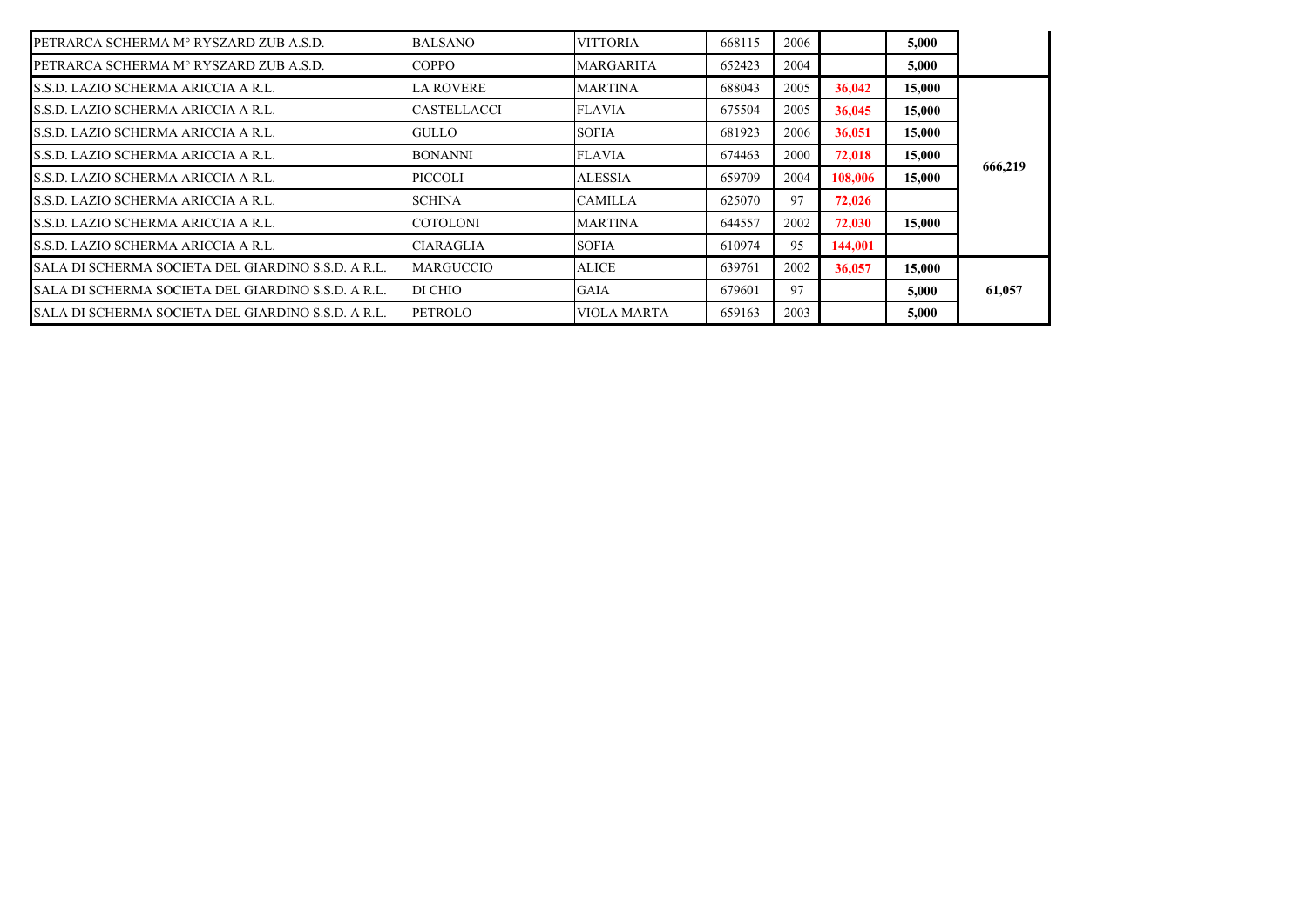**EXAMPLE FEDERAZIONE ITALIANA SCHERMA**<br> **EXAMPLE Gran Premio Assoluti per Società** 

## **Classifica finale - SCIABOLA MASCHILE**

| Società                             | Cognome            | Nome              | Codice | Anno | <b>Punti</b><br><b>Assoluti</b> | Punti<br>premio | <b>TOTALE</b> |
|-------------------------------------|--------------------|-------------------|--------|------|---------------------------------|-----------------|---------------|
| A.D. SCHERMA TRANI                  | <b>RUTIGLIANO</b>  | <b>MARCO</b>      | 669447 | 2005 |                                 | 5,000           | 10,000        |
| A.D. SCHERMA TRANI                  | VETTURI            | <b>GABRIELE</b>   | 664305 | 2005 |                                 | 5,000           |               |
| A.S. CHAMP NA                       | <b>ARUTA</b>       | <b>ANTONIO</b>    | 673294 | 2006 | 36,058                          | 15,000          |               |
| A.S. CHAMP NA                       | <b>STIGLIANO</b>   | <b>MARCO</b>      | 666690 | 2005 | 72,005                          | 15,000          |               |
| A.S. CHAMP NA                       | GALETTI            | <b>MARCO</b>      | 644308 | 2004 | 72,007                          | 15,000          |               |
| A.S. CHAMP NA                       | PELLEGRINO         | <b>MICHELE</b>    | 648256 | 2001 | 72,012                          | 15,000          |               |
| A.S. CHAMP NA                       | ABATE              | <b>MARCO</b>      | 650188 | 2002 |                                 | 5.000           | 522,112       |
| A.S. CHAMP NA                       | MAIONE             | <b>FRANCESCO</b>  | 666680 | 2004 |                                 | 5,000           |               |
| A.S. CHAMP NA                       | <b>SALZANO</b>     | <b>ANTONIO</b>    | 683413 | 2004 |                                 | 5.000           |               |
| A.S. CHAMP NA                       | <b>REA</b>         | <b>MATTIA</b>     | 648259 | 2001 | 72,026                          |                 |               |
| A.S. CHAMP NA                       | MARCIANO           | GIORGIO           | 646118 | 2002 | 108,004                         | 15,000          |               |
| A.S.D. ACCADEMIA D ARMI ATHOS       | TAVOLACCI          | <b>ALBERTO</b>    | 639148 | 2003 | 36,035                          | 15,000          |               |
| A.S.D. ACCADEMIA D ARMI ATHOS       | <b>LOIOTILE</b>    | <b>ALESSANDRO</b> | 607685 | 94   |                                 | 5,000           | 56,035        |
| A.S.D. ANTONIANA SCHERMA            | <b>DE ROBBIO</b>   | <b>FRANCESCO</b>  | 620549 | 96   | 72,031                          | 15,000          | 92,031        |
| A.S.D. ANTONIANA SCHERMA            | TREMOLADA          | <b>GIACOMO</b>    | 645017 | 2003 |                                 | 5,000           |               |
| A.S.D. C.U.S. CAGLIARI SEZ. SCHERMA | <b>PIREDDA</b>     | <b>SIMONE</b>     | 125442 | 81   |                                 | 5,000           | 5,000         |
| A.S.D. CAMPOBELLO SCHERMA TP        | <b>PUGLIESE</b>    | <b>SALVATORE</b>  | 646638 | 2001 | 36,038                          | 15,000          |               |
| A.S.D. CAMPOBELLO SCHERMA TP        | <b>BRANCATO</b>    | <b>FLAVIO</b>     | 678152 | 2004 |                                 | 5,000           | 61,038        |
| A.S.D. CAMPOBELLO SCHERMA TP        | PALEOLOGO          | <b>GIOVANNI</b>   | 666850 | 2003 |                                 | 5,000           |               |
| A.S.D. CIRCOLO SCHERM. MAZARESE     | <b>PUGLIESE</b>    | <b>SALVATORE</b>  | 664621 | 2004 | 36,049                          |                 |               |
| A.S.D. CIRCOLO SCHERM. MAZARESE     | GUARDALA           | <b>ANDREA</b>     | 668055 | 2005 | 36,056                          | 15,000          | 92,105        |
| A.S.D. CIRCOLO SCHERM. MAZARESE     | CALANDRINO         | <b>GABRIELE</b>   | 666650 | 2002 |                                 | 5,000           |               |
| A.S.D. CIRCOLO SCHERMA LAMETINO     | PUJIA              | ANGELO            | 660056 | 2006 | 36,039                          | 15,000          |               |
| A.S.D. CIRCOLO SCHERMA LAMETINO     | <b>PALMIERI</b>    | <b>EZIO</b>       | 652906 | 2002 |                                 | 5,000           | 56,039        |
| A.S.D. CLUB SCHERMA CHIAIA          | <b>CURATOLI</b>    | <b>LUCA</b>       | 616436 | 94   | 288.000                         |                 | 288,000       |
| A.S.D. CLUB SCHERMA KOALA           | <b>SORVILLO</b>    | <b>ALESSANDRO</b> | 665191 | 2004 | 36,053                          | 15,000          | 56,053        |
| A.S.D. CLUB SCHERMA KOALA           | <b>SASSI</b>       | <b>FEDERICO</b>   | 663918 | 2003 |                                 | 5,000           |               |
| A.S.D. CLUB SCHERMA SAN SEVERO      | <b>MINISCHETTI</b> | <b>RAFFAELE</b>   | 626282 | 98   | 108,005                         |                 |               |
| A.S.D. CLUB SCHERMA SAN SEVERO      | <b>BUENZA</b>      | <b>CIRO</b>       | 653775 | 2002 | 72,006                          | 15,000          | 318,027       |
| A.S.D. CLUB SCHERMA SAN SEVERO      | NARDELLA           | <b>EMANUELE</b>   | 626287 | 2003 | 108,016                         | 15,000          |               |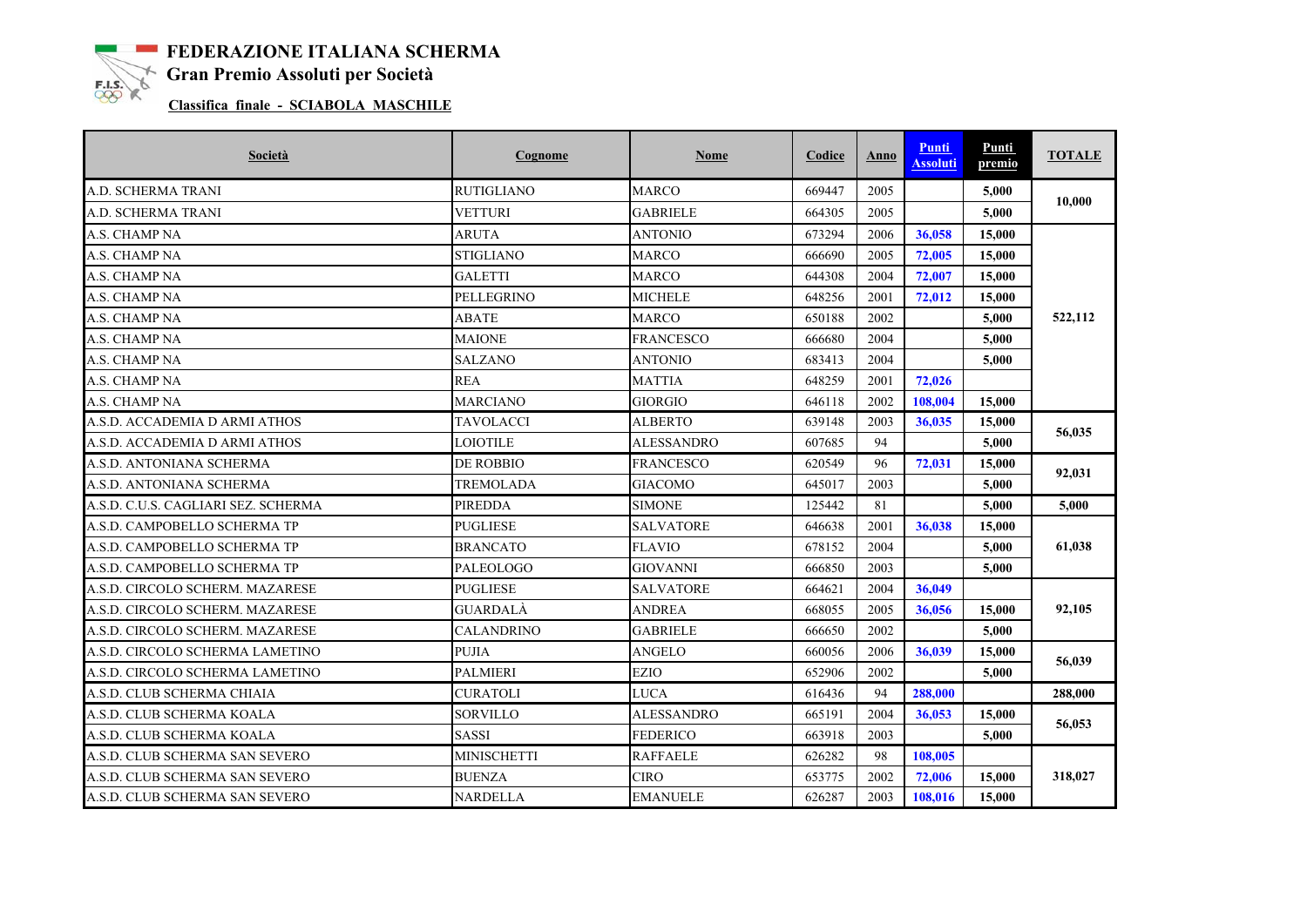| A.S.D. FANUM FORTUNAE SCHERMA          | <b>SCARPETTI</b>      | <b>MATTIA</b>         | 675807 | 2005 | 36,032  | 15,000 | 51,032   |
|----------------------------------------|-----------------------|-----------------------|--------|------|---------|--------|----------|
| A.S.D. FRASCATI SCHERMA                | <b>TOMASSETTI</b>     | TIZIANO               | 662956 | 2006 | 36,046  | 15,000 |          |
| A.S.D. FRASCATI SCHERMA                | <b>REALE</b>          | <b>EDOARDO</b>        | 676771 | 2006 | 72,009  | 15,000 |          |
| A.S.D. FRASCATI SCHERMA                | <b>ROUSSIER FUSCO</b> | <b>GIOVANNI</b>       | 658678 | 2003 | 72,017  | 15,000 |          |
| A.S.D. FRASCATI SCHERMA                | VINCI                 | <b>FLAVIO</b>         | 661608 | 2004 | 72,019  | 15,000 |          |
| A.S.D. FRASCATI SCHERMA                | TOCCI                 | <b>LEONARDO</b>       | 659720 | 2003 | 72,024  | 15,000 |          |
| A.S.D. FRASCATI SCHERMA                | VECCIA SCAVALLI       | LUPO GIORGIO GIOVANNI | 658671 | 2003 | 108,013 | 15,000 |          |
| A.S.D. FRASCATI SCHERMA                | PUCCI                 | <b>RICCARDO</b>       | 641335 | 2002 | 72,016  | 15,000 | 1298,197 |
| A.S.D. FRASCATI SCHERMA                | <b>ROUSSIER FUSCO</b> | ANDREA                | 670325 | 2006 |         | 5,000  |          |
| A.S.D. FRASCATI SCHERMA                | FORNASIR              | <b>ALBERTO</b>        | 623030 | 2000 | 72,011  |        |          |
| A.S.D. FRASCATI SCHERMA                | RICCARDI              | <b>FEDERICO</b>       | 625988 | 97   | 108,006 |        |          |
| A.S.D. FRASCATI SCHERMA                | GALLO                 | <b>MICHELE</b>        | 631740 | 2001 | 252,000 |        |          |
| A.S.D. FRASCATI SCHERMA                | <b>OTTAVIANI</b>      | LORENZO               | 641334 | 2002 | 72,032  |        |          |
| A.S.D. FRASCATI SCHERMA                | D'ARMIENTO            | <b>FRANCESCO</b>      | 606741 | 94   | 180.004 |        |          |
| A.S.D. C.S. G. PETTORELLI              | MONACO                | FRANCESCO             | 122430 | 84   | 36,043  | 15,000 | 51,043   |
| A.S.D. GYMNASIUM SCHERMA CLUB          | <b>GIGANTE</b>        | <b>GIULIO</b>         | 674537 | 2006 | 36,045  | 15,000 |          |
| A.S.D. GYMNASIUM SCHERMA CLUB          | CALÒ                  | <b>FILIPPO</b>        | 667152 | 2006 | 36,047  | 15,000 |          |
| A.S.D. GYMNASIUM SCHERMA CLUB          | DI MEO                | LEONARDO              | 663328 | 2005 |         | 5,000  | 117,092  |
| A.S.D. GYMNASIUM SCHERMA CLUB          | <b>MARINUCCI</b>      | <b>GIUSEPPE</b>       | 655490 | 2005 |         | 5,000  |          |
| A.S.D. GYMNASIUM SCHERMA CLUB          | <b>MUCCIANTE</b>      | PAOLO                 | 648545 | 2000 |         | 5,000  |          |
| A.S.D. S.E.F. VIRTUS SCHERMA BO        | <b>TOMASSETTI</b>     | <b>ALESSANDRO</b>     | 680051 | 2006 | 36,032  | 15,000 |          |
| A.S.D. S.E.F. VIRTUS SCHERMA BO        | <b>MILAZZO</b>        | SALVATORE AGOSTINO    | 683143 | 2005 | 36,033  | 15,000 |          |
| A.S.D. S.E.F. VIRTUS SCHERMA BO        | <b>GIRONI</b>         | <b>FILIPPO</b>        | 683218 | 2006 | 36,035  | 15,000 |          |
| A.S.D. S.E.F. VIRTUS SCHERMA BO        | CANÈ                  | <b>PIETRO</b>         | 673087 | 2005 | 36,036  | 15,000 |          |
| A.S.D. S.E.F. VIRTUS SCHERMA BO        | <b>TOMASSETTI</b>     | <b>NICOLA</b>         | 680052 | 2006 | 36,051  | 15,000 |          |
| A.S.D. S.E.F. VIRTUS SCHERMA BO        | <b>ACCORSI</b>        | NICCOLO'              | 656923 | 99   | 72,002  | 15,000 | 1452,233 |
| A.S.D. S.E.F. VIRTUS SCHERMA BO        | <b>COLAUTTI</b>       | <b>CHRISTIAN</b>      | 641150 | 2002 | 72,028  | 15,000 |          |
| A.S.D. S.E.F. VIRTUS SCHERMA BO        | <b>DREOSSI</b>        | <b>LEONARDO</b>       | 620360 | 97   | 108,012 |        |          |
| A.S.D. S.E.F. VIRTUS SCHERMA BO        | SPADARI               | <b>STEFANO</b>        | 653929 | 2002 | 108,003 | 15,000 |          |
| A.S.D. S.E.F. VIRTUS SCHERMA BO        | NERI                  | MATTEO                | 641658 | 99   | 252,000 |        |          |
| A.S.D. S.E.F. VIRTUS SCHERMA BO        | <b>BONSANTO</b>       | <b>FRANCESCO</b>      | 616281 | 95   | 180,001 |        |          |
| A.S.D. S.E.F. VIRTUS SCHERMA BO        | SAMELE                | LUIGI                 | 502757 | 87   | 360,000 |        |          |
| A.S.D. SALA D ARMI TRINACRIA PALERMO   | <b>GRAVANO</b>        | <b>PAOLO</b>          | 674152 | 2003 |         | 5,000  | 5,000    |
| A.S.D. SCHERMISTICA LUCCHESE O. PULITI | <b>VINCENZI</b>       | <b>ZACCARIA</b>       | 663563 | 2005 | 36,032  |        |          |
| A.S.D. SCHERMISTICA LUCCHESE O. PULITI | MENCARINI             | LUDOVICO              | 653803 | 2000 | 36,054  | 15,000 |          |
| A.S.D. SCHERMISTICA LUCCHESE O. PULITI | <b>PANCONI</b>        | NICCOLO'              | 650651 | 2003 | 36,060  | 15,000 | 338,157  |
| A.S.D. SCHERMISTICA LUCCHESE O. PULITI | <b>GAROFALO</b>       | <b>ANDREA</b>         | 641703 | 2002 | 72,009  | 15,000 |          |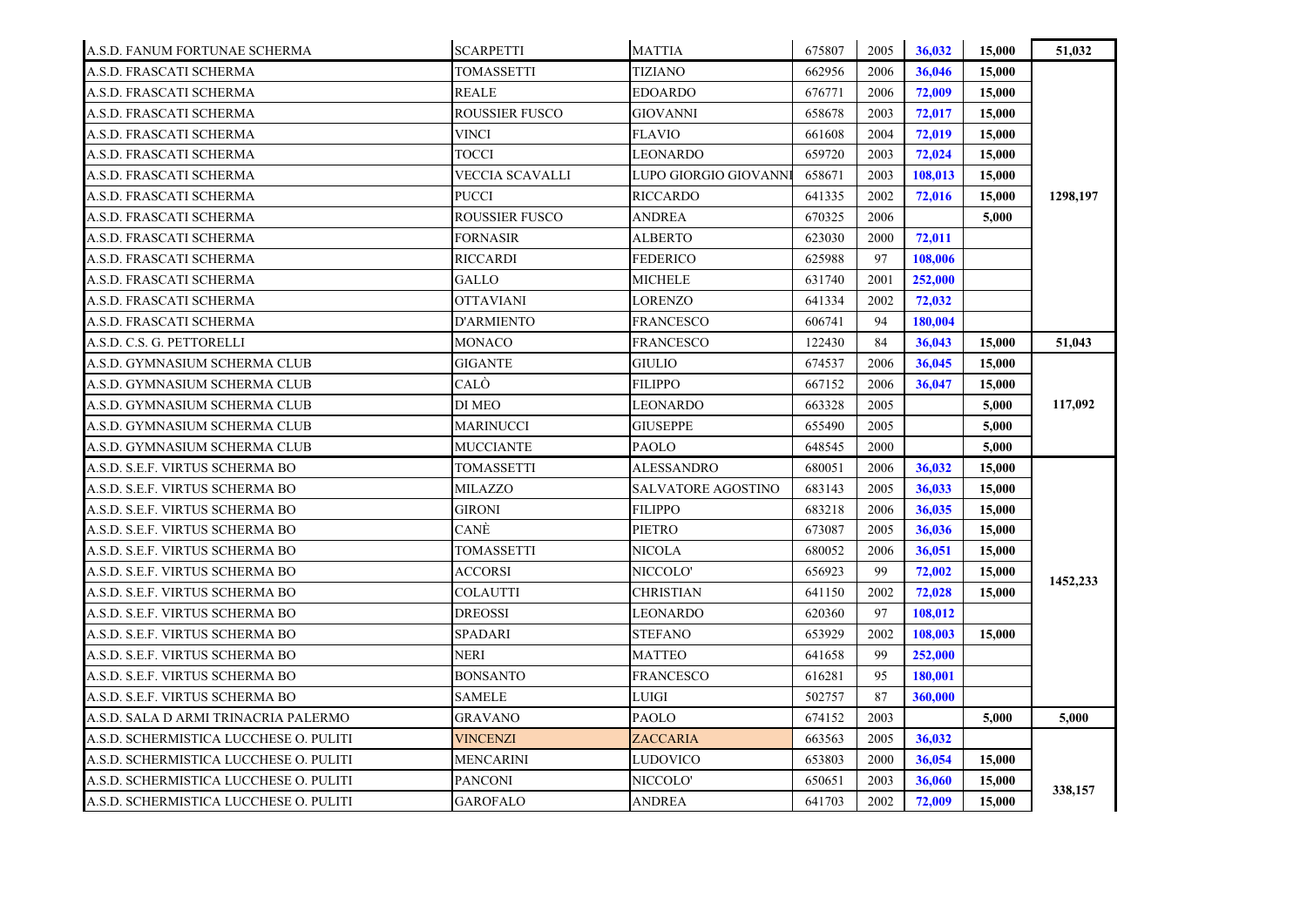| A.S.D. SCHERMISTICA LUCCHESE O. PULITI             | <b>SBRAGIA</b>    | <b>STEFANO</b>          | 144722 | 90   | 108.002 |        |         |
|----------------------------------------------------|-------------------|-------------------------|--------|------|---------|--------|---------|
| A.S.D. SCHERMISTICA LUCCHESE O. PULITI             | <b>GNECH</b>      | <b>GIACOMO</b>          | 661220 | 2006 |         | 5,000  |         |
| ACC. SCHERMA AUGUSTA TAURINORUM S.S.D.             | <b>GIANI</b>      | <b>AMEDEO</b>           | 602241 | 91   | 72,022  | 15,000 |         |
| ACC. SCHERMA AUGUSTA TAURINORUM S.S.D.             | <b>OPORTI</b>     | MATTEO                  | 655160 | 2000 |         | 5,000  |         |
| ACC. SCHERMA AUGUSTA TAURINORUM S.S.D.             | <b>RICCI</b>      | <b>STEFANO</b>          | 707184 | 2003 |         | 5,000  | 107,022 |
| ACC. SCHERMA AUGUSTA TAURINORUM S.S.D.             | <b>ROMANI</b>     | <b>PAOLO</b>            | 638339 | 2001 |         | 5,000  |         |
| ACC. SCHERMA AUGUSTA TAURINORUM S.S.D.             | <b>SCARPATO</b>   | <b>EZEQUIEL</b>         | 696922 | 2003 |         | 5,000  |         |
| ACCADEMIA D'ARMI MUSUMECI GRECO 1878 S.S.D. A R.L. | <b>GAGLIARDI</b>  | <b>RICCARDO</b>         | 650437 | 2003 | 36,062  | 15,000 |         |
| ACCADEMIA D'ARMI MUSUMECI GRECO 1878 S.S.D. A R.L. | FRANCIOSA         | <b>DANIELE</b>          | 626476 | 2001 | 108.007 | 15,000 | 179,069 |
| ACCADEMIA D'ARMI MUSUMECI GRECO 1878 S.S.D. A R.L. | LUCARIELLO        | LUCIANO                 | 691943 | 65   |         | 5,000  |         |
| ACCADEMIA SCHERMA MILANO S.S.D. A R.L.             | <b>ALBERTINI</b>  | <b>FEDERICO</b>         | 639752 | 2001 |         | 5,000  | 10,000  |
| ACCADEMIA SCHERMA MILANO S.S.D. A R.L.             | <b>PIOVELLA</b>   | <b>JACOPO</b>           | 671997 | 2006 |         | 5.000  |         |
| ACCADEMIA SCHERMA PINEROLO A.S.D.                  | CARDELLI          | ALESSANDRO              | 638302 | 2000 |         | 5,000  |         |
| ACCADEMIA SCHERMA PINEROLO A.S.D.                  | <b>GAY</b>        | <b>PAOLO</b>            | 115024 | 78   |         | 5,000  | 15,000  |
| ACCADEMIA SCHERMA PINEROLO A.S.D.                  | TURINA            | <b>PAOLO</b>            | 639054 | 2000 |         | 5.000  |         |
| BRACCIOFORTEBRACCIO A.S.D.                         | ARCURI            | <b>GIULIO FRANCESCO</b> | 669897 | 2006 |         | 5,000  | 5.000   |
|                                                    |                   |                         |        |      |         |        |         |
| C.S. DAUNO FOGGIA A.S.D.                           | CICCHETTI         | <b>DAVIDE</b>           | 663121 | 2005 |         | 5,000  |         |
| C.S. DAUNO FOGGIA A.S.D.                           | <b>GUASCITO</b>   | NICOLA PIO              | 661087 | 2004 |         | 5.000  |         |
| C.S. DAUNO FOGGIA A.S.D.                           | MASTRULLO         | <b>MARCO</b>            | 653532 | 2003 |         | 5,000  | 20,000  |
| C.S. DAUNO FOGGIA A.S.D.                           | <b>PISERCHIA</b>  | <b>ARNALDO</b>          | 652943 | 2003 |         | 5,000  |         |
| C.S. FIDES LIVORNO A.S.D.                          | MANNUCCI          | <b>DAVIDE</b>           | 670678 | 2006 | 36,057  | 15,000 |         |
| C.S. FIDES LIVORNO A.S.D.                          | RIBAUDO           | UMBERTO MARIA           | 647806 | 2005 | 72,004  | 15,000 |         |
| C.S. FIDES LIVORNO A.S.D.                          | <b>BERTINI</b>    | COSIMO                  | 686060 | 2005 | 72,010  | 15,000 |         |
| C.S. FIDES LIVORNO A.S.D.                          | <b>CILLARI</b>    | NICCOLO'                | 626428 | 2000 | 72.028  | 15,000 |         |
| C.S. FIDES LIVORNO A.S.D.                          | CANTINI           | <b>EDOARDO</b>          | 639732 | 2004 | 108,011 |        | 574,115 |
| C.S. FIDES LIVORNO A.S.D.                          | <b>BARSANTI</b>   | <b>ALBERTO</b>          | 686987 | 2006 |         | 5,000  |         |
| C.S. FIDES LIVORNO A.S.D.                          | <b>CASTELLANI</b> | <b>EDOARDO</b>          | 639737 | 2000 |         | 5,000  |         |
| C.S. FIDES LIVORNO A.S.D.                          | <b>TORRE</b>      | <b>PIETRO</b>           | 640449 | 2002 | 144,005 |        |         |
| C.U.S. PADOVA A.S.D.                               | PLUTI             | <b>MARCO</b>            | 635183 | 99   | 72,026  | 15,000 |         |
| C.U.S. PADOVA A.S.D.                               | ARRU              | <b>MARCO</b>            | 649710 | 2000 |         | 5,000  |         |
| C.U.S. PADOVA A.S.D.                               | <b>NARIUZZI</b>   | <b>RICCARDO</b>         | 667415 | 2005 |         | 5,000  | 102,026 |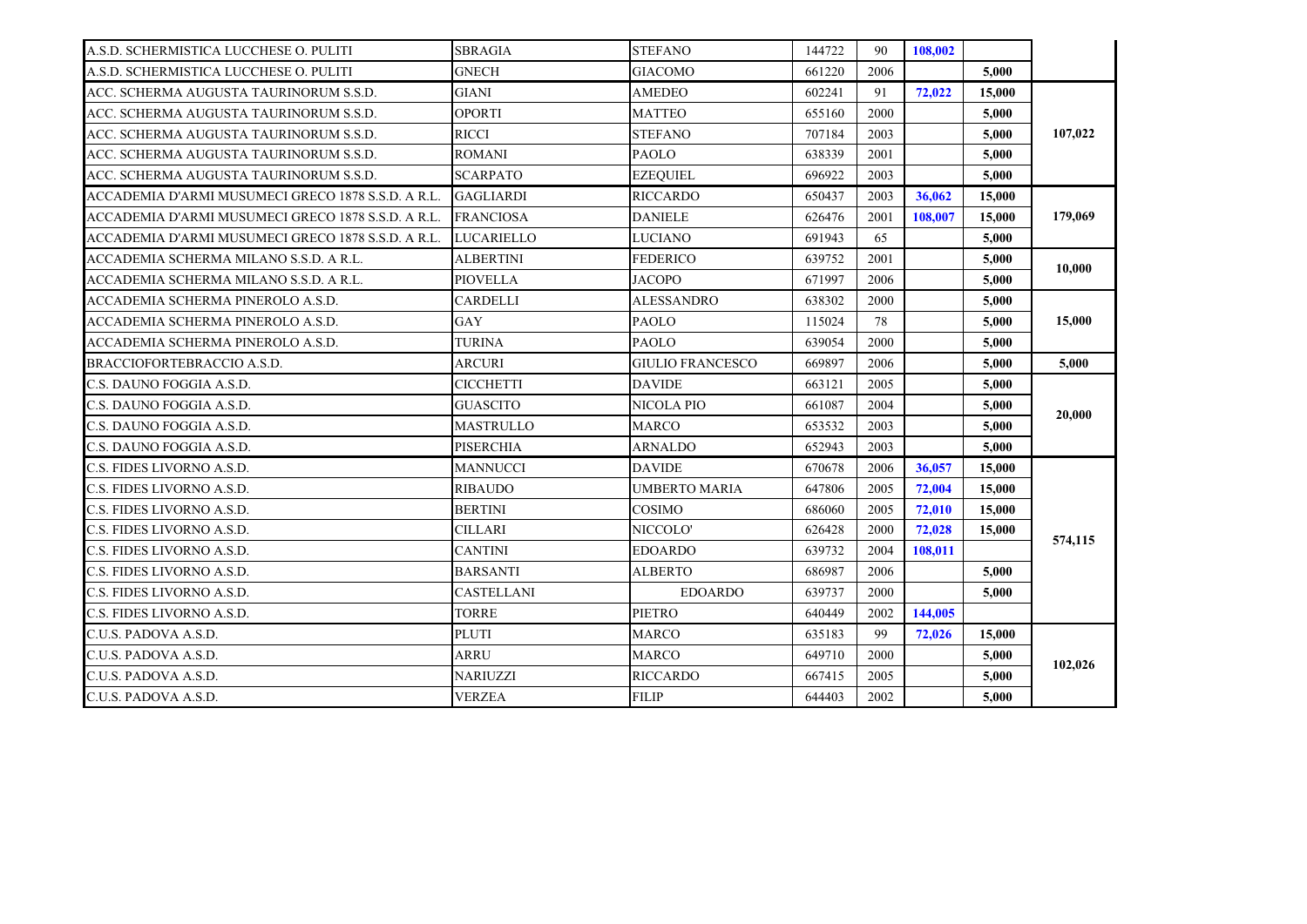| CENTRO SPORTIVO AERONAUTICA MILITARE      | <b>OCCHIUZZI</b>  | <b>DIEGO</b>      | 118451 | 81   | 108,008 |        |          |
|-------------------------------------------|-------------------|-------------------|--------|------|---------|--------|----------|
| CENTRO SPORTIVO AERONAUTICA MILITARE      | <b>DREOSSI</b>    | LEONARDO          | 620360 | 97   | 108,012 |        | 216,020  |
| CENTRO SPORTIVO CARABINIERI SEZ. SCHERMA  | <b>FORNASIR</b>   | ALBERTO           | 623030 | 2000 | 72,011  |        |          |
| CENTRO SPORTIVO CARABINIERI SEZ. SCHERMA  | <b>REA</b>        | MATTIA            | 648259 | 2001 | 72,026  |        |          |
| CENTRO SPORTIVO CARABINIERI SEZ. SCHERMA  | MINISCHETTI       | <b>RAFFAELE</b>   | 626282 | 98   | 108,005 |        |          |
| CENTRO SPORTIVO CARABINIERI SEZ. SCHERMA  | <b>RICCARDI</b>   | <b>FEDERICO</b>   | 625988 | 97   | 108,006 |        |          |
| CENTRO SPORTIVO CARABINIERI SEZ. SCHERMA  | MIRACCO           | LUIGI ANGELO      | 149363 | 88   | 108,010 |        | 1116,061 |
| CENTRO SPORTIVO CARABINIERI SEZ. SCHERMA  | MIGNUZZI          | <b>GIACOMO</b>    | 633366 | 99   | 144,003 |        |          |
| CENTRO SPORTIVO CARABINIERI SEZ. SCHERMA  | GALLO             | MICHELE           | 631740 | 2001 | 252,000 |        |          |
| CENTRO SPORTIVO CARABINIERI SEZ. SCHERMA  | NERI              | <b>MATTEO</b>     | 641658 | 99   | 252,000 |        |          |
| CENTRO SPORTIVO ESERCITO SEZ. SCHERMA     | <b>CAVALIERE</b>  | DARIO             | 627904 | 97   | 108,015 |        |          |
| CENTRO SPORTIVO ESERCITO SEZ. SCHERMA     | NARDELLA          | <b>EMANUELE</b>   | 626287 | 2003 | 108,016 | 15,000 |          |
| CENTRO SPORTIVO ESERCITO SEZ. SCHERMA     | REPETTI           | GIOVANNI          | 138479 | 88   | 144,008 |        | 555,041  |
| CENTRO SPORTIVO ESERCITO SEZ. SCHERMA     | FOSCHINI          | <b>GABRIELE</b>   | 600331 | 90   | 180.002 |        |          |
| CIRCOLO DELLA SCHERMA IMOLA A.S.D.        | ZERBINI           | <b>RICCARDO</b>   | 673289 | 92   | 36,041  | 15,000 | 51,041   |
| CIRCOLO DELLA SCHERMA LECCO A.S.D.        | MAGNI             | MATTIA            | 646802 | 2000 |         | 5,000  | 5,000    |
| CIRCOLO DELLA SCHERMA TERNI A.S.D.        | <b>CATAPANO</b>   | <b>GIUSEPPE</b>   | 653930 | 2004 | 36,032  | 15,000 |          |
| CIRCOLO DELLA SCHERMA TERNI A.S.D.        | BATTAGLINI        | RAFFAELLO         | 130353 | 84   |         | 5,000  | 61,032   |
| CIRCOLO DELLA SCHERMA TERNI A.S.D.        | <b>MORICONI</b>   | NICCOLO'          | 653948 | 2003 |         | 5,000  |          |
| CLUB SCHERMA LA FARNESIANA A.S.D.         | <b>BODRIA</b>     | <b>FRANCESCO</b>  | 621394 | 95   | 36,052  | 15,000 | 51,052   |
| CLUB SCHERMA NAPOLI A.S.D.                | <b>BARIONOVI</b>  | <b>ROBERTO</b>    | 649145 | 2002 | 36,048  | 15,000 |          |
| CLUB SCHERMA NAPOLI A.S.D.                | <b>COLTORTI</b>   | <b>MARIO</b>      | 642123 | 99   | 72,020  | 15,000 |          |
| CLUB SCHERMA NAPOLI A.S.D.                | <b>MORONE</b>     | <b>MARCO ELIO</b> | 644021 | 2000 | 108.015 | 15,000 | 518,106  |
| CLUB SCHERMA NAPOLI A.S.D.                | <b>CALVIATI</b>   | <b>GIUSEPPE</b>   | 683299 | 2006 |         | 5,000  |          |
| CLUB SCHERMA NAPOLI A.S.D.                | <b>CAVALIERE</b>  | DARIO             | 627904 | 97   | 108,015 |        |          |
| CLUB SCHERMA NAPOLI A.S.D.                | REPETTI           | <b>GIOVANNI</b>   | 138479 | 88   | 144,008 |        |          |
| CLUB SCHERMA PISA ANTONIO DI CIOLO A.S.D. | <b>CHIAPPELLI</b> | TOMMASO           | 640290 | 99   |         | 5,000  | 5,000    |
| CLUB SCHERMA ROMA A.S.D.                  | SCACCHIA          | <b>EDOARDO</b>    | 667586 | 2005 | 36,040  | 15,000 |          |
| CLUB SCHERMA ROMA A.S.D.                  | <b>CONVERSI</b>   | ALESSANDRO        | 640480 | 2003 | 144,002 | 15,000 |          |
| CLUB SCHERMA ROMA A.S.D.                  | LANCIOTTI         | <b>STEFANO</b>    | 603016 | 67   |         | 5,000  |          |
| CLUB SCHERMA ROMA A.S.D.                  | MIRACCO           | LUIGI ANGELO      | 149363 | 88   | 108,010 |        | 971,068  |
| CLUB SCHERMA ROMA A.S.D.                  | FOSCHINI          | <b>GABRIELE</b>   | 600331 | 90   | 180,002 |        |          |
| CLUB SCHERMA ROMA A.S.D.                  | NUCCIO            | RICCARDO          | 148367 | 91   | 144,006 |        |          |
| CLUB SCHERMA ROMA A.S.D.                  | <b>FIORETTO</b>   | <b>LUCA</b>       | 632775 | 2000 | 180,003 |        |          |
| CLUB SCHERMA ROMA A.S.D.                  | ARPINO            | ALBERTO           | 630286 | 98   | 144,005 |        |          |
| CLUB SCHERMA TORINO A.S.D.                | <b>BERTOLA</b>    | PIETRO TUDJAN     | 651418 | 2002 | 36,032  |        |          |
| CLUB SCHERMA TORINO A.S.D.                | ANDRONICO         | <b>DANIELE</b>    | 647807 | 2003 |         | 5,000  | 46,032   |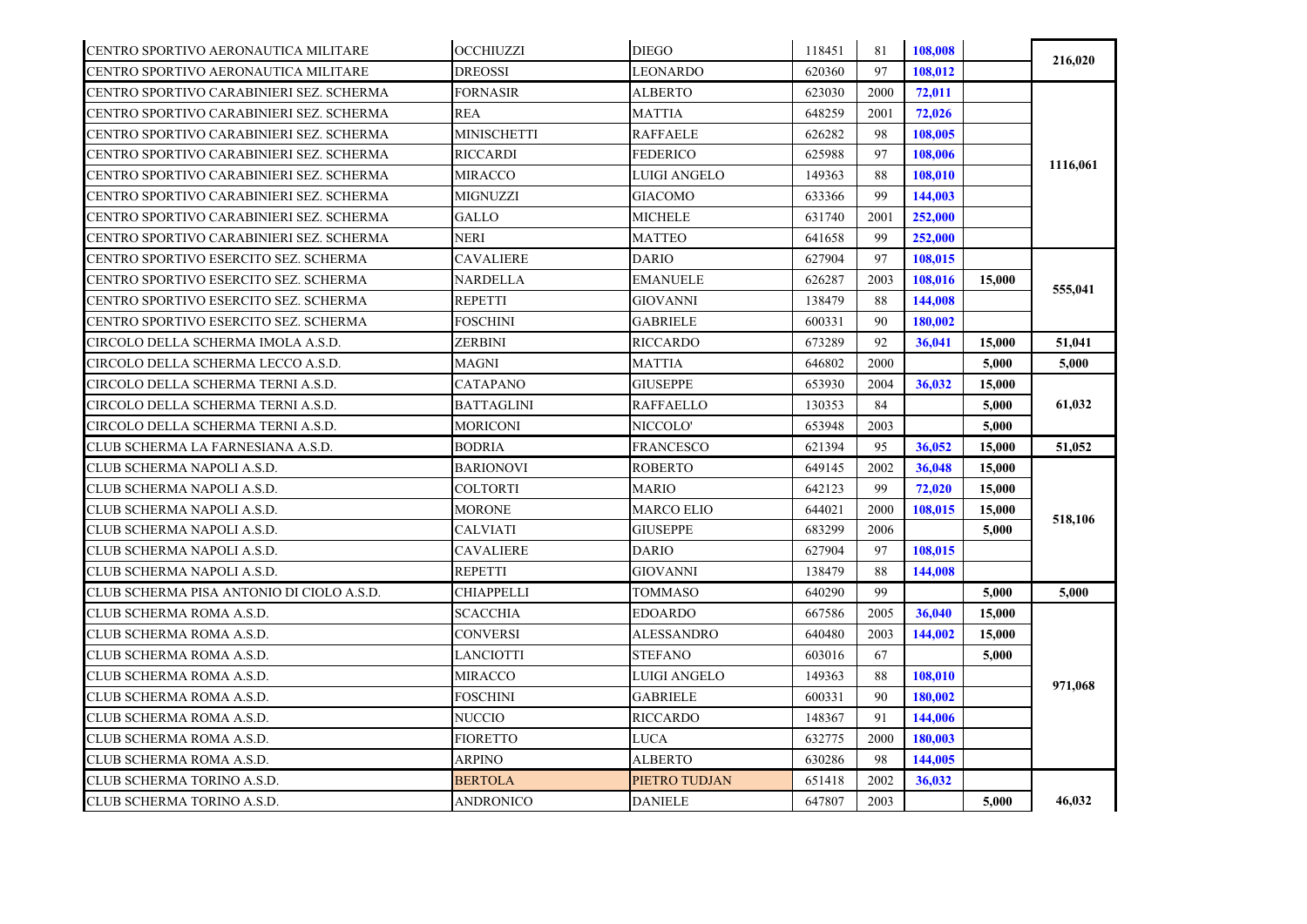| CLUB SCHERMA TORINO A.S.D.          | <b>DIOUATTRO</b>  | <b>STEFANO</b>   | 633683 | 2001 |         | 5.000  |         |
|-------------------------------------|-------------------|------------------|--------|------|---------|--------|---------|
| CLUB SCHERMA VARESE A.S.D.          | CONTI             | LEONARDO         | 666760 | 2004 |         | 5,000  |         |
| CLUB SCHERMA VARESE A.S.D.          | <b>DELL'ORTO</b>  | EDOARDO          | 664652 | 2003 |         | 5.000  |         |
| CLUB SCHERMA VARESE A.S.D.          | FONTANA           | GIACOMO          | 663511 | 2003 |         | 5,000  | 30,000  |
| CLUB SCHERMA VARESE A.S.D.          | MANGIONE          | MATTEO           | 663512 | 2003 |         | 5.000  |         |
| CLUB SCHERMA VARESE A.S.D.          | ORLANDI           | EDOARDO          | 667441 | 2005 |         | 5,000  |         |
| CLUB SCHERMA VARESE A.S.D.          | RIZZI             | ALESSANDRO       | 664655 | 2003 |         | 5,000  |         |
| CLUB SCHERMA VOLTRI A.S.D.          | LAZZARO           | SALVATORE        | 661988 | 2005 | 36,044  | 15,000 |         |
| CLUB SCHERMA VOLTRI A.S.D.          | LAZZARO           | SALVATORE        | 661988 | 2005 |         | 5,000  | 66,044  |
| CLUB SCHERMA VOLTRI A.S.D.          | PICCININI         | ARYAN            | 661180 | 2004 |         | 5,000  |         |
| CLUB SCHERMA VOLTRI A.S.D.          | PICCININI         | ARYAN            | 661180 | 2004 |         | 5,000  |         |
| COMANDO AERONAUTICA MILITARE ROMA   | <b>SERRONE</b>    | ALESSIO          | 615805 | 98   | 36,051  | 15,000 |         |
| COMANDO AERONAUTICA MILITARE ROMA   | ZOGLIO            | RICCARDO         | 645247 | 2003 | 72,018  | 15,000 |         |
| COMANDO AERONAUTICA MILITARE ROMA   | <b>PERTICONI</b>  | GIANMARCO        | 639026 | 2001 | 72,029  | 15,000 | 235,098 |
| COMANDO AERONAUTICA MILITARE ROMA   | <b>SARCINA</b>    | ALESSIO ORAZIO   | 146239 | 87   |         | 5,000  |         |
| COMANDO AERONAUTICA MILITARE ROMA   | ZAOTTINI          | TIZIANO          | 656911 | 2005 |         | 5,000  |         |
| ETRURIA SCHERMA A.S.D.              | <b>STIRPE</b>     | <b>DANIELE</b>   | 674532 | 2006 | 36,037  | 15,000 | 51,037  |
| <b>FIAMME ORO ROMA</b>              | <b>TORRE</b>      | PIETRO           | 640449 | 2002 | 144,005 |        |         |
| <b>FIAMME ORO ROMA</b>              | NUCCIO            | RICCARDO         | 148367 | 91   | 144,006 |        |         |
| <b>FIAMME ORO ROMA</b>              | <b>BONSANTO</b>   | <b>FRANCESCO</b> | 616281 | 95   | 180.001 |        | 936,015 |
| <b>FIAMME ORO ROMA</b>              | <b>FIORETTO</b>   | LUCA             | 632775 | 2000 | 180,003 |        |         |
| <b>FIAMME ORO ROMA</b>              | <b>CURATOLI</b>   | LUCA             | 616436 | 94   | 288,000 |        |         |
| <b>G.S. FIAMME AZZURRE</b>          | <b>MARCIANO</b>   | GIORGIO          | 646118 | 2002 | 108,004 | 15,000 | 123,004 |
| G.S. VV.FF. FIAMME ROSSE            | ARPINO            | ALBERTO          | 630286 | 98   | 144,005 |        | 144,005 |
| GEMINA SCHERMA A.S.D.               | DE VIVO RUMBOLDT  | PIETRO           | 606575 | 95   | 36,032  | 15,000 | 56,032  |
| GEMINA SCHERMA A.S.D.               | PIZZAMIGLIO       | MARCO            | 641163 | 2000 |         | 5.000  |         |
| <b>GRUPPO SCHERMA FIAMME GIALLE</b> | <b>OTTAVIANI</b>  | LORENZO          | 641334 | 2002 | 72,032  |        |         |
| <b>GRUPPO SCHERMA FIAMME GIALLE</b> | BERRE             | ENRICO           | 601195 | 92   | 144,007 |        | 756,043 |
| <b>GRUPPO SCHERMA FIAMME GIALLE</b> | <b>D'ARMIENTO</b> | FRANCESCO        | 606741 | 94   | 180,004 |        |         |
| <b>GRUPPO SCHERMA FIAMME GIALLE</b> | SAMELE            | LUIGI            | 502757 | 87   | 360,000 |        |         |
| LAME TRICOLORI A.S.D.               | FERRARI           | CHRISTIAN        | 652868 | 2002 | 36,055  | 15,000 |         |
| LAME TRICOLORI A.S.D.               | SARCINELLA        | FRANCESCO        | 664957 | 2004 | 108,010 | 15,000 | 179,065 |
| LAME TRICOLORI A.S.D.               | <b>REM PICCI</b>  | ALESSANDRO       | 642811 | 2002 |         | 5,000  |         |
| MILLECULURE A.S.D.                  | <b>SIANO</b>      | MATTIA           | 666688 | 2005 | 36,064  | 15,000 |         |
| MILLECULURE A.S.D.                  | DE LUCA           | FRANCESCO PIO    | 680700 | 2004 |         | 5,000  | 164,072 |
| MILLECULURE A.S.D.                  | OCCHIUZZI         | DIEGO            | 118451 | 81   | 108,008 |        |         |
| PENTAMODENA A.S.D.                  | <b>VARONE</b>     | FRANCESCO        | 138276 | 81   |         | 5,000  | 5,000   |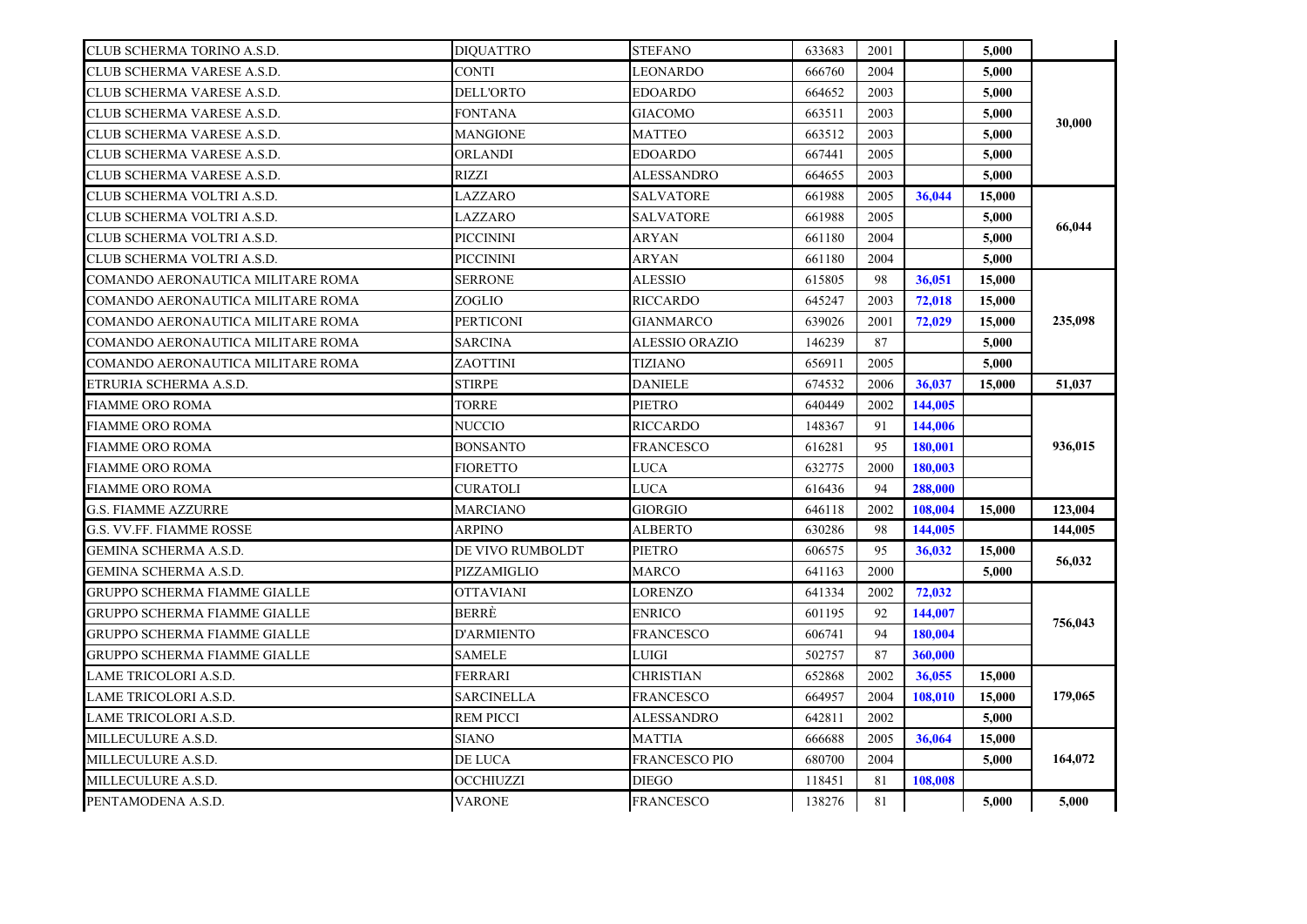| PETRARCA SCHERMA Mº RYSZARD ZUB A.S.D.              | <b>CARINCI</b>           | <b>FRANCESCO</b>            | 652449 | 2005 |         | 5,000  |         |
|-----------------------------------------------------|--------------------------|-----------------------------|--------|------|---------|--------|---------|
| PETRARCA SCHERMA M° RYSZARD ZUB A.S.D.              | MARIGO                   | <b>ANDREA</b>               | 662351 | 2002 |         | 5.000  |         |
| PETRARCA SCHERMA M° RYSZARD ZUB A.S.D.              | <b>TALLARICO</b>         | <b>ANTONIO</b>              | 648910 | 2004 | 72,016  | 15,000 |         |
| PETRARCA SCHERMA M° RYSZARD ZUB A.S.D.              | <b>BERTIN</b>            | <b>GIANLUCA</b>             | 654880 | 2003 |         | 5,000  | 266,067 |
| PETRARCA SCHERMA Mº RYSZARD ZUB A.S.D.              | <b>SIVIERO</b>           | <b>GIORGIO</b>              | 654630 | 2003 |         | 5.000  |         |
| PETRARCA SCHERMA M° RYSZARD ZUB A.S.D.              | <b>CEDERLE</b>           | <b>MATTEO</b>               | 644854 | 99   | 72,021  | 15,000 |         |
| PETRARCA SCHERMA Mº RYSZARD ZUB A.S.D.              | <b>NIGRI</b>             | <b>ALBERTO</b>              | 639772 | 2001 | 72,030  |        |         |
| S.S.D. LAZIO SCHERMA ARICCIA A R.L.                 | <b>CUCCIOLETTA</b>       | <b>FEDERICO</b>             | 649881 | 2004 | 36,061  |        |         |
| S.S.D. LAZIO SCHERMA ARICCIA A R.L.                 | <b>CICCONI</b>           | LUDOVICO ROBERTO            | 659286 | 2006 |         | 5.000  |         |
| S.S.D. LAZIO SCHERMA ARICCIA A R.L.                 | <b>TESTA</b>             | <b>GIOSUE'</b>              | 663597 | 2001 | 36,063  | 15,000 |         |
| S.S.D. LAZIO SCHERMA ARICCIA A R.L.                 | <b>MARINI</b>            | <b>ANDREA</b>               | 628777 | 2001 | 72,013  | 15,000 |         |
| S.S.D. LAZIO SCHERMA ARICCIA A R.L.                 | <b>PAGANO</b>            | <b>FRANCESCO</b>            | 656360 | 2006 | 72,014  | 15,000 | 908,164 |
| S.S.D. LAZIO SCHERMA ARICCIA A R.L.                 | <b>PERUGINI</b>          | <b>ALESSANDRO</b>           | 649617 | 2004 | 72,001  | 15,000 |         |
| S.S.D. LAZIO SCHERMA ARICCIA A R.L.                 | <b>MARINI</b>            | <b>FEDERICO</b>             | 628778 | 2002 | 108.001 | 15,000 |         |
| S.S.D. LAZIO SCHERMA ARICCIA A R.L.                 | <b>SCEPI</b>             | <b>STEFANO</b>              | 601192 | 92   | 144,001 |        |         |
| S.S.D. LAZIO SCHERMA ARICCIA A R.L.                 | <b>MIGNUZZI</b>          | <b>GIACOMO</b>              | 633366 | 99   | 144,003 |        |         |
| S.S.D. LAZIO SCHERMA ARICCIA A R.L.                 | <b>BERRE</b>             | <b>ENRICO</b>               | 601195 | 92   | 144,007 |        |         |
| ISALA DI SCHERMA SOCIETA DEL GIARDINO S.S.D. A R.L. | <b>PUCCI</b>             | LAPO JACOPO                 | 671998 | 2005 | 36,059  | 15,000 |         |
| ISALA DI SCHERMA SOCIETA DEL GIARDINO S.S.D. A R.L. | <b>BENEDETTO</b>         | <b>ENRICO MARIA GIOVANN</b> | 508857 | 89   | 72,023  | 15,000 |         |
| SALA DI SCHERMA SOCIETA DEL GIARDINO S.S.D. A R.L.  | <b>BASSANI</b>           | <b>FRANCESCO DIONIGI</b>    | 683231 | 2005 |         | 5.000  | 153,082 |
| SALA DI SCHERMA SOCIETA DEL GIARDINO S.S.D. A R.L.  | PIETROMARCHI             | <b>TOMMASO</b>              | 655315 | 2004 |         | 5.000  |         |
| SALA DI SCHERMA SOCIETA DEL GIARDINO S.S.D. A R.L.  | <b>VESPIGNANI</b>        | <b>TOMMASO</b>              | 672029 | 2003 |         | 5.000  |         |
| SOC. GINNASTICA TRIESTINA A.S.D.                    | <b>CARVAJAL CUSTODIO</b> | <b>JESUS JOSE</b>           | 686973 | 95   | 72,003  | 15,000 | 87,003  |
| ZINELLA SCHERMA A.S.D. SAN LAZZARO DI SAVENA        | <b>MAZZONI</b>           | <b>GIACOMO</b>              | 611848 | 93   | 36,042  | 15,000 | 51,042  |
|                                                     |                          |                             |        |      |         |        |         |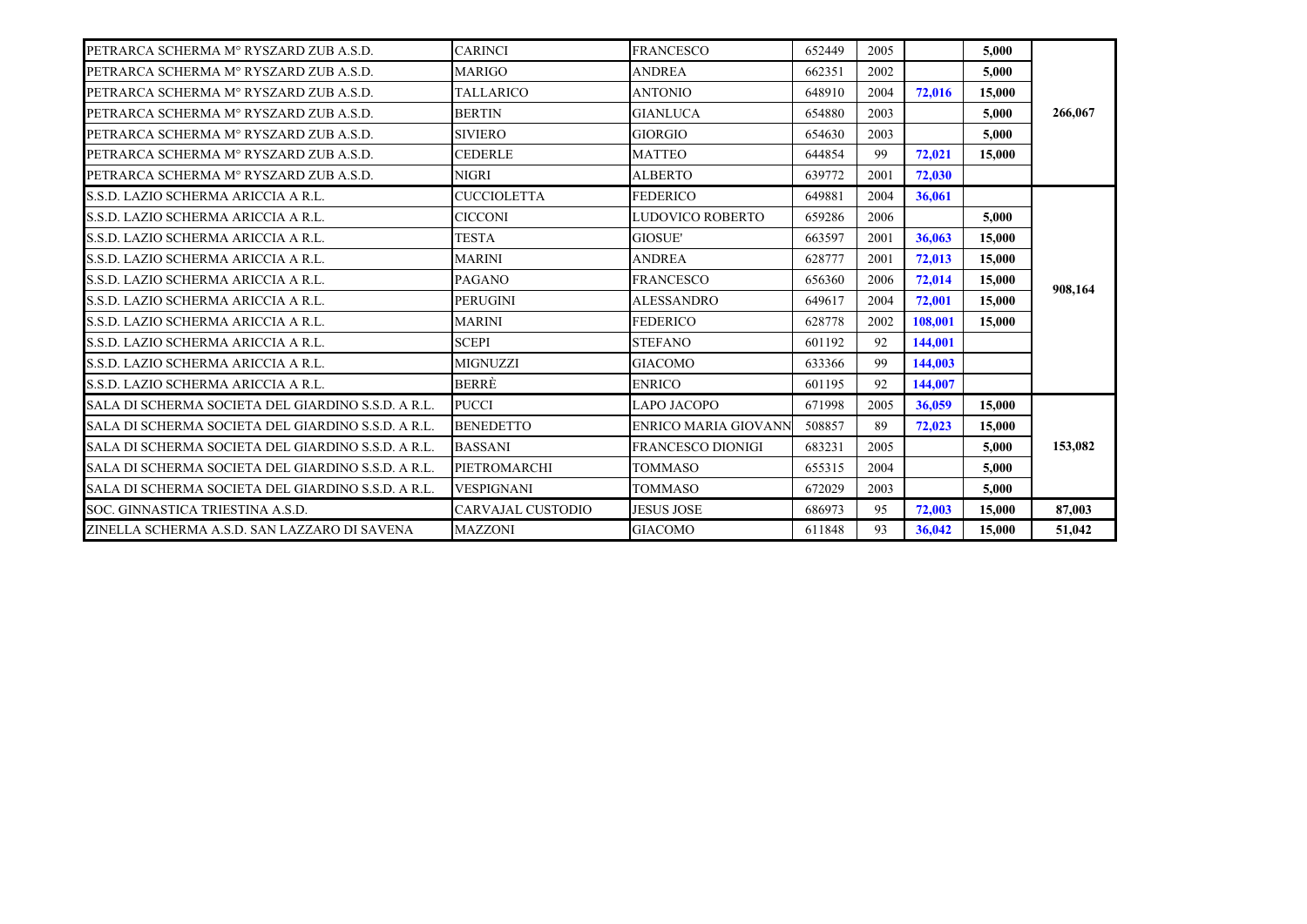

## **FEDERAZIONE ITALIANA SCHERMA Gran Premio Assoluti per Società**<br>Classifica finale SCIAROLA

 **Classifica finale - SCIABOLA**

| Pos.                    | <b>Società</b>                                     | <b>TOTALE</b><br><b>PUNTI SCM</b> | <b>TOTALE</b><br><b>PUNTI SCF</b> | <b>TOTALE</b><br><b>SCIABOLA</b> |
|-------------------------|----------------------------------------------------|-----------------------------------|-----------------------------------|----------------------------------|
| $\overline{1}$          | A.S.D. FRASCATI SCHERMA                            | 1298,197                          | 1936,285                          | 3234,482                         |
| $\overline{\mathbf{c}}$ | A.S.D. S.E.F. VIRTUS SCHERMA BO                    | 1452,233                          | 441,023                           | 1893,256                         |
| $\overline{\mathbf{3}}$ | CLUB SCHERMA ROMA A.S.D.                           | 971,068                           | 892,197                           | 1863,265                         |
| $\overline{\mathbf{4}}$ | S.S.D. LAZIO SCHERMA ARICCIA A R.L.                | 908,164                           | 666,219                           | 1574,383                         |
| 5                       | <b>FIAMME ORO ROMA</b>                             | 936,015                           | 555,019                           | 1491,034                         |
| 6                       | CENTRO SPORTIVO CARABINIERI SEZ. SCHERMA           | 1116,061                          | 360,000                           | 1476,061                         |
| $\overline{7}$          | A.S. CHAMP NA                                      | 522,112                           | 801,089                           | 1323,201                         |
| 8                       | <b>GRUPPO SCHERMA FIAMME GIALLE</b>                | 756,043                           | 432,019                           | 1188,062                         |
| 9                       | CENTRO SPORTIVO AERONAUTICA MILITARE               | 216,020                           | 900,037                           | 1116,057                         |
| 10                      | PETRARCA SCHERMA M° RYSZARD ZUB A.S.D.             | 266,067                           | 764,209                           | 1030,276                         |
| 11                      | CLUB SCHERMA NAPOLI A.S.D.                         | 518,106                           | 471,144                           | 989,250                          |
| 12                      | CENTRO SPORTIVO ESERCITO SEZ. SCHERMA              | 555,041                           | 360,004                           | 915,045                          |
| 13                      | COMANDO AERONAUTICA MILITARE ROMA                  | 235,098                           | 477,104                           | 712,202                          |
| 14                      | G.S. VV.FF. FIAMME ROSSE                           | 144,005                           | 540,011                           | 684,016                          |
| 15                      | C.S. FIDES LIVORNO A.S.D.                          | 574,115                           | 87,027                            | 661,142                          |
| 16                      | C.S. DAUNO FOGGIA A.S.D.                           | 20,000                            | 467,023                           | 487,023                          |
| 17                      | MILLECULURE A.S.D.                                 | 164,072                           | 276,118                           | 440,190                          |
| 18                      | A.S.D. CLUB SCHERMA SAN SEVERO                     | 318,027                           | 87,001                            | 405,028                          |
| 19                      | A.S.D. SCHERMISTICA LUCCHESE O. PULITI             | 338,157                           | 10,000                            | 348,157                          |
| 20                      | LAME TRICOLORI A.S.D.                              | 179,065                           | 158,153                           | 337,218                          |
| 21                      | ACC. SCHERMA AUGUSTA TAURINORUM S.S.D.             | 107,022                           | 220,017                           | 327,039                          |
| $\overline{22}$         | A.S.D. CLUB SCHERMA CHIAIA                         | 288,000                           |                                   | 288,000                          |
| 23                      | CLUB SCHERMA TORINO A.S.D.                         | 46,032                            | 200,072                           | 246,104                          |
| $\overline{24}$         | CIRCOLO DELLA SCHERMA TERNI A.S.D.                 | 61,032                            | 179,064                           | 240,096                          |
| 25                      | A.S.D. GYMNASIUM SCHERMA CLUB                      | 117,092                           | 108,007                           | 225,099                          |
| 26                      | A.S.D. CIRCOLO SCHERMA LAMETINO                    | 56,039                            | 169,056                           | 225,095                          |
| 27                      | SALA DI SCHERMA SOCIETA DEL GIARDINO S.S.D. A R.L. | 153,082                           | 61,057                            | 214,139                          |
| 28                      | A.S.D. CIRCOLO SCHERM. MAZARESE                    | 92,105                            | 102,010                           | 194,115                          |
| 29                      | ACCADEMIA D'ARMI MUSUMECI GRECO 1878 S.S.D. A R.L. | 179,069                           |                                   | 179,069                          |
| 30                      | GEMINA SCHERMA A.S.D.                              | 56,032                            | 72,078                            | 128,110                          |
| 31                      | <b>G.S. FIAMME AZZURRE</b>                         | 123,004                           |                                   | 123,004                          |
| 32                      | CLUB SCHERMA VOLTRI A.S.D.                         | 66,044                            | 51,058                            | 117,102                          |
| 33                      | A.S.D. FANUM FORTUNAE SCHERMA                      | 51,032                            | 56,039                            | 107,071                          |
| 34                      | ETRURIA SCHERMA A.S.D.                             | 51,037                            | 51,050                            | 102,087                          |
| 35                      | C.U.S. PADOVA A.S.D.                               | 102,026                           |                                   | 102,026                          |
| 36                      | A.S.D. ACCADEMIA D'ARMI ATHOS                      | 56,035                            | 36,039                            | 92,074                           |